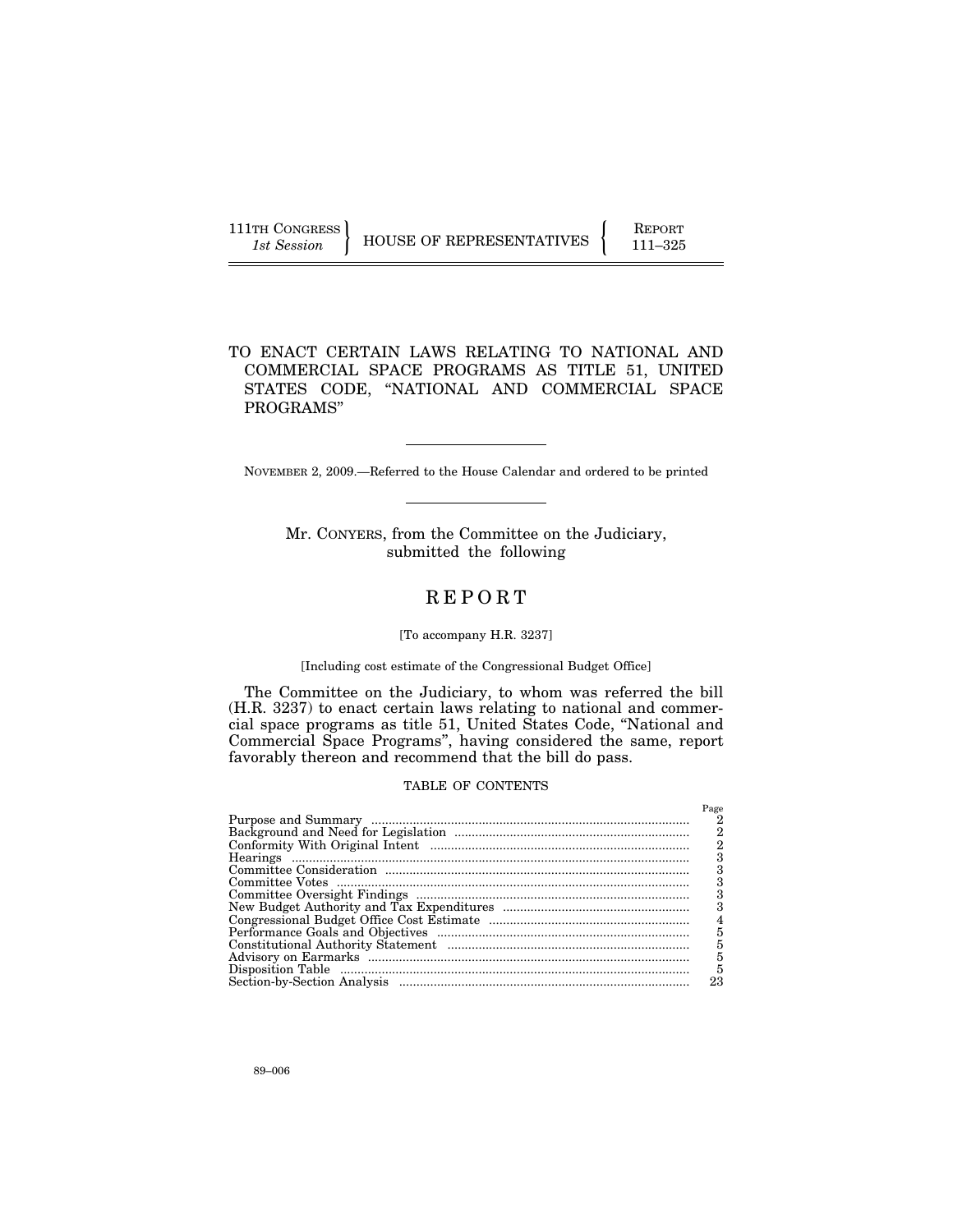#### PURPOSE AND SUMMARY

H.R. 3237 would enact certain laws relating to national and commercial space programs as title 51, United States Code, ''National and Commercial Space Programs''.

#### BACKGROUND AND NEED FOR LEGISLATION

H.R. 3237 revises and restates certain laws relating to national and commercial space programs and re-enacts those laws as title 51, United States Code. The bill was prepared by the Office of the Law Revision Counsel of the House of Representatives, as part of its responsibility under 2 U.S.C. 285b to submit to the Committee on the Judiciary proposed bills to enact titles of the United States Code into positive law.

This bill has undergone extensive review in two previous Congresses. Predecessor bills to H.R. 3237 were introduced in the 109th and 110th Congresses — H.R. 3039 in the 109th, and H.R. 4780 in the 110th. This bill is substantially identical to H.R. 4780, with a few revisions to respond to comments received.

#### CONFORMITY WITH ORIGINAL INTENT

In the drafting, the intent is to comply with the standard set forth in 2 U.S.C. 285b(1), that the restatement of existing law shall conform to ''the understood policy, intent, and purpose of the Congress in the original enactments, with such amendments and corrections as will remove ambiguities, contradictions, and other imperfections . . . .''

In restating existing law, this bill consolidates various provisions of law which have been enacted separately over a period of many years, reorganizing them, conforming style and terminology, modernizing obsolete language, and correcting drafting errors. These changes are not intended to have substantive effect, or to impair in any way the precedential value of earlier judicial decisions or other interpretations.

This bill is intended to restate existing law without substantive change. That enactment of a bill such as this one does not make substantive change in the law, absent an unequivocal expression of Congressional intent to make such a change, has been repeatedly held in numerous cases, including the following:

*Finley v. United States*, 490 U.S. 545, 553–555 (1989).

*Cass v. United States*, 417 U.S. 72, 81–82 (1974).

*Tidewater Oil Co. v. U.S.*, 409 U.S. 151, 161–162 (1972).

*United States v. Cook*, 384 U.S. 257, 260 (1966).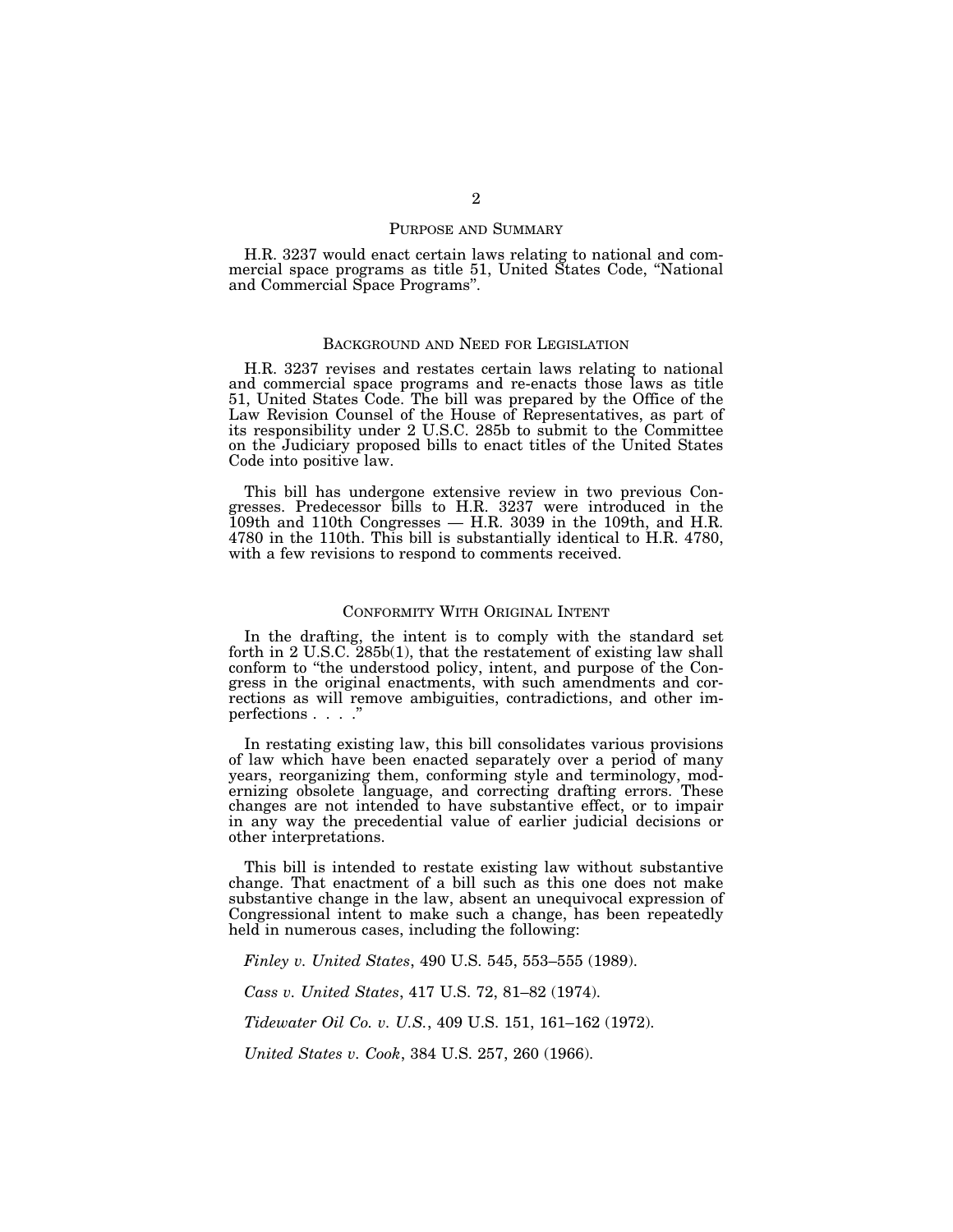*Fourco Glass Co. v. Transmirra Products Corp.*, 353 U.S. 222, 226–227 (1957).

*Washington–Dulles Transportation, Ltd. v. Metropolitan Washington Airports Authority*, 263 F.3d 371, 378–379 (4th Cir. 2001).

*Atchison, Topeka and Santa Fe Railway Co. v. United States*, 617 F.2d 485, 490–491 (7th Cir. 1980).

*Trailer Marine Transport Corp. v. Federal Maritime Commission*, 602 F.2d 379, 383 (D.C. Cir. 1979).

*See also* NORMAN J. SINGER, SUTHERLAND STATUTORY CONSTRUC- TION, §§ 28.10, 28.11 (6th ed. 2002).

#### **HEARINGS**

No hearings were held on H.R. 3237.

#### COMMITTEE CONSIDERATION

On October 21, 2009, the Committee met in open session and ordered the bill, H.R. 3237, favorably reported, by voice vote, a quorum being present.

#### COMMITTEE VOTES

In compliance with clause 3(b) of rule XIII of the Rules of the House of Representatives, the Committee advises that there were no recorded votes during the Committee's consideration of H.R. 3237.

#### COMMITTEE OVERSIGHT FINDINGS

In compliance with clause  $3(c)(1)$  of rule XIII of the Rules of the House of Representatives, the Committee advises that the findings and recommendations of the Committee, based on oversight activities under clause 2(b)(1) of rule X of the Rules of the House of Representatives, are incorporated in the descriptive portions of this report.

### NEW BUDGET AUTHORITY AND TAX EXPENDITURES

Clause  $3(c)(2)$  of rule XIII of the Rules of the House of Representatives is inapplicable because this legislation does not provide new budget authority or increased tax expenditures.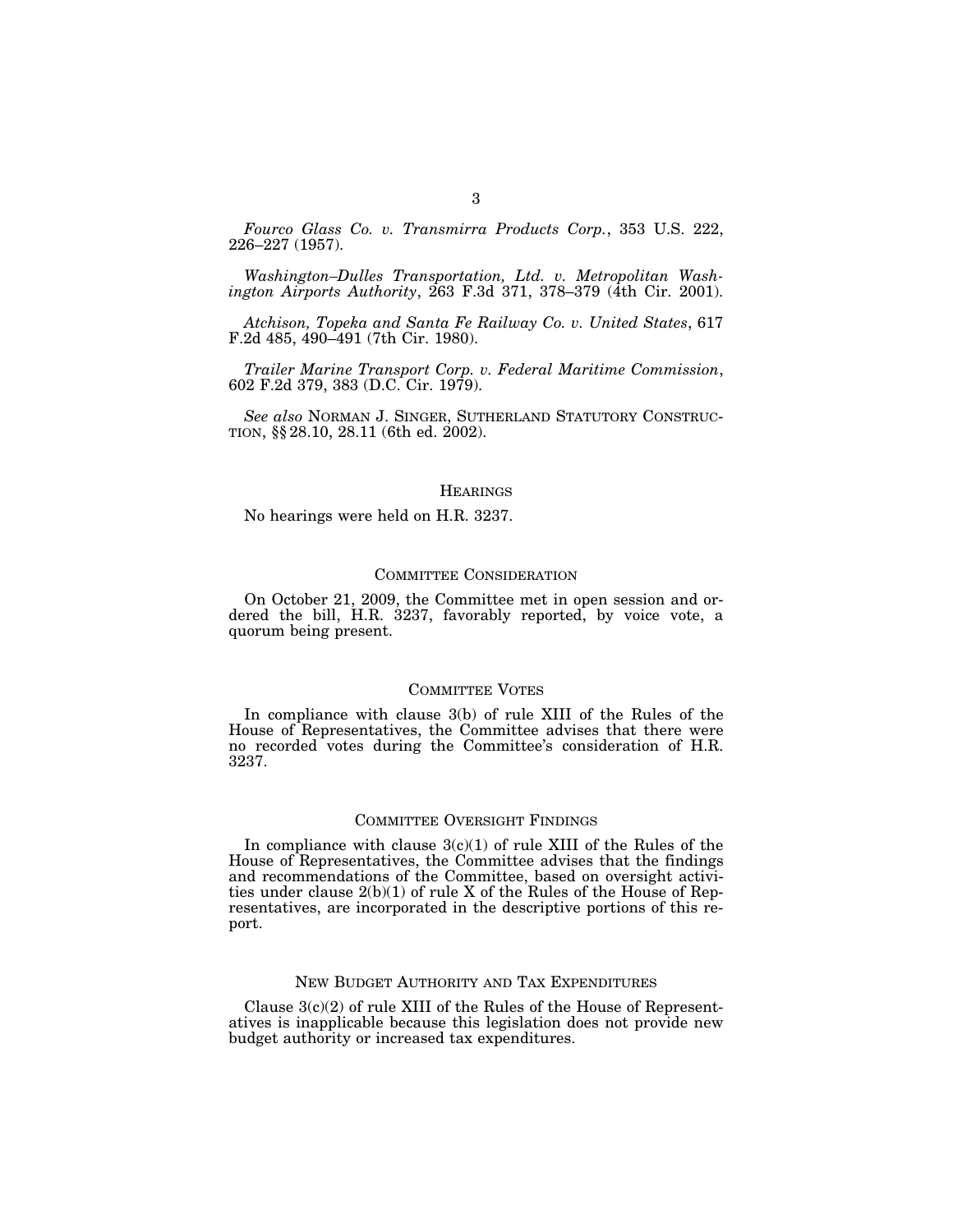#### CONGRESSIONAL BUDGET OFFICE COST ESTIMATE

In compliance with clause  $3(c)(3)$  of rule XIII of the Rules of the House of Representatives, the Committee sets forth, with respect to the bill, H.R. 3237, the following estimate and comparison prepared by the Director of the Congressional Budget Office under section 402 of the Congressional Budget Act of 1974:

#### U.S. CONGRESS, CONGRESSIONAL BUDGET OFFICE, *Washington, DC, October 30, 2009.*

Honorable JOHN CONYERS, JR.

Chairman, Committee on the Judiciary, U.S. House of Representatives, Washington, DC 20515.

#### Dear Mr. Chairman:

The Congressional Budget Office has prepared the enclosed cost estimate for H.R. 3237, a bill to enact certain laws relating to national and commercial space programs as title 51, United States Code, ''National and Commercial Space Programs.''

If you wish further details on this estimate, we will be pleased to provide them. The CBO staff contact is Jeff LaFave, who can be reached at 226-2860.

> Sincerely, Douglas W. Elmendorf

Enclosure

cc: Honorable Lamar Smith Ranking Minority Member

*H.R. 3237—A bill to enact certain laws relating to national and commercial space programs as title 51, United States Code, ''National and Commercial Space Programs''* 

*As ordered reported by the House Committee on the Judiciary on October 21, 2009* 

H.R. 3237 would codify certain laws relating to national and commercial space programs as title 51 of the United States Code. In restating existing law, the legislation would make technical changes to the law involving national and commercial space programs. CBO estimates that enacting H.R. 3237 would have no significant impact on the federal budget and would not affect direct spending or revenues.

H.R. 3237 contains no intergovernmental or private-sector mandates as defined in the Unfunded Mandates Reform Act and would impose no costs on state, local, or tribal governments.

The CBO staff contact for this estimate is Jeff LaFave. The estimate was approved by Theresa Gullo, Deputy Assistant Director for Budget Analysis.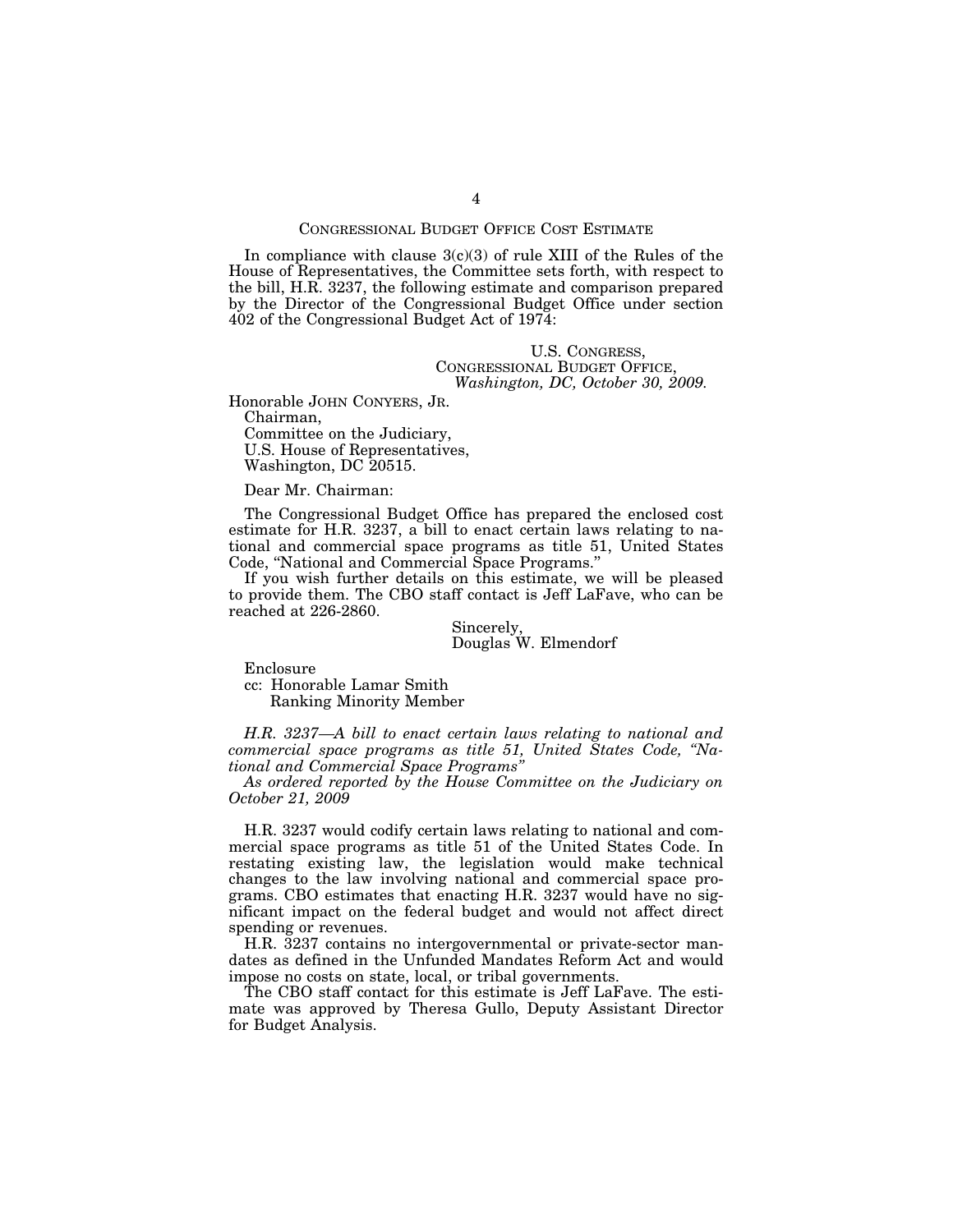## PERFORMANCE GOALS AND OBJECTIVES

The Committee states that pursuant to clause 3(c)(4) of rule XIII of the Rules of the House of Representatives, H.R. 3237 will revise and restate certain laws relating to national and commercial space programs, and re-enact those laws as title 51, United States Code.

#### CONSTITUTIONAL AUTHORITY STATEMENT

Pursuant to clause 3(d)(1) of rule XIII of the Rules of the House of Representatives, the Committee finds the authority for this legislation in article I, section 8 of the Constitution.

#### ADVISORY ON EARMARKS

In accordance with clause 9 of rule XXI of the Rules of the House of Representatives, H.R. 3237 does not contain any congressional earmarks, limited tax benefits, or limited tariff benefits as defined in clause 9(d), 9(e), or 9(f) of Rule XXI.

## DISPOSITION TABLE

This table shows a disposition for provisions affected by the bill.

| Former United States Code Section | Disposition                                                                                                                                                                                                                                                                                                                                                                                                                                                                                                                                                                                                                                                                                                                                                                               |
|-----------------------------------|-------------------------------------------------------------------------------------------------------------------------------------------------------------------------------------------------------------------------------------------------------------------------------------------------------------------------------------------------------------------------------------------------------------------------------------------------------------------------------------------------------------------------------------------------------------------------------------------------------------------------------------------------------------------------------------------------------------------------------------------------------------------------------------------|
|                                   | 51 U.S.C. 50702                                                                                                                                                                                                                                                                                                                                                                                                                                                                                                                                                                                                                                                                                                                                                                           |
|                                   | 51 U.S.C. 50703                                                                                                                                                                                                                                                                                                                                                                                                                                                                                                                                                                                                                                                                                                                                                                           |
|                                   | Not repealed but omitted from text of title 51. Section 2 of<br>the Land Remote Sensing Policy Act of 1992 (15 U.S.C.<br>5601) provides findings related to land remote sensing<br>policy.                                                                                                                                                                                                                                                                                                                                                                                                                                                                                                                                                                                                |
|                                   | 51 U.S.C. 60101                                                                                                                                                                                                                                                                                                                                                                                                                                                                                                                                                                                                                                                                                                                                                                           |
|                                   | 51 U.S.C. 60111                                                                                                                                                                                                                                                                                                                                                                                                                                                                                                                                                                                                                                                                                                                                                                           |
|                                   | Repealed as obsolete. Section 102 of the Land Remote<br>Sensing Policy Act of 1992 (15 U.S.C. 5612) required the<br>Landsat Program Management, subject to appropriations<br>and only under certain existing contract authority, to ex-<br>peditiously contract with a United States private sector<br>entity for the development and delivery of Landsat 7.                                                                                                                                                                                                                                                                                                                                                                                                                              |
|                                   | Repealed as obsolete. Section 103 of the Land Remote<br>Sensing Policy Act of 1992 (15 U.S.C. 5613) required the<br>Landsat Program Management, within 30 days after Octo-<br>ber 28, 1992, to enter into negotiations with the Landsat<br>6 contractor with respect to unenhanced data for which<br>the Landsat 6 contractor had responsibility under its con-<br>tract. In the event such negotiations had not, by Sep-<br>tember 30, 1993, resulted in an agreement meeting cer-<br>tain specified goals, the Administrator of the National<br>Aeronautics and Space Administration and the Secretary<br>of Defense were jointly required to certify and report their<br>determination of that fact to Congress, with a review of<br>options, projected costs, and recommendations for |
|                                   | achieving the specified goals.<br>51 U.S.C. 60112                                                                                                                                                                                                                                                                                                                                                                                                                                                                                                                                                                                                                                                                                                                                         |

### Disposition Table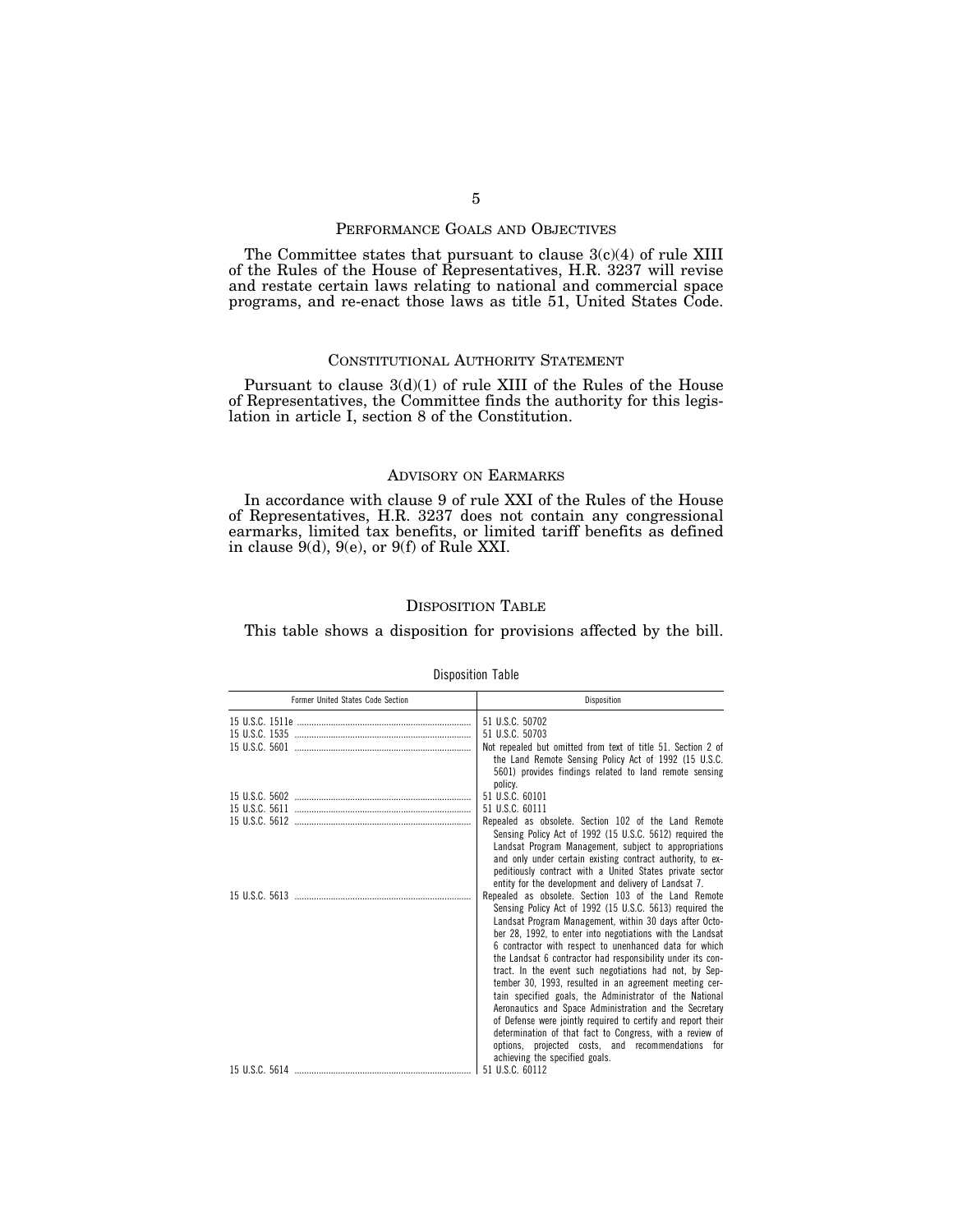Disposition Table—Continued

| Former United States Code Section | Disposition                                                                                                                                                                                                                                                                                                                                                                                                                                                                                                                                                                                                     |
|-----------------------------------|-----------------------------------------------------------------------------------------------------------------------------------------------------------------------------------------------------------------------------------------------------------------------------------------------------------------------------------------------------------------------------------------------------------------------------------------------------------------------------------------------------------------------------------------------------------------------------------------------------------------|
|                                   | 51 U.S.C. 60113                                                                                                                                                                                                                                                                                                                                                                                                                                                                                                                                                                                                 |
|                                   | Repealed as obsolete. Section 105(c) of the Land Remote<br>Sensing Policy Act of 1992 (15 U.S.C. 5615(c)) required<br>the Landsat Program Management to develop and submit<br>to Congress, not later than July 15, 1994, a report con-<br>taining a Landsat 7 Data Policy Plan.                                                                                                                                                                                                                                                                                                                                 |
|                                   | Repealed as obsolete. Section 105(d) of the Land Remote<br>Sensing Policy Act of 1992 (15 U.S.C. 5615(d)) required<br>the Landsat Program Management to submit reports to<br>Congress providing justification for certain aspects of the<br>Landsat 7 data policy. The first such report was required<br>to be submitted not later than 12 months after submis-<br>sion of the Landsat 7 Data Policy Plan required by sec-<br>tion 105(c) of the Act (15 U.S.C. 5615(c)). Thereafter, the<br>reports were required to be submitted annually until the<br>launch of Landsat 7, which occurred on April 15, 1999. |
|                                   | 51 U.S.C. 60121                                                                                                                                                                                                                                                                                                                                                                                                                                                                                                                                                                                                 |
|                                   | 51 U.S.C. 60122                                                                                                                                                                                                                                                                                                                                                                                                                                                                                                                                                                                                 |
|                                   | 51 U.S.C. 60123<br>51 U.S.C. 60124                                                                                                                                                                                                                                                                                                                                                                                                                                                                                                                                                                              |
|                                   | 51 U.S.C. 60125                                                                                                                                                                                                                                                                                                                                                                                                                                                                                                                                                                                                 |
|                                   | 51 U.S.C. 60131                                                                                                                                                                                                                                                                                                                                                                                                                                                                                                                                                                                                 |
|                                   | 51 U.S.C. 60132                                                                                                                                                                                                                                                                                                                                                                                                                                                                                                                                                                                                 |
|                                   | 51 U.S.C. 60133                                                                                                                                                                                                                                                                                                                                                                                                                                                                                                                                                                                                 |
|                                   | Repealed as obsolete. Section 303(f) of the Land Remote<br>Sensing Policy Act of 1992 (15 U.S.C. 5633(f)) required                                                                                                                                                                                                                                                                                                                                                                                                                                                                                              |
|                                   | the President to assess the progress of the technology<br>demonstration program under section 303 of the Act (15<br>U.S.C. 5633) and submit a report to Congress within 2                                                                                                                                                                                                                                                                                                                                                                                                                                       |
|                                   | years after October 28, 1992.                                                                                                                                                                                                                                                                                                                                                                                                                                                                                                                                                                                   |
|                                   | Repealed as obsolete. Section 401(a) of the Land Remote<br>Sensing Policy Act of 1992 (15 U.S.C. 5641(a)) required,<br>within 5 years after October 28, 1992, the Landsat Pro-<br>gram Management, in consultation with representatives<br>of appropriate United States Government agencies, to as-<br>sess and report to Congress on options for a successor<br>land remote sensing system to Landsat 7.                                                                                                                                                                                                       |
|                                   | 51 U.S.C. 60134                                                                                                                                                                                                                                                                                                                                                                                                                                                                                                                                                                                                 |
|                                   | 51 U.S.C. 60141                                                                                                                                                                                                                                                                                                                                                                                                                                                                                                                                                                                                 |
|                                   | 51 U.S.C. 60142<br>51 U.S.C. 60143                                                                                                                                                                                                                                                                                                                                                                                                                                                                                                                                                                              |
|                                   | 51 U.S.C. 60144                                                                                                                                                                                                                                                                                                                                                                                                                                                                                                                                                                                                 |
|                                   | 51 U.S.C. 60145                                                                                                                                                                                                                                                                                                                                                                                                                                                                                                                                                                                                 |
|                                   | 51 U.S.C. 60146                                                                                                                                                                                                                                                                                                                                                                                                                                                                                                                                                                                                 |
|                                   | 51 U.S.C. 60147                                                                                                                                                                                                                                                                                                                                                                                                                                                                                                                                                                                                 |
|                                   | 51 U.S.C. 60148<br>51 U.S.C. 60161                                                                                                                                                                                                                                                                                                                                                                                                                                                                                                                                                                              |
|                                   | 51 U.S.C. 60162                                                                                                                                                                                                                                                                                                                                                                                                                                                                                                                                                                                                 |
|                                   | Not repealed but omitted from text of title 51. Section 501<br>of the National Aeronautics and Space Administration Au-                                                                                                                                                                                                                                                                                                                                                                                                                                                                                         |
|                                   | thorization Act, Fiscal Year 1993 (15 U.S.C. 5801) pro-<br>vides findings related to national space competitiveness.                                                                                                                                                                                                                                                                                                                                                                                                                                                                                            |
| 15 U.S.C. 5802                    | 51 U.S.C. 50501<br>51 U.S.C. 50502                                                                                                                                                                                                                                                                                                                                                                                                                                                                                                                                                                              |
|                                   | Repealed as obsolete. Section 504(d) of the National Aero-                                                                                                                                                                                                                                                                                                                                                                                                                                                                                                                                                      |
|                                   | nautics and Space Administration Authorization Act, Fis-<br>cal Year 1993 (15 U.S.C. 5803(d)), required the Adminis-<br>trator of the National Aeronautics and Space Administra-<br>tion to conduct an ongoing review of the program estab-<br>lished under section 504 of the Act (15 U.S.C. 5803) and<br>report the results of the review to Congress not later than                                                                                                                                                                                                                                          |
|                                   | January 31, 1995.                                                                                                                                                                                                                                                                                                                                                                                                                                                                                                                                                                                               |
|                                   | Previously repealed.                                                                                                                                                                                                                                                                                                                                                                                                                                                                                                                                                                                            |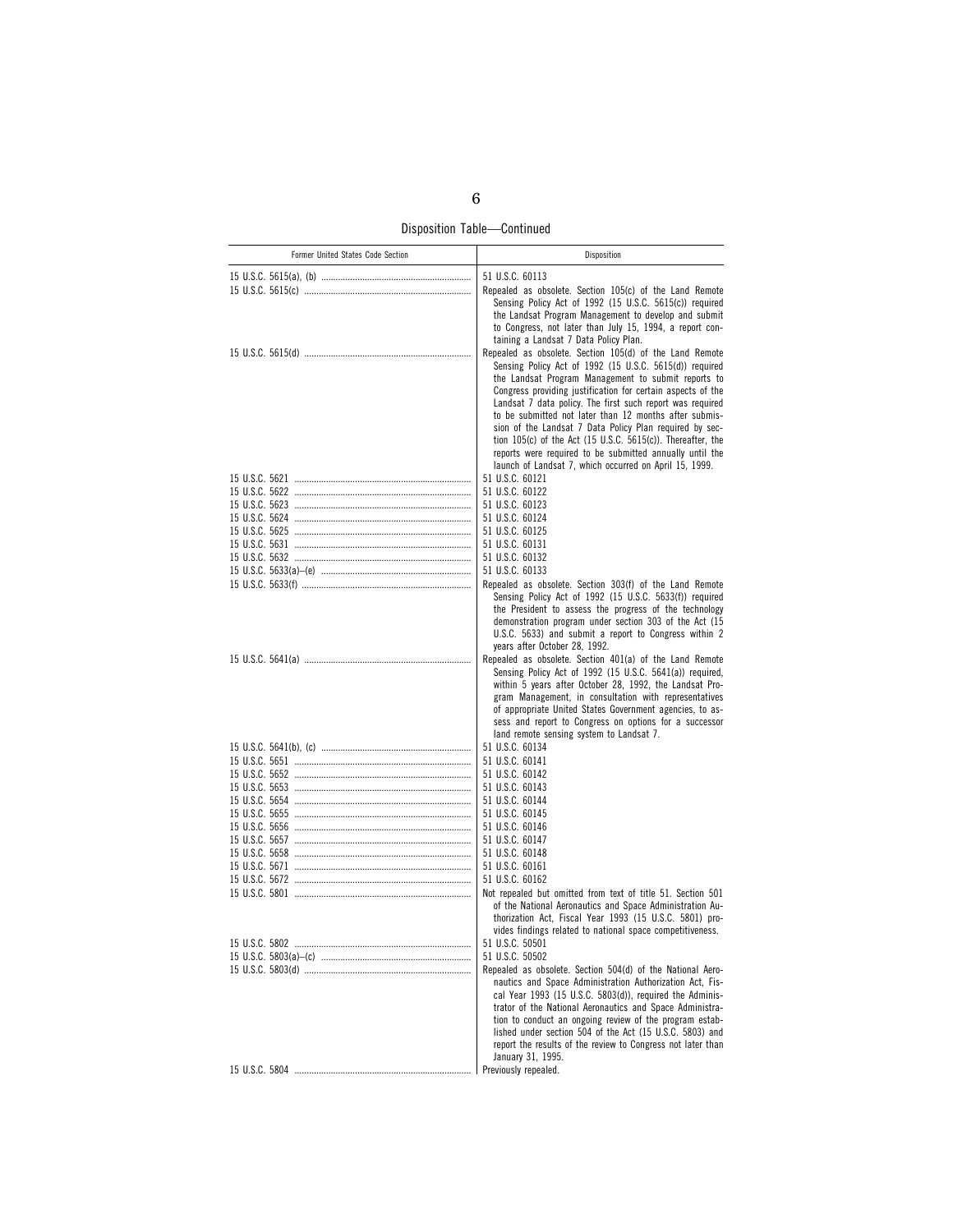Disposition Table—Continued

| Former United States Code Section | Disposition                                                                                                                                                                                                                                                                                                                                                                                                                                                                                                                                                                                                                                                                                                                                                                                                                                                                                                                            |
|-----------------------------------|----------------------------------------------------------------------------------------------------------------------------------------------------------------------------------------------------------------------------------------------------------------------------------------------------------------------------------------------------------------------------------------------------------------------------------------------------------------------------------------------------------------------------------------------------------------------------------------------------------------------------------------------------------------------------------------------------------------------------------------------------------------------------------------------------------------------------------------------------------------------------------------------------------------------------------------|
|                                   | Repealed as obsolete. Section 506 of the National Aero-<br>nautics and Space Administration Authorization Act, Fis-<br>cal Year 1993 (15 U.S.C. 5805), required the Adminis-<br>trator of the National Aeronautics and Space Administra-<br>tion and the Secretary of Defense, as appropriate, in co-<br>ordination with the Secretary of Transportation, to con-<br>duct an inventory and identify all launch support facili-<br>ties owned by the United States Government. To the ex-<br>tent practicable, the Administrator and the Secretary of<br>Defense were also required to identify launch support fa-<br>cilities which could be made available for use by non-<br>Federal entities on a reimbursable basis without inter-<br>fering with Federal activities. Not later than one year<br>after November 4, 1992, the Administrator and the Sec-<br>retary of Defense were each required to submit a report<br>to Congress. |
|                                   | 51 U.S.C. 50503                                                                                                                                                                                                                                                                                                                                                                                                                                                                                                                                                                                                                                                                                                                                                                                                                                                                                                                        |
|                                   | 51 U.S.C. 50504<br>51 U.S.C. 50506                                                                                                                                                                                                                                                                                                                                                                                                                                                                                                                                                                                                                                                                                                                                                                                                                                                                                                     |
|                                   | 51 U.S.C. 20102                                                                                                                                                                                                                                                                                                                                                                                                                                                                                                                                                                                                                                                                                                                                                                                                                                                                                                                        |
|                                   | 51 U.S.C. 20103<br>Repealed as obsolete. Section 302 of the National Aero-                                                                                                                                                                                                                                                                                                                                                                                                                                                                                                                                                                                                                                                                                                                                                                                                                                                             |
|                                   | nautics and Space Act of 1958 (42 U.S.C. 2453) provided<br>that the President, for a period of four years after July<br>29, 1958, was authorized to transfer to the National Aer-<br>onautics and Space Administration the functions of other<br>Federal agencies that related primarily to the prescribed<br>functions of the Administration.                                                                                                                                                                                                                                                                                                                                                                                                                                                                                                                                                                                         |
|                                   | 51 U.S.C. 20131                                                                                                                                                                                                                                                                                                                                                                                                                                                                                                                                                                                                                                                                                                                                                                                                                                                                                                                        |
|                                   | 51 U.S.C. 20132<br>Not repealed but omitted from text of title 51. Section                                                                                                                                                                                                                                                                                                                                                                                                                                                                                                                                                                                                                                                                                                                                                                                                                                                             |
|                                   | 304(b) of the National Aeronautics and Space Act of<br>1958 (42 U.S.C. 2455(b)) provides that the Atomic Energy<br>Commission may authorize its employees to permit any<br>member, officer, or employee of the National Aeronautics<br>and Space Council (and certain others) to have access to<br>"Restricted Data" under certain circumstances. The<br>Atomic Energy Commission was abolished and its func-<br>tions were transferred by sections 104 and 201 of the<br>Energy Reorganization Act of 1974 (42 U.S.C. 5814, 42<br>U.S.C. 5841). The National Aeronautics and Space Council<br>(which was established under section 201(a) of the Na-<br>tional Aeronautics and Space Act of 1958 (Public Law<br>85–568, 72 Stat. 427)), including the office of Executive<br>Secretary of the Council, together with its functions, was<br>abolished by section 3(a)(4) of Reorganization Plan No. 1<br>of 1973 (5 App. U.S.C.).      |
|                                   | 51 U.S.C. 20133<br>51 U.S.C. 20134                                                                                                                                                                                                                                                                                                                                                                                                                                                                                                                                                                                                                                                                                                                                                                                                                                                                                                     |
|                                   | 51 U.S.C. 20135                                                                                                                                                                                                                                                                                                                                                                                                                                                                                                                                                                                                                                                                                                                                                                                                                                                                                                                        |
|                                   | 51 U.S.C. 20136                                                                                                                                                                                                                                                                                                                                                                                                                                                                                                                                                                                                                                                                                                                                                                                                                                                                                                                        |
|                                   | 51 U.S.C. 20137<br>51 U.S.C. 20138                                                                                                                                                                                                                                                                                                                                                                                                                                                                                                                                                                                                                                                                                                                                                                                                                                                                                                     |
|                                   | 51 U.S.C. 20139                                                                                                                                                                                                                                                                                                                                                                                                                                                                                                                                                                                                                                                                                                                                                                                                                                                                                                                        |
|                                   | 51 U.S.C. 20140                                                                                                                                                                                                                                                                                                                                                                                                                                                                                                                                                                                                                                                                                                                                                                                                                                                                                                                        |
|                                   | Not repealed but omitted from text of title 51. Section 202<br>of the National Aeronautics and Space Administration Au-<br>thorization Act, Fiscal Year 1993 (42 U.S.C. 2459a), pro-<br>vides that certain appropriations authorized under the Act<br>may remain available until expended and that certain<br>contracts may be entered into for training, investigations,<br>and costs associated with personnel relocation and for<br>other services provided during the fiscal year following<br>the fiscal year in which funds are appropriated.                                                                                                                                                                                                                                                                                                                                                                                    |
|                                   |                                                                                                                                                                                                                                                                                                                                                                                                                                                                                                                                                                                                                                                                                                                                                                                                                                                                                                                                        |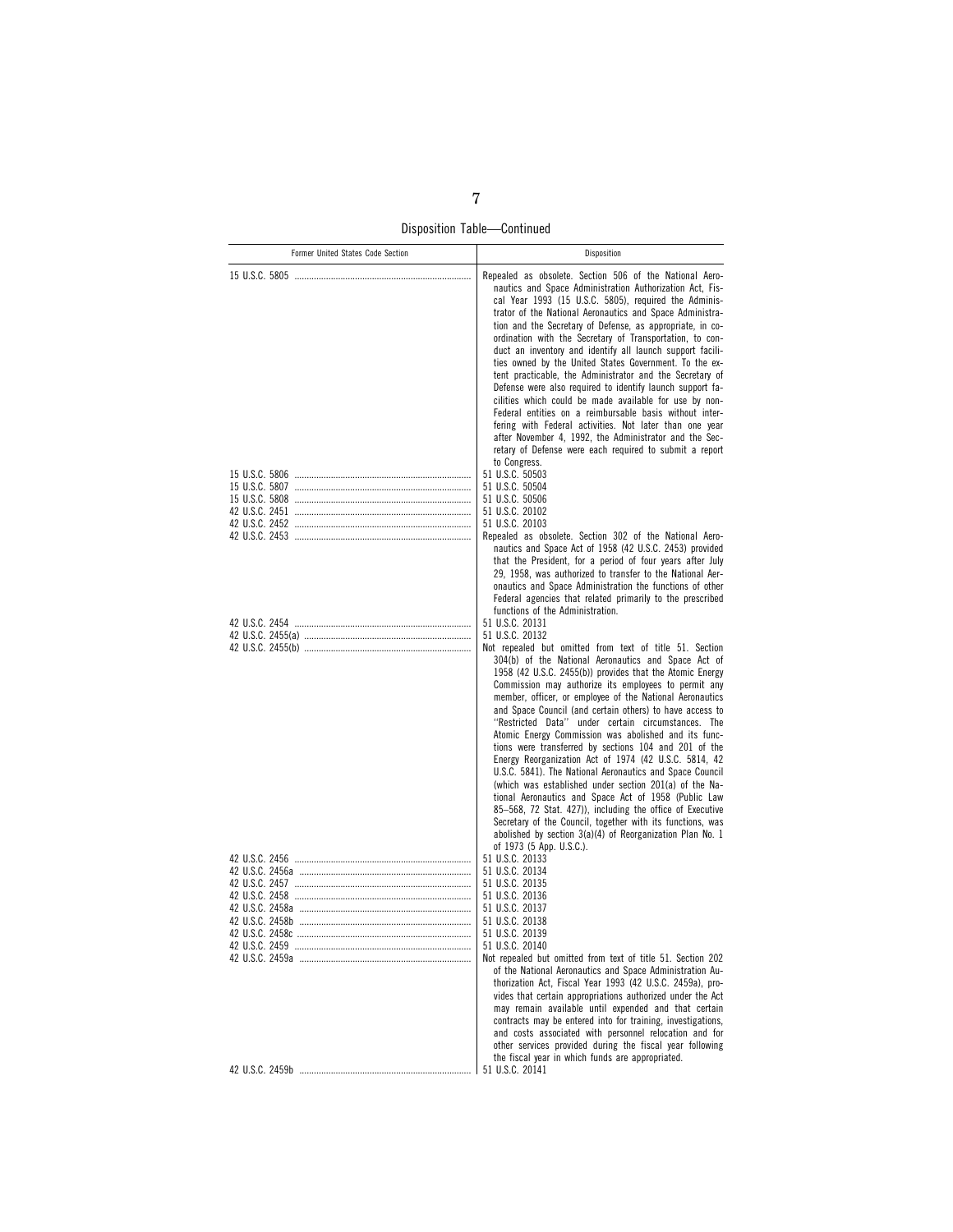Disposition Table—Continued

| Former United States Code Section | Disposition                                                                                                                                                                                                                                                                                                                                                                                                                                                                                                                                                                                                                                                                                                                                                                                                                                                                                          |
|-----------------------------------|------------------------------------------------------------------------------------------------------------------------------------------------------------------------------------------------------------------------------------------------------------------------------------------------------------------------------------------------------------------------------------------------------------------------------------------------------------------------------------------------------------------------------------------------------------------------------------------------------------------------------------------------------------------------------------------------------------------------------------------------------------------------------------------------------------------------------------------------------------------------------------------------------|
|                                   | 51 U.S.C. 20142<br>51 U.S.C. 30301<br>51 U.S.C. 30302<br>51 U.S.C. 20143<br>51 U.S.C. 20144<br>51 U.S.C. 30307<br>51 U.S.C. 30308(b)<br>51 U.S.C. 30102<br>51 U.S.C. 20145<br>51 U.S.C. 20146<br>51 U.S.C. 20147<br>51 U.S.C. 30101<br>51 U.S.C. 30901<br>Previously repealed.<br>51 U.S.C. 30303<br>51 U.S.C. 70101<br>Not repealed but omitted from text of title 51. Section 8111                                                                                                                                                                                                                                                                                                                                                                                                                                                                                                                 |
|                                   | of the Department of Defense Appropriations Act, 1986<br>(42 U.S.C. 2464a), provides, in fiscal year 1986, that the<br>Secretary of Defense and the Administrator of the Na-<br>tional Aeronautics and Space Administration jointly deter-<br>mine which payloads are to be launched on Titan II<br>launch vehicles, with certifications to Congress required<br>regarding cost effectiveness and possible waivers.<br>Previously repealed.<br>51 U.S.C. 70102(a)<br>Repealed as obsolete. Section 112(b) of the National Aero-<br>nautics and Space Administration Authorization Act, Fis-<br>cal Year 1991 (42 U.S.C. 2465a(b)), required the Admin-<br>istrator of the National Aeronautics and Space Adminis-<br>tration, within six months after November 16, 1990, to<br>submit a report to Congress setting forth a plan to im-<br>plement the policy described in subsection $(a)(1)$ of the |
|                                   | section.<br>51 U.S.C. 70102(b)<br>51 U.S.C. 70102(c)<br>Previously repealed.<br>51 U.S.C. 70103(a)<br>Previously repealed.<br>Previously repealed.<br>51 U.S.C. 70103(b)<br>51 U.S.C. 70301<br>51 U.S.C. 70302<br>51 U.S.C. 70303<br>51 U.S.C. 70304<br>51 U.S.C. 40901<br>51 U.S.C. 40902<br>51 U.S.C. 40903(b)<br>51 U.S.C. 40903(c)                                                                                                                                                                                                                                                                                                                                                                                                                                                                                                                                                               |
|                                   | 51 U.S.C. 40903(a)<br>Repealed as obsolete. Section 201 of the National Aero-<br>nautics and Space Act of 1958, which was classified to a<br>prior 42 U.S.C. 2471, established the National Aero-<br>nautics and Space Council. The provision is obsolete be-<br>cause section 3(a)(4) of Reorganization Plan No. 1 of<br>1973 (5 App. U.S.C.) abolished the National Aeronautics<br>and Space Council, including the office of Executive Sec-<br>retary of the Council, together with its functions, effective<br>July 1, 1973.<br>Not repealed but omitted from text of title 51. Section 501<br>of the National Aeronautics and Space Administration Au-<br>thorization Act, Fiscal Year 1989 (42 U.S.C. 2471), pro-<br>vides for establishment of the National Space Council.<br>The National Space Council has not functioned or been<br>staffed since 1993.                                    |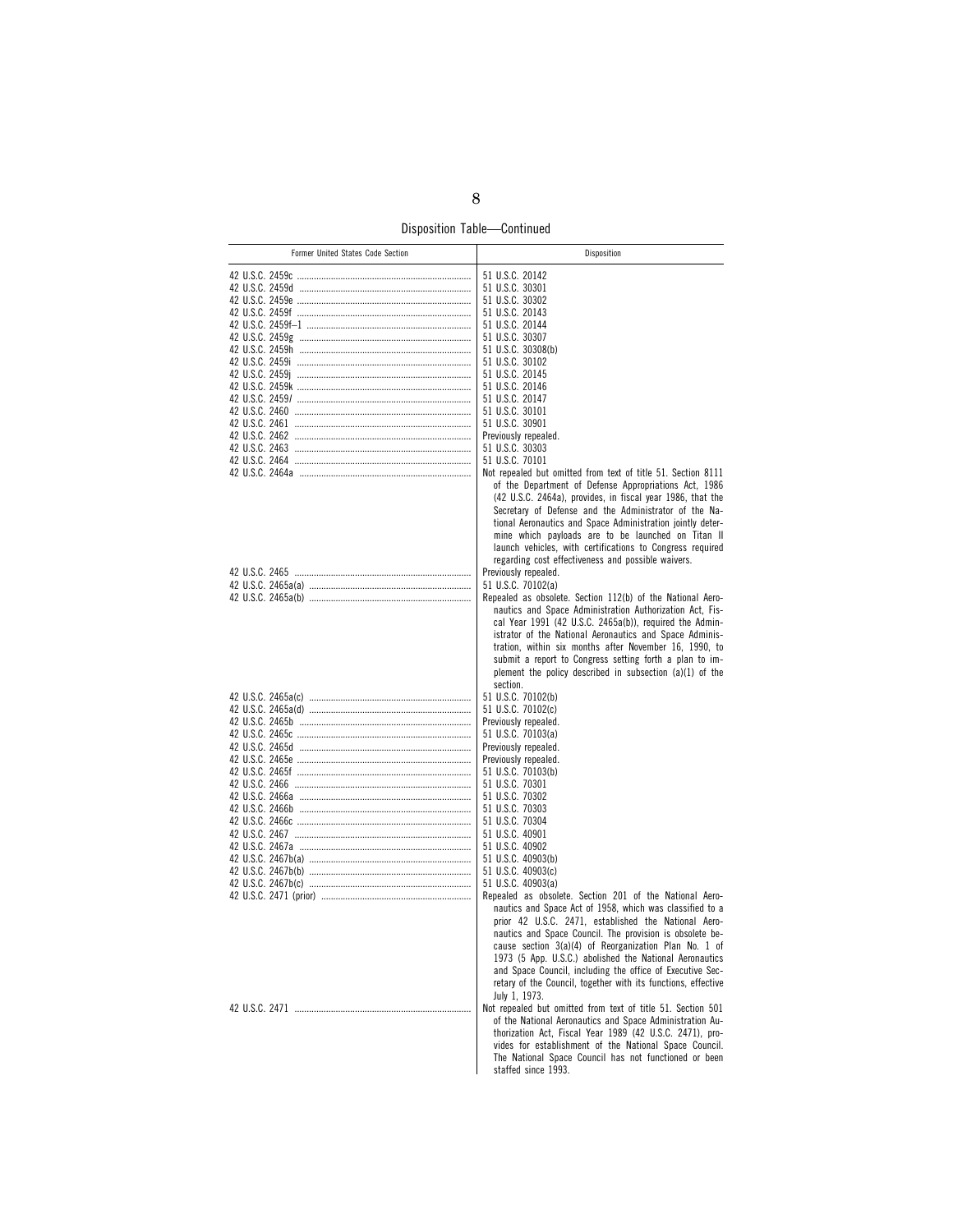Disposition Table—Continued

| Former United States Code Section | Disposition                                                                                                                                                                                                                                                                                                                                                                                                                                                                          |
|-----------------------------------|--------------------------------------------------------------------------------------------------------------------------------------------------------------------------------------------------------------------------------------------------------------------------------------------------------------------------------------------------------------------------------------------------------------------------------------------------------------------------------------|
|                                   | Not repealed but omitted from text of title 51. Section 121<br>of the National Aeronautics and Space Administration Au-<br>thorization Act, Fiscal Year 1991 (42 U.S.C. 2471a), pro-<br>vides that the National Space Council (see item for 42<br>U.S.C. 2471 in this table) shall establish a Users' Advi-<br>sory Group. The National Space Council has not func-<br>tioned or been staffed since 1993.                                                                            |
|                                   | 51 U.S.C. 20111                                                                                                                                                                                                                                                                                                                                                                                                                                                                      |
|                                   | 51 U.S.C. 20112                                                                                                                                                                                                                                                                                                                                                                                                                                                                      |
|                                   | 51 U.S.C. 20113                                                                                                                                                                                                                                                                                                                                                                                                                                                                      |
|                                   | Previously repealed.                                                                                                                                                                                                                                                                                                                                                                                                                                                                 |
|                                   | 51 U.S.C. 30304                                                                                                                                                                                                                                                                                                                                                                                                                                                                      |
|                                   | Repealed as obsolete. The last paragraph under the heading                                                                                                                                                                                                                                                                                                                                                                                                                           |
|                                   | "Small and Disadvantaged Business", at 103 Stat. 864,<br>in the Departments of Veterans Affairs and Housing and<br>Urban Development, and Independent Agencies Appropria-<br>tions Act, 1990 (42 U.S.C. 2473b (last par.)), required the<br>Administrator of the National Aeronautics and Space Ad-<br>ministration to submit, within one year from November 9,<br>1989, a plan describing the process to be followed to<br>achieve the goal prescribed in the first paragraph under |
|                                   | that heading in that Act (42 U.S.C. 2473b (1st par.)).                                                                                                                                                                                                                                                                                                                                                                                                                               |
|                                   | Repealed as unnecessary. Section 21(a) of the National Aer-<br>onautics and Space Administration Authorization Act, Fis-<br>cal Year 1992 (42 U.S.C. 2473c(a)), provided a short title<br>for section 21 of the Act (42 U.S.C. 2473c).                                                                                                                                                                                                                                               |
|                                   | Not repealed but omitted from text of title 51. Section 21(b)<br>of the National Aeronautics and Space Administration Au-                                                                                                                                                                                                                                                                                                                                                            |
|                                   | thorization Act, Fiscal Year 1992 (42 U.S.C. 2473c(b))<br>provides findings related to alcohol abuse, illegal drug<br>use, the effectiveness of testing programs as a deterrent,<br>and the ability to establish programs with adequate safe-<br>guards to protect the privacy of individuals being tested.                                                                                                                                                                          |
|                                   | 51 U.S.C. 31102                                                                                                                                                                                                                                                                                                                                                                                                                                                                      |
|                                   | 51 U.S.C. 30309                                                                                                                                                                                                                                                                                                                                                                                                                                                                      |
|                                   | Previously repealed.                                                                                                                                                                                                                                                                                                                                                                                                                                                                 |
|                                   | Repealed as obsolete. Section 204(a) of the National Aero-                                                                                                                                                                                                                                                                                                                                                                                                                           |
|                                   | nautics and Space Act of 1958 (42 U.S.C. 2474(a)) es-<br>tablished the Civilian-Military Liaison Committee. The<br>Committee was abolished and its functions, together with<br>the functions of its chairman and other officers, were<br>transferred to the President of the United States by sec-                                                                                                                                                                                   |
|                                   | tions 1(e) and 3(a) of Reorganization Plan No. 4 of 1965                                                                                                                                                                                                                                                                                                                                                                                                                             |
|                                   | (5 App. U.S.C.).                                                                                                                                                                                                                                                                                                                                                                                                                                                                     |
|                                   | 51 U.S.C. 20114(a)                                                                                                                                                                                                                                                                                                                                                                                                                                                                   |
|                                   | 51 U.S.C. 20114(b)                                                                                                                                                                                                                                                                                                                                                                                                                                                                   |
|                                   | Repealed as obsolete. Section 204(d) of the National Aero-                                                                                                                                                                                                                                                                                                                                                                                                                           |
|                                   | nautics and Space Act of 1958 (42 U.S.C. 2474(d)) pro-<br>vided that an active or retired officer of the Army, Navy,<br>or Air Force could serve as Chairman of the Civilian-Mili-<br>tary Liaison Committee established by section 204(a) of<br>the Act (42 U.S.C. 2474(a)). The Committee was abol-<br>ished. See item for 42 U.S.C. 2474(a) in this table.                                                                                                                        |
|                                   | 51 U.S.C. 20115                                                                                                                                                                                                                                                                                                                                                                                                                                                                      |
|                                   | 51 U.S.C. 30701(a)                                                                                                                                                                                                                                                                                                                                                                                                                                                                   |
|                                   | 51 U.S.C. 30701(b)(2)                                                                                                                                                                                                                                                                                                                                                                                                                                                                |
|                                   | 51 U.S.C. 30702                                                                                                                                                                                                                                                                                                                                                                                                                                                                      |
|                                   | 51 U.S.C. 20116                                                                                                                                                                                                                                                                                                                                                                                                                                                                      |
|                                   | 51 U.S.C. 20117                                                                                                                                                                                                                                                                                                                                                                                                                                                                      |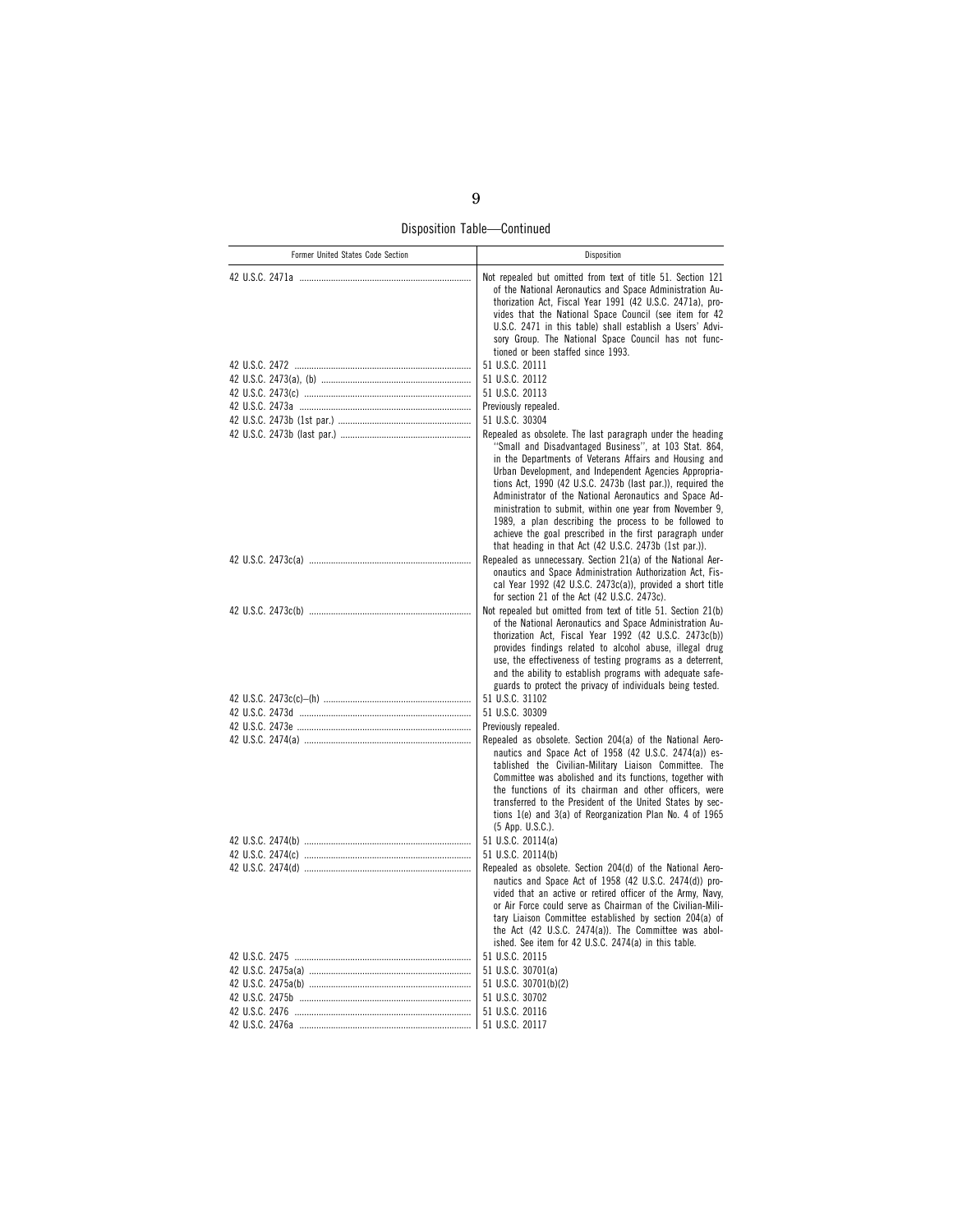Disposition Table—Continued

| Former United States Code Section | Disposition                                                                                                                                                                                                                                                                                                                                                                                                                                                                                                  |
|-----------------------------------|--------------------------------------------------------------------------------------------------------------------------------------------------------------------------------------------------------------------------------------------------------------------------------------------------------------------------------------------------------------------------------------------------------------------------------------------------------------------------------------------------------------|
|                                   | Repealed as obsolete. Section 208 of the National Aero-<br>nautics and Space Act of 1958 (42 U.S.C. 2476b) author-<br>ized the Administrator of the National Aeronautics and<br>Space Administration to accept gifts and donations of<br>services, money, and property to be used for construction<br>of a space shuttle orbiter. The authority of the Adminis-<br>trator to accept gifts or donations terminated five years<br>after October 30, 1987.                                                      |
|                                   | 51 U.S.C. 31101<br>51 U.S.C. 20161<br>51 U.S.C. 20162<br>51 U.S.C. 20163<br>51 U.S.C. 20164<br>Not repealed but omitted from text of title 51. Section 202<br>of the National Space Grant College and Fellowship Act<br>(42 U.S.C. 2486) provides findings related to the national<br>space grant college and fellowship program of the Na-<br>tional Aeronautics and Space Administration.                                                                                                                  |
|                                   | 51 U.S.C. 40301<br>51 U.S.C. 40302<br>51 U.S.C. 40303<br>51 U.S.C. 40304<br>51 U.S.C. 40305<br>51 U.S.C. 40306<br>51 U.S.C. 40307<br>51 U.S.C. 40308<br>51 U.S.C. 40309<br>Previously repealed.<br>51 U.S.C. 40310<br>Repealed as obsolete. Section 214 of the National Space<br>Grant College and Fellowship Act (42 U.S.C. 2486/) au-<br>thorized appropriations for fiscal years 1988, 1989, 1990,                                                                                                        |
|                                   | and 1991.<br>Not repealed but omitted from text of title 51. Section 601<br>of the National Aeronautics and Space Administration Au-<br>thorization Act, Fiscal Year 1993 (42 U.S.C. 2487) pro-<br>vides findings related to biomedical research in space.<br>51 U.S.C. 40501<br>51 U.S.C. 40502<br>51 U.S.C. 40503                                                                                                                                                                                          |
|                                   | Previously repealed.<br>51 U.S.C. 40504<br>51 U.S.C. 40505<br>Repealed as obsolete. Section 608 of the National Aero-<br>nautics and Space Administration Authorization Act, Fis-<br>cal Year 1993 (42 U.S.C. 2487g), provided that the Ad-<br>ministrator of the National Aeronautics and Space Admin-<br>istration should ensure that up to \$3,750,000 from the<br>appropriations authorized for "Research and Develop-<br>ment" for fiscal year 1993 were also used to carry out<br>title VI of the Act. |
|                                   | 51 U.S.C. 50101<br>51 U.S.C. 50111(a)<br>Repealed as obsolete. Section 101(b) of the Commercial<br>Space Act of 1998 (42 U.S.C. 14711(b)) required the Ad-<br>ministrator of the National Aeronautics and Space Admin-<br>istration to deliver various studies and reports to Con-<br>gress. The last report was required to be delivered no<br>later than the submission of the President's annual<br>budget request for fiscal year 2000.                                                                  |
|                                   | Not repealed but omitted from text of title 51. Section<br>104(a) of the Commercial Space Act of 1998 (42 U.S.C.<br>14712(a)) provided findings related to the Global Posi-<br>tioning System as an essential element in civil, scientific,<br>and military space development.                                                                                                                                                                                                                               |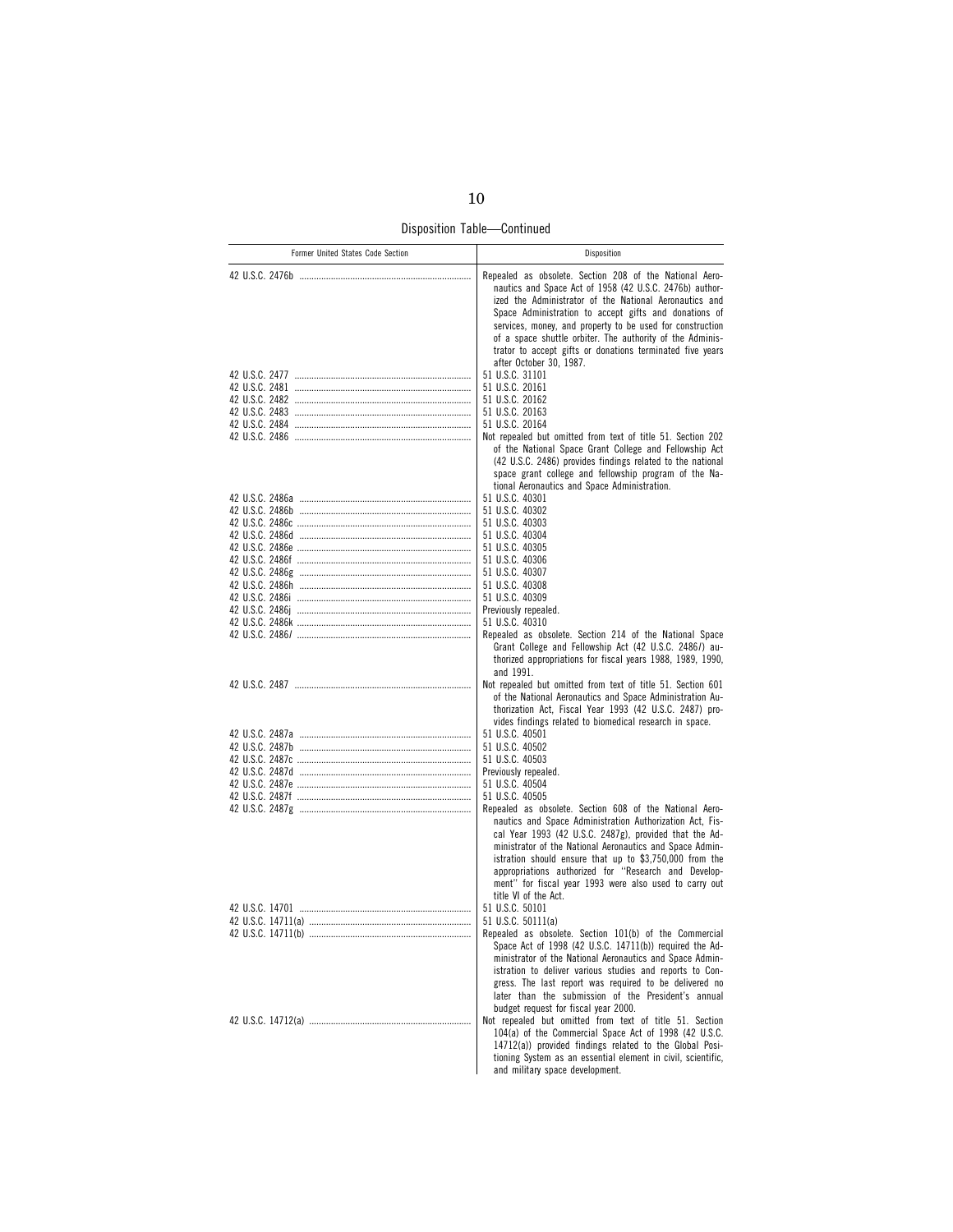Disposition Table—Continued

| Former United States Code Section | Disposition                                                                                                                                                                                                                                                                                                                                                                                                                                                                                                                                                                                                                                                                                                                                                                                                                                                                                                         |
|-----------------------------------|---------------------------------------------------------------------------------------------------------------------------------------------------------------------------------------------------------------------------------------------------------------------------------------------------------------------------------------------------------------------------------------------------------------------------------------------------------------------------------------------------------------------------------------------------------------------------------------------------------------------------------------------------------------------------------------------------------------------------------------------------------------------------------------------------------------------------------------------------------------------------------------------------------------------|
|                                   | 51 U.S.C. 50112                                                                                                                                                                                                                                                                                                                                                                                                                                                                                                                                                                                                                                                                                                                                                                                                                                                                                                     |
|                                   | 51 U.S.C. 50113                                                                                                                                                                                                                                                                                                                                                                                                                                                                                                                                                                                                                                                                                                                                                                                                                                                                                                     |
|                                   | 51 U.S.C. 50114                                                                                                                                                                                                                                                                                                                                                                                                                                                                                                                                                                                                                                                                                                                                                                                                                                                                                                     |
|                                   | 51 U.S.C. 50115(a)                                                                                                                                                                                                                                                                                                                                                                                                                                                                                                                                                                                                                                                                                                                                                                                                                                                                                                  |
|                                   | 51 U.S.C. 50115(b)                                                                                                                                                                                                                                                                                                                                                                                                                                                                                                                                                                                                                                                                                                                                                                                                                                                                                                  |
|                                   | Repealed as obsolete. Section 107(c) of the Commercial<br>Space Act of 1998 (42 U.S.C. 14715(c)) required the Ad-<br>ministrator of the National Aeronautics and Space Admin-<br>istration to conduct a study to determine the extent to<br>which the baseline scientific requirements of Earth<br>science can be met by commercial providers. The results<br>of the study were required to be transmitted to Congress<br>within six months after October 28, 1998.                                                                                                                                                                                                                                                                                                                                                                                                                                                 |
|                                   | 51 U.S.C. 50115(c)                                                                                                                                                                                                                                                                                                                                                                                                                                                                                                                                                                                                                                                                                                                                                                                                                                                                                                  |
|                                   | 51 U.S.C. 50115(d)                                                                                                                                                                                                                                                                                                                                                                                                                                                                                                                                                                                                                                                                                                                                                                                                                                                                                                  |
|                                   | 51 U.S.C. 50131                                                                                                                                                                                                                                                                                                                                                                                                                                                                                                                                                                                                                                                                                                                                                                                                                                                                                                     |
|                                   | 51 U.S.C. 50132                                                                                                                                                                                                                                                                                                                                                                                                                                                                                                                                                                                                                                                                                                                                                                                                                                                                                                     |
|                                   | 51 U.S.C. 50133                                                                                                                                                                                                                                                                                                                                                                                                                                                                                                                                                                                                                                                                                                                                                                                                                                                                                                     |
|                                   | Repealed as obsolete. Section 204(b) of the Commercial<br>Space Act of 1998 (42 U.S.C. 14733(b)) required the Ad-<br>ministrator of the National Aeronautics and Space Admin-<br>istration to conduct a study of the feasibility of imple-<br>menting the recommendation of the Independent Shuttle<br>Management Review Team that the National Aeronautics<br>and Space Administration transition toward the privatiza-<br>tion of the Space Shuttle. Section 204(c) of the Act (42<br>U.S.C. 14733(c)) required that, within 60 days after Octo-<br>ber 28, 1998, the National Aeronautics and Space Admin-<br>istration complete the study and submit a report to the<br>Committee on Commerce, Science, and Transportation of<br>the Senate and the Committee on Science and Technology<br>of the House of Representatives.                                                                                     |
|                                   | 51 U.S.C. 50134                                                                                                                                                                                                                                                                                                                                                                                                                                                                                                                                                                                                                                                                                                                                                                                                                                                                                                     |
|                                   | Repealed as obsolete. Section 206 of the Commercial Space<br>Act of 1998 (42 U.S.C. 14735) required the Secretary of<br>Defense, in consultation with the Administrator of the Na-<br>tional Aeronautics and Space Administration and others,<br>to prepare and submit to certain committees of Congress<br>a report related to national launch capabilities. The re-<br>port was to be submitted no later than 180 days after<br>October 28, 1998. The report was to access the total po-<br>tential space missions expected to be conducted from the<br>date of the report through December 31, 2007, and iden-<br>tify potential resource deficiencies. Based on the report,<br>recommendations related to national launch capabilities<br>were to be made by the Secretary of Defense, after con-<br>sultation with certain Federal, State, and local officials<br>and representatives from the private sector. |
|                                   | Not repealed but omitted from text of title 51. Section 902<br>of the Commercial Reusable In-Space Transportation Act<br>of 2002 (42 U.S.C. 14751) provides findings related to<br>the need for development of commercial reusable in-<br>space transportation systems.                                                                                                                                                                                                                                                                                                                                                                                                                                                                                                                                                                                                                                             |
|                                   | 51 U.S.C. 50302                                                                                                                                                                                                                                                                                                                                                                                                                                                                                                                                                                                                                                                                                                                                                                                                                                                                                                     |
|                                   | 51 U.S.C. 50301                                                                                                                                                                                                                                                                                                                                                                                                                                                                                                                                                                                                                                                                                                                                                                                                                                                                                                     |
|                                   | Not repealed but omitted from text of title 51. Section 2 of<br>the National Aeronautics and Space Administration Au-<br>thorization Act of 2005 (42 U.S.C. 16601) provides defini-<br>tions applicable in the Act.                                                                                                                                                                                                                                                                                                                                                                                                                                                                                                                                                                                                                                                                                                 |
|                                   | 51 U.S.C. 20301                                                                                                                                                                                                                                                                                                                                                                                                                                                                                                                                                                                                                                                                                                                                                                                                                                                                                                     |
|                                   | 51 U.S.C. 20302                                                                                                                                                                                                                                                                                                                                                                                                                                                                                                                                                                                                                                                                                                                                                                                                                                                                                                     |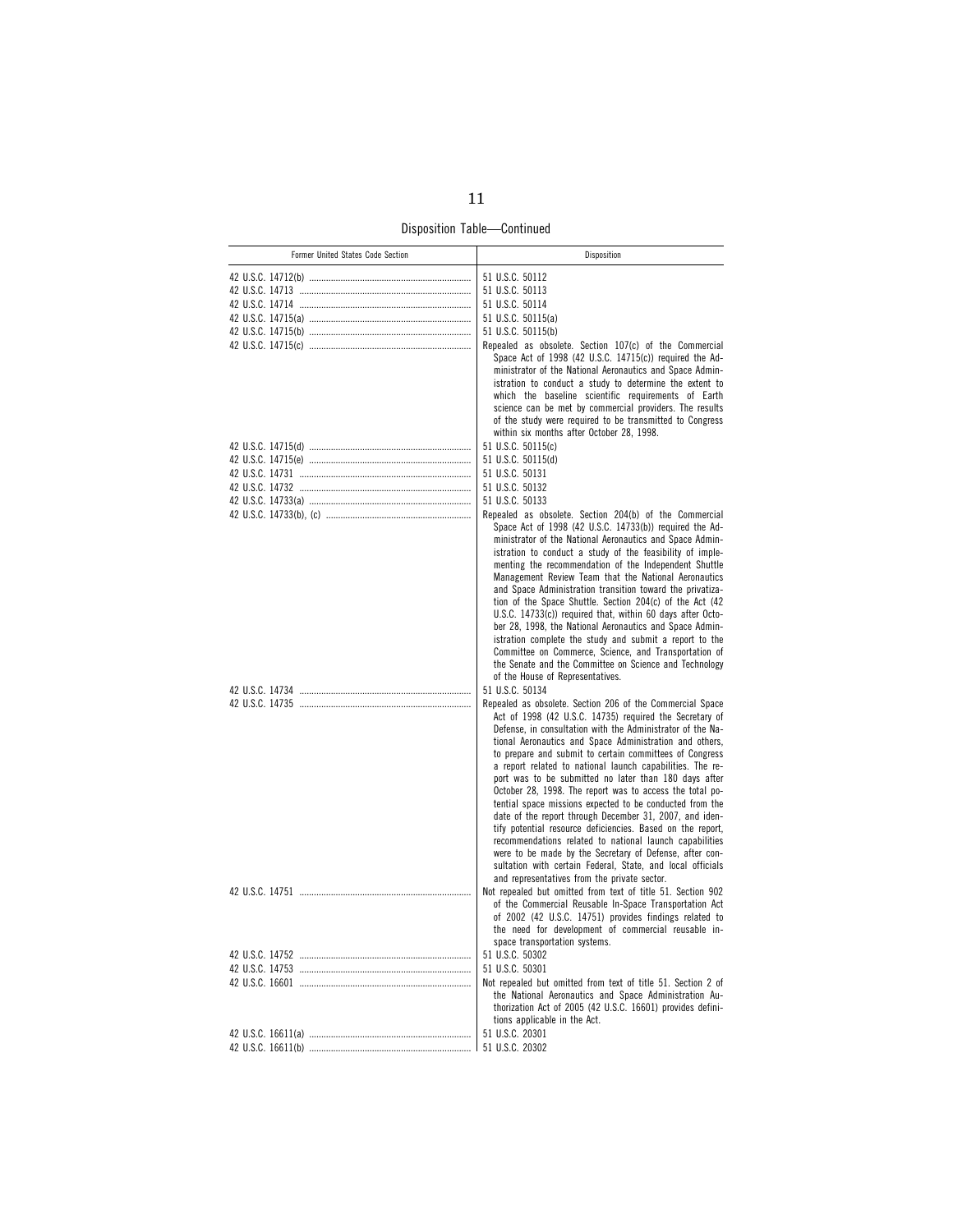Disposition Table—Continued

| Former United States Code Section | Disposition                                                                                                                                                                                                                                                                                                                                                                                                                                                                                                                                                                                                                                                                                                                                                                                                                    |
|-----------------------------------|--------------------------------------------------------------------------------------------------------------------------------------------------------------------------------------------------------------------------------------------------------------------------------------------------------------------------------------------------------------------------------------------------------------------------------------------------------------------------------------------------------------------------------------------------------------------------------------------------------------------------------------------------------------------------------------------------------------------------------------------------------------------------------------------------------------------------------|
|                                   | Not repealed but omitted from text of title 51. Section<br>101(c) of the National Aeronautics and Space Administra-<br>tion Authorization Act of 2005 (42 U.S.C. 16611(c)) pro-<br>vides that the President shall develop a national policy to<br>guide aeronautics research and development programs<br>through 2020. Not later than 1 year after December 30,<br>2005, the policy is to be transmitted to the Committee on<br>Appropriations of the House of Representatives, the Com-<br>mittee on Appropriations of the Senate, the Committee on<br>Science and Technology of the House of Representatives,<br>and the Committee on Commerce, Science, and Transpor-<br>tation of the Senate.                                                                                                                              |
|                                   | Not repealed but omitted from text of title 51. Section<br>101(d) of the National Aeronautics and Space Administra-<br>tion Authorization Act of 2005 (42 U.S.C. 16611(d)) pro-<br>vides that the Administrator of the National Aeronautics<br>and Space Administration shall develop a plan to guide<br>the science programs of the Administration through 2016.<br>Not later than 1 year after December 30, 2005, the plan<br>is to be transmitted to the Committee on Science and<br>Technology of the House of Representatives and the Com-<br>mittee on Commerce, Science, and Transportation of the<br>Senate.                                                                                                                                                                                                           |
|                                   | Not repealed but omitted from text of title 51. Section<br>101(e) of the National Aeronautics and Space Administra-<br>tion Authorization Act of 2005 (42 U.S.C. 16611(e)) pro-<br>vides that the Administrator of the National Aeronautics<br>and Space Administration shall develop a plan for man-<br>aging the facilities of the Administration through 2015.<br>Not later than the date on which the President submits<br>the proposed budget for the Federal Government for fiscal<br>year 2008 to Congress, the plan is to be transmitted to<br>the Committee on Science and Technology of the House of<br>Representatives and the Committee on Commerce,<br>Science, and Transportation of the Senate.                                                                                                                 |
|                                   | Not repealed but omitted from text of title 51. Section 101(f)<br>of the National Aeronautics and Space Administration Au-<br>thorization Act of 2005 (42 U.S.C. 16611(f)) provides that<br>the Administrator of the National Aeronautics and Space<br>Administration shall develop a human capital strategy to<br>ensure that the Administration has a workforce of the ap-<br>propriate size and with the appropriate skills to carry out<br>its programs through 2011. Not later than 60 days after<br>the date on which the President submits the proposed<br>budget for the Federal Government for fiscal year 2007 to<br>Congress, the strategy is to be transmitted to the Com-<br>mittee on Science and Technology of the House of Rep-<br>resentatives and the Committee on Commerce, Science,                        |
|                                   | and Transportation of the Senate.<br>Not repealed but omitted from text of title 51. Section<br>101(g) of the National Aeronautics and Space Administra-<br>tion Authorization Act of 2005 (42 U.S.C. 16611(g)) pro-<br>vides that the Administrator of the National Aeronautics<br>and Space Administration shall conduct a study to deter-<br>mine whether any of the Administration's centers should<br>be operated by or with the private sector by converting a<br>center to a Federally Funded Research and Development<br>Center or through any other mechanism. Not later than<br>May 31, 2006, the study is to be transmitted to the Com-<br>mittee on Science and Technology of the House of Rep-<br>resentatives and the Committee on Commerce, Science,<br>and Transportation of the Senate.<br>51 U.S.C. 30103(a) |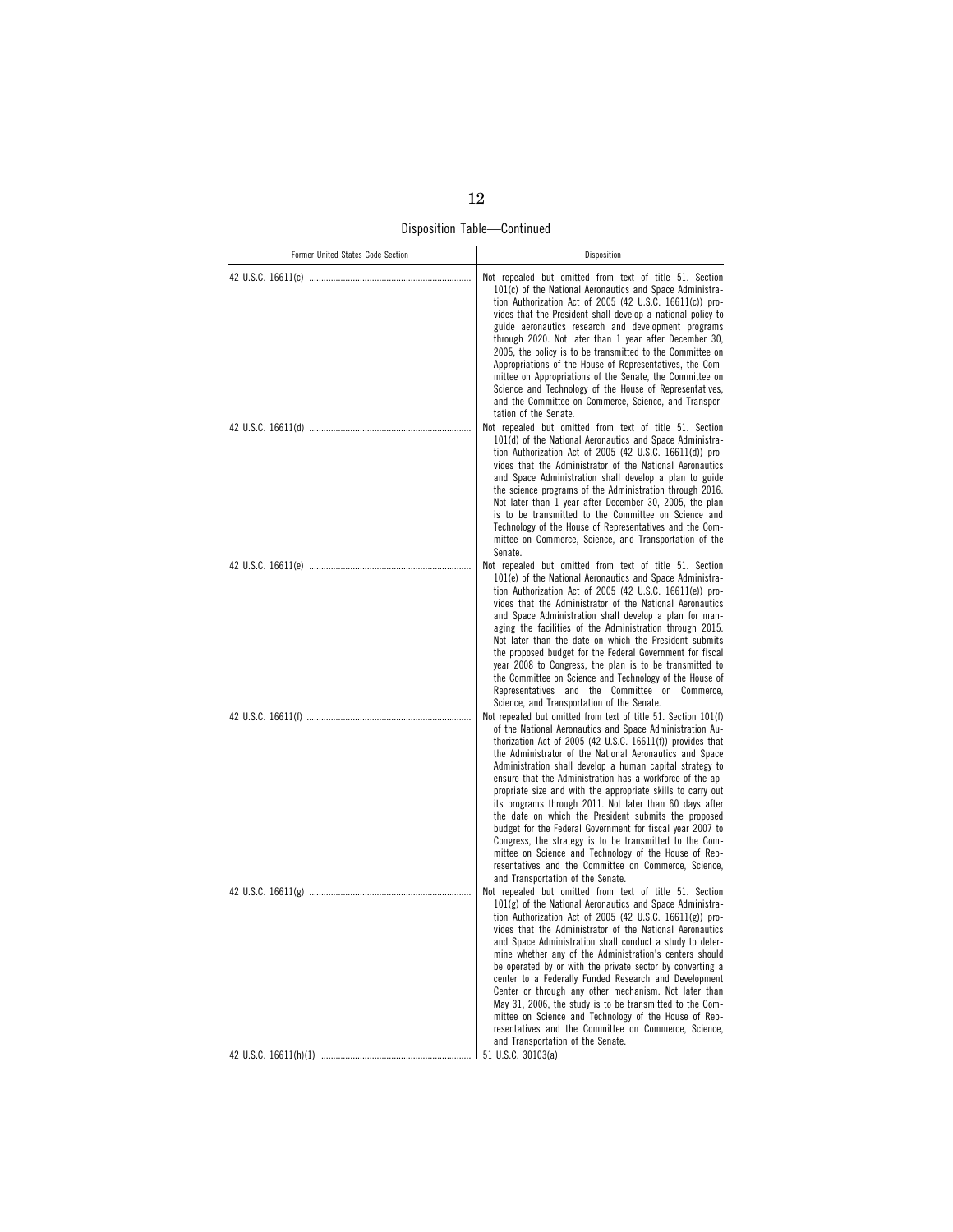Disposition Table—Continued

| Former United States Code Section                                                                                                                 | Disposition                                                                                                                                                                                                                                                                                                                                                                                                                                                                                                                                                                                                                                                                                                                                                                                                              |
|---------------------------------------------------------------------------------------------------------------------------------------------------|--------------------------------------------------------------------------------------------------------------------------------------------------------------------------------------------------------------------------------------------------------------------------------------------------------------------------------------------------------------------------------------------------------------------------------------------------------------------------------------------------------------------------------------------------------------------------------------------------------------------------------------------------------------------------------------------------------------------------------------------------------------------------------------------------------------------------|
|                                                                                                                                                   | Not repealed but omitted from text of title 51. Section<br>101(h)(2) of the National Aeronautics and Space Adminis-<br>tration Authorization Act of 2005 (42 U.S.C. 16611(h)(2))<br>provides that it is the sense of Congress that each budg-<br>et submitted to Congress should be evaluated for compli-<br>ance with the findings and priorities established by the<br>Act and the amendments made by the Act.                                                                                                                                                                                                                                                                                                                                                                                                         |
|                                                                                                                                                   | 51 U.S.C. 30103(b)<br>Not repealed but omitted from text of title 51. Section 101(j)<br>of the National Aeronautics and Space Administration Au-<br>thorization Act of 2005 (42 U.S.C. 16611(j)) provides that<br>the Director of the Office of Science and Technology Pol-<br>icy shall commission an independent review of the Na-<br>tion's long-term strategic needs for aeronautics test fa-<br>cilities and shall submit the review to the Committee on<br>Science and Technology of the House of Representatives<br>and the Committee on Commerce, Science, and Transpor-<br>tation of the Senate. In addition, the Administrator of the<br>National Aeronautics and Space Administration is prohib-<br>ited from closing or mothballing certain aeronautics test<br>facilities until certain conditions are met. |
|                                                                                                                                                   | 51 U.S.C. 20303(a)                                                                                                                                                                                                                                                                                                                                                                                                                                                                                                                                                                                                                                                                                                                                                                                                       |
|                                                                                                                                                   | 51 U.S.C. 20303(b)                                                                                                                                                                                                                                                                                                                                                                                                                                                                                                                                                                                                                                                                                                                                                                                                       |
|                                                                                                                                                   | 51 U.S.C. 20303(c)<br>Not repealed but omitted from text of title 51. Section                                                                                                                                                                                                                                                                                                                                                                                                                                                                                                                                                                                                                                                                                                                                            |
|                                                                                                                                                   | 2001(d) of the America COMPETES Act (42 U.S.C.<br>16611a(d)) provides a sense of Congress related to au-<br>thorized funding levels enabling the National Aeronautics<br>and Space Administration to contribute significantly to<br>innovation in the United States and undertake related ac-<br>tivities.                                                                                                                                                                                                                                                                                                                                                                                                                                                                                                               |
|                                                                                                                                                   | 51 U.S.C. 20303(d)<br>Not repealed but omitted from text of title 51. Section<br>2001(f) of the America COMPETES Act (42 U.S.C.<br>16611a(f)) provides that not later than 1 year after Au-<br>gust 9, 2007, the Administrator of the National Aero-<br>nautics and Space Administration shall submit to Con-<br>gress a report on a plan for instituting assessments of<br>the effectiveness of the National Aeronautics and Space<br>Administration's science, technology, engineering, and<br>mathematics education programs in improving student<br>achievement.                                                                                                                                                                                                                                                     |
|                                                                                                                                                   | 51 U.S.C. 30103(c)                                                                                                                                                                                                                                                                                                                                                                                                                                                                                                                                                                                                                                                                                                                                                                                                       |
| 42 U.S.C. 16611b note (Public Law 111-8, div. B, title III,<br>(3d proviso in par. under heading "Cross Agency Sup-<br>port", at 123 Stat. 589)). | 51 U.S.C. 30103(d)                                                                                                                                                                                                                                                                                                                                                                                                                                                                                                                                                                                                                                                                                                                                                                                                       |
|                                                                                                                                                   | Not repealed but omitted from text of title 51. Section 102<br>of the National Aeronautics and Space Administration Au-<br>thorization Act of 2005 (42 U.S.C. 16612) provides that<br>certain actions are to be taken and reports are to be<br>transmitted in 2006, 2007, and 2008 to the Committee<br>on Science and Technology of the House of Representa-<br>tives and the Committee on Commerce, Science, and<br>Transportation of the Senate.                                                                                                                                                                                                                                                                                                                                                                       |
|                                                                                                                                                   | 51 U.S.C. 30104                                                                                                                                                                                                                                                                                                                                                                                                                                                                                                                                                                                                                                                                                                                                                                                                          |
|                                                                                                                                                   | 51 U.S.C. 30703                                                                                                                                                                                                                                                                                                                                                                                                                                                                                                                                                                                                                                                                                                                                                                                                          |
|                                                                                                                                                   | 51 U.S.C. 30501                                                                                                                                                                                                                                                                                                                                                                                                                                                                                                                                                                                                                                                                                                                                                                                                          |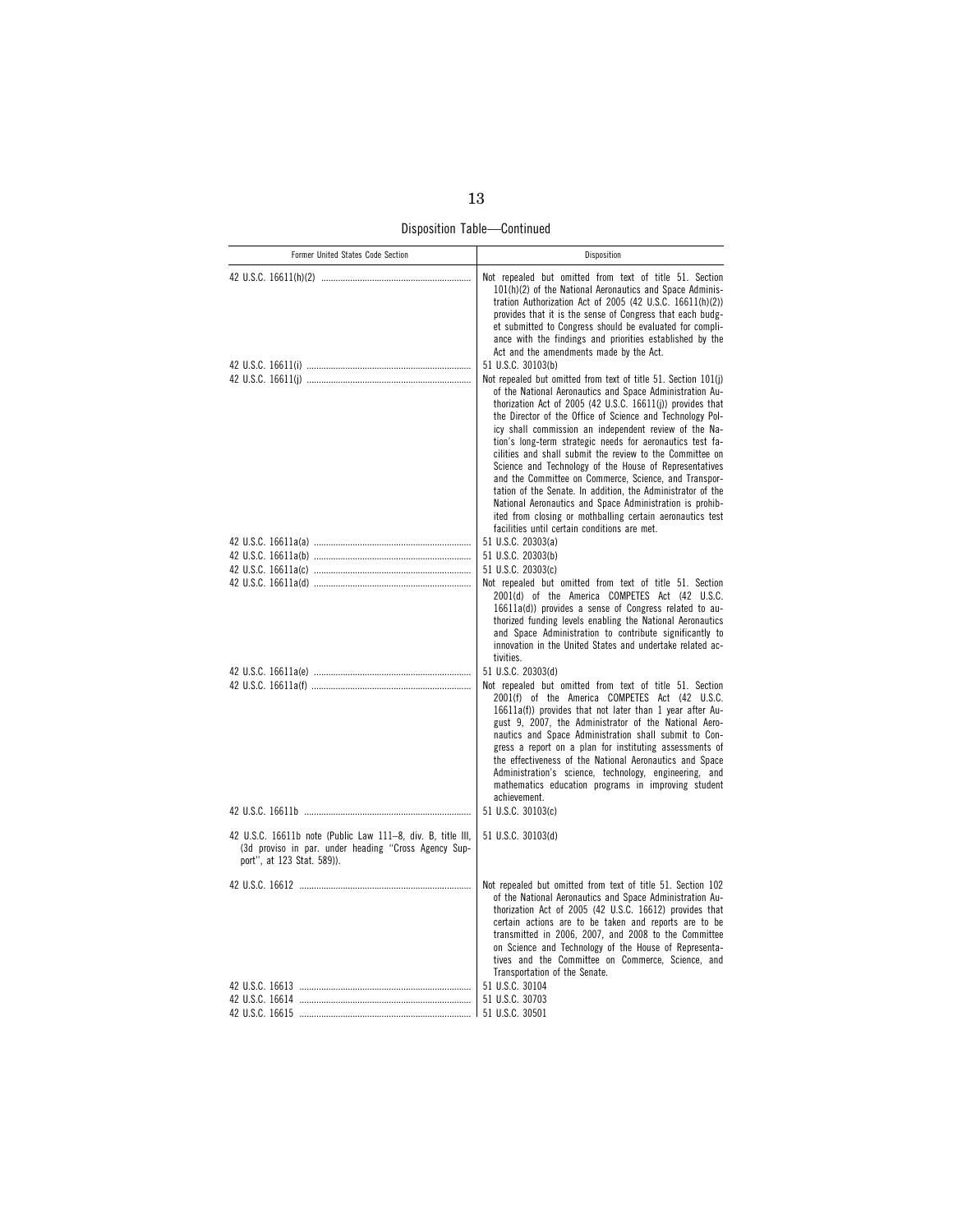Disposition Table—Continued

| Former United States Code Section | Disposition                                                                                                                                                                                                                                                                                                                                                                                                                                                                                                                                                                                                                                                                                                                                                                                       |
|-----------------------------------|---------------------------------------------------------------------------------------------------------------------------------------------------------------------------------------------------------------------------------------------------------------------------------------------------------------------------------------------------------------------------------------------------------------------------------------------------------------------------------------------------------------------------------------------------------------------------------------------------------------------------------------------------------------------------------------------------------------------------------------------------------------------------------------------------|
|                                   | Not repealed but omitted from text of title 51. Section 108<br>of the National Aeronautics and Space Administration Au-<br>thorization Act of 2005 (42 U.S.C. 16616) provides that<br>the Administrator of the National Aeronautics and Space<br>Administration shall develop a commercialization plan to<br>support the human missions to the Moon and Mars, to<br>support low-Earth orbit activities and Earth science mis-<br>sions and applications, and to transfer science research<br>and technology to society. Not later than 180 days after<br>December 30, 2005, the plan is to be submitted to the<br>Committee on Science and Technology of the House of<br>Representatives and the Committee on Commerce,<br>Science, and Transportation of the Senate.                             |
|                                   | Not repealed but omitted from text of title 51. Section 109<br>of the National Aeronautics and Space Administration Au-<br>thorization Act of 2005 (42 U.S.C. 16617) provides that<br>the Administrator of the National Aeronautics and Space<br>Administration shall conduct a feasibility study on the<br>use of ground source heat pumps in future Administra-<br>tion facilities or substantial renovation of existing Admin-<br>istration facilities involving the installation of heating,<br>ventilating, and air conditioning systems. Not later than<br>1 year after December 30, 2005, the study is to be trans-<br>mitted to the Committee on Science and Technology of<br>the House of Representatives and the Committee on Com-<br>merce, Science, and Transportation of the Senate. |
|                                   | 51 U.S.C. 30502<br>Repealed as obsolete. Section 202 of the National Aero-<br>nautics and Space Administration Authorization Act of<br>2005 (42 U.S.C. 16631) authorized appropriations for fis-<br>cal year 2007.                                                                                                                                                                                                                                                                                                                                                                                                                                                                                                                                                                                |
|                                   | Repealed as obsolete. Section 203 of the National Aero-<br>nautics and Space Administration Authorization Act of<br>2005 (42 U.S.C. 16632) authorized appropriations for fis-<br>cal year 2008.                                                                                                                                                                                                                                                                                                                                                                                                                                                                                                                                                                                                   |
|                                   | 51 U.S.C. 70902                                                                                                                                                                                                                                                                                                                                                                                                                                                                                                                                                                                                                                                                                                                                                                                   |
|                                   | 51 U.S.C. 50505                                                                                                                                                                                                                                                                                                                                                                                                                                                                                                                                                                                                                                                                                                                                                                                   |
|                                   | Not repealed but omitted from text of title 51. Section 206<br>of the National Aeronautics and Space Administration Au-<br>thorization Act of 2005 (42 U.S.C. 16635) provides that<br>amounts appropriated pursuant to the Act may be used,<br>but not to exceed a total of \$70,000 in any fiscal year,<br>for official reception and representation expenses.                                                                                                                                                                                                                                                                                                                                                                                                                                   |
|                                   | Not repealed but omitted from text of title 51. Section 207<br>of the National Aeronautics and Space Administration Au-<br>thorization Act of 2005 (42 U.S.C. 16636) provides that<br>the Administrator of the National Aeronautics and Space<br>Administration shall transmit to the Committee on<br>Science and Technology of the House of Representatives<br>and the Committee on Commerce, Science, and Transpor-<br>tation of the Senate a report providing the current ex-<br>pected development costs of the International Space Sta-<br>tion and certain related matters. Thirty days after trans-<br>mittal of the report, section 202 of the National Aero-<br>nautics and Space Administration Act of 2000 (42 U.S.C.<br>2451 note) is repealed.                                       |
|                                   | 51 U.S.C. 30503                                                                                                                                                                                                                                                                                                                                                                                                                                                                                                                                                                                                                                                                                                                                                                                   |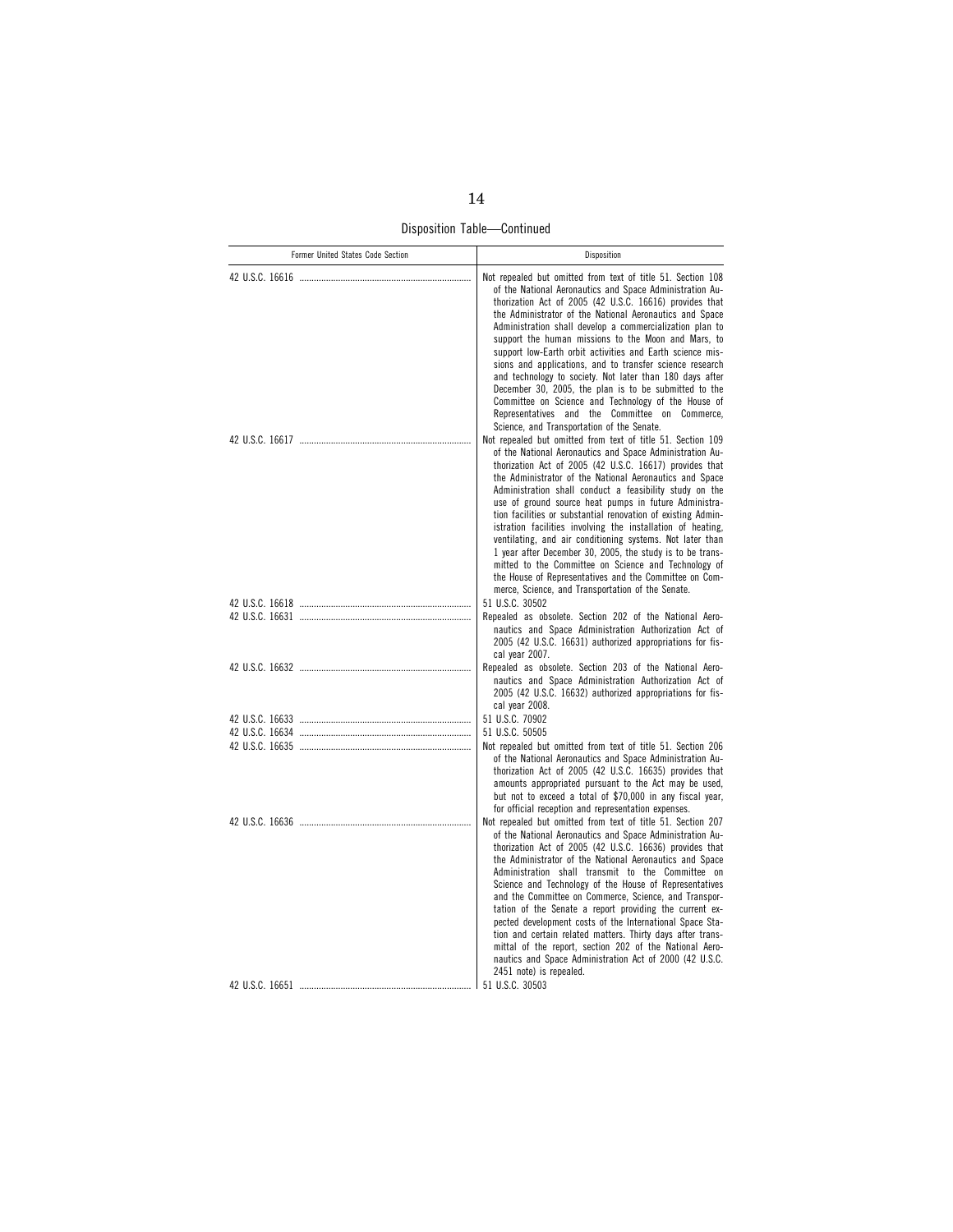Disposition Table—Continued

| Former United States Code Section | Disposition                                                                                                                                                                                                                                                                                                                                                                                                                                                                                                                                                                                                                                                                                                                                                                                                                                                                                                                    |
|-----------------------------------|--------------------------------------------------------------------------------------------------------------------------------------------------------------------------------------------------------------------------------------------------------------------------------------------------------------------------------------------------------------------------------------------------------------------------------------------------------------------------------------------------------------------------------------------------------------------------------------------------------------------------------------------------------------------------------------------------------------------------------------------------------------------------------------------------------------------------------------------------------------------------------------------------------------------------------|
|                                   | Not repealed but omitted from text of title 51. Section 302<br>of the National Aeronautics and Space Administration Au-<br>thorization Act of 2005 (42 U.S.C. 16652) provides the<br>sense of Congress with respect to the Hubble Space Tele-<br>scope and certain related matters. Not later than 60 days<br>after the landing of the second space shuttle mission for<br>return-to-flight certification, a status report on plans for<br>a Hubble Space Telescope servicing mission is to be<br>transmitted by the Administrator of the National Aero-<br>nautics and Space Administration to the Committee on<br>Science and Technology of the House of Representatives<br>and the Committee on Commerce, Science, and Transpor-<br>tation of the Senate.                                                                                                                                                                   |
|                                   | Not repealed but omitted from text of title 51. Section 303<br>of the National Aeronautics and Space Administration Au-<br>thorization Act of 2005 (42 U.S.C. 16653) provides that<br>the Administrator of the National Aeronautics and Space<br>Administration shall seek an independent assessment of<br>the costs as well as the technical, cost, and schedule<br>risks associated with incorporating the Landsat instru-<br>ment on the first National Polar-Orbiting Operational En-<br>vironmental Satellite System spacecraft compared with<br>undertaking various alternatives. Not later than 180 days<br>after December 30, 2005, the independent assessment is<br>to be transmitted to the Committee on Science and Tech-<br>nology of the House of Representatives and the Com-<br>mittee on Commerce, Science, and Transportation of the<br>Senate. Under certain conditions alternative reports are<br>required. |
|                                   | 51 U.S.C. 30504(a)<br>Not repealed but omitted from text of title 51. Section<br>304(a)(1) of the National Aeronautics and Space Adminis-<br>tration Authorization Act of 2005 (42 U.S.C. 16654(a)(1))<br>provides that not later than 60 days after December 30,<br>2005, the Administrator of the National Aeronautics and<br>Space Administration shall carry out an assessment                                                                                                                                                                                                                                                                                                                                                                                                                                                                                                                                             |
|                                   | under section 304 of the Act for certain missions.<br>51 U.S.C. 30504(b)                                                                                                                                                                                                                                                                                                                                                                                                                                                                                                                                                                                                                                                                                                                                                                                                                                                       |
|                                   | Not repealed but omitted from text of title 51. Section<br>304(b) of the National Aeronautics and Space Administra-<br>tion Authorization Act of 2005 (42 U.S.C. 16654(b)) pro-<br>vides that not later than 30 days after completing each<br>assessment required by section $304(a)(1)$ of the Act (42)<br>U.S.C. $16654(a)(1)$ , the Administrator shall transmit a<br>report on the assessment to the Committee on Science<br>and Technology of the House of Representatives and the<br>Committee on Commerce, Science, and Transportation of<br>the Senate.                                                                                                                                                                                                                                                                                                                                                                |
|                                   | Not repealed but omitted from text of title 51. Section<br>305(1) of the National Aeronautics and Space Administra-<br>tion Authorization Act of 2005 (42 U.S.C. 16655(1)) pro-<br>vides that the Administrator of the National Aeronautics<br>and Space Administration shall transmit the report re-<br>quired by section 506 of the Act. Section 506(3) of the<br>National Aeronautics and Space Administration Authoriza-<br>tion Act of 2005 (42 U.S.C. $16766(3)$ ) provides that the<br>Administrator of the National Aeronautics and Space Ad-<br>ministration shall, not later than 90 days after December<br>30, 2005, submit to certain committees of Congress the<br>research plan for utilization and proposed final configura-<br>tion of the International Space Station.                                                                                                                                        |
|                                   | 51 U.S.C. 40904                                                                                                                                                                                                                                                                                                                                                                                                                                                                                                                                                                                                                                                                                                                                                                                                                                                                                                                |
|                                   | 51 U.S.C. 60505                                                                                                                                                                                                                                                                                                                                                                                                                                                                                                                                                                                                                                                                                                                                                                                                                                                                                                                |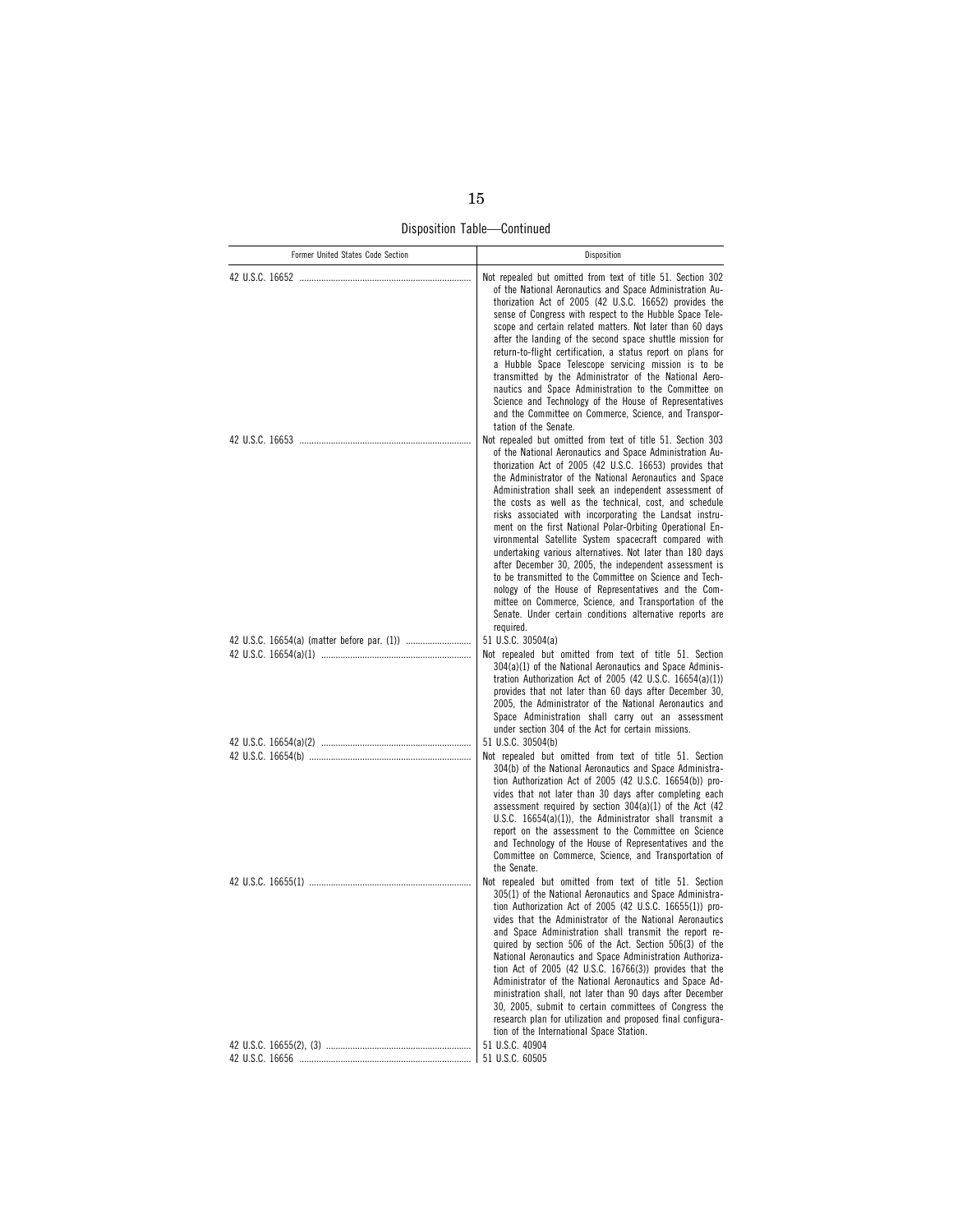Disposition Table—Continued

| Former United States Code Section | Disposition                                                                                                                                                                                                                                                                                                                                                                                                                                                                                                                                                                                                                                                                                                                                                                                                                                                                        |
|-----------------------------------|------------------------------------------------------------------------------------------------------------------------------------------------------------------------------------------------------------------------------------------------------------------------------------------------------------------------------------------------------------------------------------------------------------------------------------------------------------------------------------------------------------------------------------------------------------------------------------------------------------------------------------------------------------------------------------------------------------------------------------------------------------------------------------------------------------------------------------------------------------------------------------|
|                                   | Not repealed but omitted from text of title 51. Section 307<br>of the National Aeronautics and Space Administration Au-<br>thorization Act of 2005 (42 U.S.C. 16657) provides that<br>the Administrator of the National Aeronautics and Space<br>Administration shall review the policies, processes, and<br>procedures in the planning and management of applica-<br>tions research and development implemented in calendar<br>years 2001 to 2005 within the Headquarters Earth-Sun<br>System Applied Sciences Program and former Earth<br>Science Applications Program. Not later than 1 year after<br>December 30, 2005, a report describing the results of the<br>review is to be transmitted to the Committee on Science<br>and Technology of the House of Representatives and the<br>Committee on Commerce, Science, and Transportation of<br>the Senate.<br>51 U.S.C. 20304 |
|                                   | 51 U.S.C. 60301                                                                                                                                                                                                                                                                                                                                                                                                                                                                                                                                                                                                                                                                                                                                                                                                                                                                    |
|                                   | 51 U.S.C. 60302                                                                                                                                                                                                                                                                                                                                                                                                                                                                                                                                                                                                                                                                                                                                                                                                                                                                    |
|                                   | 51 U.S.C. 60303<br>51 U.S.C. 60304                                                                                                                                                                                                                                                                                                                                                                                                                                                                                                                                                                                                                                                                                                                                                                                                                                                 |
|                                   | 51 U.S.C. 60305                                                                                                                                                                                                                                                                                                                                                                                                                                                                                                                                                                                                                                                                                                                                                                                                                                                                    |
|                                   | 51 U.S.C. 60306                                                                                                                                                                                                                                                                                                                                                                                                                                                                                                                                                                                                                                                                                                                                                                                                                                                                    |
|                                   | Not repealed but omitted from text of title 51. The George E.<br>Brown, Jr. Near-Earth Object Survey Act, which consists of<br>section 321 of the National Aeronautics and Space Ad-<br>ministration Authorization Act of 2005 (42 U.S.C. 16691),<br>provides that the Administrator of the National Aero-<br>nautics and Space Administration shall plan, develop,<br>and implement a Near-Earth Object Survey program. Not<br>later than 1 year after December 30, 2005, an initial re-<br>port is to be transmitted to Congress. Not later than Feb-<br>ruary 28 of the fifth year after December 30, 2005, an<br>additional report is to be transmitted to Congress.                                                                                                                                                                                                           |
|                                   | 51 U.S.C. 40101                                                                                                                                                                                                                                                                                                                                                                                                                                                                                                                                                                                                                                                                                                                                                                                                                                                                    |
|                                   | 51 U.S.C. 40102                                                                                                                                                                                                                                                                                                                                                                                                                                                                                                                                                                                                                                                                                                                                                                                                                                                                    |
|                                   | Not repealed but omitted from text of title 51. Section<br>2002(a) of the America COMPETES Act (42 U.S.C.<br>16712(a)) provides a sense of Congress related to the<br>aeronautics research and development programs of the<br>National Aeronautics and Space Administration.                                                                                                                                                                                                                                                                                                                                                                                                                                                                                                                                                                                                       |
|                                   | 51 U.S.C. 40103                                                                                                                                                                                                                                                                                                                                                                                                                                                                                                                                                                                                                                                                                                                                                                                                                                                                    |
|                                   | 51 U.S.C. 40111<br>Repealed as obsolete. Section 421(c) of the National Aero-<br>nautics and Space Administration Authorization Act of<br>2005 (42 U.S.C. 16721(c)) required the Administrator of<br>the National Aeronautics and Space Administration to<br>enter into an arrangement with the National Research<br>Council for an assessment of the Nation's future require-<br>ments for fundamental aeronautics research. Section<br>$421(d)$ of the Act $(42 \text{ U.S.C. } 16721(d))$ required the as-<br>sessment, along with the National Aeronautics and Space<br>Administration's response to the assessment, to be trans-<br>mitted to Congress no later than 2 years after December<br>30, 2005.                                                                                                                                                                      |
|                                   | 51 U.S.C. 40701                                                                                                                                                                                                                                                                                                                                                                                                                                                                                                                                                                                                                                                                                                                                                                                                                                                                    |
|                                   | 51 U.S.C. 40112(a)<br>51 U.S.C. 40112(b)                                                                                                                                                                                                                                                                                                                                                                                                                                                                                                                                                                                                                                                                                                                                                                                                                                           |
|                                   | 51 U.S.C. 40112(c)                                                                                                                                                                                                                                                                                                                                                                                                                                                                                                                                                                                                                                                                                                                                                                                                                                                                 |
|                                   | 51 U.S.C. 40112(d)                                                                                                                                                                                                                                                                                                                                                                                                                                                                                                                                                                                                                                                                                                                                                                                                                                                                 |
|                                   | 51 U.S.C. 40112(e)<br>51 U.S.C. 40112(f)                                                                                                                                                                                                                                                                                                                                                                                                                                                                                                                                                                                                                                                                                                                                                                                                                                           |
|                                   | 51 U.S.C. 40113                                                                                                                                                                                                                                                                                                                                                                                                                                                                                                                                                                                                                                                                                                                                                                                                                                                                    |
|                                   | 51 U.S.C. 40114                                                                                                                                                                                                                                                                                                                                                                                                                                                                                                                                                                                                                                                                                                                                                                                                                                                                    |
|                                   | 51 U.S.C. 40115                                                                                                                                                                                                                                                                                                                                                                                                                                                                                                                                                                                                                                                                                                                                                                                                                                                                    |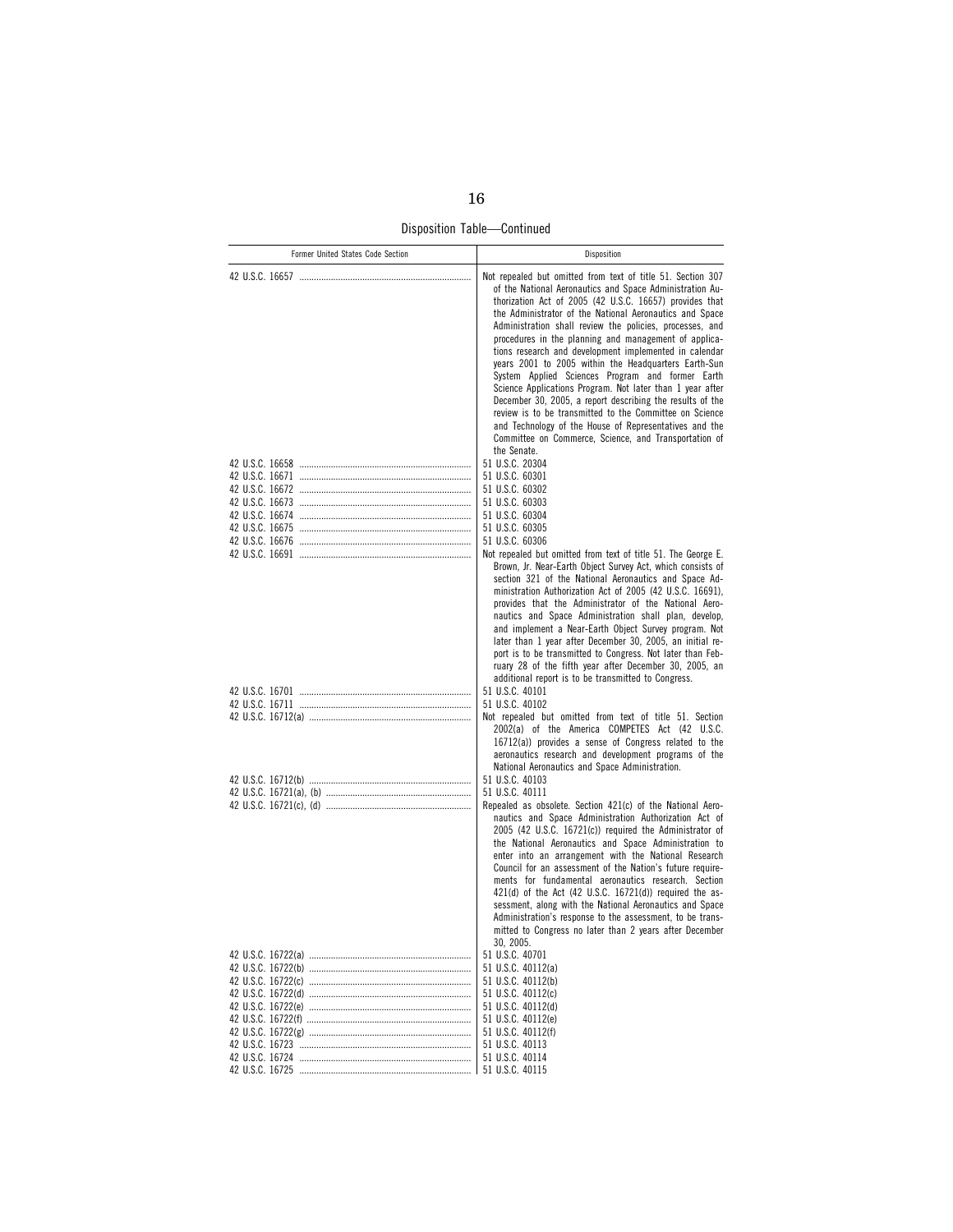Disposition Table—Continued

| Repealed as obsolete. Section 426 of the National Aero-<br>nautics and Space Administration Authorization Act of<br>2005 (42 U.S.C. 16726) required the Administrator of the<br>National Aeronautics and Space Administration to enter<br>into an arrangement with the National Research Council<br>for an assessment of Federal wake turbulence research<br>and development programs. A report containing results of<br>the assessment was required to be provided to Congress<br>no later than 2 years after December 30, 2005.<br>51 U.S.C. 40116<br>51 U.S.C. 40131<br>51 U.S.C. 40141<br>51 U.S.C. 70501(a)<br>51 U.S.C. 70501(b)<br>Not repealed but omitted from text of title 51. Section<br>501(c) of the National Aeronautics and Space Administra-<br>tion Authorization Act of 2005 (42 U.S.C. 16761(c)), as<br>amended by section 611(a) of the National Aeronautics<br>and Space Administration Authorization Act of 2008 (Pub-<br>lic Law 110-422, 122 Stat. 4796), provides that the Ad-<br>ministrator of the National Aeronautics and Space Admin-<br>istration shall, not later than 90 days after October 15.<br>2008, submit to certain committees of Congress a report<br>related to the lack of a United States human space flight<br>system to replace the Space Shuttle upon its planned re-<br>tirement.<br>Not repealed but omitted from text of title 51. Section 502<br>of the National Aeronautics and Space Administration Au-<br>thorization Act of 2005 (42 U.S.C. 16762) provides that<br>the Administrator of the National Aeronautics and Space<br>Administration shall, to the fullest extent possible con-<br>sistent with a successful development program, use the<br>personnel, capabilities, assets, and infrastructure of the<br>space shuttle program in developing the Crew Exploration<br>Vehicle, Crew Launch Vehicle, and a heavy-lift launch ve-<br>hicle. Not later than 180 days after December 30, 2005,<br>a plan describing how the National Aeronautics and<br>Space Administration will proceed with its human space<br>flight programs is to be transmitted to the Committee on<br>Science and Technology of the House of Representatives<br>and the Committee on Commerce, Science, and Transpor-<br>tation of the Senate. Not later than March 31, 2006, a<br>transition plan for certain Federal and contractor per-<br>sonnel engaged in the space shuttle program is to be<br>transmitted to the Committee on Science and Technology<br>of the House of Representatives and the Committee on<br>Commerce, Science, and Transportation of the Senate.<br>51 U.S.C. 70502<br>51 U.S.C. 70503<br>51 U.S.C. 70904<br>51 U.S.C. 70903<br>Not repealed but omitted from text of title 51. Section<br>506(3) of the National Aeronautics and Space Administra-<br>tion Authorization Act of 2005 (42 U.S.C. 16766(3)) pro-<br>vides that the Administrator of the National Aeronautics<br>and Space Administration shall, not later than 90 days<br>after December 30, 2005, submit to certain committees<br>of Congress the research plan for utilization and pro-<br>posed final configuration of the International Space Sta-<br>tion.<br>51 U.S.C. 70905(b) | Former United States Code Section | Disposition |
|------------------------------------------------------------------------------------------------------------------------------------------------------------------------------------------------------------------------------------------------------------------------------------------------------------------------------------------------------------------------------------------------------------------------------------------------------------------------------------------------------------------------------------------------------------------------------------------------------------------------------------------------------------------------------------------------------------------------------------------------------------------------------------------------------------------------------------------------------------------------------------------------------------------------------------------------------------------------------------------------------------------------------------------------------------------------------------------------------------------------------------------------------------------------------------------------------------------------------------------------------------------------------------------------------------------------------------------------------------------------------------------------------------------------------------------------------------------------------------------------------------------------------------------------------------------------------------------------------------------------------------------------------------------------------------------------------------------------------------------------------------------------------------------------------------------------------------------------------------------------------------------------------------------------------------------------------------------------------------------------------------------------------------------------------------------------------------------------------------------------------------------------------------------------------------------------------------------------------------------------------------------------------------------------------------------------------------------------------------------------------------------------------------------------------------------------------------------------------------------------------------------------------------------------------------------------------------------------------------------------------------------------------------------------------------------------------------------------------------------------------------------------------------------------------------------------------------------------------------------------------------------------------------------------------------------------------------------------------------------------------------------------------------------------------------------------------------------------------------------------------------------------------------------------------------------------------------------------|-----------------------------------|-------------|
|                                                                                                                                                                                                                                                                                                                                                                                                                                                                                                                                                                                                                                                                                                                                                                                                                                                                                                                                                                                                                                                                                                                                                                                                                                                                                                                                                                                                                                                                                                                                                                                                                                                                                                                                                                                                                                                                                                                                                                                                                                                                                                                                                                                                                                                                                                                                                                                                                                                                                                                                                                                                                                                                                                                                                                                                                                                                                                                                                                                                                                                                                                                                                                                                                        |                                   |             |
|                                                                                                                                                                                                                                                                                                                                                                                                                                                                                                                                                                                                                                                                                                                                                                                                                                                                                                                                                                                                                                                                                                                                                                                                                                                                                                                                                                                                                                                                                                                                                                                                                                                                                                                                                                                                                                                                                                                                                                                                                                                                                                                                                                                                                                                                                                                                                                                                                                                                                                                                                                                                                                                                                                                                                                                                                                                                                                                                                                                                                                                                                                                                                                                                                        |                                   |             |
|                                                                                                                                                                                                                                                                                                                                                                                                                                                                                                                                                                                                                                                                                                                                                                                                                                                                                                                                                                                                                                                                                                                                                                                                                                                                                                                                                                                                                                                                                                                                                                                                                                                                                                                                                                                                                                                                                                                                                                                                                                                                                                                                                                                                                                                                                                                                                                                                                                                                                                                                                                                                                                                                                                                                                                                                                                                                                                                                                                                                                                                                                                                                                                                                                        |                                   |             |
|                                                                                                                                                                                                                                                                                                                                                                                                                                                                                                                                                                                                                                                                                                                                                                                                                                                                                                                                                                                                                                                                                                                                                                                                                                                                                                                                                                                                                                                                                                                                                                                                                                                                                                                                                                                                                                                                                                                                                                                                                                                                                                                                                                                                                                                                                                                                                                                                                                                                                                                                                                                                                                                                                                                                                                                                                                                                                                                                                                                                                                                                                                                                                                                                                        |                                   |             |
|                                                                                                                                                                                                                                                                                                                                                                                                                                                                                                                                                                                                                                                                                                                                                                                                                                                                                                                                                                                                                                                                                                                                                                                                                                                                                                                                                                                                                                                                                                                                                                                                                                                                                                                                                                                                                                                                                                                                                                                                                                                                                                                                                                                                                                                                                                                                                                                                                                                                                                                                                                                                                                                                                                                                                                                                                                                                                                                                                                                                                                                                                                                                                                                                                        |                                   |             |
|                                                                                                                                                                                                                                                                                                                                                                                                                                                                                                                                                                                                                                                                                                                                                                                                                                                                                                                                                                                                                                                                                                                                                                                                                                                                                                                                                                                                                                                                                                                                                                                                                                                                                                                                                                                                                                                                                                                                                                                                                                                                                                                                                                                                                                                                                                                                                                                                                                                                                                                                                                                                                                                                                                                                                                                                                                                                                                                                                                                                                                                                                                                                                                                                                        |                                   |             |
|                                                                                                                                                                                                                                                                                                                                                                                                                                                                                                                                                                                                                                                                                                                                                                                                                                                                                                                                                                                                                                                                                                                                                                                                                                                                                                                                                                                                                                                                                                                                                                                                                                                                                                                                                                                                                                                                                                                                                                                                                                                                                                                                                                                                                                                                                                                                                                                                                                                                                                                                                                                                                                                                                                                                                                                                                                                                                                                                                                                                                                                                                                                                                                                                                        |                                   |             |
|                                                                                                                                                                                                                                                                                                                                                                                                                                                                                                                                                                                                                                                                                                                                                                                                                                                                                                                                                                                                                                                                                                                                                                                                                                                                                                                                                                                                                                                                                                                                                                                                                                                                                                                                                                                                                                                                                                                                                                                                                                                                                                                                                                                                                                                                                                                                                                                                                                                                                                                                                                                                                                                                                                                                                                                                                                                                                                                                                                                                                                                                                                                                                                                                                        |                                   |             |
|                                                                                                                                                                                                                                                                                                                                                                                                                                                                                                                                                                                                                                                                                                                                                                                                                                                                                                                                                                                                                                                                                                                                                                                                                                                                                                                                                                                                                                                                                                                                                                                                                                                                                                                                                                                                                                                                                                                                                                                                                                                                                                                                                                                                                                                                                                                                                                                                                                                                                                                                                                                                                                                                                                                                                                                                                                                                                                                                                                                                                                                                                                                                                                                                                        |                                   |             |
|                                                                                                                                                                                                                                                                                                                                                                                                                                                                                                                                                                                                                                                                                                                                                                                                                                                                                                                                                                                                                                                                                                                                                                                                                                                                                                                                                                                                                                                                                                                                                                                                                                                                                                                                                                                                                                                                                                                                                                                                                                                                                                                                                                                                                                                                                                                                                                                                                                                                                                                                                                                                                                                                                                                                                                                                                                                                                                                                                                                                                                                                                                                                                                                                                        |                                   |             |
|                                                                                                                                                                                                                                                                                                                                                                                                                                                                                                                                                                                                                                                                                                                                                                                                                                                                                                                                                                                                                                                                                                                                                                                                                                                                                                                                                                                                                                                                                                                                                                                                                                                                                                                                                                                                                                                                                                                                                                                                                                                                                                                                                                                                                                                                                                                                                                                                                                                                                                                                                                                                                                                                                                                                                                                                                                                                                                                                                                                                                                                                                                                                                                                                                        |                                   |             |
|                                                                                                                                                                                                                                                                                                                                                                                                                                                                                                                                                                                                                                                                                                                                                                                                                                                                                                                                                                                                                                                                                                                                                                                                                                                                                                                                                                                                                                                                                                                                                                                                                                                                                                                                                                                                                                                                                                                                                                                                                                                                                                                                                                                                                                                                                                                                                                                                                                                                                                                                                                                                                                                                                                                                                                                                                                                                                                                                                                                                                                                                                                                                                                                                                        |                                   |             |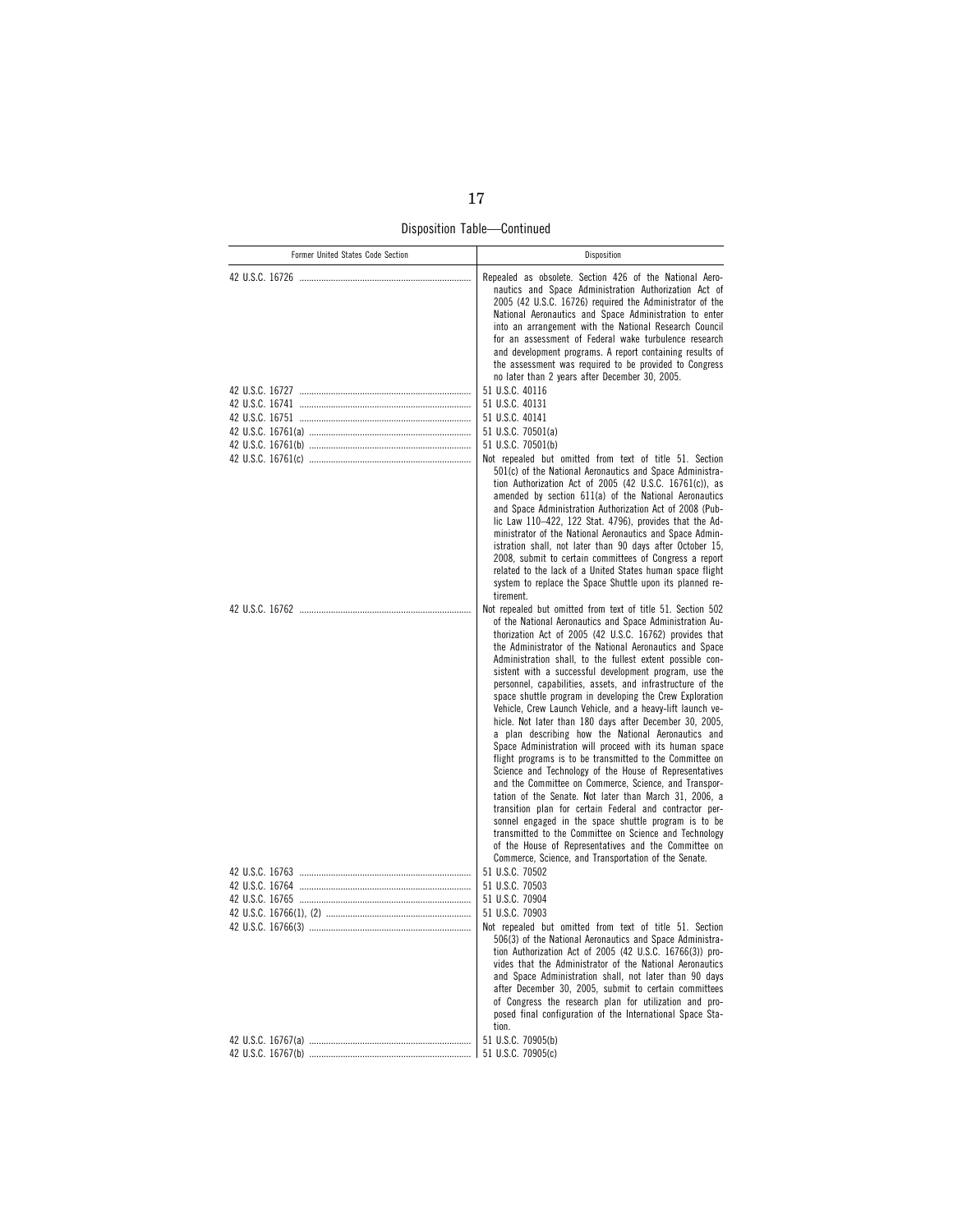Disposition Table—Continued

| Former United States Code Section | Disposition                                                                                                                                                                                                                                                                                                                                                                                                                                                                                                                                                                                                                                                                                                                                                                                                                                         |
|-----------------------------------|-----------------------------------------------------------------------------------------------------------------------------------------------------------------------------------------------------------------------------------------------------------------------------------------------------------------------------------------------------------------------------------------------------------------------------------------------------------------------------------------------------------------------------------------------------------------------------------------------------------------------------------------------------------------------------------------------------------------------------------------------------------------------------------------------------------------------------------------------------|
|                                   | Not repealed but omitted from text of title 51. Section<br>507(c) of the National Aeronautics and Space Administra-<br>tion Authorization Act of 2005 (42 U.S.C. 16767(c)) pro-<br>vides that the Administrator of the National Aeronautics<br>and Space Administration shall, not later than one year<br>after December 30, 2005, transmit to certain committees<br>of Congress a plan describing how the national laboratory<br>(i.e., the United States segment of the International<br>Space Station) will be operated.<br>51 U.S.C. 70905(a)<br>51 U.S.C. 31501                                                                                                                                                                                                                                                                                |
|                                   | Not repealed but omitted from text of title 51. Section 602<br>of the National Aeronautics and Space Administration Au-<br>thorization Act of 2005 (42 U.S.C. 16782) provides that<br>the Administrator of the National Aeronautics and Space<br>Administration is encouraged to provide the capabilities<br>to support secondary payload flight opportunities on<br>United States launch vehicles, or free flyers, for satellites<br>or scientific payloads weighing less than 500 kilograms.<br>In addition, the Administrator of the National Aeronautics<br>and Space Administration is required to initiate a feasi-<br>bility study for designating a National Free Flyer Launch<br>Coordination Center as a means of coordinating, consoli-<br>dating, and integrating secondary launch capabilities,<br>launch opportunities, and payloads. |
|                                   | 51 U.S.C. 40905                                                                                                                                                                                                                                                                                                                                                                                                                                                                                                                                                                                                                                                                                                                                                                                                                                     |
|                                   | 51 U.S.C. 30902                                                                                                                                                                                                                                                                                                                                                                                                                                                                                                                                                                                                                                                                                                                                                                                                                                     |
|                                   | Not repealed but omitted from text of title 51. Section 614<br>of the National Aeronautics and Space Administration Au-<br>thorization Act of 2005 (42 U.S.C. 16793) provides that<br>the Administrator of the National Aeronautics and Space<br>Administration shall enter into an arrangement with the<br>National Research Council of the National Academy of<br>Sciences to conduct a review and evaluation of the Na-<br>tional Aeronautics and Space Administration's precollege<br>science, technology, and mathematics education program.<br>Not later than 18 months after December 30, 2005, the<br>results of the review and evaluation are to be transmitted<br>to the Committee on Science and Technology of the House<br>of Representatives and the Committee on Commerce,<br>Science, and Transportation of the Senate.              |
|                                   | 51 U.S.C. 40906                                                                                                                                                                                                                                                                                                                                                                                                                                                                                                                                                                                                                                                                                                                                                                                                                                     |
|                                   | 51 U.S.C. 40907<br>Not repealed but omitted from text of title 51. Section 617<br>of the National Aeronautics and Space Administration Au-<br>thorization Act of 2005 (42 U.S.C. 16796) provides that<br>the Administrator of the National Aeronautics and Space<br>Administration shall transmit a report to Congress on the<br>legal status of the Motivating Undergraduates in Science<br>and Technology program and implement the program if<br>the report concludes that the program is in compliance<br>with the laws of the United States.                                                                                                                                                                                                                                                                                                   |
|                                   | 51 U.S.C. 40908<br>Not repealed but omitted from text of title 51. Section<br>619(a) of the National Aeronautics and Space Administra-<br>tion Authorization Act of 2005 (42 U.S.C. 16798(a)) pro-<br>vides that not more than 180 days after December 30,<br>2005, the Administrator of the National Aeronautics and<br>Space Administration shall transmit to the Committee on<br>Science and Technology of the House of Representatives<br>and the Committee on Commerce, Science, and Transpor-<br>tation of the Senate a report describing action taken by<br>the National Aeronautics and Space Administration to im-<br>plement the recommendations contained in Government<br>Accountability Office Report No. 04-639.                                                                                                                      |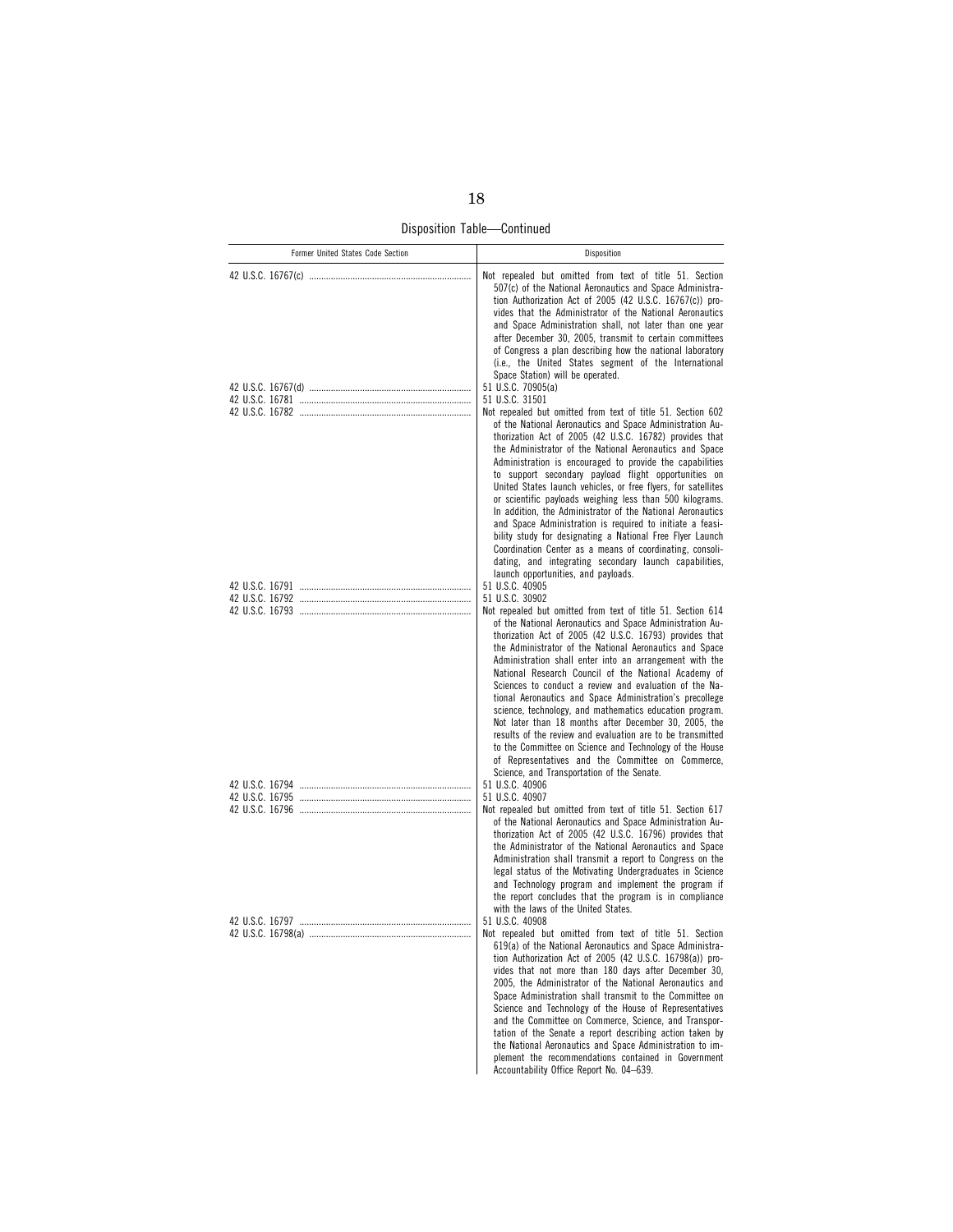Disposition Table—Continued

| Former United States Code Section | Disposition                                                                                                                                                                                                                                                                                                                                                                                                                                                                                                                                                                                                                                                                                                                                                                          |
|-----------------------------------|--------------------------------------------------------------------------------------------------------------------------------------------------------------------------------------------------------------------------------------------------------------------------------------------------------------------------------------------------------------------------------------------------------------------------------------------------------------------------------------------------------------------------------------------------------------------------------------------------------------------------------------------------------------------------------------------------------------------------------------------------------------------------------------|
|                                   | 51 U.S.C. 40909<br>51 U.S.C. 50116<br>51 U.S.C. 30306<br>51 U.S.C. 31301                                                                                                                                                                                                                                                                                                                                                                                                                                                                                                                                                                                                                                                                                                             |
|                                   | 51 U.S.C. 30704                                                                                                                                                                                                                                                                                                                                                                                                                                                                                                                                                                                                                                                                                                                                                                      |
|                                   | Not repealed but omitted from text of title 51. Section 710<br>of the National Aeronautics and Space Administration Au-<br>thorization Act of 2005 (42 U.S.C. 16824) provides that<br>not later than one year after December 30, 2005, the<br>Comptroller General shall transmit to the Committee on<br>Science and Technology of the House of Representatives<br>and the Committee on Commerce, Science, and Transpor-<br>tation of the Senate a review of the National Aeronautics<br>and Space Administration's enhanced use leasing pilot                                                                                                                                                                                                                                        |
|                                   | program established by section 315 of the National Aero-<br>nautics and Space Administration Act of 1958 (42 U.S.C.<br>2459j).<br>Not repealed but omitted from text of title 51. Section 721                                                                                                                                                                                                                                                                                                                                                                                                                                                                                                                                                                                        |
|                                   | of the National Aeronautics and Space Administration Au-<br>thorization Act of 2005 (42 U.S.C. 16831) provides that<br>the National Science Foundation shall continue to collect<br>statistically reliable data on the field of degree of col-<br>lege-educated individuals to fulfill certain statutory obli-<br>gations, but if the Director of the National Science Foun-                                                                                                                                                                                                                                                                                                                                                                                                         |
|                                   | dation determines that there is a legal impediment to the<br>continued collection of this data, the Committee on<br>Science and Technology of the House of Representatives<br>and the Committee on Commerce, Science, and Transpor-<br>tation of the Senate are to be informed not later than<br>180 days after December 30, 2005.<br>Not repealed but omitted from text of title 51. Section                                                                                                                                                                                                                                                                                                                                                                                        |
|                                   | 722(a) of the National Aeronautics and Space Administra-<br>tion Authorization Act of 2005 (42 U.S.C. 16832(a)) pro-<br>vides that the Director of the National Science Foundation<br>shall charge the Mathematical and Physical Sciences Ad-<br>visory Committee with conducting a review of the astro-<br>nomical facilities supported by the Foundation to deter-<br>mine the appropriate balance between supporting the op-<br>eration of existing facilities and supporting the design,<br>development, and eventual operation of new facilities. No<br>later than June 30, 2006, the review is to be transmitted<br>to the Committee on Science and Technology of the House<br>of Representatives and the Committee on Commerce,<br>Science, and Transportation of the Senate. |
|                                   | Not repealed but omitted from text of title 51. Section<br>722(b) of the National Aeronautics and Space Administra-<br>tion Authorization Act of 2005 (42 U.S.C. 16832(b)) pro-<br>vides that the Director of the National Science Foundation<br>shall develop a plan to facilitate more thorough design<br>and development of facilities that can be considered for<br>funding through the Major Research Equipment and Fa-<br>cilities Construction account. No later than June 30,<br>2006, the plan is to be transmitted to the Committee on<br>Science and Technology of the House of Representatives<br>and the Committee on Commerce, Science, and Transpor-<br>tation of the Senate.                                                                                         |
|                                   | 51 U.S.C. 70701                                                                                                                                                                                                                                                                                                                                                                                                                                                                                                                                                                                                                                                                                                                                                                      |
|                                   | 51 U.S.C. 70702                                                                                                                                                                                                                                                                                                                                                                                                                                                                                                                                                                                                                                                                                                                                                                      |
|                                   | 51 U.S.C. 70703                                                                                                                                                                                                                                                                                                                                                                                                                                                                                                                                                                                                                                                                                                                                                                      |
|                                   | 51 U.S.C. 70704<br>51 U.S.C. 70705                                                                                                                                                                                                                                                                                                                                                                                                                                                                                                                                                                                                                                                                                                                                                   |
|                                   | 51 U.S.C. 70706                                                                                                                                                                                                                                                                                                                                                                                                                                                                                                                                                                                                                                                                                                                                                                      |
|                                   | 51 U.S.C. 70707                                                                                                                                                                                                                                                                                                                                                                                                                                                                                                                                                                                                                                                                                                                                                                      |
|                                   | 51 U.S.C. 70708                                                                                                                                                                                                                                                                                                                                                                                                                                                                                                                                                                                                                                                                                                                                                                      |
|                                   |                                                                                                                                                                                                                                                                                                                                                                                                                                                                                                                                                                                                                                                                                                                                                                                      |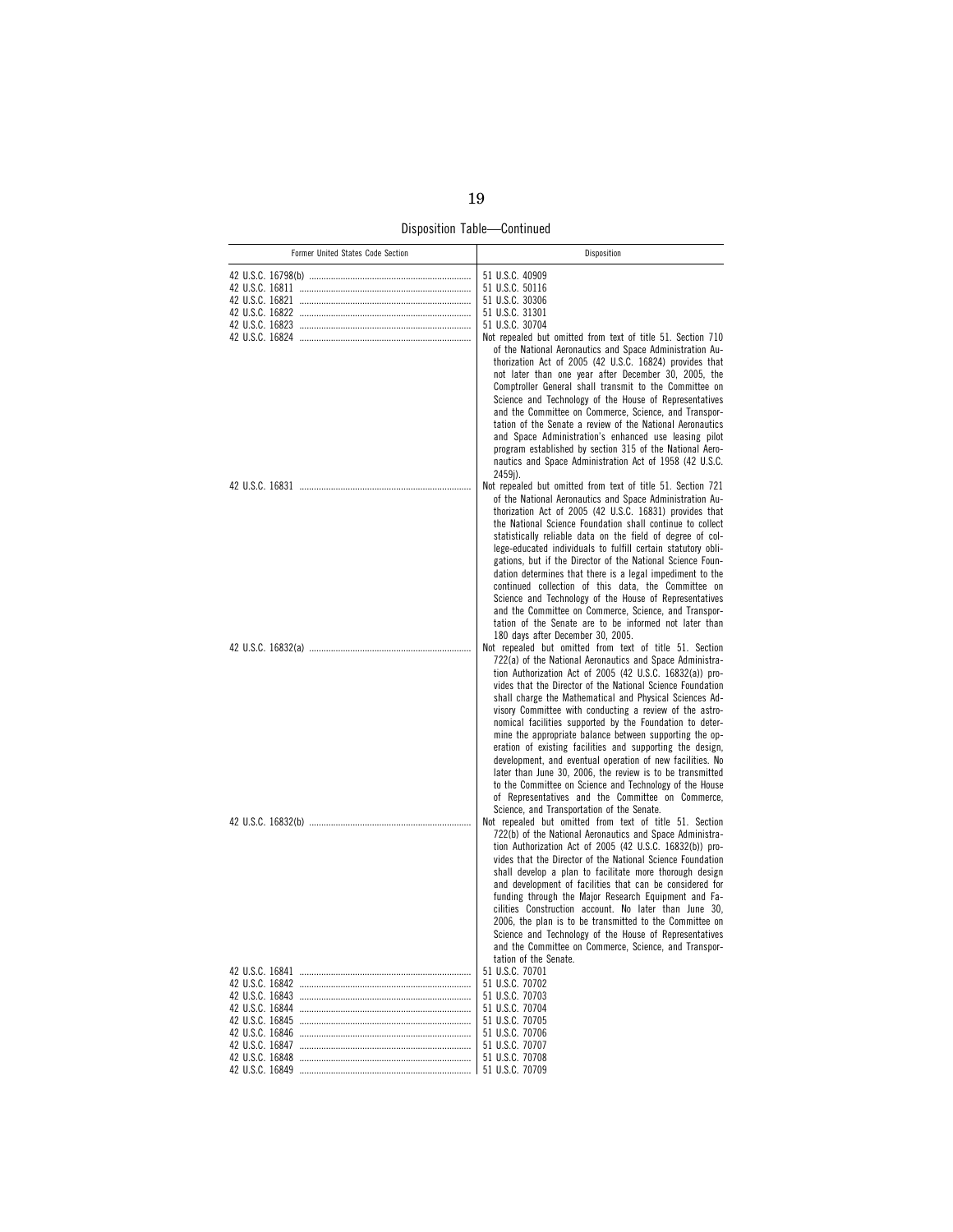Disposition Table—Continued

| Former United States Code Section | Disposition                                                                                                                                                                                                                                                                                                                                                                                                                                                                                                                                       |
|-----------------------------------|---------------------------------------------------------------------------------------------------------------------------------------------------------------------------------------------------------------------------------------------------------------------------------------------------------------------------------------------------------------------------------------------------------------------------------------------------------------------------------------------------------------------------------------------------|
|                                   | 51 U.S.C. 70710<br>Not repealed but omitted from text of title 51. Section 2 of<br>the National Aeronautics and Space Administration Au-<br>thorization Act of 2008 (42 U.S.C. 17701) provides find-<br>ings related to the programs and activities of the Na-                                                                                                                                                                                                                                                                                    |
|                                   | tional Aeronautics and Space Administration.<br>Not repealed but omitted from text of title 51. Section 3 of<br>the National Aeronautics and Space Administration Au-<br>thorization Act of 2008 (42 U.S.C. 17702) provides defini-<br>tions applicable in the Act.                                                                                                                                                                                                                                                                               |
|                                   | 51 U.S.C. 60501                                                                                                                                                                                                                                                                                                                                                                                                                                                                                                                                   |
|                                   | Not repealed but omitted from text of title 51. Section<br>204(a) of the National Aeronautics and Space Administra-<br>tion Authorization Act of 2008 (42 U.S.C. 17712(a)) pro-<br>vides a sense of Congress related to transitioning experi-<br>mental sensors and missions into operational monitoring<br>systems.                                                                                                                                                                                                                              |
|                                   | 51 U.S.C. 60502(a)                                                                                                                                                                                                                                                                                                                                                                                                                                                                                                                                |
|                                   | 51 U.S.C. 60502(b)                                                                                                                                                                                                                                                                                                                                                                                                                                                                                                                                |
|                                   | 51 U.S.C. 60502(c)                                                                                                                                                                                                                                                                                                                                                                                                                                                                                                                                |
|                                   | 51 U.S.C. 60503                                                                                                                                                                                                                                                                                                                                                                                                                                                                                                                                   |
|                                   | Not repealed but omitted from text of title 51. Section<br>206(b) of the National Aeronautics and Space Administra-<br>tion Authorization Act of 2008 (42 U.S.C. 17713(b)) pro-<br>vides that no later than 90 days after October 15, 2008,<br>the Administrator of the National Aeronautics and Space<br>Administration shall transmit a new baseline report con-<br>sistent with section 103(b)(2) of the National Aeronautics<br>and Space Administration Authorization Act of 2005 (42<br>$U.S.C.$ 16613(b)(2)), which is restated as section |
|                                   | 30105(c)(2) of title 51.                                                                                                                                                                                                                                                                                                                                                                                                                                                                                                                          |
|                                   | 51 U.S.C. 60504                                                                                                                                                                                                                                                                                                                                                                                                                                                                                                                                   |
|                                   | 51 U.S.C. 40702                                                                                                                                                                                                                                                                                                                                                                                                                                                                                                                                   |
|                                   | 51 U.S.C. 40703                                                                                                                                                                                                                                                                                                                                                                                                                                                                                                                                   |
|                                   | Not repealed but omitted from text of title 51. Section<br>304(a) of the National Aeronautics and Space Administra-<br>tion Authorization Act of 2008 (42 U.S.C. 17723(a)) pro-<br>vides a finding and declaration related to the need for<br>establishing a research program to assess the impact of<br>commercial supersonic flight operations in order to set<br>sonic boom standards.                                                                                                                                                         |
|                                   | 51 U.S.C. 40704(a)                                                                                                                                                                                                                                                                                                                                                                                                                                                                                                                                |
|                                   | 51 U.S.C. 40704(b)                                                                                                                                                                                                                                                                                                                                                                                                                                                                                                                                |
|                                   | 51 U.S.C. 40104                                                                                                                                                                                                                                                                                                                                                                                                                                                                                                                                   |
|                                   | 51 U.S.C. 70504<br>51 U.S.C. 70505(a)                                                                                                                                                                                                                                                                                                                                                                                                                                                                                                             |
|                                   | 51 U.S.C. 70505(b)                                                                                                                                                                                                                                                                                                                                                                                                                                                                                                                                |
|                                   | Not repealed but omitted from text of title 51. Section<br>404(c) of the National Aeronautics and Space Administra-<br>tion Authorization Act of 2008 (42 U.S.C. 17732(c)) pro-<br>vides a sense of Congress related to using commercial<br>services to the maximum extent practicable in support of<br>lunar outpost activities.                                                                                                                                                                                                                 |
|                                   | Not repealed but omitted from text of title 51. Section                                                                                                                                                                                                                                                                                                                                                                                                                                                                                           |
|                                   | 405(a) of the National Aeronautics and Space Administra-<br>tion Authorization Act of 2008 (42 U.S.C. 17733(a)) pro-<br>vides a statutory declaration that a robust program of<br>long-term exploration-related technology research and de-<br>velopment will be essential for the success and sustain-<br>ability of any enduring initiative of human and robotic<br>exploration of the solar system.                                                                                                                                            |
|                                   | 51 U.S.C. 70506                                                                                                                                                                                                                                                                                                                                                                                                                                                                                                                                   |
|                                   | 51 U.S.C. 71301<br>51 U.S.C. 70507                                                                                                                                                                                                                                                                                                                                                                                                                                                                                                                |
|                                   | 51 U.S.C. 70508                                                                                                                                                                                                                                                                                                                                                                                                                                                                                                                                   |
|                                   |                                                                                                                                                                                                                                                                                                                                                                                                                                                                                                                                                   |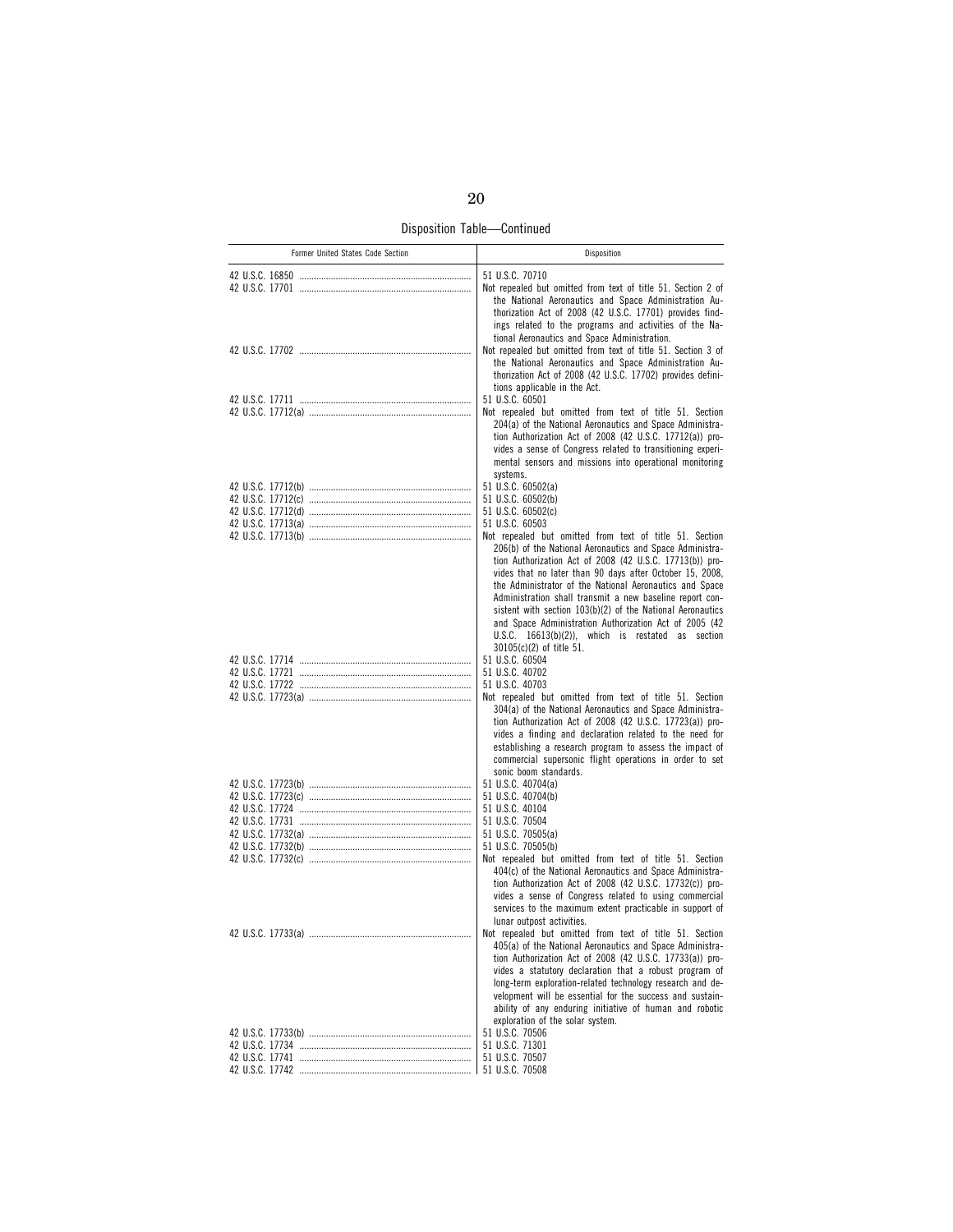Disposition Table—Continued

| Former United States Code Section | Disposition                                                                                                                                                                                                                                                                                                                                                                                                                                                                                                                                                                                                                                                                                                                                                                                                                                       |
|-----------------------------------|---------------------------------------------------------------------------------------------------------------------------------------------------------------------------------------------------------------------------------------------------------------------------------------------------------------------------------------------------------------------------------------------------------------------------------------------------------------------------------------------------------------------------------------------------------------------------------------------------------------------------------------------------------------------------------------------------------------------------------------------------------------------------------------------------------------------------------------------------|
|                                   | 51 U.S.C. 70907<br>Not repealed but omitted from text of title 51. Section<br>601(b) of the National Aeronautics and Space Administra-<br>tion Authorization Act of 2008 (42 U.S.C. 17751(b)) pro-<br>vides that the Administrator of the National Aeronautics<br>and Space Administration shall, no later than 9 months<br>after October 15, 2008, submit to certain committees of<br>Congress a plan to support the operations and utilization<br>of the International Space Station beyond fiscal year<br>2015 for a period of at least 5 years.<br>51 U.S.C. 70906                                                                                                                                                                                                                                                                            |
|                                   | Not repealed but omitted from text of title 51. Section 603<br>of the National Aeronautics and Space Administration Au-<br>thorization Act of 2008 (42 U.S.C. 17753) provides a dec-<br>laration related to the importance of ensuring the contin-<br>ued viability and productivity of the International Space<br>Station and provides that the Administrator of the Na-<br>tional Aeronautics and Space Administration shall develop<br>a contingency plan to ensure the continued viability and<br>productivity of the International Space Station in the<br>event that United States commercial cargo resupply serv-<br>ices are not available during an extended period after the<br>Space Shuttle is retired. The contingency plan must be<br>delivered to certain committees of Congress no later than<br>one year after October 15, 2008. |
|                                   | Not repealed but omitted from text of title 51. Section 613<br>of the National Aeronautics and Space Administration Au-<br>thorization Act of 2008 (42 U.S.C. 17761) provides that<br>the Administrator of the National Aeronautics and Space<br>Administration shall develop certain plans related to ter-<br>mination of the Space Shuttle program. One plan is re-<br>quired to be submitted to Congress not later than 90<br>days after October 15, 2008. The other plan is required to<br>be submitted to Congress not later than 180 days after<br>October 15, 2008. The Administrator of the National Aero-<br>nautics and Space Administration is also required to es-<br>tablish a Space Shuttle Transition Liaison Office, which<br>shall terminate 2 years after completion of the last Space<br>Shuttle flight.                       |
|                                   | Not repealed but omitted from text of title 51. Section 621<br>of the National Aeronautics and Space Administration Au-<br>thorization Act of 2008 (42 U.S.C. 17771) provides that<br>the Administrator of the National Aeronautics and Space<br>Administration shall develop a strategy for providing do-<br>mestic commercial launch services in support of small<br>and medium-sized Science, Space Operations, and Explo-<br>ration missions, and that the Administrator of the Na-<br>tional Aeronautics and Space Administration shall, no<br>later than 90 days after October 15, 2008, transmit to<br>certain committees of Congress a report related to the<br>strategy.                                                                                                                                                                 |
|                                   | Not repealed but omitted from text of title 51. Section<br>704(a) of the National Aeronautics and Space Administra-<br>tion Authorization Act of 2008 (42 U.S.C. 17781(a)) pro-<br>vides a sense of Congress related to the unique oppor-<br>tunity the International Space Station offers for Federal<br>agencies to engage students in science, technology, engi-<br>neering, and mathematics education, and the provision<br>encourages the National Aeronautics and Space Adminis-<br>tration to include other Federal agencies in its planning<br>efforts to use the International Space Station National<br>Laboratory.                                                                                                                                                                                                                     |
|                                   | 51 U.S.C. 40903(d)<br>51 U.S.C. 40311<br>51 U.S.C. 71101                                                                                                                                                                                                                                                                                                                                                                                                                                                                                                                                                                                                                                                                                                                                                                                          |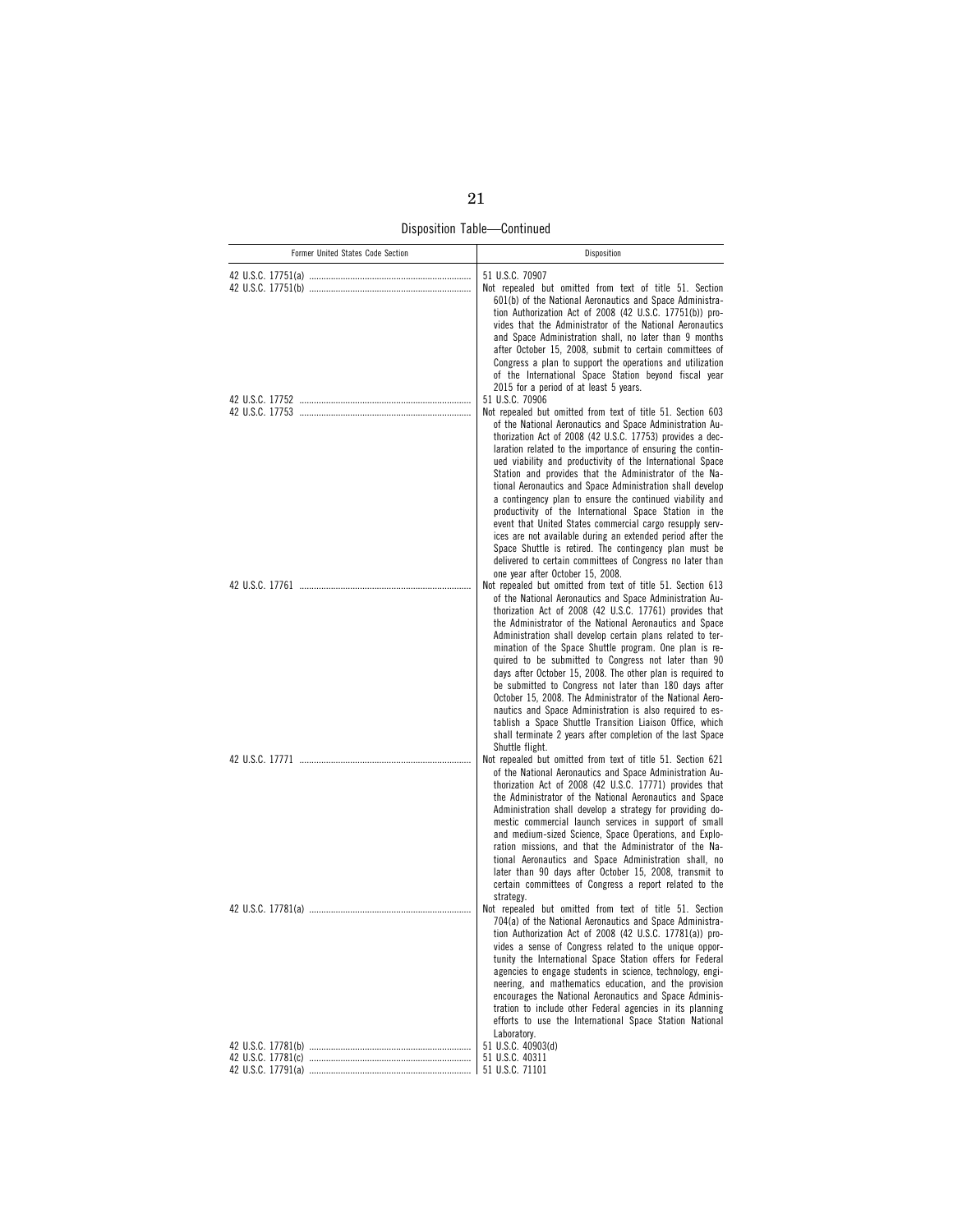Disposition Table—Continued

| Former United States Code Section | Disposition                                                                                                                                                                                                                                                                                                                                                                                                                                                                                                                                                                                                                                                                   |
|-----------------------------------|-------------------------------------------------------------------------------------------------------------------------------------------------------------------------------------------------------------------------------------------------------------------------------------------------------------------------------------------------------------------------------------------------------------------------------------------------------------------------------------------------------------------------------------------------------------------------------------------------------------------------------------------------------------------------------|
|                                   | Not repealed but omitted from text of title 51. Section<br>801(b) of the National Aeronautics and Space Administra-<br>tion Authorization Act of 2008 (42 U.S.C. 17791(b)) pro-<br>vides a sense of Congress related to near-Earth object<br>program activities providing benefits to the scientific and<br>exploration activities of the National Aeronautics and<br>Space Administration.                                                                                                                                                                                                                                                                                   |
|                                   | Not repealed but omitted from text of title 51. Section 802<br>of the National Aeronautics and Space Administration Au-<br>thorization Act of 2008 (42 U.S.C. 17792) provides find-<br>ings related the threat of collision of near-Earth objects<br>with Earth.                                                                                                                                                                                                                                                                                                                                                                                                              |
|                                   | 51 U.S.C. 71102<br>51 U.S.C. 71103<br>51 U.S.C. 71104<br>51 U.S.C. 50111(b)<br>51 U.S.C. 31502<br>Not repealed but omitted from text of title 51. Section<br>1002(b) of the National Aeronautics and Space Adminis-<br>tration Authorization Act of 2008 (42 U.S.C. 17811(b))                                                                                                                                                                                                                                                                                                                                                                                                 |
|                                   | provides that the Administrator of the National Aero-<br>nautics and Space Administration shall determine and<br>prioritize the maintenance and upgrade backlog at each<br>of the National Aeronautics and Space Administration's<br>Centers and associated facilities, and shall develop a<br>strategy and budget plan to reduce the backlog by 50<br>percent over the next five years. Section 1002(c) of the<br>Act (42 U.S.C. 17811(c)) requires a report to Congress on<br>the results of activities undertaken to carry out sub-<br>section (b). The report is to be delivered concurrently with<br>delivery of the fiscal year 2011 budget request.<br>51 U.S.C. 31503 |
|                                   | Not repealed but omitted from text of title 51. Section<br>1003(b) of the National Aeronautics and Space Adminis-<br>tration Authorization Act of 2008 (42 U.S.C. 17812(b))<br>provides that the Administrator of the National Aero-<br>nautics and Space Administration shall enter into an ar-<br>rangement for an independent external review of the Ad-<br>ministration's laboratories and that results of the review<br>shall be provided to certain committees of Congress no<br>later than 18 months after October 15, 2008.                                                                                                                                           |
|                                   | Not repealed but omitted from text of title 51. Section<br>1102(a) of the National Aeronautics and Space Adminis-<br>tration Authorization Act of 2008 (42 U.S.C. 17821(a))<br>provides a finding related to the need for space traffic                                                                                                                                                                                                                                                                                                                                                                                                                                       |
|                                   | management.<br>51 U.S.C. 71302<br>51 U.S.C. 31302<br>51 U.S.C. 20305<br>51 U.S.C. 30305<br>Not repealed but omitted from text of title 51. Section                                                                                                                                                                                                                                                                                                                                                                                                                                                                                                                            |
|                                   | 1109(a) of the National Aeronautics and Space Adminis-<br>tration Authorization Act of 2008 (42 U.S.C. 17825(a))<br>provides a sense of Congress that the National Aero-<br>nautics and Space Administration should not dilute, dis-<br>tort, suppress, or impede scientific research or the dis-<br>semination of scientific research.<br>Not repealed but omitted from text of title 51. Section<br>1109(b) of the National Aeronautics and Space Adminis-<br>tration Authorization Act of 2008 (42 U.S.C. 17825(b))                                                                                                                                                        |
|                                   | provides that, within 60 days after October 15, 2008, the<br>Comptroller General shall initiate a study to be completed<br>within 270 days and shall transmit a report to Congress<br>setting forth findings, conclusions, and recommendations.<br>51 U.S.C. 60506                                                                                                                                                                                                                                                                                                                                                                                                            |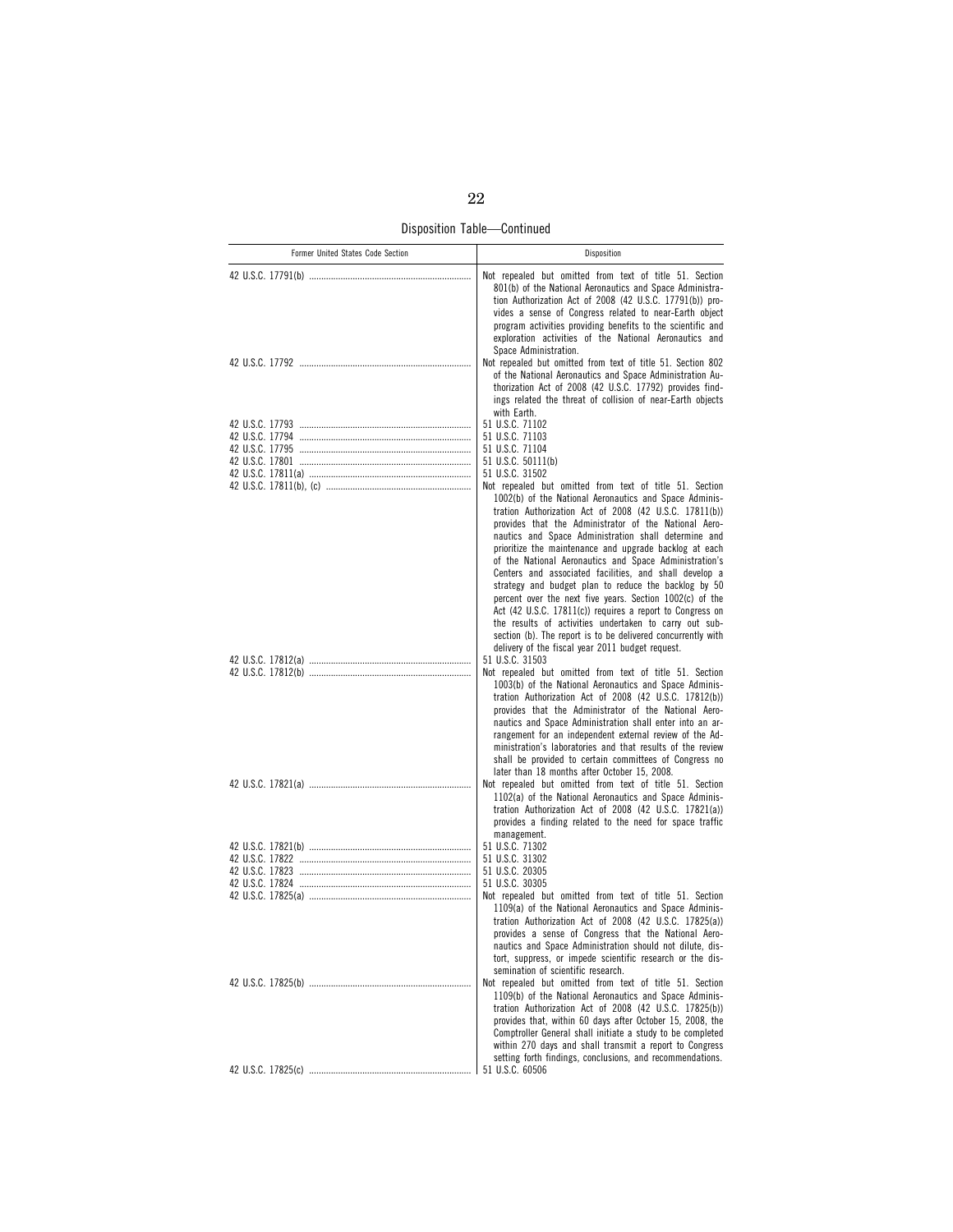Disposition Table—Continued

| Former United States Code Section | Disposition                                                                                                                                                                                                                                                                                                                                                                                                                                                                                                                                                                                                                                                                                                                                                                                                                                                     |  |
|-----------------------------------|-----------------------------------------------------------------------------------------------------------------------------------------------------------------------------------------------------------------------------------------------------------------------------------------------------------------------------------------------------------------------------------------------------------------------------------------------------------------------------------------------------------------------------------------------------------------------------------------------------------------------------------------------------------------------------------------------------------------------------------------------------------------------------------------------------------------------------------------------------------------|--|
|                                   | Not repealed but omitted from text of title 51. Section 1111<br>of the National Aeronautics and Space Administration Au-<br>thorization Act of 2008 (42 U.S.C. 17826) provides that,<br>within 12 months after October 15, 2008, the Director of<br>Office of Science and Technology Policy, in conjunction<br>with others, shall develop a plan and initiate an inven-<br>tory of natural methane stocks and fluxes in the polar re-<br>gion of the United States.<br>51 U.S.C. 30310<br>51 U.S.C. 31504<br>51 U.S.C. 31505<br>51 U.S.C. 50901<br>51 U.S.C. 50902<br>51 U.S.C. 50903<br>51 U.S.C. 50904<br>51 U.S.C. 50905<br>51 U.S.C. 50906<br>51 U.S.C. 50907<br>51 U.S.C. 50908<br>51 U.S.C. 50909<br>51 U.S.C. 50910<br>51 U.S.C. 50911<br>51 U.S.C. 50912<br>51 U.S.C. 50913<br>51 U.S.C. 50914<br>51 U.S.C. 50915<br>51 U.S.C. 50916<br>51 U.S.C. 50917 |  |
|                                   | 51 U.S.C. 50918<br>51 U.S.C. 50919<br>51 U.S.C. 50920<br>51 U.S.C. 50921<br>51 U.S.C. 50922<br>51 U.S.C. 50923                                                                                                                                                                                                                                                                                                                                                                                                                                                                                                                                                                                                                                                                                                                                                  |  |
|                                   | 51 U.S.C. 51101<br>51 U.S.C. 51102<br>51 U.S.C. 51103<br>51 U.S.C. 51104<br>51 U.S.C. 51105                                                                                                                                                                                                                                                                                                                                                                                                                                                                                                                                                                                                                                                                                                                                                                     |  |
|                                   | 51 U.S.C. 70901<br>(Section 123 of the National Aeronautics<br>and Space Administration Authorization Act, Fiscal Year<br>1991 (Public Law 101-611, 104 Stat. 3204), which was<br>not previously classified to the United States Code, is re-<br>stated as section 70901 of title 51.)                                                                                                                                                                                                                                                                                                                                                                                                                                                                                                                                                                          |  |

## SECTION-BY-SECTION ANALYSIS

### SECTION 1—TABLE OF CONTENTS

Section 1 of the bill provides a table of contents for the Act.

## SECTION 2—PURPOSE; CONFORMITY WITH ORIGINAL INTENT

Section 2(a) of the bill provides that the purpose is to codify certain existing laws related to national and commercial space programs as a positive law title of the United States Code.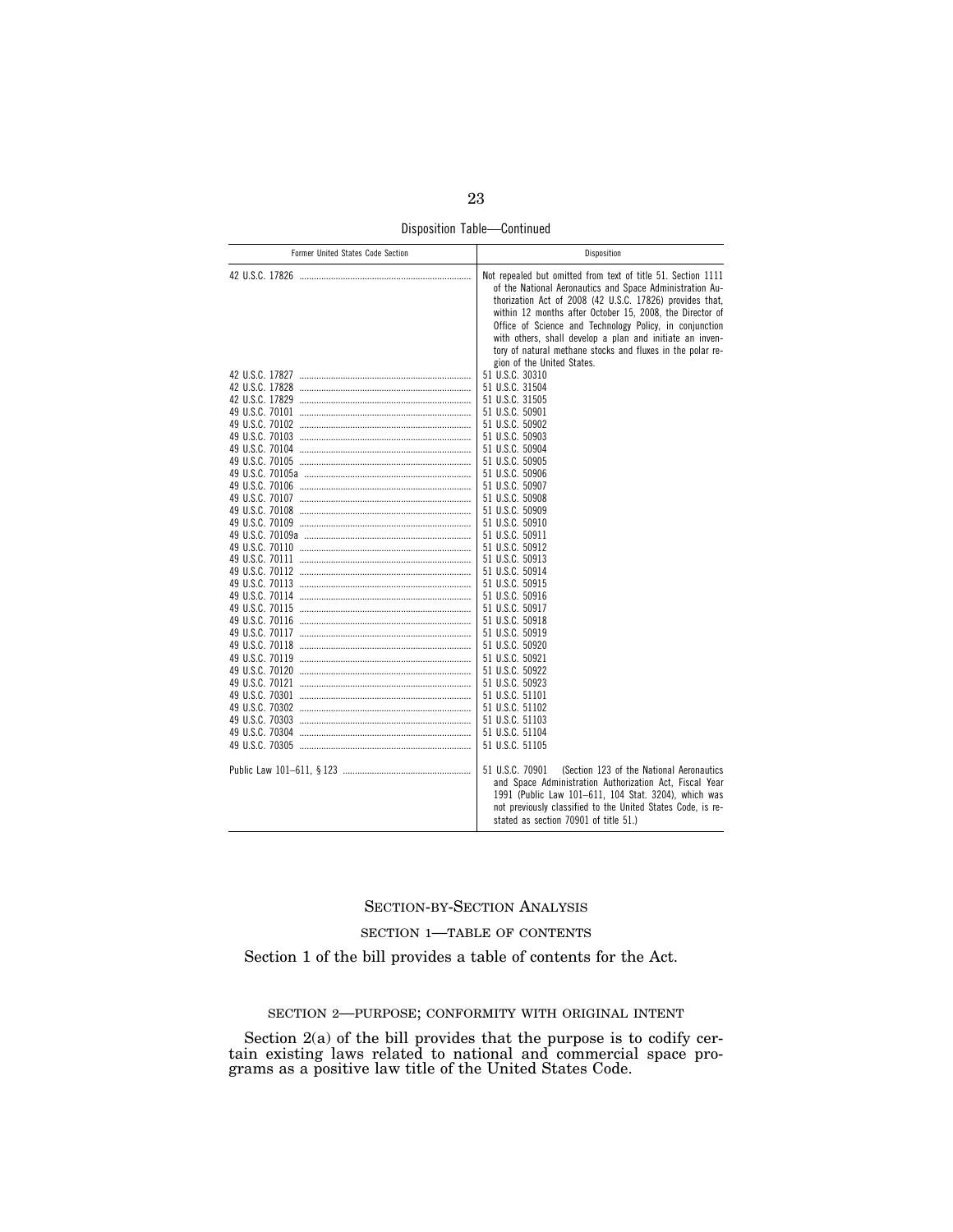Section 2(b) of the bill provides a statement of intent with respect to the codification of existing law (see ''Conformity With Original Intent'' above).

## SECTION 3—ENACTMENT OF TITLE 51, UNITED STATES CODE

Section 3 of the bill enacts title 51, United States Code. For each section of title 51, the source provision citations, along with any revision notes, are set out below.

# **TITLE 51—NATIONAL AND COMMERCIAL SPACE PROGRAMS**

## **Subtitle I—General**

| Chap. |               |      |
|-------|---------------|------|
| 101.  | . Definitions | 1010 |

### **Subtitle II—General Program and Policy Provisions**

|  | 20101 |
|--|-------|
|  | 20301 |

## **Subtitle III—Administrative Provisions**

|  | 30101 |
|--|-------|
|  | 30301 |
|  | 30501 |
|  |       |
|  | 30901 |
|  | 31101 |
|  | 31301 |
|  | 31501 |

## **Subtitle IV—Aeronautics and Space Research and Education**

|  | 40101 |
|--|-------|
|  | 40301 |
|  | 40501 |
|  | 40701 |
|  | 40901 |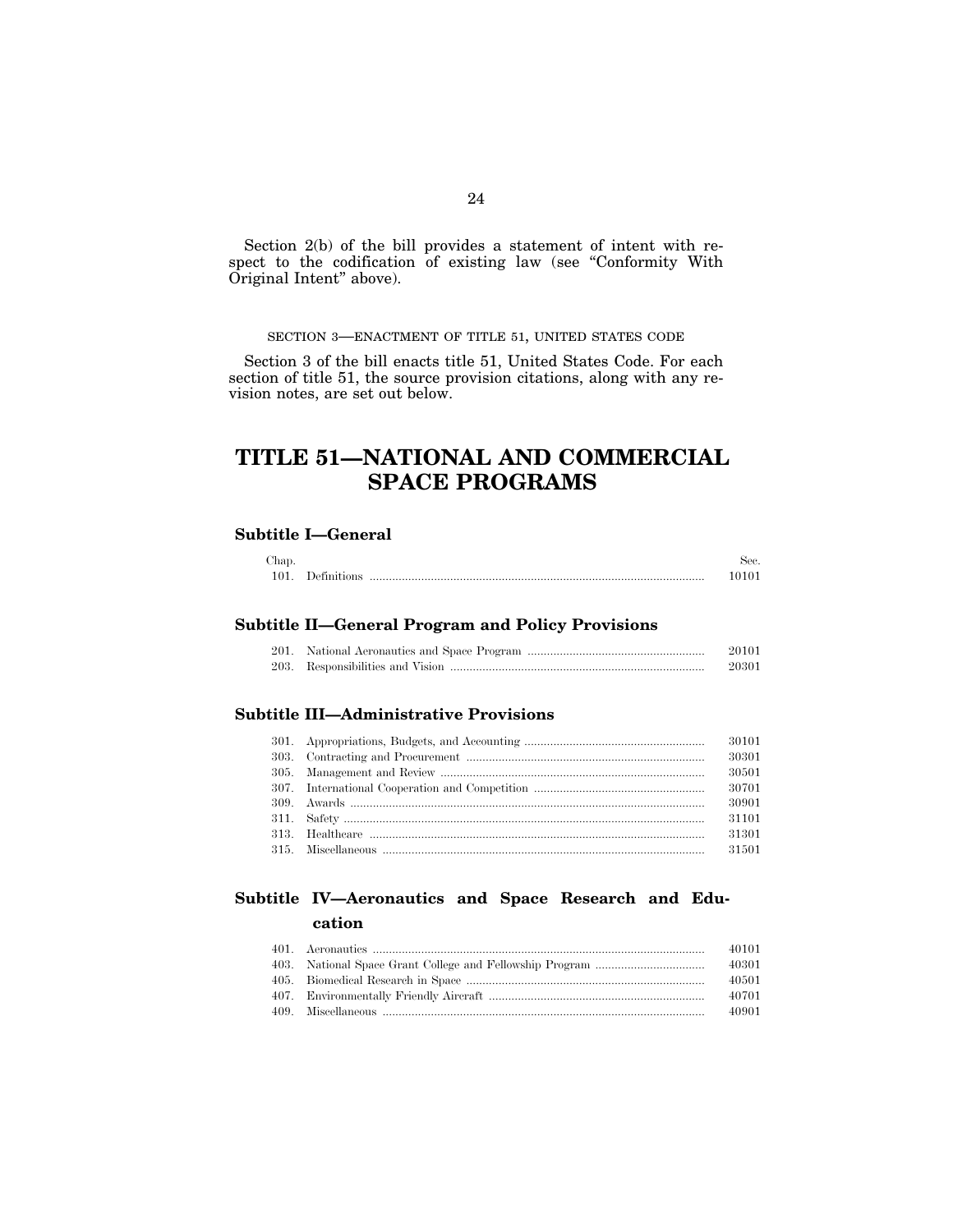## **Subtitle V—Programs Targeting Commercial Opportunities**

|  | 50101 |
|--|-------|
|  | 50301 |
|  | 50501 |
|  | 50701 |

## **Subtitle VI—Earth Observations**

|  | -60101 |
|--|--------|
|  | -60301 |
|  | -60501 |

## **Subtitle VII—Access to Space**

|  | 70101 |
|--|-------|
|  | 70301 |
|  | 70501 |
|  | 70701 |
|  | 70901 |
|  | 71101 |
|  | 71301 |

## **Subtitle I—General**

## **CHAPTER 101—DEFINITIONS**

Sec.

10101. Definitions.

## SECTION 10101

| Revised Section | Source (U.S. Code) | Source (Statutes at Large) |
|-----------------|--------------------|----------------------------|
| 10101<br>       | (no source)        |                            |

Title-wide definitions for the terms ''Administration'' and ''Administrator'' are added for clarity and convenience.

## **Subtitle II—General Program and Policy Provisions**

## **CHAPTER 201—NATIONAL AERONAUTICS AND SPACE PROGRAM**

### SUBCHAPTER I—SHORT TITLE, DECLARATION OF POLICY, AND **DEFINITIONS**

Sec. 20101. Short title.

20102. Congressional declaration of policy and purpose.

20103. Definitions.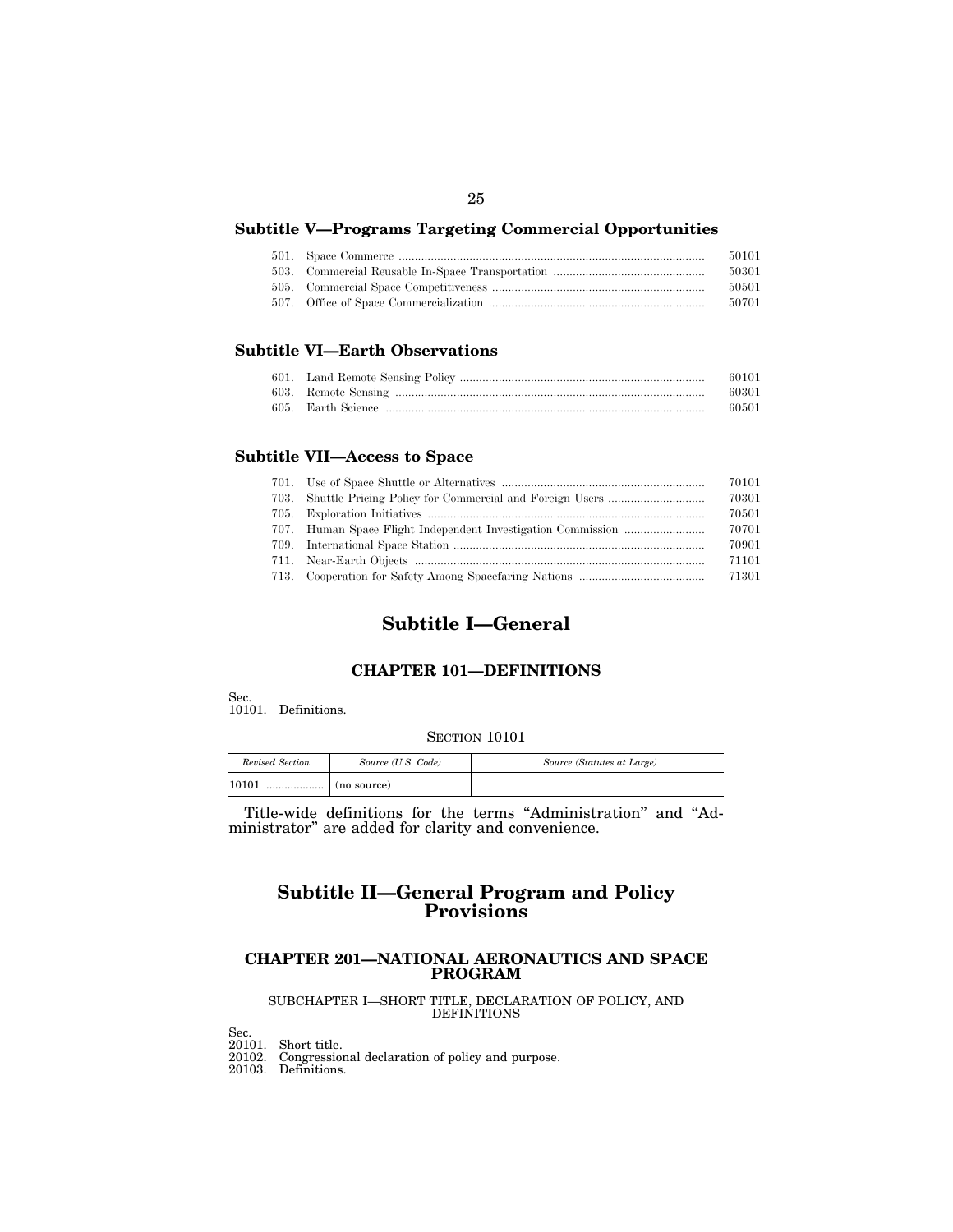#### SUBCHAPTER II—COORDINATION OF AERONAUTICAL AND SPACE ACTIVITIES

- 20111. National Aeronautics and Space Administration.
- 20112. Functions of the Administration.
- 20113. Powers of the Administration in performance of functions.
- 20114. Administration and Department of Defense coordination.<br>20115. International cooperation.
- International cooperation.
- 20116. Reports to Congress.
- 20117. Disposal of excess land.

#### SUBCHAPTER III—GENERAL ADMINISTRATIVE PROVISIONS

- 20131. Public access to information.<br>20132. Security requirements.
- Security requirements.
- 20133. Permission to carry firearms.
- 20134. Arrest authority.
- 20135. Property rights in inventions.
- 20136. Contributions awards.
- 20137. Malpractice and negligence suits against United States.
- Insurance and indemnification.
- 20139. Insurance for experimental aerospace vehicles.
- 20140. Appropriations.<br>20141. Misuse of agenc
- 20141. Misuse of agency name and initials.
- 20142. Contracts regarding expendable launch vehicles.
- Full cost appropriations account structure.
- 20144. Prize authority.<br>20145. Lease of non-exc
- 20145. Lease of non-excess property.<br>20146. Retrocession of iurisdiction.
- Retrocession of jurisdiction.
- 20147. Recovery and disposition authority.

#### SUBCHAPTER IV—UPPER ATMOSPHERE RESEARCH

- 20161. Congressional declaration of purpose and policy.<br>20162. Definition of upper atmosphere.
- 20162. Definition of upper atmosphere.
- Program authorized.
- 20164. International cooperation.

## SUBCHAPTER I—SHORT TITLE, DECLARATION OF POLICY, AND DEFINITIONS

#### SECTION 20101

| Revised Section | Source (U.S. Code) | Source (Statutes at Large) |
|-----------------|--------------------|----------------------------|
| 20101<br>.      | (no source)        |                            |

Chapter 201 of title 51 restates the National Aeronautics and Space Act of 1958. Although short titles are generally eliminated as unnecessary in positive law titles of the United States Code, in this case it was suggested that the short title ''National Aeronautics and Space Act'' be provided for convenience.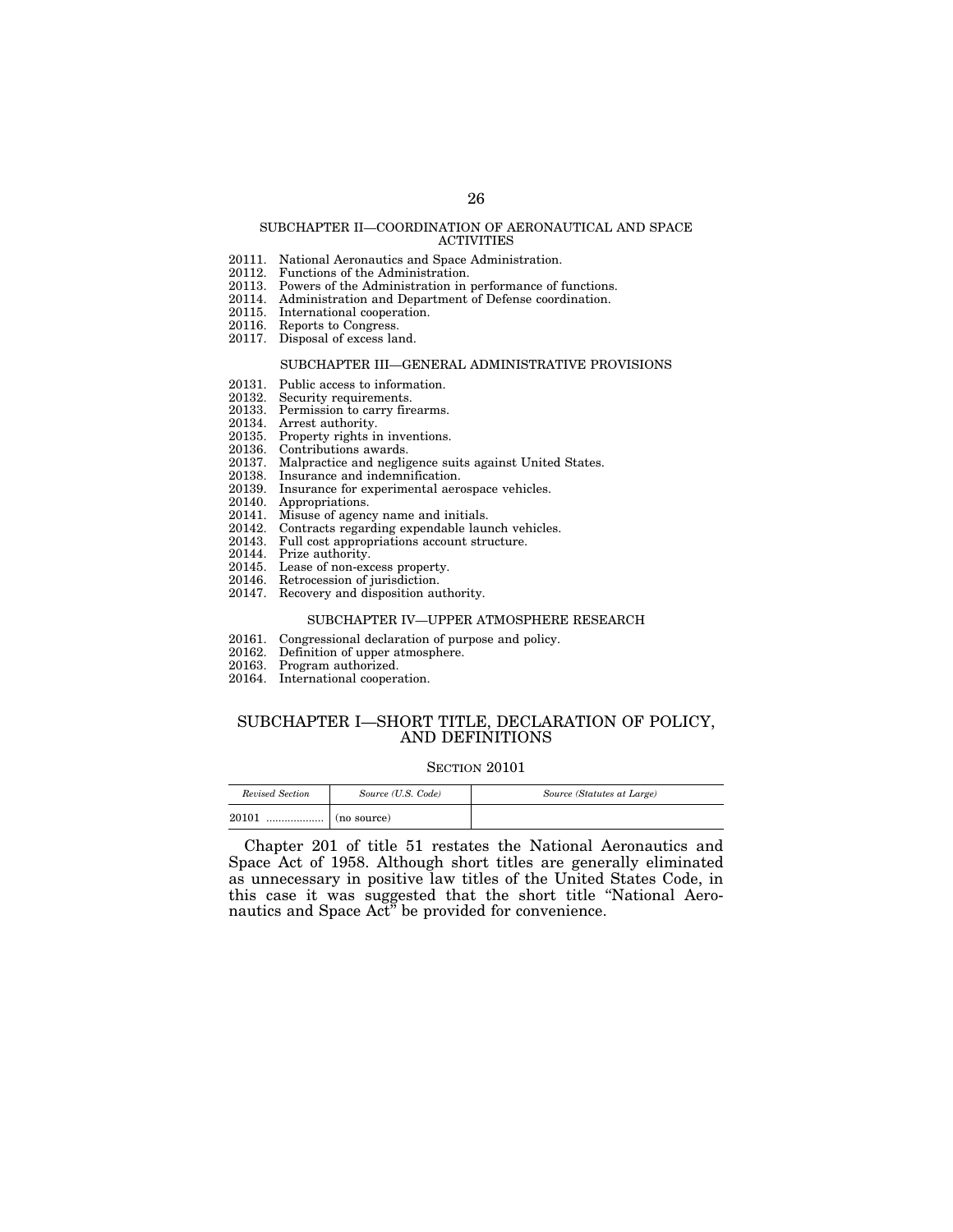SECTION 20102

| Revised Section | Source (U.S. Code) | Source (Statutes at Large)                                                                                                                                                                                                                                                                                                                                                                                                                                                                                                                      |
|-----------------|--------------------|-------------------------------------------------------------------------------------------------------------------------------------------------------------------------------------------------------------------------------------------------------------------------------------------------------------------------------------------------------------------------------------------------------------------------------------------------------------------------------------------------------------------------------------------------|
|                 | 42 U.S.C. 2451.    | Pub. L. 85–568, title I, § 102, July 29, 1958, 72<br>Stat. 426; Pub. L. 94–413, §15(a), (b), Sept.<br>17, 1976, 90 Stat. 1270; Pub. L. 95-238, title<br>III, § 311, Feb. 25, 1978, 92 Stat. 83; Pub. L.<br>95–401, §7, Sept. 30, 1978, 92 Stat. 860; Pub.<br>L. 98-361, title I, §110, July 16, 1984, 98<br>Stat. 426; Pub. L. 100–685, title II, §214,<br>Nov. 17, 1988, 102 Stat. 4093; Pub. L. 106–<br>391, title III, § 302(a), Oct. 30, 2000, 114 Stat.<br>1591; Pub. L. 109–155, title III, §321(d)(2),<br>Dec. 30, 2005, 119 Stat. 2923. |

In subsection (b), the words "in conformity with section  $201(e)$ ", which appeared at the end of the subsection, are omitted as obsolete. Section 201 of Public Law 85–568, which was classified to former section 2471 of title 42 (last appearing in the 1970 edition of the United States Code), established the National Aeronautics and Space Council, with the functions of the Council specified in section 201(e). Those functions included advising the President "as he may request'' with respect to promoting cooperation and resolving differences among agencies of the United States engaged in aeronautical and space activities. The words are obsolete because section 3(a)(4) of Reorganization Plan No. 1 of 1973 (5 App. U.S.C.), abolished the National Aeronautics and Space Council, including the office of Executive Secretary of the Council, together with its functions.

In subsection (c), the words "(as established by title II of this Act)", which appeared after "Administration", are omitted as unnecessary.

In subsection (d), the word "and", appearing at the end of paragraph (8), is omitted as unnecessary because of the introductory words "one or more of the following".

**SECTION 20103** 

| Revised Section | Source (U.S. Code) | Source (Statutes at Large)                                                                                                     |
|-----------------|--------------------|--------------------------------------------------------------------------------------------------------------------------------|
| 20103           | 42 U.S.C. 2452.    | Pub. L. 85–568, title I, § 103, July 29, 1958, 72<br>Stat. 427; Pub. L. 98-52, title I, § 108, July<br>15, 1983, 97 Stat. 285. |

In paragraph  $(1)(A)$ , the word "Earth's" is capitalized for consistency in title 51.

### SUBCHAPTER II—COORDINATION OF AERONAUTICAL AND SPACE ACTIVITIES

| Revised Section | Source (U.S. Code) | Source (Statutes at Large)                                                                                                             |
|-----------------|--------------------|----------------------------------------------------------------------------------------------------------------------------------------|
|                 |                    | Pub. L. 85–568, title II, § 202, July 29, 1958, 72<br>Stat. 429; Pub. L. 88-426, title III, § 305(12),<br>Aug. 14, 1964, 78 Stat. 423. |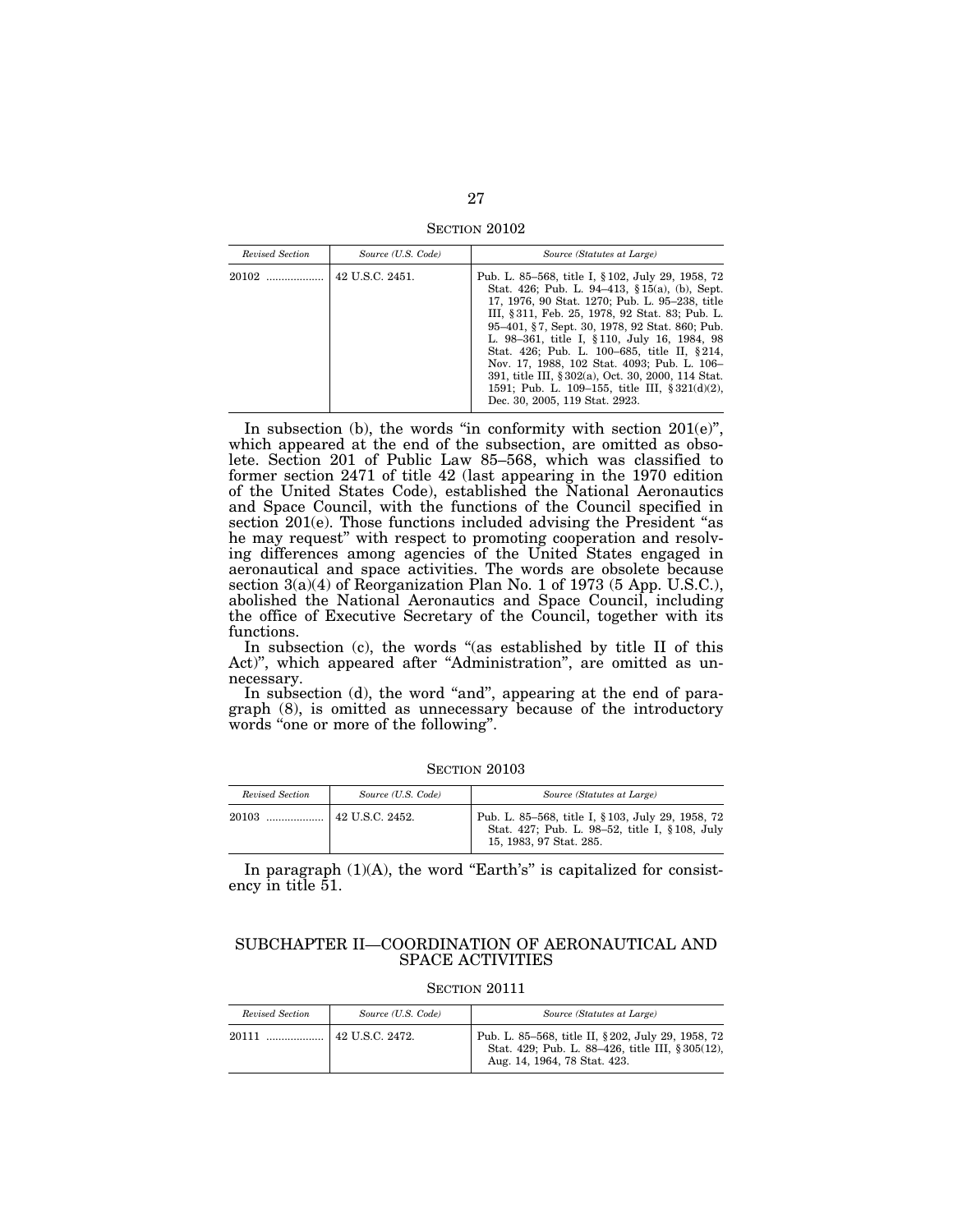SECTION 20112

| Revised Section | Source (U.S. Code)         | Source (Statutes at Large)                                                                                                                                                                                                                                                                                             |
|-----------------|----------------------------|------------------------------------------------------------------------------------------------------------------------------------------------------------------------------------------------------------------------------------------------------------------------------------------------------------------------|
| 20112           | 42 U.S.C. $2473(a)$ , (b). | Pub. L. 85–568, title II, $\S 203(a)$ , (b), July 29,<br>1958, 72 Stat. 429; Pub. L. 93-409, §4, Sept.<br>3, 1974, 88 Stat. 1070; Pub. L. 94-413,<br>§15(c), Sept. 17, 1976, 90 Stat. 1270; Pub. L.<br>95-401, §6, Sept. 30, 1978, 92 Stat. 860; Pub.<br>L. 101–611, title I, § 107, Nov. 16, 1990, 104<br>Stat. 3197. |

SECTION 20113

| Revised Section | Source (U.S. Code)    | Source (Statutes at Large)                                                                                                                                                                                                                                                                                                                                                                                                                                                                                                                                                                                                                                                                                                                                                                                                                                                                                        |
|-----------------|-----------------------|-------------------------------------------------------------------------------------------------------------------------------------------------------------------------------------------------------------------------------------------------------------------------------------------------------------------------------------------------------------------------------------------------------------------------------------------------------------------------------------------------------------------------------------------------------------------------------------------------------------------------------------------------------------------------------------------------------------------------------------------------------------------------------------------------------------------------------------------------------------------------------------------------------------------|
| 20113           | 42 U.S.C. $2473(c)$ . | Pub. L. 85–568, title II, $\S 203(c)$ , formerly<br>§ 203(b), July 29, 1958, 72 Stat. 429; Pub. L.<br>86–20, May 13, 1959, 73 Stat. 21; Pub. L. 86–<br>481, §5, June 1, 1960, 74 Stat. 153; Pub. L.<br>87-367, title II, §206(a), Oct. 4, 1961, 75<br>Stat. 791; Pub. L. 87–584, §6, Aug. 14, 1962,<br>76 Stat. 384; Pub. L. 87–793, §1001(f), Oct.<br>11, 1962, 76 Stat. 864; Pub. L. 88–426, title<br>III, § 306(d), Aug. 14, 1964, 78 Stat. 429; Pub.<br>L. 88–448, title IV, $§402(a)(34)$ , Aug. 10,<br>1964, 78 Stat. 495; Pub. L. 91–646, title II,<br>$\S 220(a)(2)$ , Jan. 2, 1971, 84 Stat. 1903; Pub.<br>L. 93–74, §6, July 23, 1973, 87 Stat. 174;<br>Pub. L. 93–316, §6, June 22, 1974, 88 Stat.<br>243; renumbered $\S 203(c)$ , Pub. L. 93–409, §4,<br>Sept. 3, 1974, 88 Stat. 1070; Pub. L. 96–48,<br>§6(a), Aug. 8, 1979, 93 Stat. 348; Pub. L.<br>108–201, §2(a), Feb. 24, 2004, 118 Stat. 461. |

In subsection (b), in the matter before paragraph (1), the words "chapter 51 and subchapter III of chapter 53 of title 5" are substituted for "the Classification Act of 1949, as amended" on authority of section 7(b) of Public Law 89–554 (80 Stat. 631), the first section of which enacted Title 5, Government Organization and Employees.

In subsection  $(c)(2)$ , the words "section 8141 of title 40" are substituted for ''the Act of March 3, 1877 (40 U.S.C. 34)'' on authority of section 5(c) of Public Law  $107-217$  (116 Stat. 1303), the first section of which enacted Title 40, Public Buildings, Property, and Works.

In subsection  $(c)(4)$ , the words "in accordance with the provisions" of chapters 1 to 11 of title 40 and in accordance with title III of the Federal Property and Administrative Services Act of 1949 (41 U.S.C. 251 et seq.)'' are substituted for ''in accordance with the provisions of the Federal Property and Administrative Services Act of 1949, as amended (40 U.S.C. 471 et seq.)'' on authority of section 5(c) of Public Law 107–217 (116 Stat. 1303), the first section of which enacted Title 40, Public Buildings, Property, and Works.

In subsection (e), the words "subsections  $(a)$  and  $(b)$  of section 3324 of title 31'' are substituted for ''section 3648 of the Revised Statutes, as amended (31 U.S.C. 529)'' on authority of section 4(b)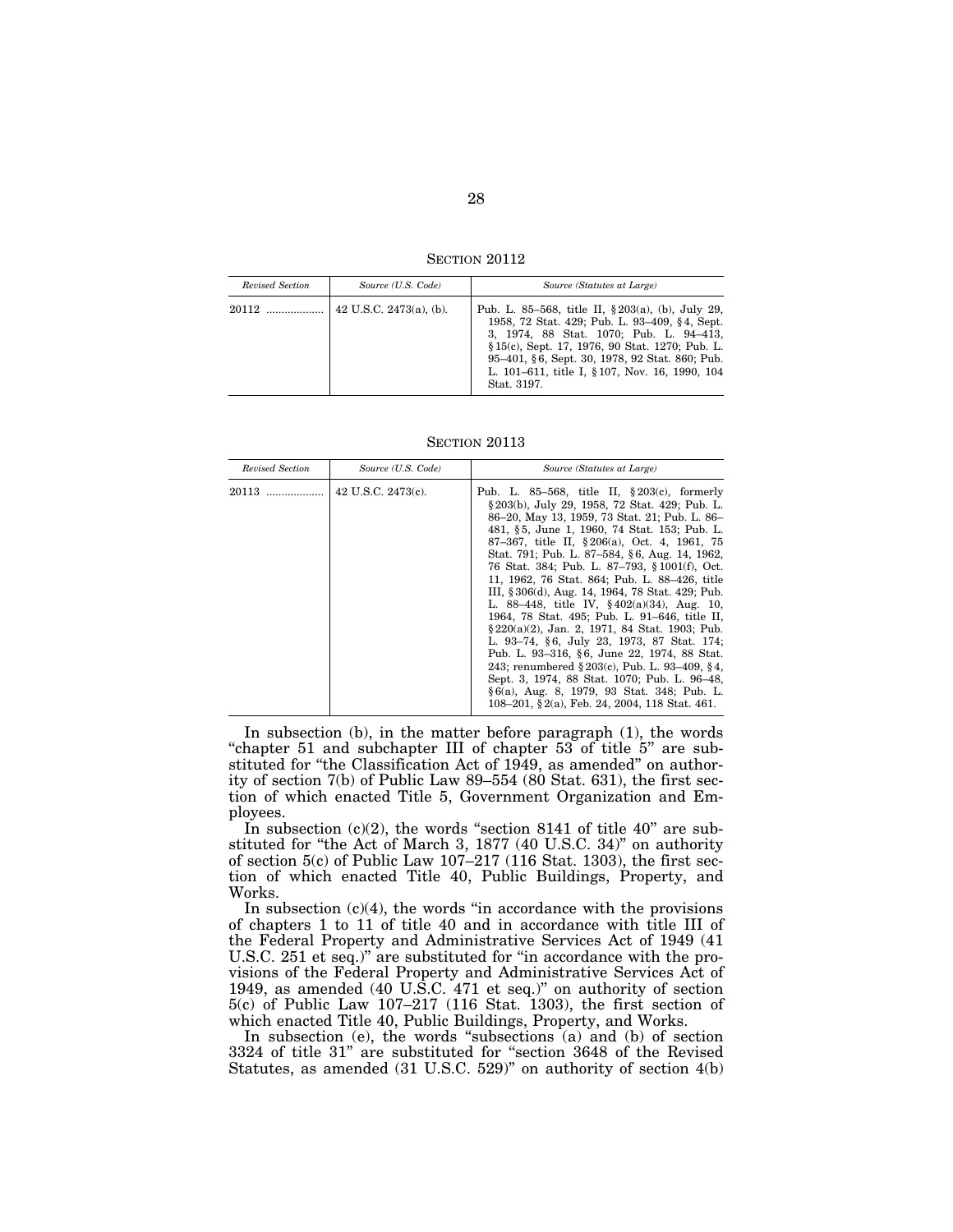of Public Law 97–258 (96 Stat. 1067), the first section of which enacted Title 31, Money and Finance.

In subsection (i), the words ''maximum rate payable under section 5376 of title 5'' are substituted for ''rate for GS–18'' because of section 101(c) of the Federal Employees Pay Comparability Act of 1990 (enacted by § 529 of Public Law 101–509, 5 U.S.C. 5376 note).

In subsection  $(k)(1)$ , the words "section 1302 of title 40" are substituted for "section 321 of the Act of June 30, 1932 (47 Stat. 412; 40 U.S.C. 303b)'' on authority of section 5(c) of Public Law 107–217 (116 Stat. 1303), the first section of which enacted Title 40, Public Buildings, Property, and Works.

SECTION 20114

| Revised Section                 | Source (U.S. Code) | Source (Statutes at Large)                                              |
|---------------------------------|--------------------|-------------------------------------------------------------------------|
| $20114(a)$   42 U.S.C. 2474(b). |                    | Pub. L. 85-568, title II, §204(b), (c), July 29,<br>1958, 72 Stat. 431. |
|                                 |                    |                                                                         |

In subsection (a), the words "through the President" are substituted for "through the Liaison Committee" because the Civilian-Military Liaison Committee, which was established by section 204(a) of the National Aeronautics and Space Act of 1958 (42 U.S.C. 2474(a)), was abolished and its functions, together with the functions of its chairman and other officers, were transferred to the President by sections 1(e) and 3(a) of Reorganization Plan No. 4 of 1965 (5 App. U.S.C.).

In subsection (b), the words "as provided in section 201  $(e)$ ", which appeared at the end of the subsection, are omitted as obsolete. Section 201 of Public Law 85–568, which was classified to former section 2471 of title 42 (last appearing in the 1970 edition of the United States Code), established the National Aeronautics and Space Council, with the functions of the Council specified in section 201(e). Those functions included advising the President "as he may request'' with respect to promoting cooperation and resolving differences among agencies of the United States engaged in aeronautical and space activities. The words are obsolete because section 3(a)(4) of Reorganization Plan No. 1 of 1973 (5 App. U.S.C.), abolished the National Aeronautics and Space Council, including the office of Executive Secretary of the Council, together with its functions.

SECTION 20115

| Revised Section | Source (U.S. Code)    | Source (Statutes at Large)                                       |
|-----------------|-----------------------|------------------------------------------------------------------|
| 20115           | $\pm$ 42 U.S.C. 2475. | Pub. L. 85–568, title II, § 205, July 29, 1958, 72<br>Stat. 432. |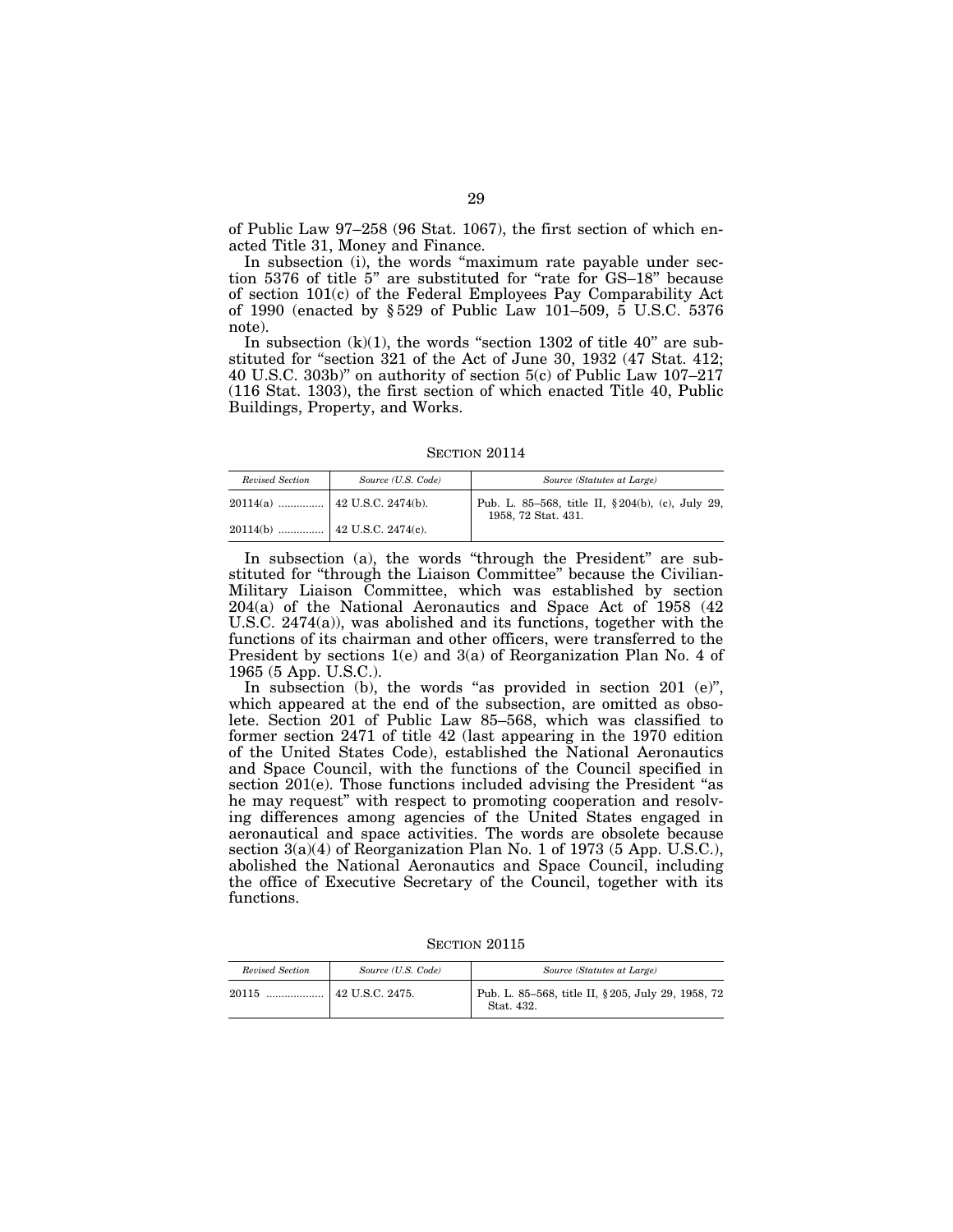SECTION 20116

| Revised Section | Source (U.S. Code) | Source (Statutes at Large)                                                                                                                                                                |
|-----------------|--------------------|-------------------------------------------------------------------------------------------------------------------------------------------------------------------------------------------|
|                 | $142$ U.S.C. 2476. | Pub. L. 85–568, title II, § 206, July 29, 1958, 72<br>Stat. 432; Pub. L. 92-68, §7, Aug. 6, 1971, 85<br>Stat. 177; Pub. L. 106-391, title III, §302(b),<br>Oct. 30, 2000, 114 Stat. 1591. |

In subsections  $(a)(2)$  and  $(b)$ , the words "section  $102(c)$  of this Act'', which appear in section 206 of Public Law 85–568 (72 Stat. 432), are treated as referring to section 102(d), rather than section 102(c), of Public Law 85–568 because of the redesignation done by section  $110(a)(2)$  of the National Aeronautics and Space Administration Authorization Act, 1985 (Public Law 98–361, 98 Stat. 426). Section 102(d) of Public Law 85–568 is restated as section 20102(d) of title 51.

SECTION 20117

| Revised Section | Source (U.S. Code) | Source (Statutes at Large)                                                                                                                                         |
|-----------------|--------------------|--------------------------------------------------------------------------------------------------------------------------------------------------------------------|
|                 |                    | Pub. L. 85–568, title II, § 207, as added Pub. L.<br>93-74, §7, July 23, 1973, 87 Stat. 175;<br>amended Pub. L. 103-437, § 15(j), Nov. 2,<br>1994, 108 Stat. 4593. |

In paragraph (1), the words "Committee on Science and Technology'' are substituted for ''Committee on Science, Space, and Technology'' on authority of section 1(a)(10) of Public Law 104–14  $(2 \text{ U.S.C. note prec. 21})$ , Rule  $X(1)(n)$  of the Rules of the House of Representatives, adopted by House Resolution No. 5 (106th Congress, January 6, 1999), and Rule  $X(1)(0)$  of the Rules of the House of Representatives, adopted by House Resolution No. 6 (110th Congress, January 5, 2007).

### SUBCHAPTER III—GENERAL ADMINISTRATIVE PROVISIONS

| Revised Section | Source (U.S. Code) | Source (Statutes at Large)                                                                                                        |
|-----------------|--------------------|-----------------------------------------------------------------------------------------------------------------------------------|
|                 | before proviso).   | Pub. L. 85–568, title III, §303, July 29, 1958,<br>72 Stat. 433; Pub. L. 102-588, title V, §509,<br>Nov. 4, 1992, 106 Stat. 5129. |
|                 | viso).             |                                                                                                                                   |

SECTION 20132

| Revised Section | Source (U.S. Code) | Source (Statutes at Large)                                                                                                                                |
|-----------------|--------------------|-----------------------------------------------------------------------------------------------------------------------------------------------------------|
|                 | 42 U.S.C. 2455(a). | Pub. L. 85–568, title III, § 304(a), July 29, 1958,<br>72 Stat. 433; 1978 Reorg. Plan No. 2, §102,<br>eff. Jan. 1, 1979, 43 F.R. 36037, 92 Stat.<br>3783. |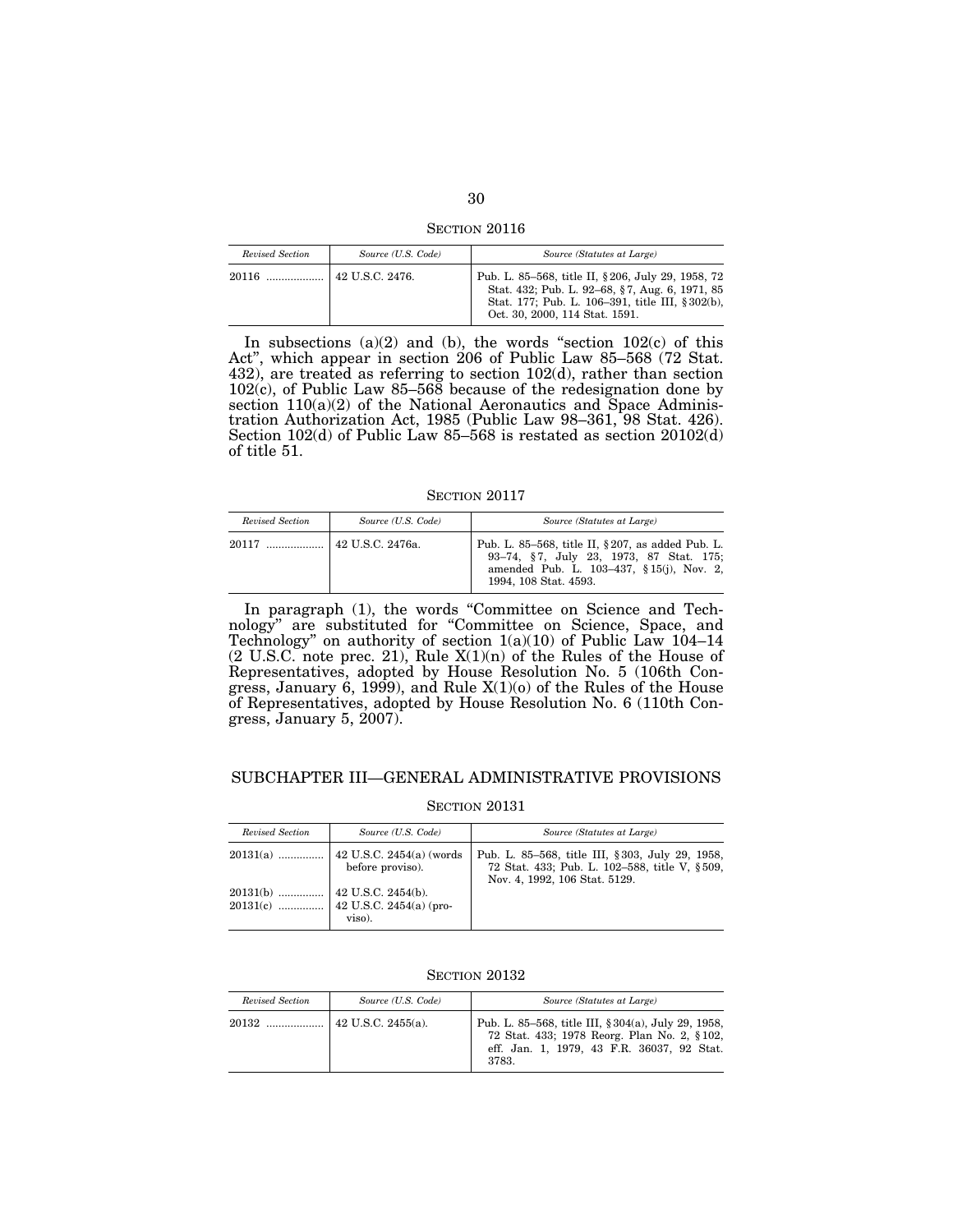#### The words ''Director of the Office of Personnel Management'' are substituted for "Civil Service Commission" because of section 102 of Reorganization Plan No. 2 of 1978 (5 App U.S.C.).

#### SECTION 20133

| Revised Section | Source (U.S. Code) | Source (Statutes at Large)                                           |
|-----------------|--------------------|----------------------------------------------------------------------|
| 20133           |                    | Pub. L. 85–568, title III, § 304(e), July 29, 1958,<br>72 Stat. 435. |

#### SECTION 20134

| Revised Section | Source (U.S. Code)     | Source (Statutes at Large)                                                                                             |
|-----------------|------------------------|------------------------------------------------------------------------------------------------------------------------|
| $20134$         | $\pm$ 42 U.S.C. 2456a. | Pub. L. 85–568, title III, $§ 304(f)$ , as added Pub.<br>L. 100-685, title II, §206, Nov. 17, 1988, 102<br>Stat. 4090. |

## SECTION 20135

| Revised Section | Source (U.S. Code) | Source (Statutes at Large)                                                                                                                                                                                                                                                                                                                                                                                                            |
|-----------------|--------------------|---------------------------------------------------------------------------------------------------------------------------------------------------------------------------------------------------------------------------------------------------------------------------------------------------------------------------------------------------------------------------------------------------------------------------------------|
| 20135           | 42 U.S.C. 2457.    | Pub. L. 85–568, title III, § 305, July 29, 1958,<br>72 Stat. 435; Pub. L. 96–517, §7(b), Dec. 12,<br>1980, 94 Stat. 3027; Pub. L. 97-96, §7, Dec.<br>21, 1981, 95 Stat. 1210; Pub. L. 97-164, title<br>I, §162(3), Apr. 2, 1982, 96 Stat. 49; Pub. L.<br>98–622, title II, §205(c), Nov. 8, 1984, 98<br>Stat. 3388; Pub. L. 106-113, div. B.<br>$§ 1000(a)(9)$ [title IV, §4732(b)(20)], Nov. 29,<br>1999, 113 Stat. 1536, 1501A-585. |

## SECTION 20136

| Revised Section | Source (U.S. Code)                                          | Source (Statutes at Large)                                        |
|-----------------|-------------------------------------------------------------|-------------------------------------------------------------------|
|                 |                                                             | Pub. L. 85–568, title III, § 306, July 29, 1958,<br>72 Stat. 437. |
| $20136(b)$      | $\vert$ 42 U.S.C. 2458(b) (1st<br>sentence).                |                                                                   |
| $20136(c)$      | $42$ U.S.C. 2458(b) (par.<br>$(1)$ of last sentence).       |                                                                   |
| $20136(d)$      | $\vert$ 42 U.S.C. 2458(b) (par.<br>$(2)$ of last sentence). |                                                                   |

In subsections (c) and (d), the words ''No award may be made under subsection (a)'' are substituted for ''No award may be made under subsection (a) with respect to any contribution'' for clarity and to eliminate unnecessary words.

SECTION 20137

| Revised Section | Source (U.S. Code)            | Source (Statutes at Large)                                                                     |
|-----------------|-------------------------------|------------------------------------------------------------------------------------------------|
| 20137           | <sup>1</sup> 42 U.S.C. 2458a. | Pub. L. 85–568, title III, § 307, as added Pub. L.<br>94-464, §3, Oct. 8, 1976, 90 Stat. 1988. |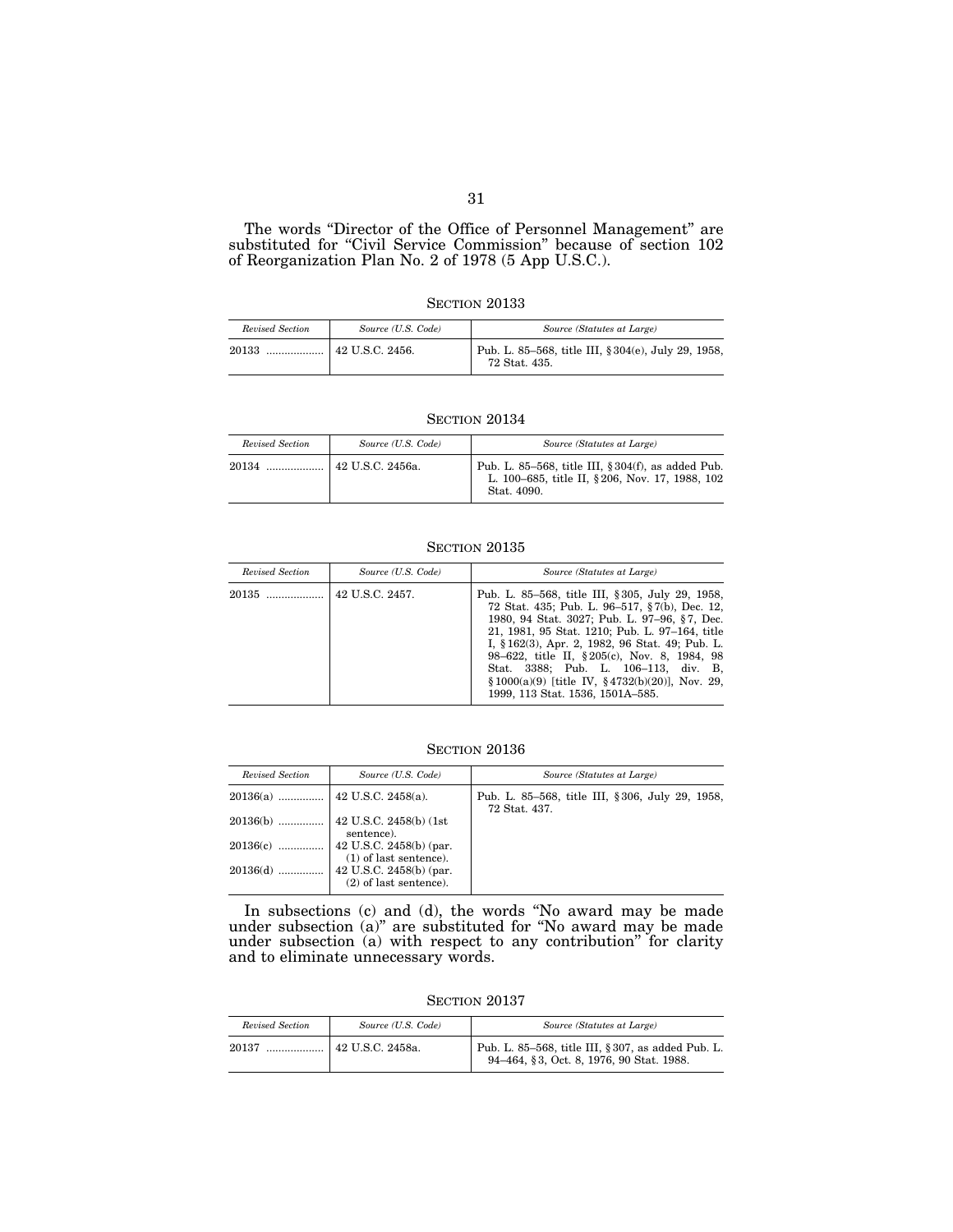In subsection (a), the word "hereafter" is omitted as unnecessary. In subsection (b), in the last sentence, commas are added after "brought" and "Attorney General" for clarity.

In subsection (e), the words "wrongful act or omission" are substituted for ''wrongful act of omission'' to correct an error in the law.

SECTION 20138

| Revised Section | Source (U.S. Code)  | Source (Statutes at Large)                                                                         |
|-----------------|---------------------|----------------------------------------------------------------------------------------------------|
| 20138           | $+42$ U.S.C. 2458b. | Pub. L. 85-568, title III, § 308, as added Pub. L.<br>96-48, §6(b)(2), Aug. 8, 1979, 93 Stat. 348. |

SECTION 20139

| Revised Section | Source (U.S. Code) | Source (Statutes at Large)                                                                                                                                                                                                                                                                                                                      |
|-----------------|--------------------|-------------------------------------------------------------------------------------------------------------------------------------------------------------------------------------------------------------------------------------------------------------------------------------------------------------------------------------------------|
|                 |                    | Pub. L. 85–568, title III, $\S 309$ , formerly title<br>III, as added Pub. L. 106-74, title IV,<br>§435(a), Oct. 20, 1999, 113 Stat. 1097; des-<br>ignated $§ 309$ and amended Pub. L. 106-391,<br>title III, $\S 324(a)(2)$ , (b), Oct. 30, 2000, 114<br>Stat. 1599, 1600; Pub. L. 109–155, title VII,<br>§702, Dec. 30, 2005, 119 Stat. 2936. |

In subsection  $(d)(3)$ , the words "without regard to the date on which the Administration entered into the waiver'' are substituted for ''without regard to whether it was entered into before, on, or after the date of enactment of this Act'' to avoid an ambiguity in the law. Literally, the words ''the date of enactment of this Act'' mean July 29, 1958, the date of enactment of Public Law 85–568. However, the intended meaning of the words "the date of enactment of this Act'' is probably October 20, 1999, the date of enactment of Public Law 106–74. The question as to which date is actually intended is rendered inconsequential by the words ''before, on, or after''.

SECTION 20140

| Revised Section | Source (U.S. Code) | Source (Statutes at Large)                                                                                                                                                                                                                                                                                                                                                                     |
|-----------------|--------------------|------------------------------------------------------------------------------------------------------------------------------------------------------------------------------------------------------------------------------------------------------------------------------------------------------------------------------------------------------------------------------------------------|
| 20140           | 42 U.S.C. 2459.    | Pub. L. 85–568, title III, § 310, formerly § 307,<br>July 29, 1958, 72 Stat. 438; Pub. L. 88-113,<br>§6, Sept. 6, 1963, 77 Stat. 144; renumbered<br>§ 308, Pub. L. 94–464, § 3, Oct. 8, 1976, 90<br>Stat. 1988; renumbered § 309, Pub. L. 96–48,<br>$\S6(b)(1)$ , Aug. 8, 1979, 93 Stat. 348; renum-<br>bered §310, Pub. L. 106-391, title III,<br>§ 324(a)(1), Oct. 30, 2000, 114 Stat. 1599. |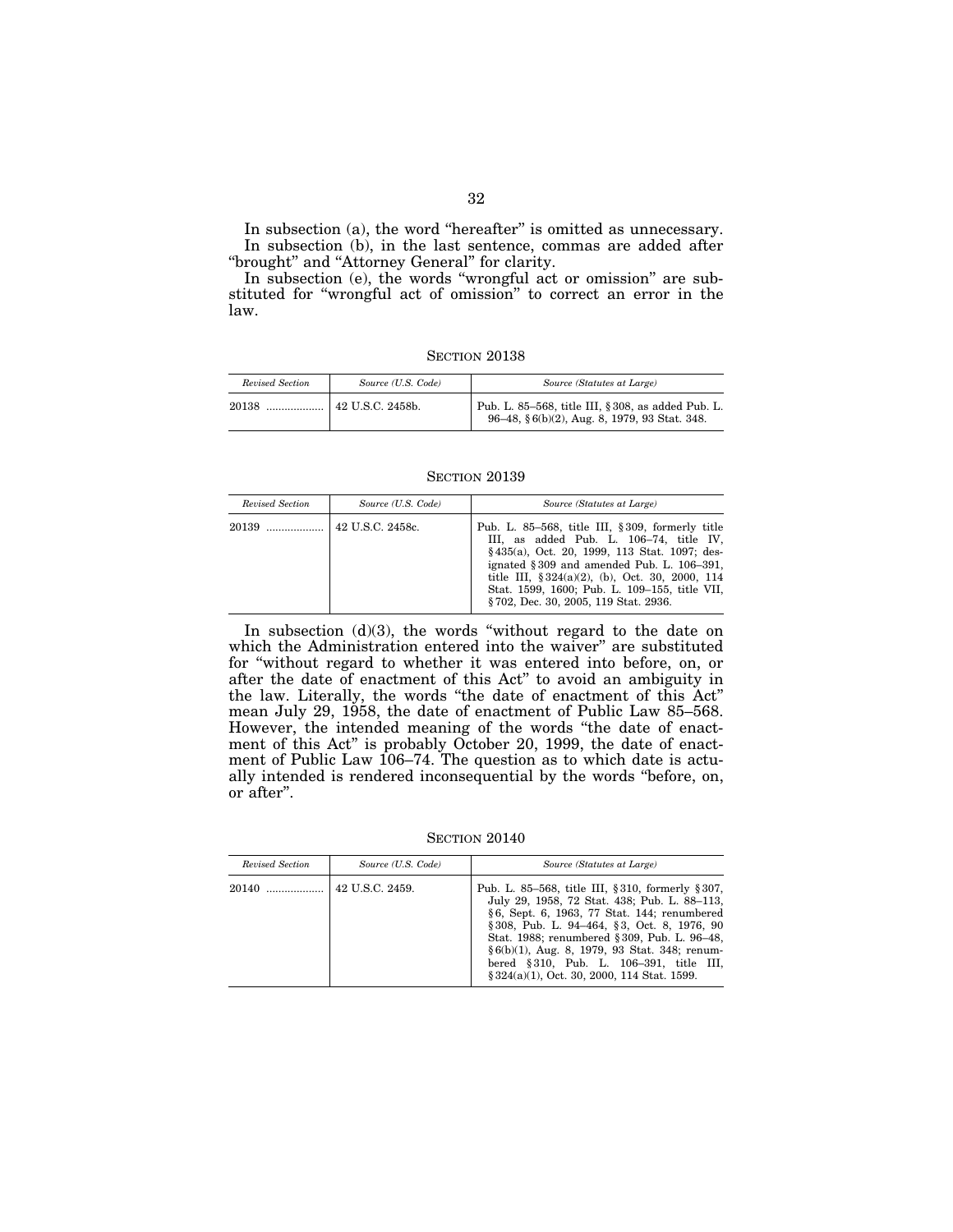SECTION 20141

| Revised Section | Source (U.S. Code) | Source (Statutes at Large)                                                                                                                                                                                                      |
|-----------------|--------------------|---------------------------------------------------------------------------------------------------------------------------------------------------------------------------------------------------------------------------------|
| 20141           | 42 U.S.C. 2459b.   | Pub. L. 85–568, title III, § 311, formerly § 310,<br>as added Pub. L. 98-52, title I, § 107, July 15,<br>1983, 97 Stat. 284; renumbered § 311, Pub. L.<br>106-391, title III, $§ 324(a)(1)$ , Oct. 30, 2000,<br>114 Stat. 1599. |

### SECTION 20142

| Revised Section | Source (U.S. Code) | Source (Statutes at Large)                                                                                                                                                                                                      |
|-----------------|--------------------|---------------------------------------------------------------------------------------------------------------------------------------------------------------------------------------------------------------------------------|
|                 | 42 U.S.C. 2459c.   | Pub. L. 85–568, title III, §312, formerly §311,<br>as added Pub. L. 100-147, title I, § 117, Oct.<br>30, 1987, 101 Stat. 867; renumbered §312.<br>Pub. L. 106–391, title III, $§ 324(a)(1)$ , Oct. 30,<br>2000, 114 Stat. 1599. |

In subsection (a), the word "expendable" is substituted for "expendabe" to correct an error in the law.

#### **SECTION 20143**

| Revised Section | Source (U.S. Code) | Source (Statutes at Large)                                                                                                                                                                                                                                                                                                                                                                                               |
|-----------------|--------------------|--------------------------------------------------------------------------------------------------------------------------------------------------------------------------------------------------------------------------------------------------------------------------------------------------------------------------------------------------------------------------------------------------------------------------|
| $20143$         | 42 U.S.C. 2459f.   | Pub. L. 85–568, title III, § 313, formerly § 312,<br>as added Pub. L. 106-377, $\S 1(a)(1)$ [title IV,<br>§431], Oct. 27, 2000, 114 Stat. 1441, 1441A-<br>56; renumbered §313 and amended, Pub. L.<br>108–199, div. G, title IV, §417, Jan. 23, 2004,<br>118 Stat. 415; Pub. L. 108-447, div. I, title<br>IV, §417, Dec. 8, 2004, 118 Stat. 3339; Pub.<br>L. 109–155, title II, § 201, Dec. 30, 2005, 119<br>Stat. 2915. |

In subsection  $(a)(1)$ , the words "for fiscal year 2007 and thereafter'' are omitted as unnecessary.

**SECTION 20144** 

| Revised Section | Source (U.S. Code) | Source (Statutes at Large)                                                                                                                                                               |
|-----------------|--------------------|------------------------------------------------------------------------------------------------------------------------------------------------------------------------------------------|
|                 |                    | Pub. L. 85–568, title III, § 314, as added Pub. L.<br>109–155, title I, § 104, Dec. 30, 2005, 119<br>Stat. 2910; Pub. L. 110–422, title XI,<br>§ 1105(b), Oct. 15, 2008, 122 Stat. 4809. |

In subsection  $(i)(2)$ , subparagraph  $(A)$  is added, and the words "provisions known as the Anti-Deficiency Act" are substituted for ''the Anti-Deficiency Act (31 U.S.C. 1341)'', for clarity.

In subsection (i)(4), the words ''Committee on Science and Technology'' are substituted for ''Committee on Science'' on authority of Rule  $X(1)(o)$  of the Rules of the House of Representatives, adopted by House Resolution No. 6 (110th Congress, January 5, 2007).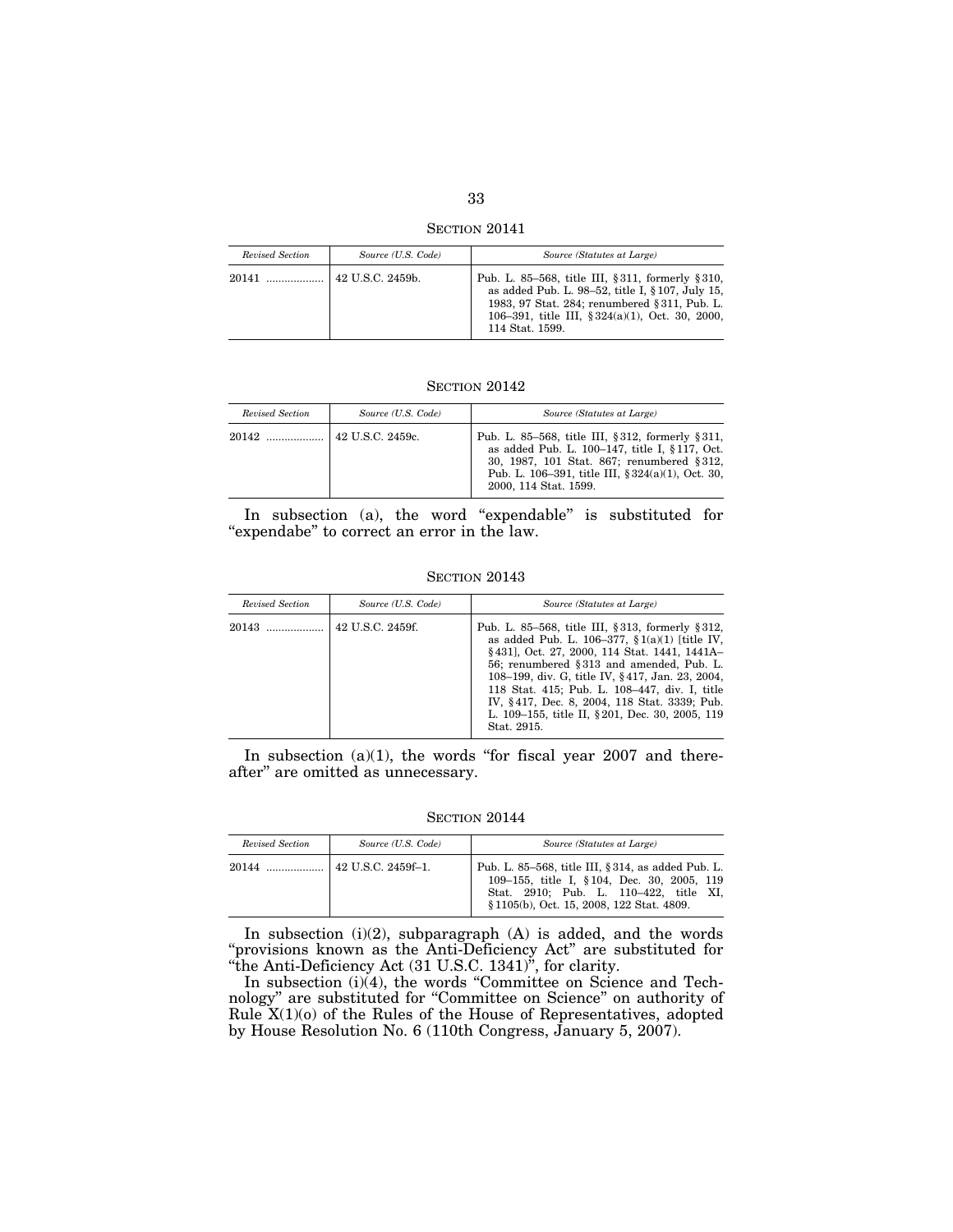SECTION 20145

| Revised Section | Source (U.S. Code) | Source (Statutes at Large)                                                                                                                                                                                                                                                                |
|-----------------|--------------------|-------------------------------------------------------------------------------------------------------------------------------------------------------------------------------------------------------------------------------------------------------------------------------------------|
| 20145           | 42 U.S.C. 2459j.   | Pub. L. 85–568, title III, § 315, as added Pub. L.<br>108–7, div. K, title IV, §418, Feb. 20, 2003,<br>117 Stat. 525; Pub. L. 110-161, div. B, title<br>V, $$533(a)$ –(e), Dec. 26, 2007, 121 Stat. 1931;<br>Pub. L. 110–422, title XI, § 1117(c), (d), Oct.<br>15, 2008, 122 Stat. 4814. |

In subsection  $(f)(2)$ , the word "Administration's" is substituted for "Agency's" for clarity.

In subsection (g), the words ''10 years after December 26, 2007'' are substituted for ''on the date that is ten years after the date of the enactment of the Commerce, Justice, Science, and Related Agencies Appropriations Act of 2008'' for consistency and to reflect the date of enactment of the Commerce, Justice, Science, and Related Agencies Appropriations Act, 2008 (Public Law 110–161, div. B, 121 Stat. 1884).

SECTION 20146

| Revised Section | Source (U.S. Code) | Source (Statutes at Large)                                                                                        |
|-----------------|--------------------|-------------------------------------------------------------------------------------------------------------------|
| $20146$         | $42$ U.S.C. 2459k. | Pub. L. 85–568, title III, § 316, as added Pub. L.<br>109-155, title VII, §701, Dec. 30, 2005, 119<br>Stat. 2935. |

SECTION 20147

| Revised Section | Source (U.S. Code)          | Source (Statutes at Large)                                                                                        |
|-----------------|-----------------------------|-------------------------------------------------------------------------------------------------------------------|
| 20147           | $42$ U.S.C. 2459 <i>l</i> . | Pub. L. 85-568, title III, § 317, as added Pub. L.<br>109-155, title VII, §705, Dec. 30, 2005, 119<br>Stat. 2936. |

## SUBCHAPTER IV—UPPER ATMOSPHERE RESEARCH

## SECTION 20161

| Revised Section | Source (U.S. Code)      | Source (Statutes at Large)                                                                  |
|-----------------|-------------------------|---------------------------------------------------------------------------------------------|
| 20161           | $\vert$ 42 U.S.C. 2481. | Pub. L. 85-568, title IV, §401, as added Pub. L.<br>94-39, §8, June 19, 1975, 89 Stat. 222. |

| Revised Section | Source (U.S. Code) | Source (Statutes at Large)                                                                  |
|-----------------|--------------------|---------------------------------------------------------------------------------------------|
| 20162<br>.      | 42 U.S.C. 2482.    | Pub. L. 85-568, title IV, §402, as added Pub. L.<br>94-39, §8, June 19, 1975, 89 Stat. 222. |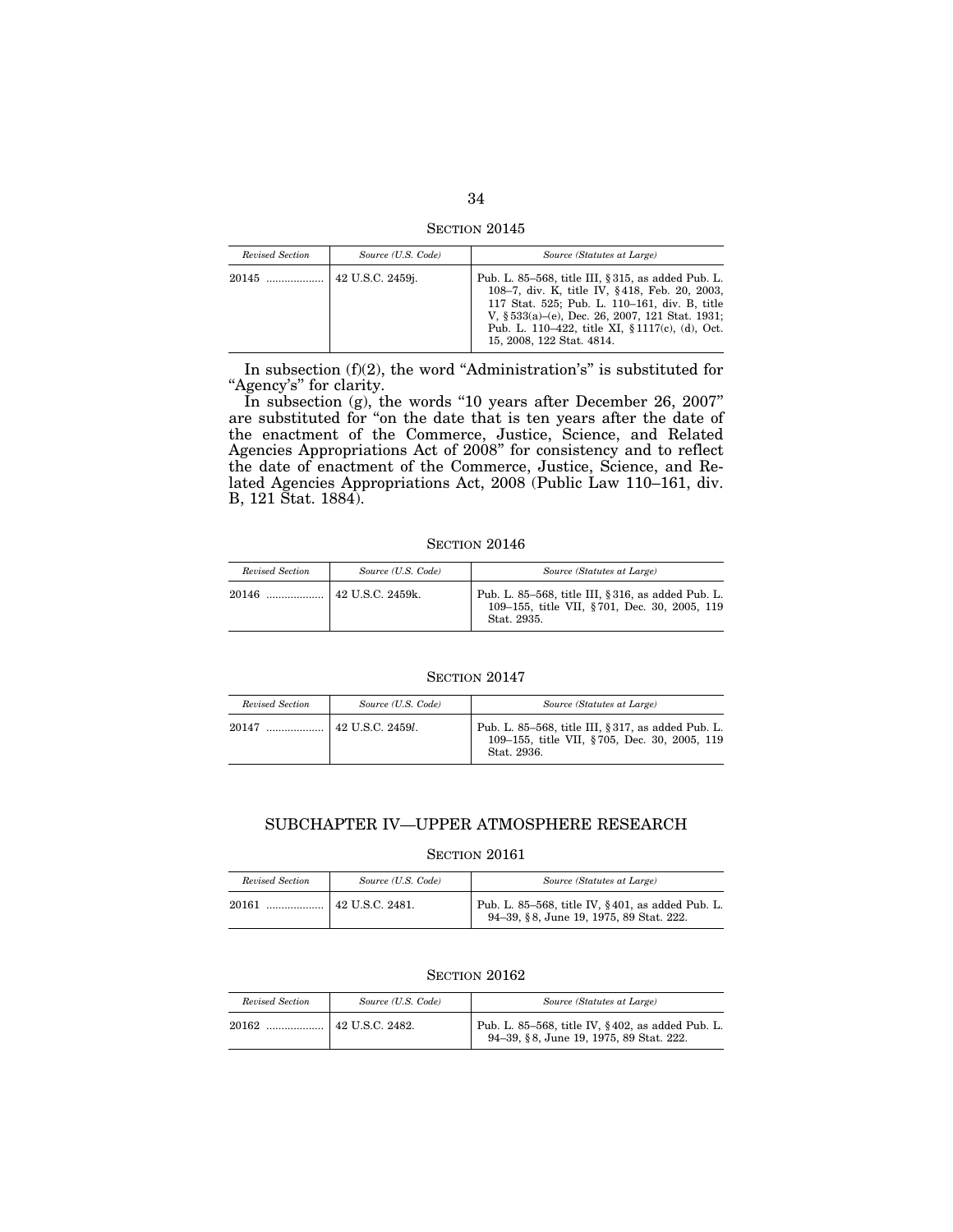SECTION 20163

| Revised Section | Source (U.S. Code)      | Source (Statutes at Large)                                                                  |
|-----------------|-------------------------|---------------------------------------------------------------------------------------------|
|                 | $\vert$ 42 U.S.C. 2483. | Pub. L. 85–568, title IV, §403, as added Pub. L.<br>94-39, §8, June 19, 1975, 89 Stat. 222. |

## **SECTION 20164**

| Revised Section | Source (U.S. Code) | Source (Statutes at Large)                                                                  |
|-----------------|--------------------|---------------------------------------------------------------------------------------------|
| 20164           |                    | Pub. L. 85-568, title IV, §404, as added Pub. L.<br>94-39, §8, June 19, 1975, 89 Stat. 223. |

## **CHAPTER 203—RESPONSIBILITIES AND VISION**

- Sec.
- 20301. General responsibilities.
- 20302. Vision for space exploration.
- 20303. Contribution to innovation.
- 20304. Basic research enhancement.
- 20305. National Academies decadal surveys.

### SECTION 20301

| Revised Section | Source (U.S. Code) | Source (Statutes at Large)                                            |
|-----------------|--------------------|-----------------------------------------------------------------------|
| 20301           |                    | Pub. L. 109–155, title I, § 101(a), Dec. 30, 2005,<br>119 Stat. 2897. |

### SECTION 20302

| Revised Section | Source (U.S. Code)          | Source (Statutes at Large)                                            |
|-----------------|-----------------------------|-----------------------------------------------------------------------|
| 20302           | $\vert$ 42 U.S.C. 16611(b). | Pub. L. 109–155, title I, § 101(b), Dec. 30, 2005,<br>119 Stat. 2898. |

## SECTION 20303

| Revised Section | Source (U.S. Code) | Source (Statutes at Large)                                                              |
|-----------------|--------------------|-----------------------------------------------------------------------------------------|
|                 |                    | Pub. L. 110–69, title II, $\S 2001(a)$ , (b), (c), (e),<br>Aug. 9, 2007, 121 Stat. 582. |
|                 |                    |                                                                                         |

| Revised Section | Source (U.S. Code) | Source (Statutes at Large)                                       |
|-----------------|--------------------|------------------------------------------------------------------|
|                 |                    | Pub. L. 110–69, title II, §2003, Aug. 9, 2007,<br>121 Stat. 583. |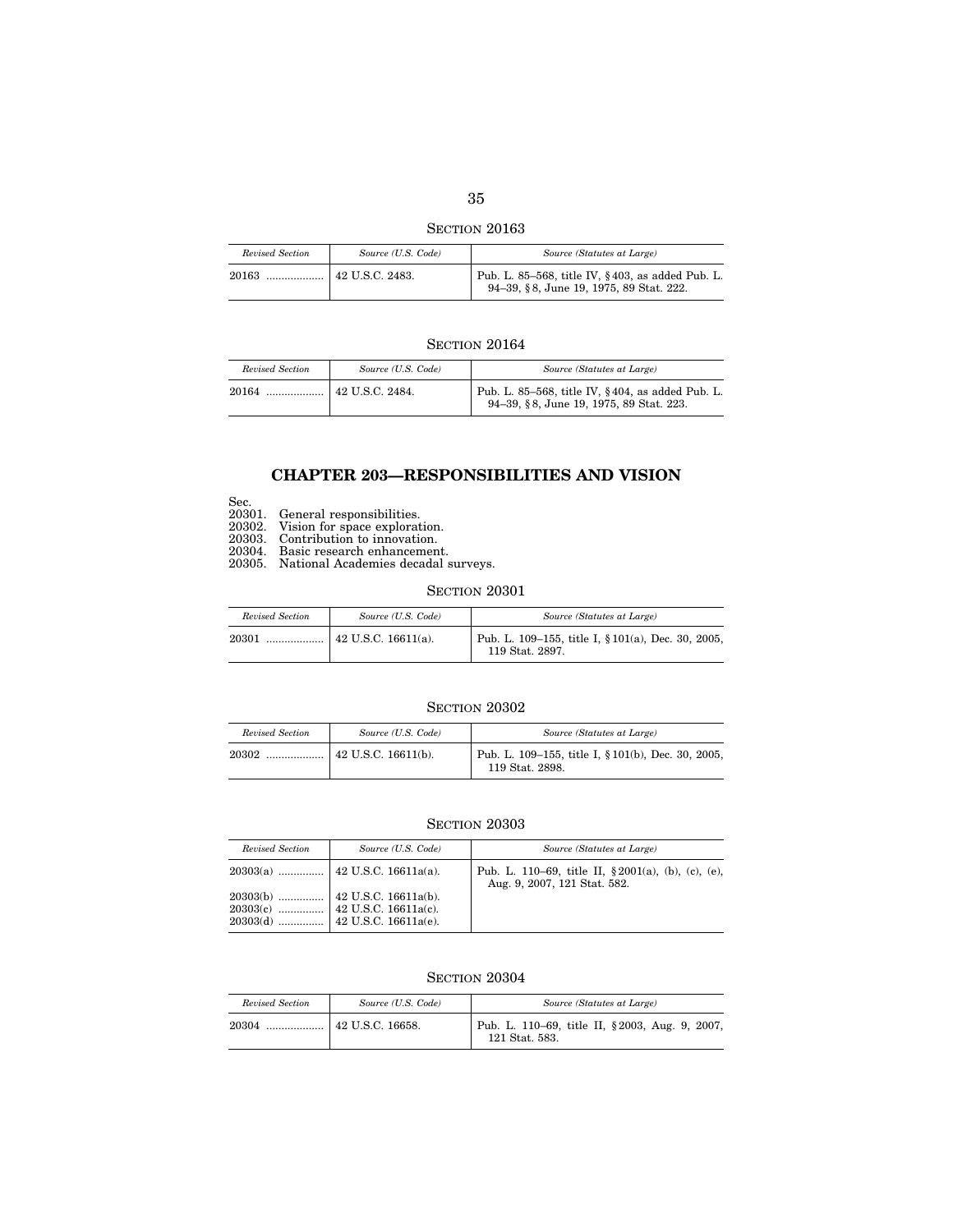SECTION 20305

| Revised Section | Source (U.S. Code)             | Source (Statutes at Large)                                           |
|-----------------|--------------------------------|----------------------------------------------------------------------|
| 20305           | $\frac{1}{2}$ 42 U.S.C. 17823. | Pub. L. 110–422, title XI, § 1104, Oct. 15, 2008,<br>122 Stat. 4809. |

## **Subtitle III—Administrative Provisions**

### **CHAPTER 301—APPROPRIATIONS, BUDGETS, AND ACCOUNTING**

Sec.<br>30101. 30101. Prior authorization of appropriations required.

Working capital fund.

30103. Budgets.

30104. Baselines and cost controls.

SECTION 30101

| Revised Section | Source (U.S. Code) | Source (Statutes at Large)                     |
|-----------------|--------------------|------------------------------------------------|
| 30101           |                    | Pub. L. 86–45, §4, June 15, 1959, 73 Stat. 75. |

The word "hereafter" is omitted as unnecessary.

#### SECTION 30102

| Revised Section | Source (U.S. Code) | Source (Statutes at Large)                                                                                                                     |
|-----------------|--------------------|------------------------------------------------------------------------------------------------------------------------------------------------|
|                 |                    | Pub. L. 108-7, div. K, title III, (last par. under<br>heading "Administrative Provisions", at 117<br>Stat. 520), Feb. 20, 2003, 117 Stat. 520. |

#### SECTION 30103

| Revised Section | Source (U.S. Code)  | Source (Statutes at Large)                                                                                                                            |
|-----------------|---------------------|-------------------------------------------------------------------------------------------------------------------------------------------------------|
|                 |                     | Pub. L. 109–155, title I, $\S 101(h)(1)$ , (i), Dec. 30,<br>2005, 119 Stat. 2903.                                                                     |
| $30103(b)$      | 42 U.S.C. 16611(i). |                                                                                                                                                       |
|                 |                     | Pub. L. 110–161, div. B, title III, (7th par.<br>under heading "Administrative Provisions",<br>at 121 Stat. 1919), Dec. 26, 2007, 121 Stat.<br>1919.  |
|                 |                     | Pub. L. 111–8, div. B, title III, (3d proviso in<br>par. under heading "Cross Agency Support",<br>at 123 Stat. 589), Mar. 11, 2009, 123 Stat.<br>589. |

In subsection  $(a)(5)$ , the source law's reference to "section  $104$ " of the National Aeronautics and Space Administration Authorization Act of 2005 (Public Law 109–155, 119 Stat. 2910) is translated as "section 20144" of title 51. Section 104 of the National Aeronautics and Space Administration Authorization Act of 2005 amended the National Aeronautics and Space Act of 1958 (Public Law 85–568,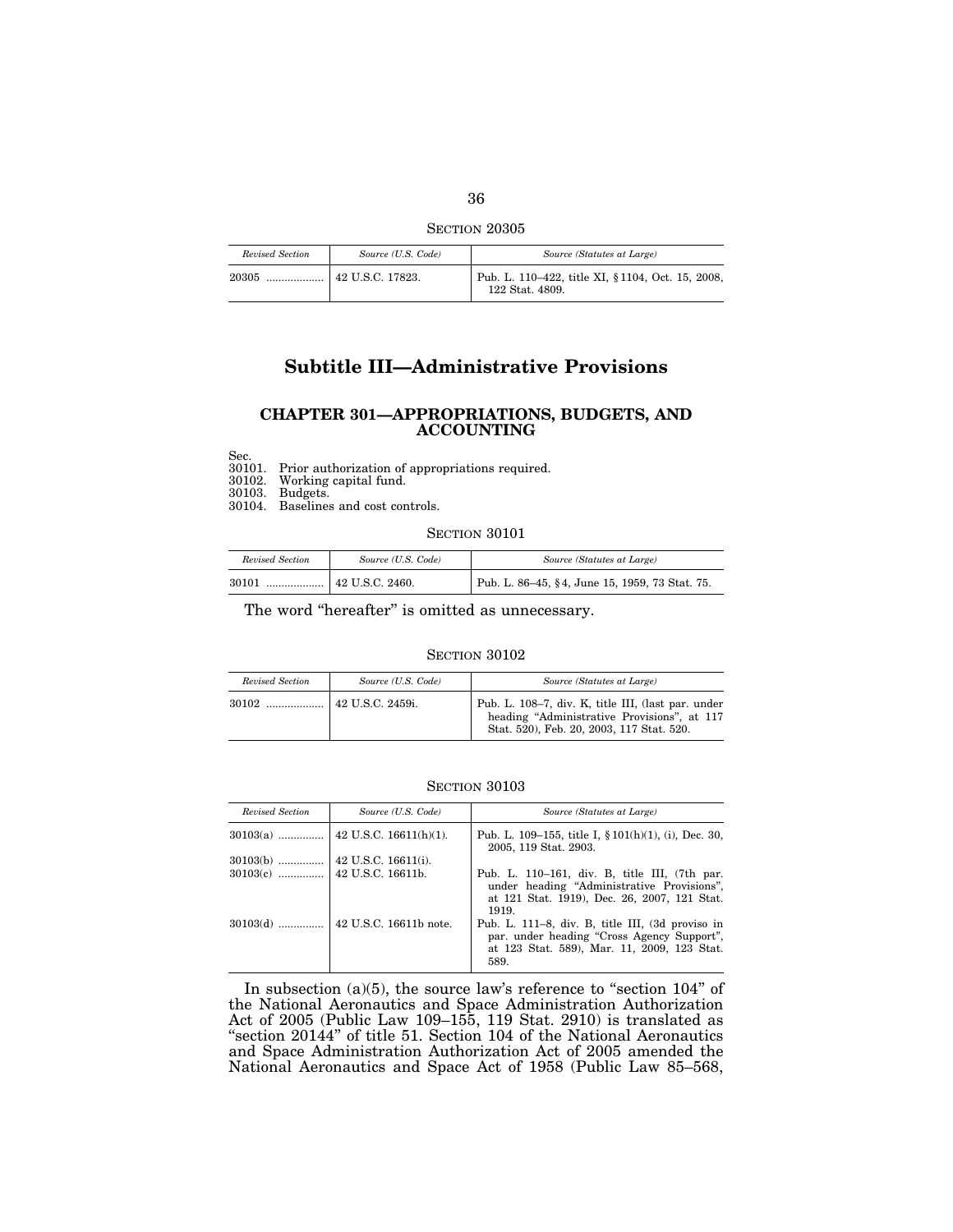72 Stat. 426) by inserting a new section 314, which is restated as section 20144 of title 51.

In subsection (b), in the matter before paragraph (1), the words ''Committee on Science and Technology'' are substituted for ''Committee on Science" on authority of Rule  $X(1)(0)$  of the Rules of the House of Representatives, adopted by House Resolution No. 6  $(110th$  Congress, January 5, 2007).

In subsection (c), in the matter before paragraph (1), the words "For fiscal year 2009 and hereafter" are omitted as unnecessary.

SECTION 30104

| Revised Section | Source (U.S. Code) | Source (Statutes at Large)                                         |
|-----------------|--------------------|--------------------------------------------------------------------|
| $30104$         | 42 U.S.C. 16613.   | Pub. L. 109–155, title I, § 103, Dec. 30, 2005,<br>119 Stat. 2907. |

In subsections (b)(2), (c)(1), (d)(3), and (e)(1)(A), (2), the words ''Committee on Science and Technology'' are substituted for ''Committee on Science'' on authority of Rule X(1)(o) of the Rules of the House of Representatives, adopted by House Resolution No. 6 (110th Congress, January 5, 2007).

## **CHAPTER 303—CONTRACTING AND PROCUREMENT**

Sec.<br>30301. 30301. Guaranteed customer base.

30302. Quality assurance personnel.

30303. Tracking and data relay satellite services. 30304. Award of contracts to small businesses and disadvantaged individuals.

Small business contracting.

30305. Outreach program.<br>30306. Small business con<br>30307. Requirement for in 30307. Requirement for independent cost analysis.

30308. Cost effectiveness calculations.

30309. Use of abandoned and underutilized buildings, grounds, and facilities.

30310. Exception to alternative fuel procurement requirement.

#### SECTION 30301

| Revised Section | Source (U.S. Code) | Source (Statutes at Large)                                                                                                                |
|-----------------|--------------------|-------------------------------------------------------------------------------------------------------------------------------------------|
| $30301$         | 42 U.S.C. 2459d.   | Pub. L. 102-139, title III, (1st par. under head-<br>ing "Administrative Provisions", at 105 Stat.<br>771), Oct. 28, 1991, 105 Stat. 771. |

The words "in this or any other Act with respect to any fiscal year'' are omitted as unnecessary.

SECTION 30302

| Revised Section | Source (U.S. Code)            | Source (Statutes at Large)                             |
|-----------------|-------------------------------|--------------------------------------------------------|
| 30302           | <sup>1</sup> 42 U.S.C. 2459e. | Pub. L. 102-195, §19, Dec. 9, 1991, 105 Stat.<br>1615. |

In subsection (a), the date ''December 9, 1991'' is substituted for ''the date of enactment of this Act'' to reflect the date of enactment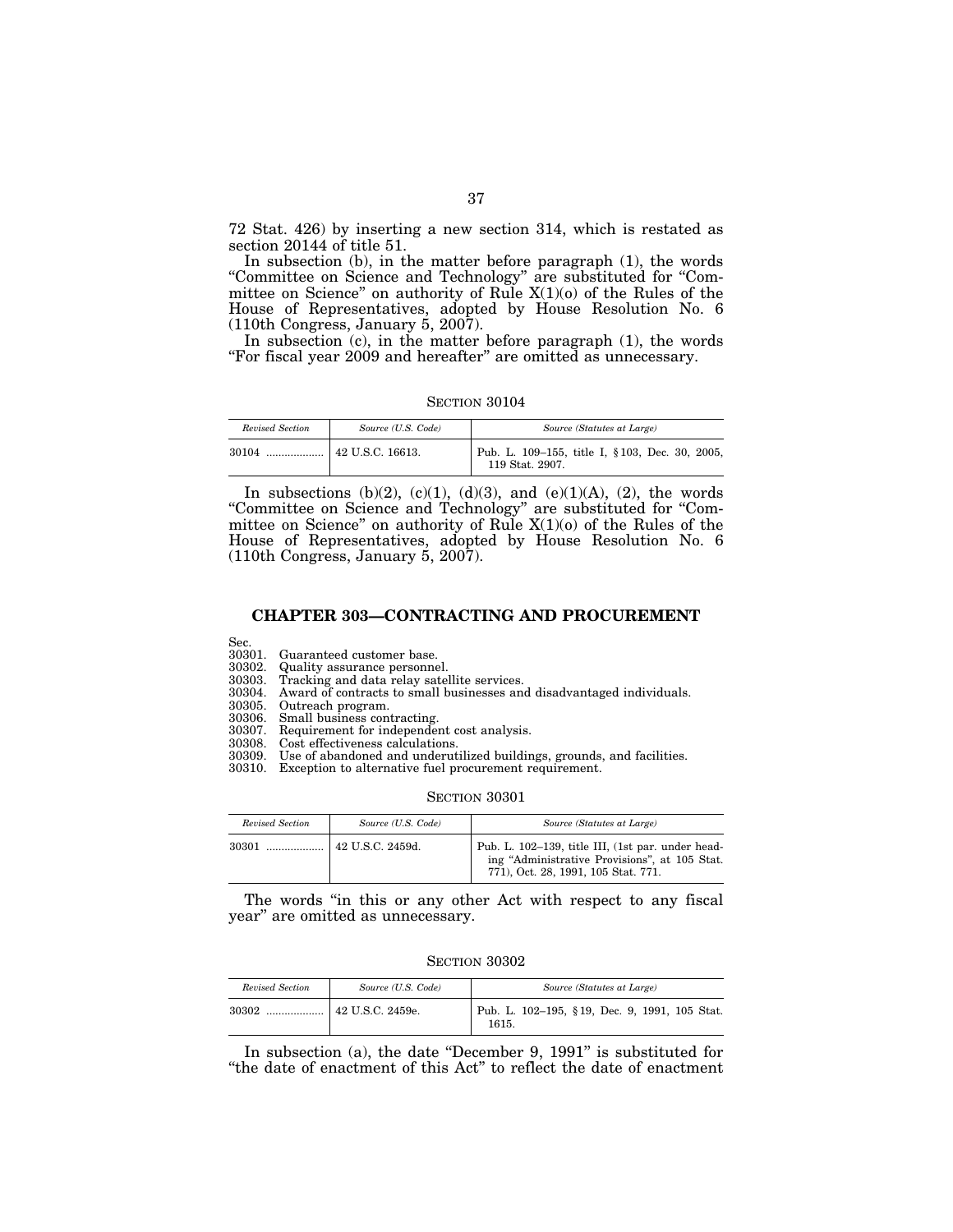of the National Aeronautics and Space Administration Authorization Act, Fiscal Year 1992 (Public Law 102–195, 105 Stat. 1605).

In subsection (a), the words ''that has been submitted to Congress as provided'' are substituted for ''described'' for clarity.

SECTION 30303

| Revised Section | Source (U.S. Code)                     | Source (Statutes at Large)                                    |
|-----------------|----------------------------------------|---------------------------------------------------------------|
|                 |                                        | Pub. L. 103-437, § 15(c)(3), Nov. 2, 1994, 108<br>Stat. 4592. |
| $30303(b)$      | $\vert$ 42 U.S.C. 2463 (last<br>par.). |                                                               |

In subsection (b), the words ''Committee on Science and Technology'' are substituted for ''Committee on Science, Space, and Technology'' on authority of section 1(a)(10) of Public Law 104–14 (2 U.S.C. note prec. 21), Rule X(1)(n) of the Rules of the House of Representatives, adopted by House Resolution No. 5 (106th Congress, January 6, 1999), and Rule X(1)(o) of the Rules of the House of Representatives, adopted by House Resolution No. 6 (110th Congress, January 5, 2007).

In subsection (b), the word "hereafter" is omitted as unnecessary.

SECTION 30304

| Revised Section | Source (U.S. Code)             | Source (Statutes at Large)                                                                                                                                                                                            |
|-----------------|--------------------------------|-----------------------------------------------------------------------------------------------------------------------------------------------------------------------------------------------------------------------|
|                 | 42 U.S.C. 2473b (1st<br>par.). | Pub. L. 101–144, title III, (1st par. under head-<br>ing "Small and Disadvantaged Business", at<br>103 Stat. 863), Nov. 9, 1989, 103 Stat. 863;<br>Pub. L. 109–155, title VI, §611, Dec. 30,<br>2005, 119 Stat. 2932. |

The word "Alaska" is substituted for "Alaskan" in the phrase "Alaska Native-serving institutions (as defined in section 317(b)(2) of that Act  $(20 \text{ U.S.C. } 1059d(b)(2)))$ " for consistency with the term defined in section 317(b)(2) of the Higher Education Act of 1965 (20 U.S.C. 1059d(b)(2)).

SECTION 30305

| Revised Section | Source (U.S. Code) | Source (Statutes at Large)                                           |
|-----------------|--------------------|----------------------------------------------------------------------|
|                 |                    | Pub. L. 110–422, title XI, § 1107, Oct. 15, 2008,<br>122 Stat. 4810. |

In subsection (c), in the matter before paragraph (1), the date "October 15, 2008" is substituted for "the date of enactment of this Act'' to reflect the date of enactment of the National Aeronautics and Space Administration Authorization Act of 2008.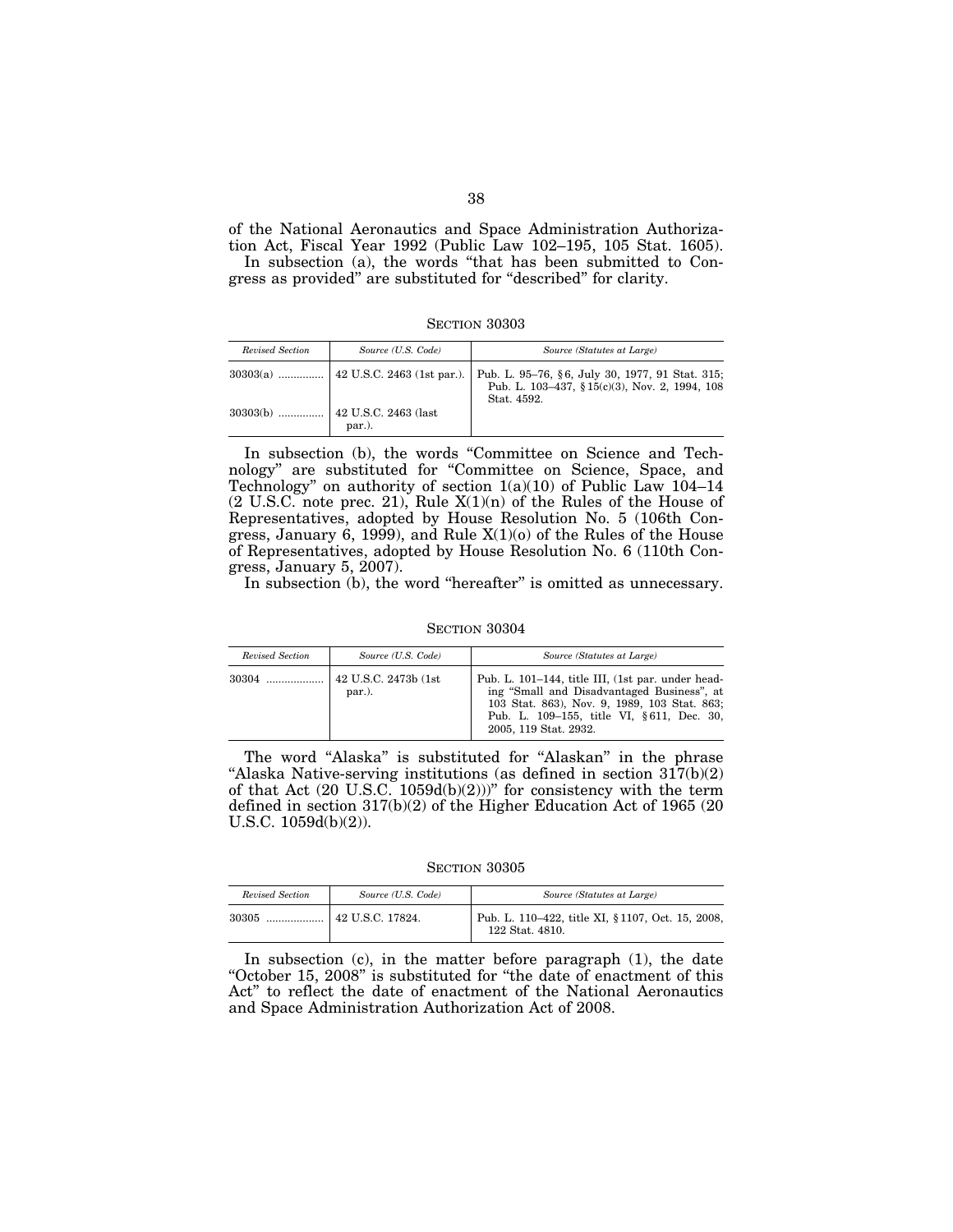SECTION 30306

| Revised Section | Source (U.S. Code) | Source (Statutes at Large)                                          |
|-----------------|--------------------|---------------------------------------------------------------------|
| 30306<br>       | 42 U.S.C. 16821.   | Pub. L. 109–155, title VII, §707, Dec. 30, 2005,<br>119 Stat. 2937. |

| Revised Section | Source (U.S. Code) | Source (Statutes at Large)                                                                                                               |
|-----------------|--------------------|------------------------------------------------------------------------------------------------------------------------------------------|
| 30307           | 42 U.S.C. 2459g.   | Pub. L. 106–391, title III, § 301, Oct. 30, 2000,<br>114 Stat. 1591; Pub. L. 109-155, title VII,<br>§704, Dec. 30, 2005, 119 Stat. 2936. |

In subsection (b), in the first sentence, the words ''the Administrator shall conduct'' are substituted for ''the Administrator for the National Aeronautics and Space Administration shall conduct'' to eliminate unnecessary words.

In subsection (b), in the last sentence, the word "experts" is substituted for "expertise" for clarity.

#### SECTION 30308

| Revised Section | Source (U.S. Code) | Source (Statutes at Large)                                          |
|-----------------|--------------------|---------------------------------------------------------------------|
|                 |                    | Pub. L. 106-391, title III, §304, Oct. 30, 2000,<br>114 Stat. 1592. |

In subsection (a), definitions of ''commercial provider'' and ''State'' are added to carry forward the appropriate definitions from section 3 of the National Aeronautics and Space Administration Authorization Act of 2000 (Public Law 106–391, 114 Stat. 1579, 1580).

| Revised Section | Source (U.S. Code) | Source (Statutes at Large)                                          |
|-----------------|--------------------|---------------------------------------------------------------------|
|                 |                    | Pub. L. 106-391, title III, §325, Oct. 30, 2000,<br>114 Stat. 1600. |

## SECTION 30310

| Revised Section | Source (U.S. Code) | Source (Statutes at Large)                                           |
|-----------------|--------------------|----------------------------------------------------------------------|
| 30310           | 42 U.S.C. 17827.   | Pub. L. 110–422, title XI, § 1112, Oct. 15, 2008,<br>122 Stat. 4811. |

## **CHAPTER 305—MANAGEMENT AND REVIEW**

Sec.

30501. Lessons learned and best practices.

30502. Whistleblower protection.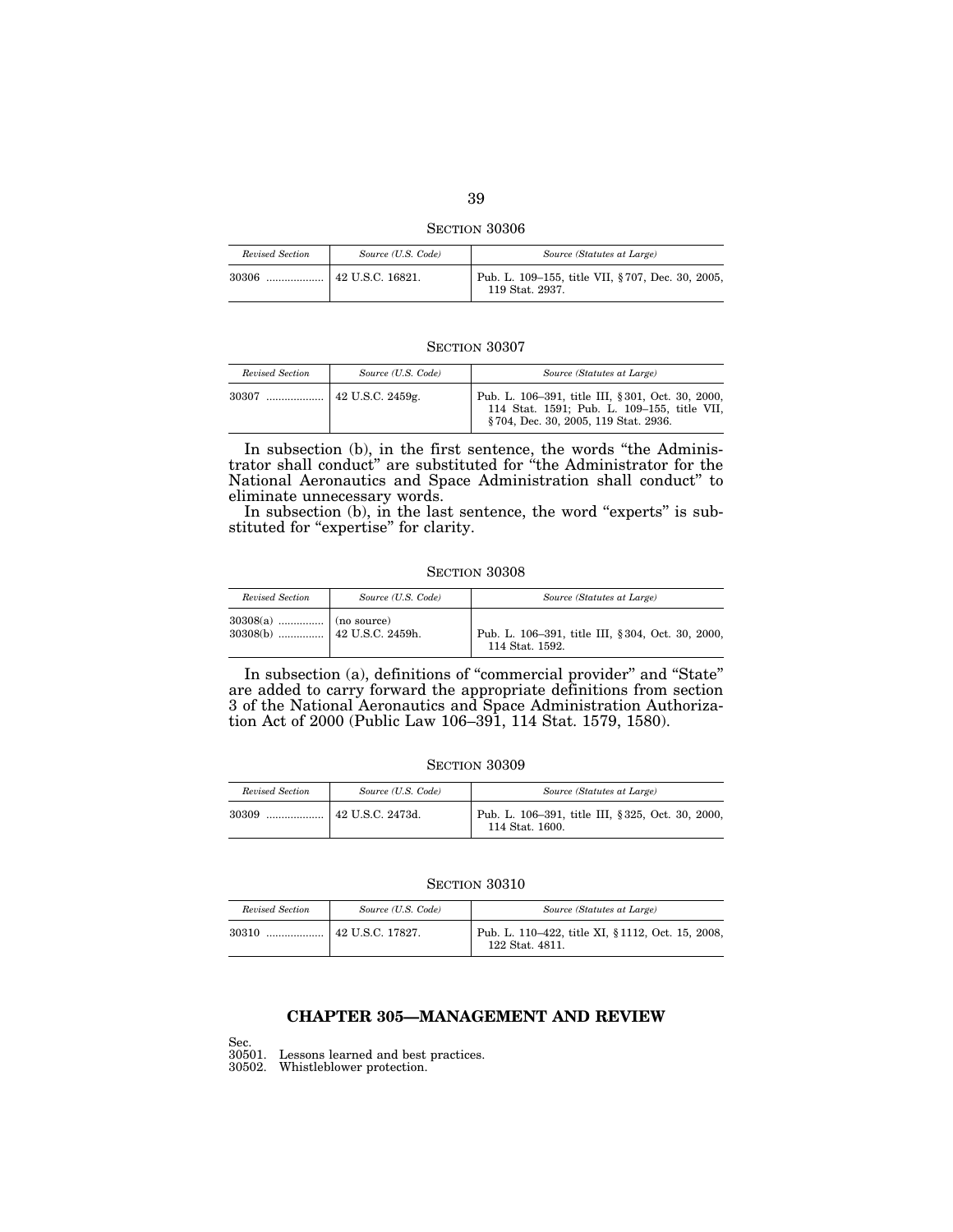30503. Performance assessments. 30504. Assessment of science mission extensions.

| Revised Section | Source (U.S. Code) | Source (Statutes at Large)                                         |
|-----------------|--------------------|--------------------------------------------------------------------|
| 30501           | 42 U.S.C. 16615.   | Pub. L. 109–155, title I, § 107, Dec. 30, 2005,<br>119 Stat. 2912. |

In subsection (a), the words ''Committee on Science and Technology'' are substituted for ''Committee on Science'' on authority of Rule  $X(1)(o)$  of the Rules of the House of Representatives, adopted by House Resolution No. 6 (110th Congress, January 5, 2007).

In subsection (a), the date "December 30, 2005" is substituted for ''the date of enactment of this Act'' to reflect the date of enactment of the National Aeronautics and Space Administration Authorization Act of 2005 (Public Law 109–155, 119 Stat. 2895).

SECTION 30502

| Revised Section | Source (U.S. Code)     | Source (Statutes at Large)                                         |
|-----------------|------------------------|--------------------------------------------------------------------|
| 30502           | $\pm$ 42 U.S.C. 16618. | Pub. L. 109-155, title I, § 110, Dec. 30, 2005,<br>119 Stat. 2914. |

In subsection (a), the date "December 30, 2005" is substituted for ''the date of enactment of this Act'' to reflect the date of enactment of the National Aeronautics and Space Administration Authorization Act of 2005 (Public Law 109–155, 119 Stat. 2895).

In subsections (a) and (d), the words ''Committee on Science and Technology" are substituted for "Committee on Science" on authority of Rule X(1)(o) of the Rules of the House of Representatives, adopted by House Resolution No. 6 (110th Congress, January 5, 2007).

In subsection (d), the words "Not later than February 15 of each year beginning February 15, 2007'' are substituted for ''Not later than February 15 of each year beginning with the year after the date of enactment of this Act'' for clarity.

SECTION 30503

| Revised Section | Source (U.S. Code)       | Source (Statutes at Large)                                          |
|-----------------|--------------------------|---------------------------------------------------------------------|
| 30503           | $\vert$ 42 U.S.C. 16651. | Pub. L. 109-155, title III, §301, Dec. 30, 2005,<br>119 Stat. 2916. |

In subsections (b) and (c), the date "December 30, 2005" is substituted for ''the date of enactment of this Act'' to reflect the date of enactment of the National Aeronautics and Space Administration Authorization Act of 2005 (Public Law 109-155, 119 Stat. 2895).

In subsection (c), the words "Committee on Science and Technology'' are substituted for ''Committee on Science'' on authority of Rule  $X(1)(o)$  of the Rules of the House of Representatives, adopted by House Resolution No. 6 (110th Congress, January 5, 2007).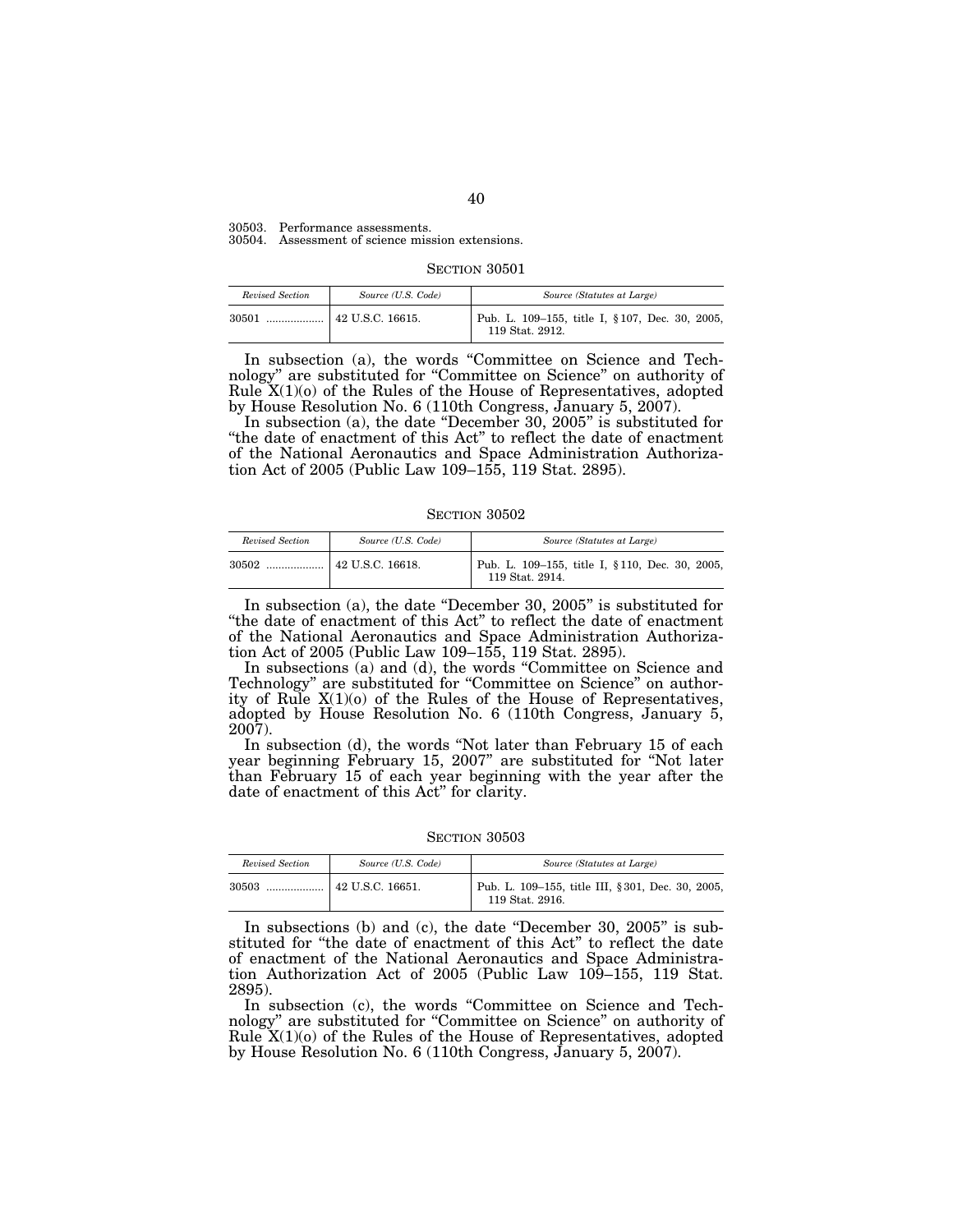SECTION 30504

| Revised Section | Source (U.S. Code)                                           | Source (Statutes at Large)                                                                                    |
|-----------------|--------------------------------------------------------------|---------------------------------------------------------------------------------------------------------------|
| $30504(a)$      | $\vert$ 42 U.S.C. 16654(a) (mat-<br>ter before par. $(1)$ ). | Pub. L. 109–155, title III, $\S 304(a)$ (matter be-<br>fore par. (1)), (2), Dec. 30, 2005, 119 Stat.<br>2918. |
|                 |                                                              |                                                                                                               |

In subsection  $(a)$ , the words "In addition—" are omitted as unnecessary.

## **CHAPTER 307—INTERNATIONAL COOPERATION AND COMPETITION**

Sec.<br>30701. 30701. Competitiveness and international cooperation.

Foreign contract limitation.

30703. Foreign launch vehicles.

30704. Offshore performance of contracts for the procurement of goods and services.

#### SECTION 30701

| Revised Section                                            | Source (U.S. Code)                  | Source (Statutes at Large)                                         |
|------------------------------------------------------------|-------------------------------------|--------------------------------------------------------------------|
|                                                            |                                     | Pub. L. 106-391, title I, § 126, Oct. 30, 2000,<br>114 Stat. 1585. |
| $30701(b)(1)$   (no source)<br>$30701(b)(3)$   (no source) | $30701(b)(2)$   42 U.S.C. 2475a(b). |                                                                    |

In subsection (b)(1), the definition of ''United States commercial provider'' is added to carry forward the appropriate definition from section 3 of the National Aeronautics and Space Administration Authorization Act of 2000 (Public Law 106–391, 114 Stat. 1580).

In subsection (b)(3), the description of national interests of the United States is added to carry forward the appropriate description of national interests of the United States from section 2(6) of the National Aeronautics and Space Administration Authorization Act of 2000 (Public Law 106–391, 114 Stat. 1578).

SECTION 30702

| Revised Section | Source (U.S. Code)       | Source (Statutes at Large)                                           |
|-----------------|--------------------------|----------------------------------------------------------------------|
| 30702           | $\vert$ 42 U.S.C. 2475b. | Pub. L. 106–391, title III, § 305, Oct. 30, 2000,<br>114 Stat. 1592. |

SECTION 30703

| Revised Section | Source (U.S. Code) | Source (Statutes at Large)                                         |
|-----------------|--------------------|--------------------------------------------------------------------|
| 30703           | 42 U.S.C. 16614.   | Pub. L. 109–155, title I, § 105, Dec. 30, 2005,<br>119 Stat. 2912. |

In subsection (c), the date "December 30, 2005" is substituted for ''the date of enactment of this Act'' to reflect the date of enactment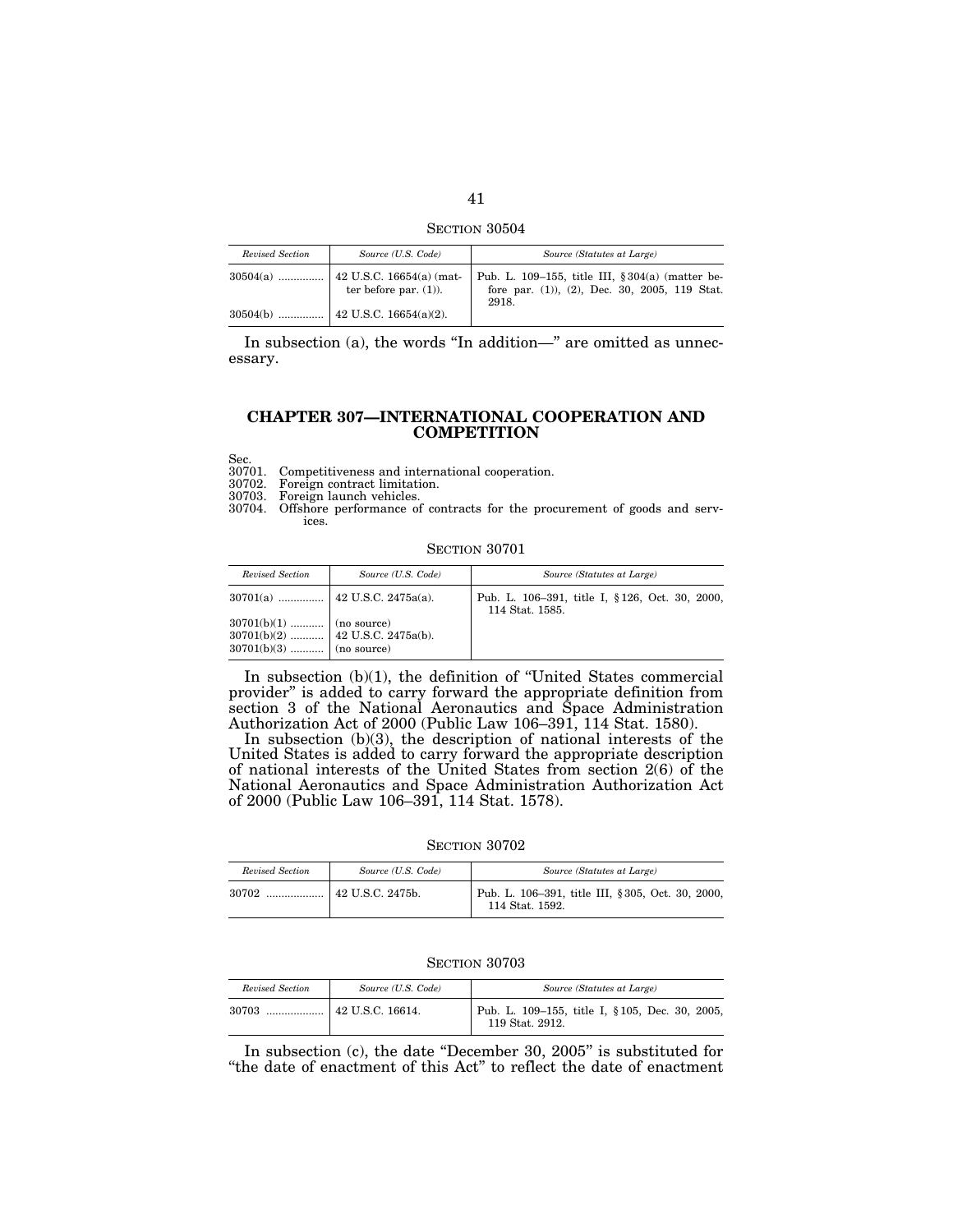of the National Aeronautics and Space Administration Authorization Act of 2005 (Public Law 109–155, 119 Stat. 2895).

SECTION 30704

| Revised Section | Source (U.S. Code) | Source (Statutes at Large)                                          |
|-----------------|--------------------|---------------------------------------------------------------------|
|                 |                    | Pub. L. 109–155, title VII, §709, Dec. 30, 2005,<br>119 Stat. 2938. |

In the matter before paragraph (1), the words ''beginning with the first fiscal year after the date of enactment of this Act [December 30, 2005]'' are omitted as obsolete.

## **CHAPTER 309—AWARDS**

Sec. 30901. Congressional Space Medal of Honor. 30902. Charles ''Pete'' Conrad Astronomy Awards.

#### SECTION 30901

| Revised Section | Source (U.S. Code) | Source (Statutes at Large)                                                                                                                    |
|-----------------|--------------------|-----------------------------------------------------------------------------------------------------------------------------------------------|
|                 | par.).             | $30901(a)$ , 42 U.S.C. 2461 (1st par.). Pub. L. 91–76, § 1, Sept. 29, 1969, 83 Stat. 124.<br>Pub. L. 91-76, §2, Sept. 29, 1969, 83 Stat. 124. |

#### SECTION 30902

| Revised Section | Source (U.S. Code)       | Source (Statutes at Large)                                         |
|-----------------|--------------------------|--------------------------------------------------------------------|
| 30902           | $\vert$ 42 U.S.C. 16792. | Pub. L. 109-155, title VI, §613, Dec. 30, 2005,<br>119 Stat. 2932. |

# **CHAPTER 311—SAFETY**

Sec.

31101. Aerospace Safety Advisory Panel.

31102. Drug and alcohol testing.

| Revised Section | Source (U.S. Code)                            | Source (Statutes at Large)                                                                                                                                                                                                                 |
|-----------------|-----------------------------------------------|--------------------------------------------------------------------------------------------------------------------------------------------------------------------------------------------------------------------------------------------|
| $31101(a)$      | 42 U.S.C. $2477(a)$ (1st,<br>last sentences). | Pub. L. 90–67, §6, Aug. 21, 1967, 81 Stat. 170;<br>Pub. L. 94-307, §8, June 4, 1976, 90 Stat.<br>681; Pub. L. 99–234, title I, § 107(f), Jan. 2,<br>1986, 99 Stat. 1759; Pub. L. 109-155, title I,<br>§106, Dec. 30, 2005, 119 Stat. 2912. |
| $31101(b)$      | 42 U.S.C. 2477(a) (3d)<br>sentence).          |                                                                                                                                                                                                                                            |
| $31101(c)$      | 42 U.S.C. 2477(a) (2d)<br>sentence).          |                                                                                                                                                                                                                                            |
| $31101(d)$      | 42 U.S.C. $2477(a)$ (4th,<br>5th sentences).  |                                                                                                                                                                                                                                            |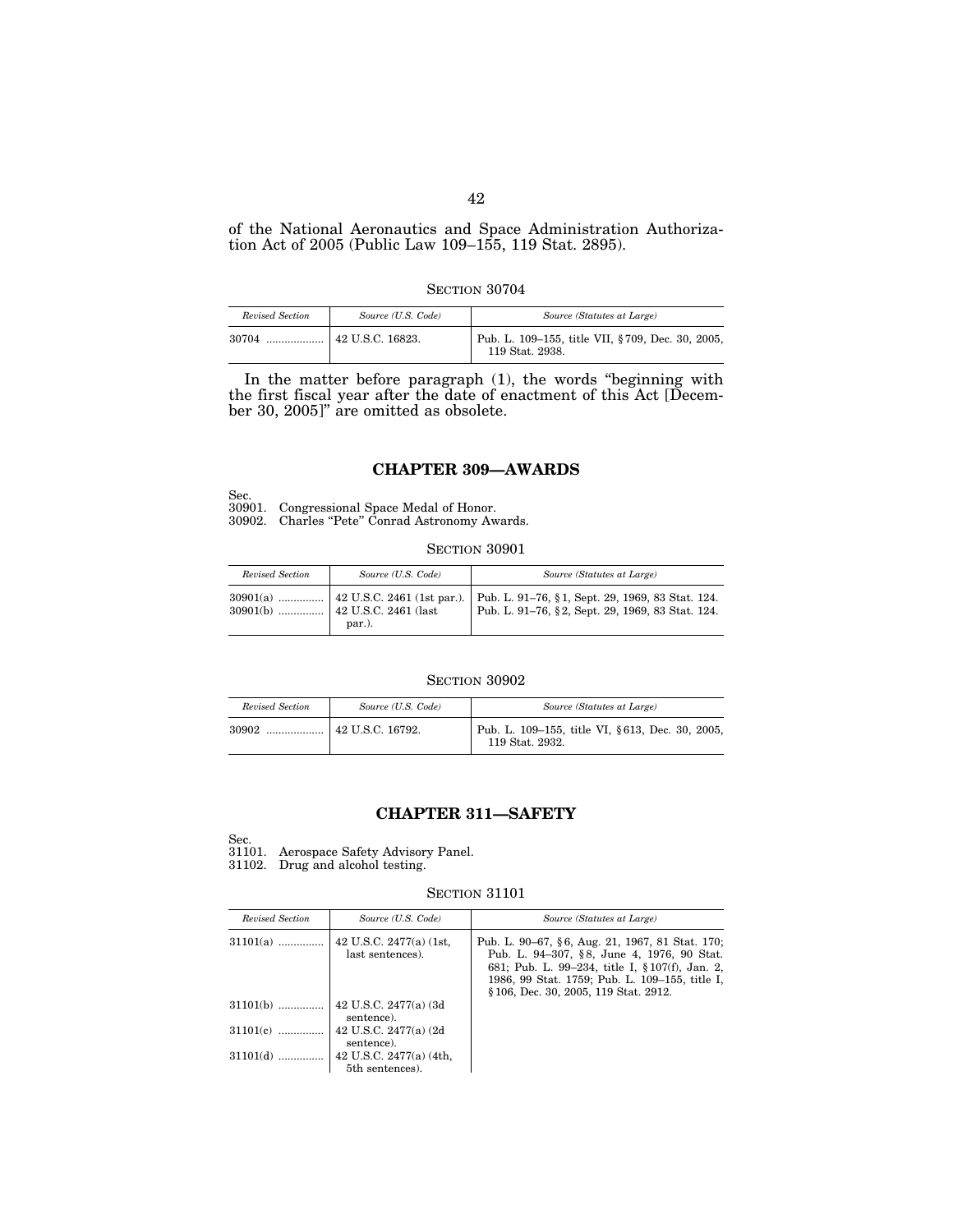SECTION 31101—CONTINUED

| Revised Section | Source (U.S. Code) | Source (Statutes at Large) |
|-----------------|--------------------|----------------------------|
|                 |                    |                            |

In subsection  $(d)(1)(B)$ , the words "maximum rate payable under section 5376 of title 5" are substituted for "rate for GS–18" because of section 101(c) of the Federal Employees Pay Comparability Act of 1990 (Public Law 101–509, 5 U.S.C. 5376 note).

In subsection (e), the date ''December 30, 2005'' is substituted for ''the date of enactment of the National Aeronautics and Space Administration Authorization Act of 2005'' to reflect the date of enactment of the National Aeronautics and Space Administration Authorization Act of 2005 (Public Law 109–155, 119 Stat. 2895).

**SECTION 31102** 

| Revised Section | Source (U.S. Code) | Source (Statutes at Large)                                       |
|-----------------|--------------------|------------------------------------------------------------------|
|                 |                    | Pub. L. 102-195, $$21(c)-(h)$ , Dec. 9, 1991, 105<br>Stat. 1616. |
|                 |                    |                                                                  |

In subsection  $(b)(2)$ , the words "within 18 months after the date of enactment of this Act'' are omitted as obsolete.

In paragraphs (1) and (2) of subsection (c), and in subsection  $(f)(2)$ , the date "December 9, 1991" is substituted for "the date of enactment of this Act'' to reflect the date of enactment of the National Aeronautics and Space Administration Authorization Act, Fiscal Year 1992 (Public Law 102–195, 105 Stat. 1605).

## **CHAPTER 313—HEALTHCARE**

Sec.

31301. Healthcare program. 31302. Astronaut healthcare survey.

SECTION 31301

| Revised Section | Source (U.S. Code) | Source (Statutes at Large)                                           |
|-----------------|--------------------|----------------------------------------------------------------------|
| 31301           | 42 U.S.C. 16822.   | Pub. L. 109–155, title VII, § 708, Dec. 30, 2005,<br>119 Stat. 2938. |

| Revised Section | Source (U.S. Code) | Source (Statutes at Large)                                           |
|-----------------|--------------------|----------------------------------------------------------------------|
|                 |                    | Pub. L. 110–422, title XI, § 1103, Oct. 15, 2008,<br>122 Stat. 4808. |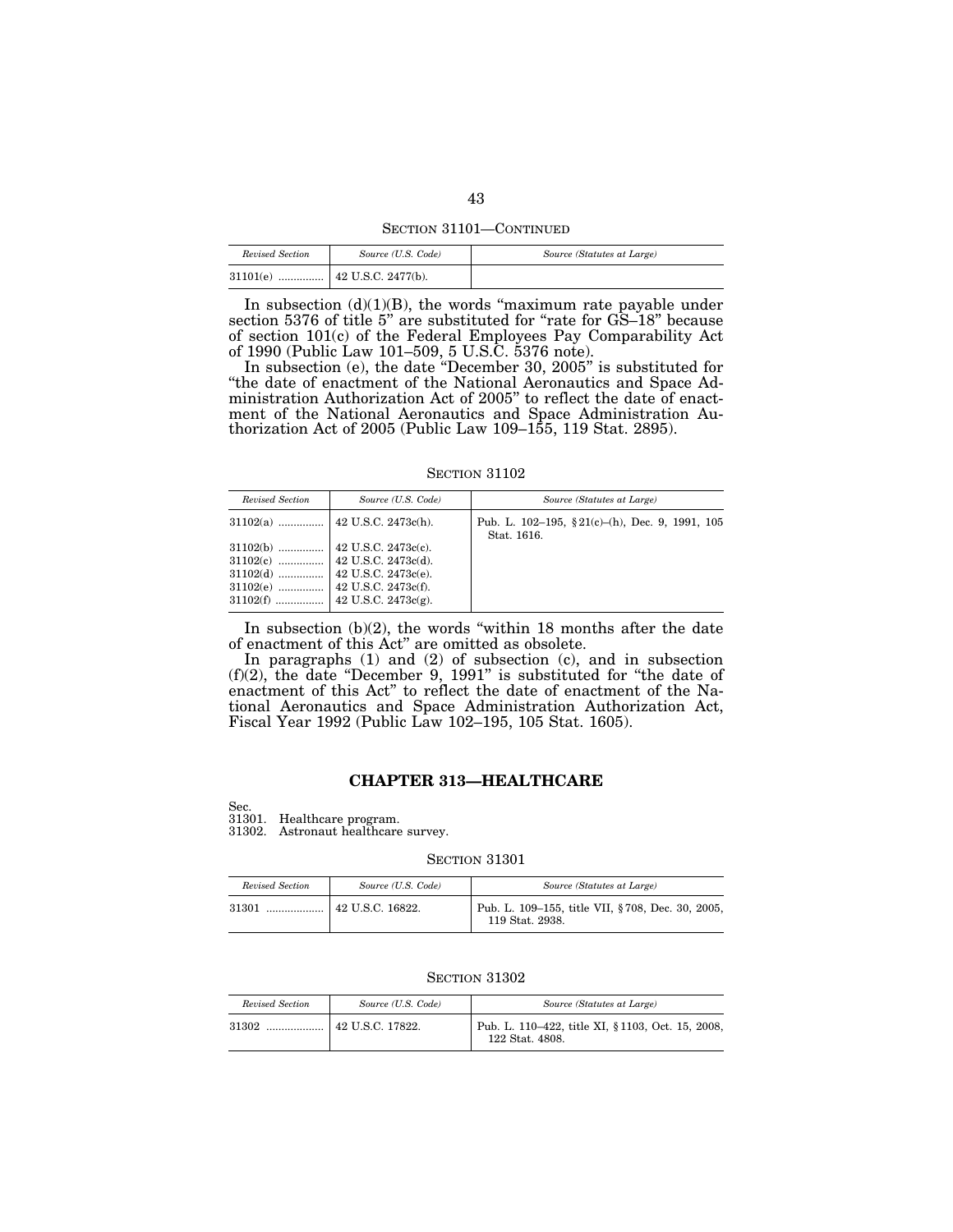# **CHAPTER 315—MISCELLANEOUS**

Sec.

31501. Orbital debris.

31502. Maintenance of facilities.

31503. Laboratory productivity. 31504. Cooperative unmanned aerial vehicle activities.

31505. Development of enhanced-use lease policy.

#### SECTION 31501

| Revised Section | Source (U.S. Code) | Source (Statutes at Large)                                         |
|-----------------|--------------------|--------------------------------------------------------------------|
|                 |                    | Pub. L. 109–155, title VI, §601, Dec. 30, 2005,<br>119 Stat. 2931. |

#### SECTION 31502

| Revised Section | Source (U.S. Code)          | Source (Statutes at Large)                                                 |
|-----------------|-----------------------------|----------------------------------------------------------------------------|
| .               | $\vert$ 42 U.S.C. 17811(a). | Pub. L. 110–422, title X, $\S 1002(a)$ , Oct. 15,<br>2008, 122 Stat. 4806. |

### SECTION 31503

| Revised Section | Source (U.S. Code)          | Source (Statutes at Large)                                             |
|-----------------|-----------------------------|------------------------------------------------------------------------|
|                 | $\vert$ 42 U.S.C. 17812(a). | Pub. L. 110-422, title X, § 1003(a), Oct. 15,<br>2008, 122 Stat. 4807. |

## SECTION 31504

| Revised Section | Source (U.S. Code) | Source (Statutes at Large)                                           |
|-----------------|--------------------|----------------------------------------------------------------------|
|                 |                    | Pub. L. 110–422, title XI, § 1116, Oct. 15, 2008,<br>122 Stat. 4813. |

#### SECTION 31505

| Revised Section | Source (U.S. Code)       | Source (Statutes at Large)                                           |
|-----------------|--------------------------|----------------------------------------------------------------------|
| 31505           | $\vert$ 42 U.S.C. 17829. | Pub. L. 110–422, title XI, § 1117, Oct. 15, 2008,<br>122 Stat. 4813. |

# **Subtitle IV—Aeronautics and Space Research and Education**

# **CHAPTER 401—AERONAUTICS**

SUBCHAPTER I—GENERAL

Sec. 40101. Definition of institution of higher education.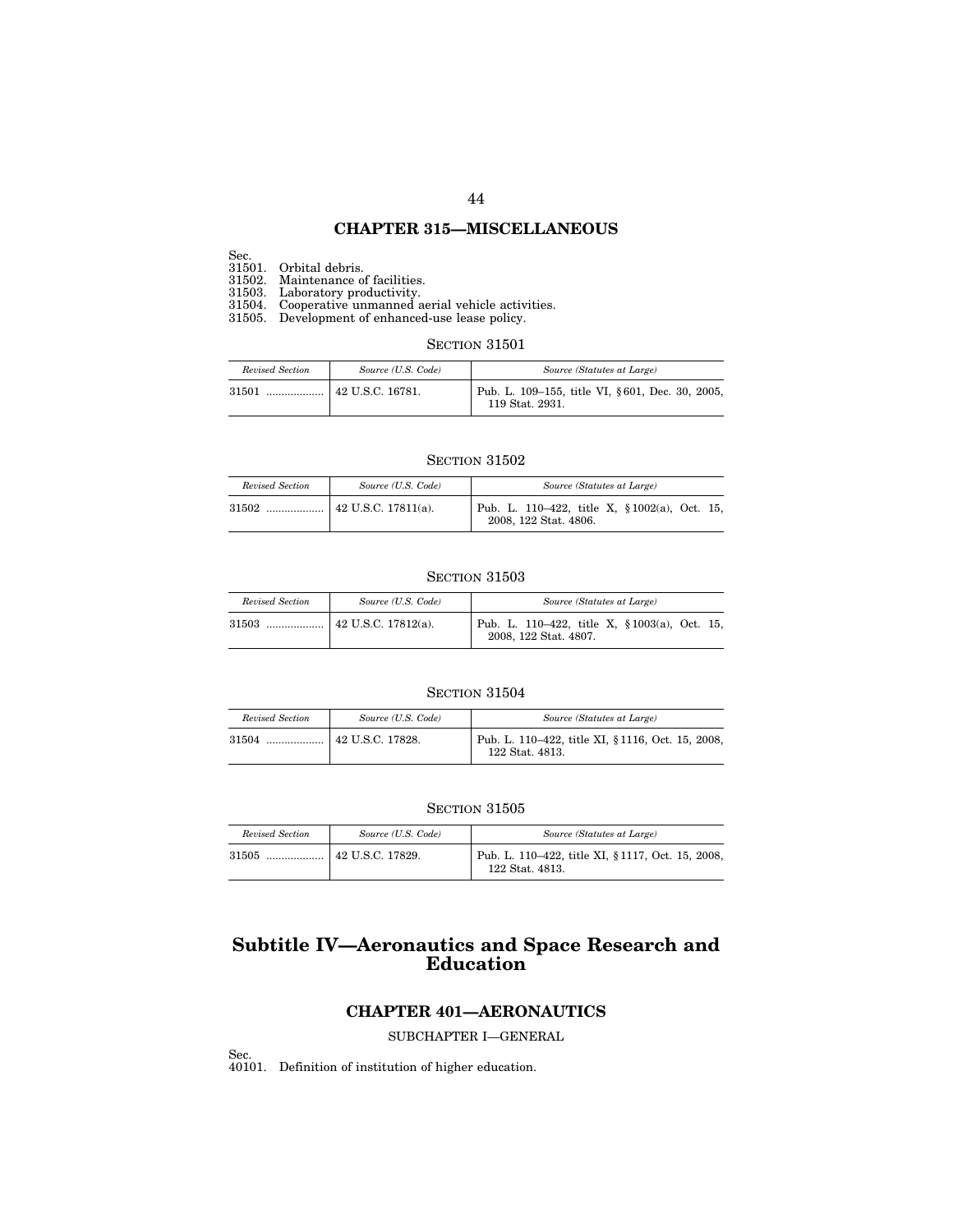- 40102. Governmental interest in aeronautics research and development.
- 40103. Cooperation with other agencies on aeronautics activities.
- 40104. Cooperation among Mission Directorates.

#### SUBCHAPTER II—HIGH PRIORITY AERONAUTICS RESEARCH AND DEVELOPMENT PROGRAMS

- 40111. Fundamental research program.
- 40112. Research and technology programs.
- 40113. Airspace systems research.
- 40114. Aviation safety and security research.
- 40115. Aviation weather research.
- 40116. University-based Centers for Research on Aviation Training.

#### SUBCHAPTER III—SCHOLARSHIPS

40131. Aeronautics scholarships.

### SUBCHAPTER IV—DATA REQUESTS

40141. Aviation data requests.

## SUBCHAPTER I—GENERAL

#### SECTION 40101

| Revised Section | Source (U.S. Code) | Source (Statutes at Large)                                         |
|-----------------|--------------------|--------------------------------------------------------------------|
| 40101           |                    | Pub. L. 109–155, title IV, §401, Dec. 30, 2005,<br>119 Stat. 2923. |

#### SECTION 40102

| Revised Section | Source (U.S. Code)     | Source (Statutes at Large)                                         |
|-----------------|------------------------|--------------------------------------------------------------------|
| $40102$         | $\pm$ 42 U.S.C. 16711. | Pub. L. 109-155, title IV, §411, Dec. 30, 2005,<br>119 Stat. 2923. |

#### SECTION 40103

| Revised Section | Source (U.S. Code) | Source (Statutes at Large)                                           |
|-----------------|--------------------|----------------------------------------------------------------------|
| 40103           |                    | Pub. L. 110–69, title II, § 2002(b), Aug. 9, 2007,<br>121 Stat. 583. |

The words ''Next Generation Air Transportation System'' are inserted before ''Joint Planning and Development Office'' for consistency with section 709 of the Vision 100—Century of Aviation Reauthorization Act (Public Law 108–176, 49 U.S.C. 40101 note).

| Revised Section | Source (U.S. Code)       | Source (Statutes at Large)                                          |
|-----------------|--------------------------|---------------------------------------------------------------------|
| $40104$         | $\vert$ 42 U.S.C. 17724. | Pub. L. 110–422, title III, §307, Oct. 15, 2008,<br>122 Stat. 4788. |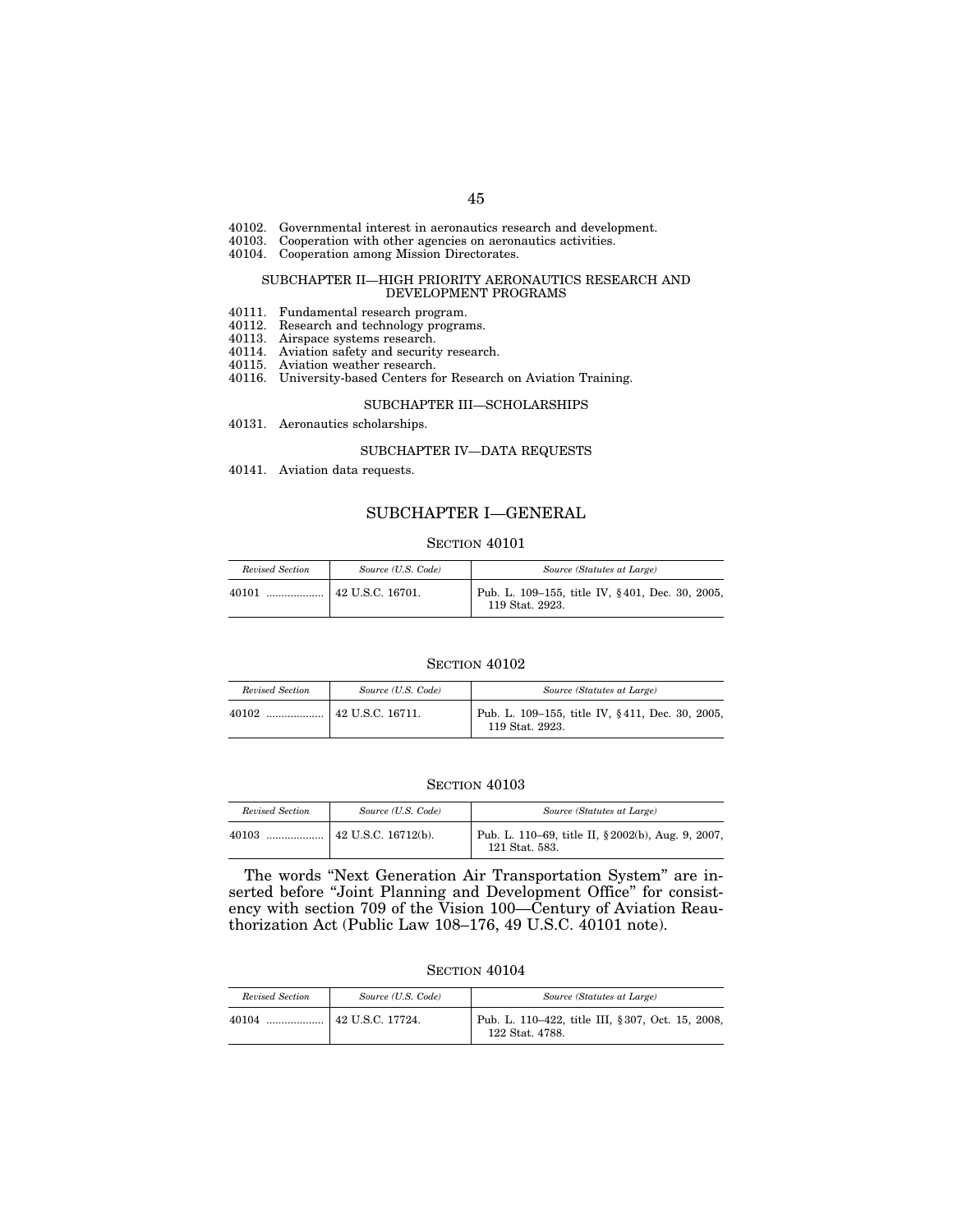## SUBCHAPTER II—HIGH PRIORITY AERONAUTICS RESEARCH AND DEVELOPMENT PROGRAMS

#### SECTION 40111

| Revised Section | Source (U.S. Code)               | Source (Statutes at Large)                                                 |
|-----------------|----------------------------------|----------------------------------------------------------------------------|
| 40111           | $\vert$ 42 U.S.C. 16721(a), (b). | Pub. L. 109–155, title IV, §421(a), (b), Dec. 30,<br>2005, 119 Stat. 2924. |

## **SECTION 40112**

| Revised Section | Source (U.S. Code) | Source (Statutes at Large)                                                             |
|-----------------|--------------------|----------------------------------------------------------------------------------------|
|                 |                    | Pub. L. 109–155, title IV, $\frac{6}{5}$ 422(b)–(g), Dec. 30,<br>2005, 119 Stat. 2925. |
|                 |                    |                                                                                        |
|                 |                    |                                                                                        |
|                 |                    |                                                                                        |
|                 |                    |                                                                                        |
|                 |                    |                                                                                        |

## SECTION 40113

| Revised Section | Source (U.S. Code) | Source (Statutes at Large)                                         |
|-----------------|--------------------|--------------------------------------------------------------------|
| 40113           | 42 U.S.C. 16723.   | Pub. L. 109-155, title IV, §423, Dec. 30, 2005,<br>119 Stat. 2925. |

In subsection (b), the date "December 30, 2005" is substituted for ''the date of enactment of this Act'' to reflect the date of enactment of the National Aeronautics and Space Administration Authorization Act of 2005 (Public Law 109–155, 119 Stat. 2895).

#### SECTION  $40114\,$

| Revised Section | Source (U.S. Code)       | Source (Statutes at Large)                                         |
|-----------------|--------------------------|--------------------------------------------------------------------|
| 40114           | $\vert$ 42 U.S.C. 16724. | Pub. L. 109–155, title IV, §424, Dec. 30, 2005,<br>119 Stat. 2926. |

In subsection (b), the date ''December 30, 2005'' is substituted for ''the date of enactment of this Act'' to reflect the date of enactment of the National Aeronautics and Space Administration Authorization Act of 2005 (Public Law 109–155, 119 Stat. 2895).

SECTION  $40115$ 

| Revised Section | Source (U.S. Code) | Source (Statutes at Large)                                         |
|-----------------|--------------------|--------------------------------------------------------------------|
|                 |                    | Pub. L. 109–155, title IV, §425, Dec. 30, 2005,<br>119 Stat. 2926. |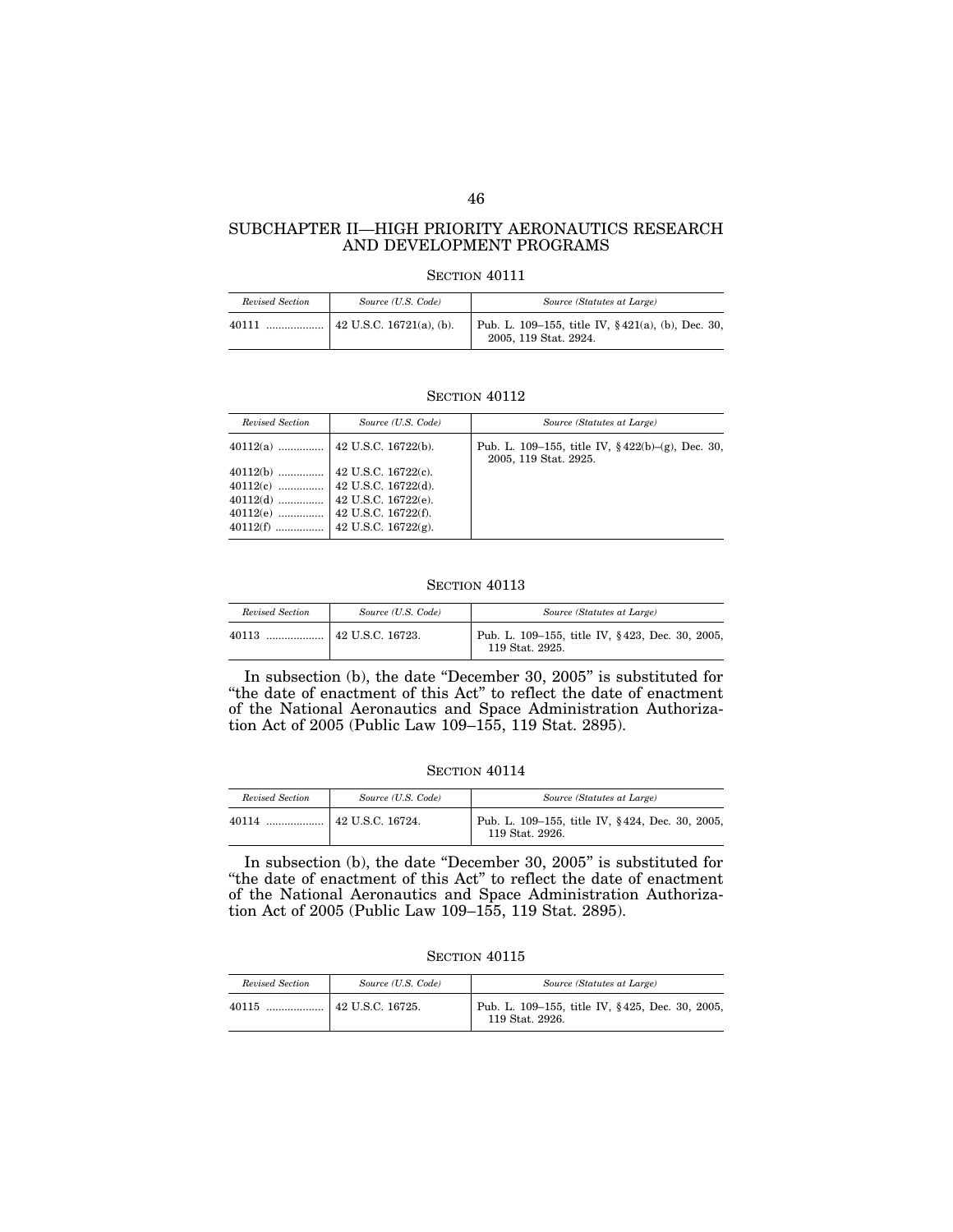SECTION  $40116$ 

| Revised Section | Source (U.S. Code) | Source (Statutes at Large)                                                                                                              |
|-----------------|--------------------|-----------------------------------------------------------------------------------------------------------------------------------------|
|                 |                    | Pub. L. 109–155, title IV, §427, Dec. 30, 2005,<br>119 Stat. 2926; Pub. L. 110-422, title III,<br>§ 308, Oct. 15, 2008, 122 Stat. 4788. |

In subsection (b), the words ''Centers for Research on Aviation Training'' are substituted for ''Centers'' for clarity. There are references to both ''Centers for Research on Aviation Training'' and ''Administration Centers'' in subsection (a).

In subsection  $(d)(1)$ , the words "proposed in the application submitted under subsection (c)'' are substituted for ''proposed by the Center in its application under subsection (c)'' for clarity. Under section (c), applications are filed by an institution of higher education (or a consortium of such institutions) seeking funding, and not by the Center for which such funding is sought.

## SUBCHAPTER III—SCHOLARSHIPS

## SECTION 40131

| Revised Section | Source (U.S. Code) | Source (Statutes at Large)                                         |
|-----------------|--------------------|--------------------------------------------------------------------|
| 40131           |                    | Pub. L. 109–155, title IV, §431, Dec. 30, 2005,<br>119 Stat. 2927. |

In subsection (b), the date "December 30, 2005" is substituted for ''the date of enactment of this Act'' to reflect the date of enactment of the National Aeronautics and Space Administration Authorization Act of 2005 (Public Law 109–155, 119 Stat. 2895).

## SUBCHAPTER IV—DATA REQUESTS

#### SECTION  $40141$

| Revised Section | Source (U.S. Code) | Source (Statutes at Large)                                         |
|-----------------|--------------------|--------------------------------------------------------------------|
| 40141           |                    | Pub. L. 109–155, title IV, §441, Dec. 30, 2005,<br>119 Stat. 2927. |

## **CHAPTER 403—NATIONAL SPACE GRANT COLLEGE AND FELLOWSHIP PROGRAM**

Sec.

| 40301. | Purposes. |
|--------|-----------|
|--------|-----------|

- 40302. Definitions.
- 40303. National space grant college and fellowship program.
- 40304. Grants or contracts.<br>40305. Specific national nee
- 
- 40305. Specific national needs. 40306. Space grant college and space grant regional consortium. 40307. Space grant fellowship program.
- 
- 40308. Space grant review panel.
- 40309. Availability of other Federal personnel and data.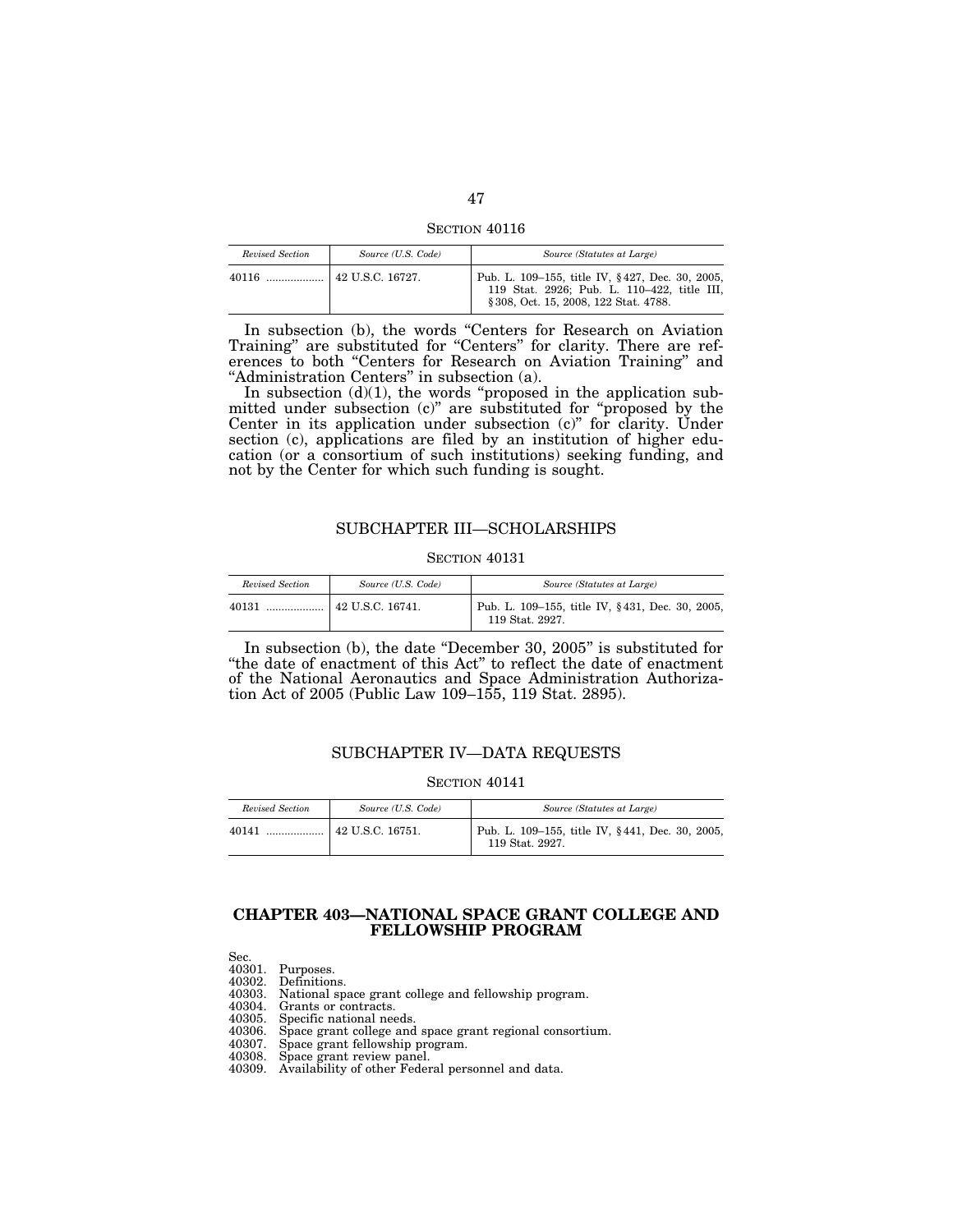40310. Designation or award to be on competitive basis.

40311. Continuing emphasis.

SECTION 40301

| Revised Section | Source (U.S. Code) | Source (Statutes at Large)                                        |
|-----------------|--------------------|-------------------------------------------------------------------|
| 40301           |                    | Pub. L. 100-147, title II, §203, Oct. 30, 1987,<br>101 Stat. 869. |

In paragraph  $(3)$ , the word "that" is substituted for ", to" for clarity.

In paragraph (4), the words "in order to" are substituted for "to", and the words ''through such consortia'' are added, for clarity.

#### SECTION 40302

| Revised Section | Source (U.S. Code)  | Source (Statutes at Large)                                        |
|-----------------|---------------------|-------------------------------------------------------------------|
| 40302           | $+42$ U.S.C. 2486b. | Pub. L. 100-147, title II, §204, Oct. 30, 1987,<br>101 Stat. 870. |

The definitions of "Administration" and "Administrator" in section 204 of the National Space Grant College and Fellowship Act (Public Law 100–147, title II, 101 Stat. 870) are omitted as unnecessary because of the definitions added by section 10101 of title 51.

#### SECTION 40303

| Revised Section | Source (U.S. Code)       | Source (Statutes at Large)                                        |
|-----------------|--------------------------|-------------------------------------------------------------------|
| 40303<br>       | $\vert$ 42 U.S.C. 2486c. | Pub. L. 100-147, title II, §205, Oct. 30, 1987,<br>101 Stat. 871. |

## SECTION 40304

| Revised Section | Source (U.S. Code) | Source (Statutes at Large)                                        |
|-----------------|--------------------|-------------------------------------------------------------------|
| 40304           |                    | Pub. L. 100-147, title II, §206, Oct. 30, 1987,<br>101 Stat. 872. |

In subsection (a), the words "not more than 66 percent" are substituted for "66 percent, or any lesser percent", and the word "except'' is substituted for ''except that this limitation shall not apply'', for clarity and to eliminate unnecessary words.

In subsection (b), the words "up to 100 percent" are substituted for "100 percent, or any lesser percent" to eliminate unnecessary words.

SECTION 40305

| Revised Section | Source (U.S. Code) | Source (Statutes at Large)                                        |
|-----------------|--------------------|-------------------------------------------------------------------|
| 40305           |                    | Pub. L. 100-147, title II, §207, Oct. 30, 1987,<br>101 Stat. 873. |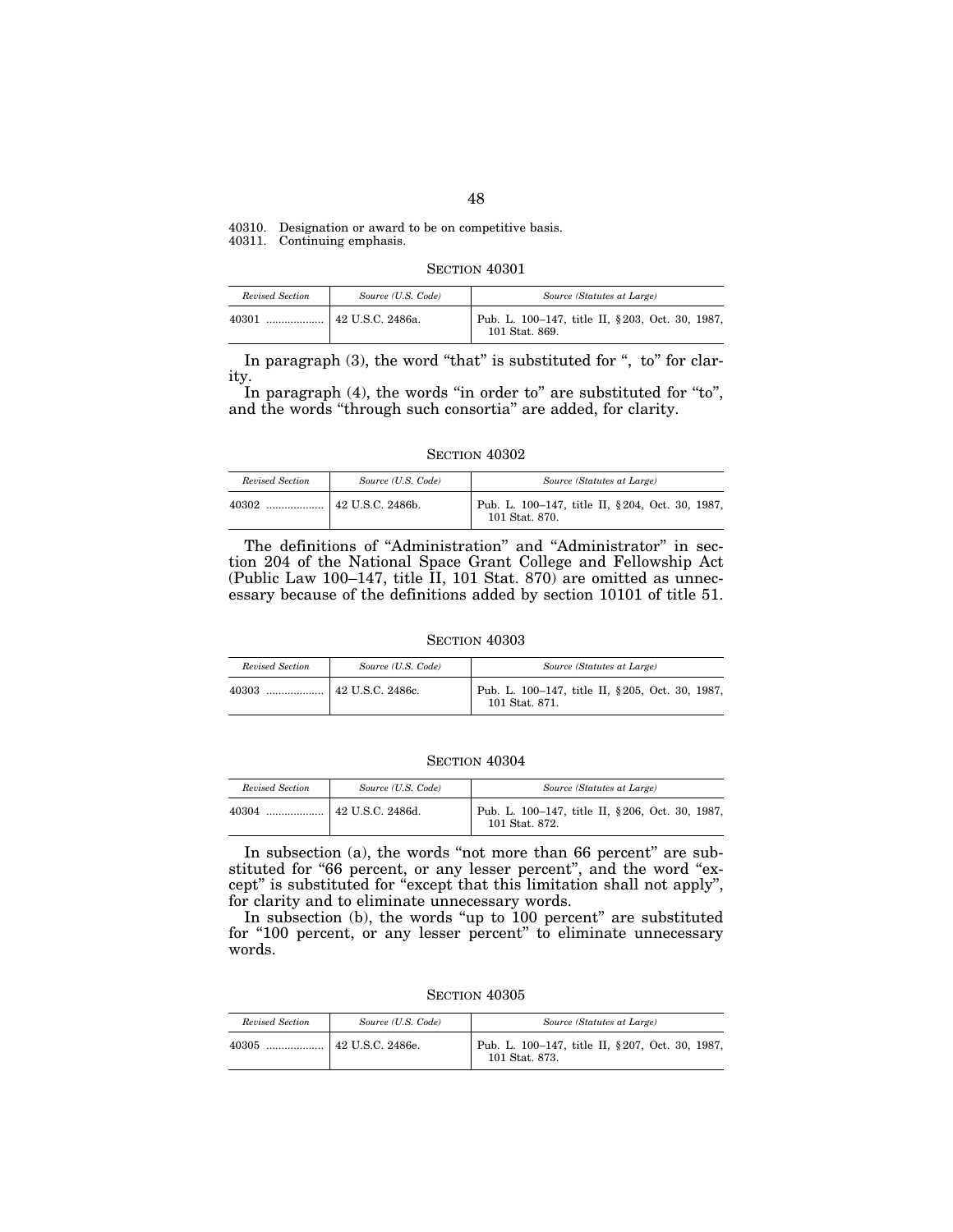In subsection (a), the words "up to 100 percent" are substituted for "100 percent, or any lesser percent" to eliminate unnecessary words.

## SECTION  $40306$

| Revised Section | Source (U.S. Code)     | Source (Statutes at Large)                                         |
|-----------------|------------------------|--------------------------------------------------------------------|
|                 | $\pm 42$ U.S.C. 2486f. | Pub. L. 100–147, title II, § 208, Oct. 30, 1987,<br>101 Stat. 873. |

#### SECTION 40307

| Revised Section | Source (U.S. Code) | Source (Statutes at Large)                                         |
|-----------------|--------------------|--------------------------------------------------------------------|
| 40307           |                    | Pub. L. 100-147, title II, § 209, Oct. 30, 1987,<br>101 Stat. 874. |

## SECTION 40308

| Revised Section | Source (U.S. Code) | Source (Statutes at Large)                                         |
|-----------------|--------------------|--------------------------------------------------------------------|
| 40308           | 42 U.S.C. 2486h.   | Pub. L. 100–147, title II, § 210, Oct. 30, 1987,<br>101 Stat. 874. |

In subsection (a), the word "provisions" is substituted for "provisons" to correct an error in the law.

#### **SECTION 40309**

| Revised Section | Source (U.S. Code) | Source (Statutes at Large)                                        |
|-----------------|--------------------|-------------------------------------------------------------------|
| 40309<br>       | 42 U.S.C. 2486i.   | Pub. L. 100-147, title II, §211, Oct. 30, 1987,<br>101 Stat. 875. |

#### SECTION 40310

| Revised Section | Source (U.S. Code)       | Source (Statutes at Large)                                        |
|-----------------|--------------------------|-------------------------------------------------------------------|
| 40310           | $\vert$ 42 U.S.C. 2486k. | Pub. L. 100-147, title II, §213, Oct. 30, 1987,<br>101 Stat. 875. |

The date "October 30, 1987" is substituted for "the date of enactment of this Act'' to reflect the date of enactment of the National Space Grant College and Fellowship Act, which is title II of the National Aeronautics and Space Administration Authorization Act of 1988 (Public Law 100–147, 101 Stat. 860).

SECTION  $40311\,$ 

| Revised Section | Source (U.S. Code) | Source (Statutes at Large)                                             |
|-----------------|--------------------|------------------------------------------------------------------------|
|                 |                    | Pub. L. 110–422, title VII, §704(c), Oct. 15,<br>2008, 122 Stat. 4803. |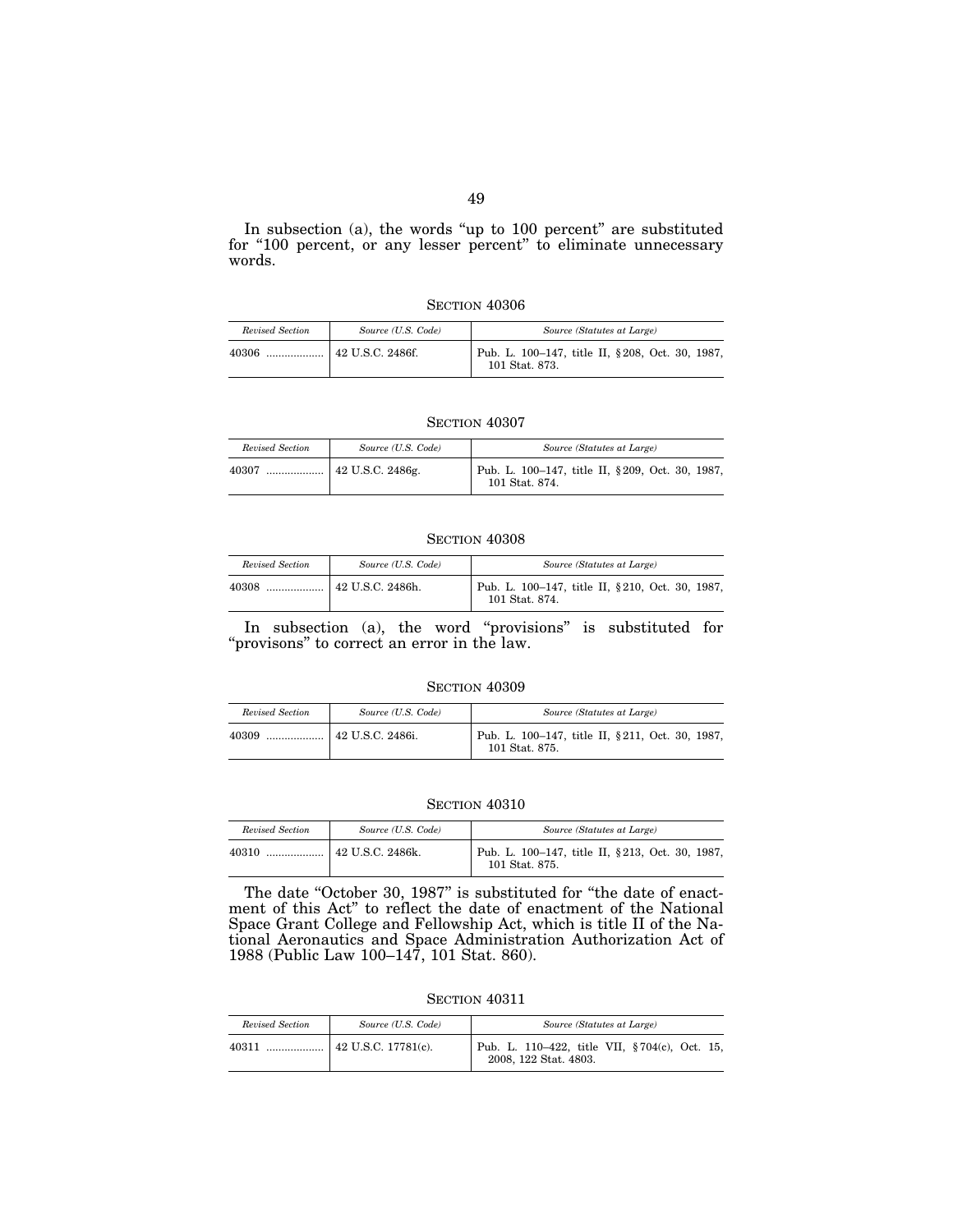## **CHAPTER 405—BIOMEDICAL RESEARCH IN SPACE**

Sec.

40501. Biomedical research joint working group.

40502. Biomedical research grants.

40503. Biomedical research fellowships.

40504. Establishment of electronic data archive.

40505. Establishment of emergency medical service telemedicine capability.

## SECTION  $40501\,$

| Revised Section | Source (U.S. Code) | Source (Statutes at Large)                                        |
|-----------------|--------------------|-------------------------------------------------------------------|
| 40501<br>       | 42 U.S.C. 2487a.   | Pub. L. 102-588, title VI, §602, Nov. 4, 1992,<br>106 Stat. 5130. |

## SECTION  $40502$

| Revised Section | Source (U.S. Code) | Source (Statutes at Large)                                        |
|-----------------|--------------------|-------------------------------------------------------------------|
|                 |                    | Pub. L. 102-588, title VI, §603, Nov. 4, 1992,<br>106 Stat. 5130. |

### SECTION 40503

| Revised Section | Source (U.S. Code)       | Source (Statutes at Large)                                        |
|-----------------|--------------------------|-------------------------------------------------------------------|
| 40503           | $\vert$ 42 U.S.C. 2487c. | Pub. L. 102–588, title VI, §604, Nov. 4, 1992,<br>106 Stat. 5131. |

## **SECTION 40504**

| Revised Section | Source (U.S. Code) | Source (Statutes at Large)                                        |
|-----------------|--------------------|-------------------------------------------------------------------|
| 40504           | 42 U.S.C. 2487e.   | Pub. L. 102-588, title VI, §606, Nov. 4, 1992,<br>106 Stat. 5131. |

#### SECTION  $40505$

| Revised Section | Source (U.S. Code) | Source (Statutes at Large)                                                                                                              |
|-----------------|--------------------|-----------------------------------------------------------------------------------------------------------------------------------------|
|                 |                    | Pub. L. 102-588, title VI, §607, Nov. 4, 1992,<br>106 Stat. 5131; Pub. L. 109-295, title VI,<br>§ 612(c), Oct. 4, 2006, 120 Stat. 1410. |

The words ''Office of Foreign Disaster Assistance'' are substituted for "Office of Foreign Disaster" to correct an error in the law.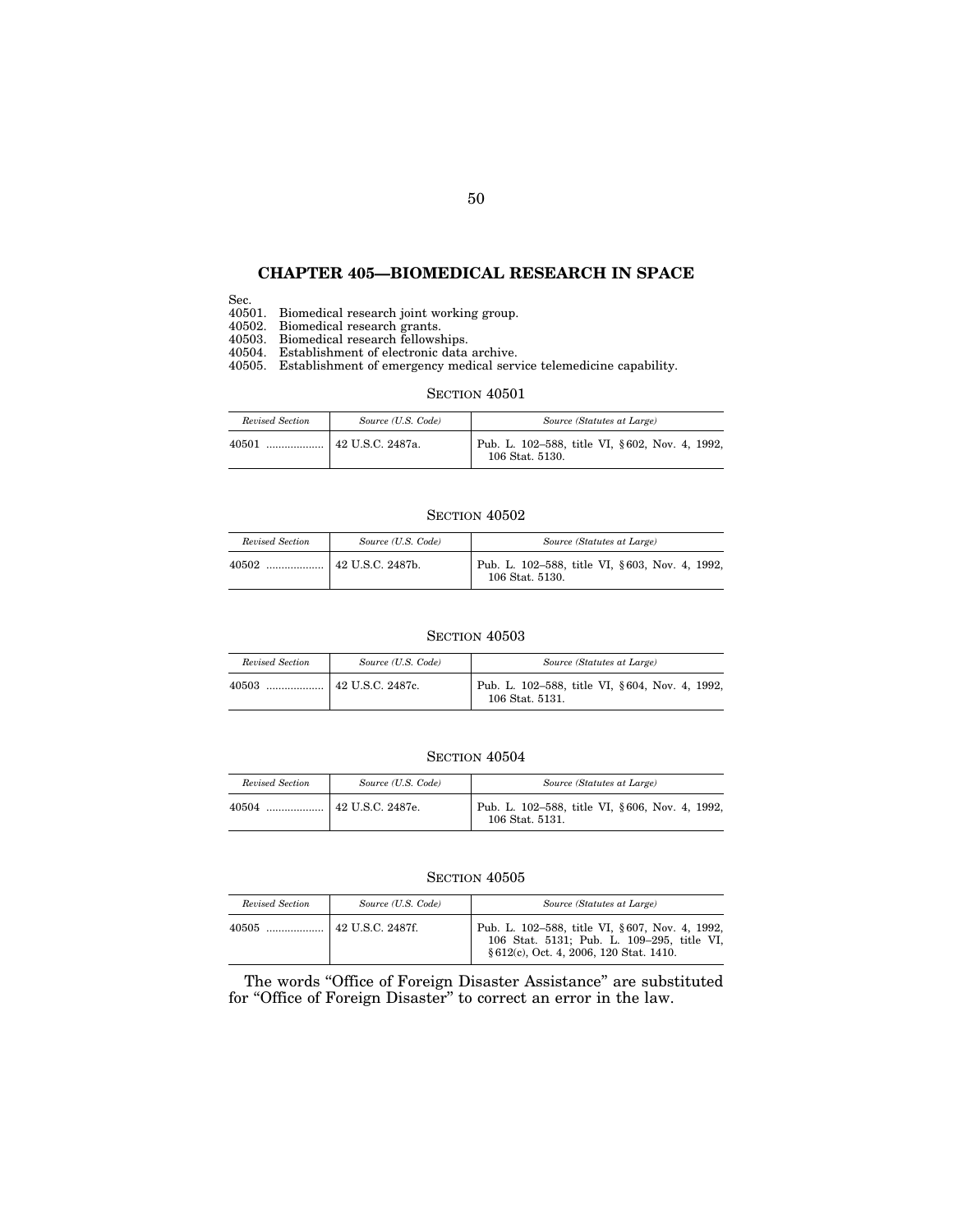## **CHAPTER 407—ENVIRONMENTALLY FRIENDLY AIRCRAFT**

Sec.

40701. Research and development initiative.

40702. Additional research and development initiative.

40703. Research alignment.

40704. Research program on perceived impact of sonic booms.

## SECTION 40701

| Revised Section | Source (U.S. Code)          | Source (Statutes at Large)                                                       |
|-----------------|-----------------------------|----------------------------------------------------------------------------------|
| 40701           | $\vert$ 42 U.S.C. 16722(a). | Pub. L. 109–155, title IV, $\frac{6}{22}(a)$ , Dec. 30,<br>2005, 119 Stat. 2924. |

In paragraphs (2) and (3), the date ''December 30, 2005'' is substituted for ''the date of enactment of this Act'' to reflect the date of enactment of the National Aeronautics and Space Administration Authorization Act of 2005 (Public Law 109–155, 119 Stat. 2895).

#### **SECTION 40702**

| Revised Section | Source (U.S. Code) | Source (Statutes at Large)                                          |
|-----------------|--------------------|---------------------------------------------------------------------|
| 40702           | 42 U.S.C. 17721.   | Pub. L. 110–422, title III, §302, Oct. 15, 2008,<br>122 Stat. 4786. |

In paragraphs  $(1)$  and  $(2)$ , the date "October 15, 2008" is substituted for ''the date of enactment of this Act'' to reflect the date of enactment of the National Aeronautics and Space Administration Authorization Act of 2008 (Public Law 110–422, 122 Stat. 4779).

#### SECTION 40703

| Revised Section | Source (U.S. Code) | Source (Statutes at Large)                                           |
|-----------------|--------------------|----------------------------------------------------------------------|
| 40703           | 42 U.S.C. 17722.   | Pub. L. 110–422, title III, § 303, Oct. 15, 2008,<br>122 Stat. 4787. |

#### SECTION 40704

| Revised Section | Source (U.S. Code) | Source (Statutes at Large)                                                   |
|-----------------|--------------------|------------------------------------------------------------------------------|
|                 |                    | Pub. L. 110–422, title III, § 304(b), (c), Oct. 15,<br>2008, 122 Stat. 4787. |
|                 |                    |                                                                              |

## **CHAPTER 409—MISCELLANEOUS**

Sec.<br>40901. Science, Space, and Technology Education Trust Fund.

40902. National Aeronautics and Space Administration Endeavor Teacher Fellowship Trust Fund.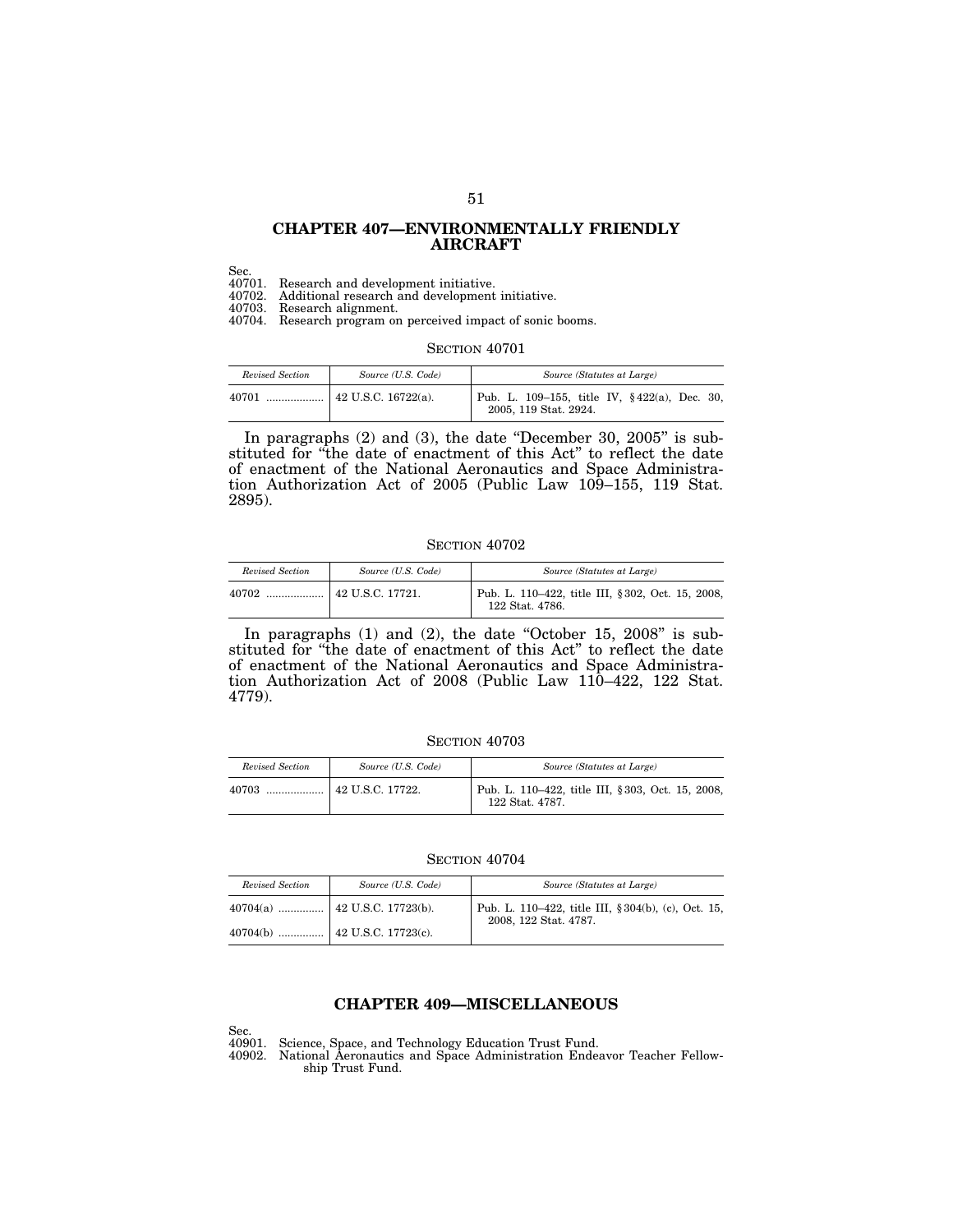|                           |  |  | 40903. Experimental Program to Stimulate Competitive Research—merit grant |  |
|---------------------------|--|--|---------------------------------------------------------------------------|--|
| competition requirements. |  |  |                                                                           |  |

40904. Microgravity research.

40905. Program to expand distance learning in rural underserved areas.<br>40906. Equal access to the Administration's education programs. 40906. Equal access to the Administration's education programs.

40907. Museums.<br>40908 Continuati Continuation of certain education programs.

40909. Compliance with title IX of Education Amendments of 1972.

SECTION 40901

| Revised Section | Source (U.S. Code) | Source (Statutes at Large)                                                                                                                                                                                                        |
|-----------------|--------------------|-----------------------------------------------------------------------------------------------------------------------------------------------------------------------------------------------------------------------------------|
|                 |                    | Pub. L. 100–404, title II, (par. under heading<br>"Science, Space, and Technology Education"<br>Trust Fund", at 102 Stat. 1028), Aug. 19,<br>1988, 102 Stat. 1028; Pub. L. 103-327, title<br>III, Sept. 28, 1994, 108 Stat. 2328. |

In the first sentence, the words ''the Department of Housing and Urban Development—Independent Agencies Appropriations Act, 1989 (Public Law 100–404, 102 Stat. 1014)'' are substituted for "this Act" to clarify the reference.

In the second sentence, the words "of the Treasury" are inserted after ''the Secretary'' for clarity.

In the sixth sentence, the word ''hereafter'', which appeared after "each calendar quarter", is omitted as unnecessary.

#### SECTION 40902

| Revised Section | Source (U.S. Code) | Source (Statutes at Large)                             |
|-----------------|--------------------|--------------------------------------------------------|
| 40902           | 42 U.S.C. 2467a.   | Pub. L. 102-195, §20, Dec. 9, 1991, 105 Stat.<br>1615. |

In subsection (a), the words ''The Trust Fund shall consist of amounts'' are substituted for ''The Trust Fund shall consist of gifts and donations accepted by the National Aeronautics and Space Administration pursuant to section 208 of the National Aeronautics and Space Act of 1958 (42 U.S.C. 2476b), as well as other amounts'' because the Administration's authority to accept gifts or donations under section 208 of the National Aeronautics and Space Act of 1958 terminated 5 years after October 30, 1987.

SECTION 40903

| Revised Section | Source (U.S. Code)                                                                                                                                          | Source (Statutes at Large)                                             |
|-----------------|-------------------------------------------------------------------------------------------------------------------------------------------------------------|------------------------------------------------------------------------|
|                 |                                                                                                                                                             | Pub. L. 102-588, title III, §304, Nov. 4, 1992,<br>106 Stat. 5120.     |
|                 | $\begin{array}{c c c c} \textbf{40903(b)} & \ldots & \textbf{42 U.S.C. 2467b(a).} \\ \textbf{40903(c)} & \ldots & \textbf{42 U.S.C. 2467b(b).} \end{array}$ | Pub. L. 110–422, title VII, §704(b), Oct. 15,<br>2008, 122 Stat. 4802. |

In subsection (d) the words "eligible States" are substituted for ''EPSCoR States'' for clarity and consistency in the section.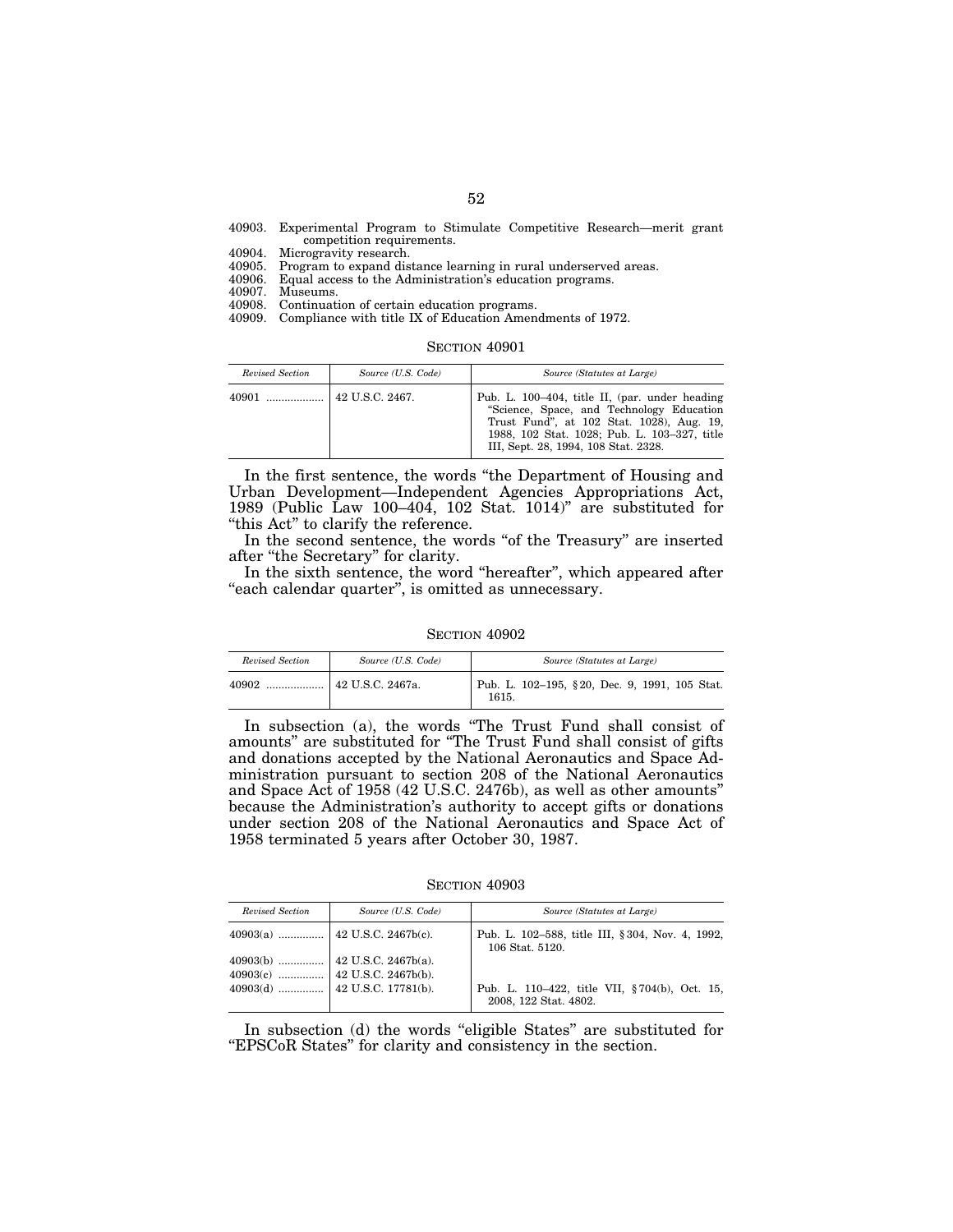SECTION 40904

| Revised Section | Source (U.S. Code) | Source (Statutes at Large)                                                   |
|-----------------|--------------------|------------------------------------------------------------------------------|
|                 |                    | Pub. L. 109-155, title III, § 305(2), (3), Dec. 30,<br>2005, 119 Stat. 2918. |
|                 |                    |                                                                              |

| Revised Section | Source (U.S. Code)             | Source (Statutes at Large)                                         |
|-----------------|--------------------------------|--------------------------------------------------------------------|
| 40905<br>       | $\frac{1}{2}$ 42 U.S.C. 16791. | Pub. L. 109–155, title VI, §612, Dec. 30, 2005,<br>119 Stat. 2932. |

#### SECTION 40906

| Revised Section | Source (U.S. Code)     | Source (Statutes at Large)                                         |
|-----------------|------------------------|--------------------------------------------------------------------|
|                 | $\pm$ 42 U.S.C. 16794. | Pub. L. 109–155, title VI, §615, Dec. 30, 2005,<br>119 Stat. 2934. |

In subsection (b), in the matter before paragraph (1), the words "Every 2 years" are substituted for "Not later than 1 year after the date of enactment of this Act [December 30, 2005], and every 2 years thereafter'' to eliminate obsolete language.

In subsection (b), in the matter before paragraph (1), the words ''Committee on Science and Technology'' are substituted for ''Committee on Science'' on authority of Rule X(1)(o) of the Rules of the House of Representatives, adopted by House Resolution No. 6 (110th Congress, January 5, 2007).

| SECTION 40907 |  |
|---------------|--|
|---------------|--|

| Revised Section | Source (U.S. Code) | Source (Statutes at Large)                                         |
|-----------------|--------------------|--------------------------------------------------------------------|
| 40907           | $42$ U.S.C. 16795. | Pub. L. 109-155, title VI, §616, Dec. 30, 2005,<br>119 Stat. 2934. |

#### SECTION 40908

| Revised Section | Source (U.S. Code)       | Source (Statutes at Large)                                         |
|-----------------|--------------------------|--------------------------------------------------------------------|
| 40908           | $\vert$ 42 U.S.C. 16797. | Pub. L. 109–155, title VI, §618, Dec. 30, 2005,<br>119 Stat. 2934. |

| Revised Section | Source (U.S. Code)        | Source (Statutes at Large)                                            |
|-----------------|---------------------------|-----------------------------------------------------------------------|
| 40909           | $\pm$ 42 U.S.C. 16798(b). | Pub. L. 109–155, title VI, §619(b), Dec. 30,<br>2005, 119 Stat. 2935. |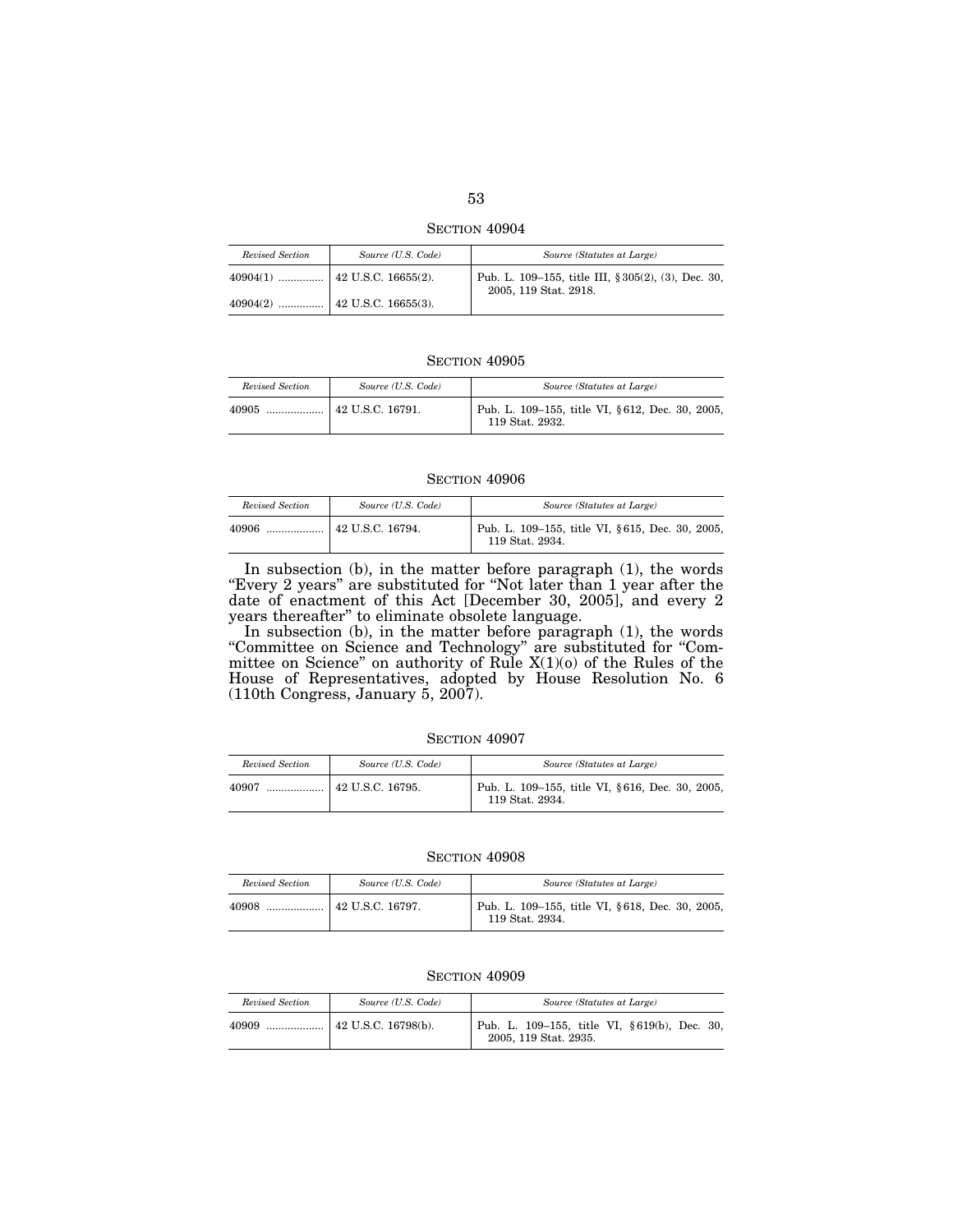# **Subtitle V—Programs Targeting Commercial Opportunities**

## **CHAPTER 501—SPACE COMMERCE**

#### SUBCHAPTER I—GENERAL

Sec.

50101. Definitions.

#### SUBCHAPTER II—PROMOTION OF COMMERCIAL SPACE OPPORTUNITIES

50111. Commercialization of Space Station.

- 50112. Promotion of United States Global Positioning System standards.
- 50113. Acquisition of space science data.
- 50114. Administration of commercial space centers.
- 50115. Sources of Earth science data.
- 50116. Commercial technology transfer program.

#### SUBCHAPTER III—FEDERAL ACQUISITION OF SPACE TRANSPORTATION SERVICES

- 50131. Requirement to procure commercial space transportation services.
- 50132. Acquisition of commercial space transportation services.
- 50133. Shuttle privatization.
- 50134. Use of excess intercontinental ballistic missiles.

#### SUBCHAPTER I—GENERAL

#### SECTION 50101

| Revised Section | Source (U.S. Code)             | Source (Statutes at Large)                             |
|-----------------|--------------------------------|--------------------------------------------------------|
| 50101           | $\frac{1}{2}$ 42 U.S.C. 14701. | Pub. L. 105–303, §2, Oct. 28, 1998, 112 Stat.<br>2843. |

The definition of ''Administrator'' in section 2 of the Commercial Space Act of 1998 (Public Law 105–303, 112 Stat. 2843) is omitted as unnecessary because of the definition added by section 10101 of title 51.

## SUBCHAPTER II—PROMOTION OF COMMERCIAL SPACE OPPORTUNITIES

## SECTION 50111

| Revised Section | Source (U.S. Code) | Source (Statutes at Large)                                            |
|-----------------|--------------------|-----------------------------------------------------------------------|
|                 |                    | Pub. L. 105-303, title I, § 101(a), Oct. 28, 1998,<br>112 Stat. 2845. |
|                 |                    | Pub. L. 110–422, title IX, §902, Oct. 15, 2008,<br>122 Stat. 4805.    |

In subsection  $(b)(1)(D)$ , the date "October 15, 2008" is substituted for ''the date of enactment of this Act'' to reflect the date of enactment of the National Aeronautics and Space Administration Authorization Act of 2008 (Public Law 110–422, 122 Stat. 4779).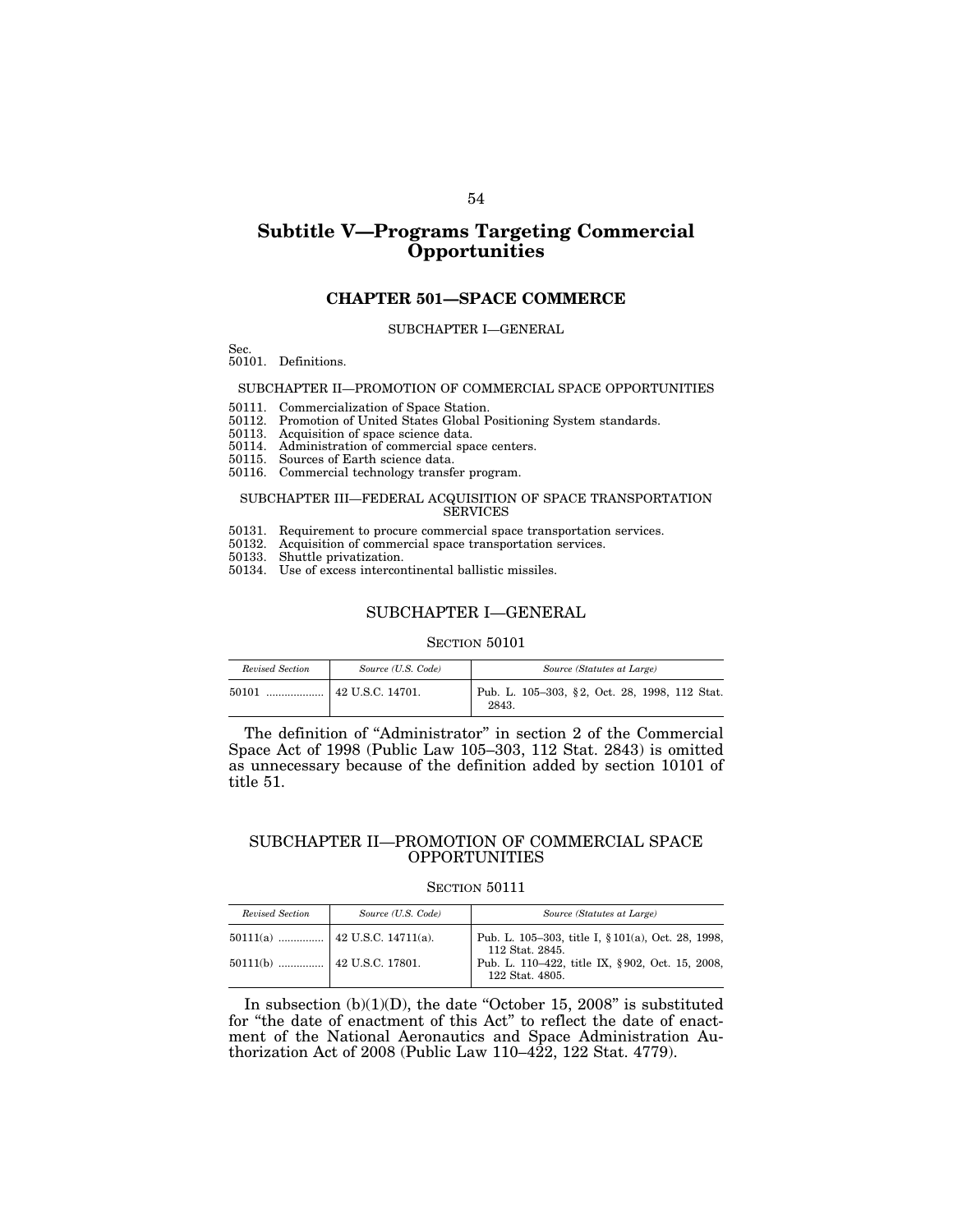| Revised Section | Source (U.S. Code)                | Source (Statutes at Large)                                            |
|-----------------|-----------------------------------|-----------------------------------------------------------------------|
| 50112           | $\frac{1}{2}$ 42 U.S.C. 14712(b). | Pub. L. 105-303, title I, § 104(b), Oct. 28, 1998,<br>112 Stat. 2852. |

| Revised Section | Source (U.S. Code)       | Source (Statutes at Large)                                         |
|-----------------|--------------------------|--------------------------------------------------------------------|
| 50113           | $\vert$ 42 U.S.C. 14713. | Pub. L. 105-303, title I, § 105, Oct. 28, 1998,<br>112 Stat. 2852. |

## SECTION 50114

| Revised Section | Source (U.S. Code) | Source (Statutes at Large)                                         |
|-----------------|--------------------|--------------------------------------------------------------------|
|                 |                    | Pub. L. 105-303, title I, § 106, Oct. 28, 1998,<br>112 Stat. 2853. |

#### SECTION 50115

| Revised Section | Source (U.S. Code)                                               | Source (Statutes at Large)                                                                     |
|-----------------|------------------------------------------------------------------|------------------------------------------------------------------------------------------------|
|                 |                                                                  | Pub. L. 105-303, title I, $\S 107(a)$ , (b), (d), (e),<br>Oct. 28, 1998, 112 Stat. 2853, 2854. |
|                 | $50115(b)$ 42 U.S.C. 14715(b).<br>$50115(c)$ 42 U.S.C. 14715(d). |                                                                                                |

## SECTION  $50116\,$

| Revised Section | Source (U.S. Code)     | Source (Statutes at Large)                                         |
|-----------------|------------------------|--------------------------------------------------------------------|
| 50116<br>.      | $\pm$ 42 U.S.C. 16811. | Pub. L. 109–155, title VI, §621, Dec. 30, 2005,<br>119 Stat. 2935. |

This section restates provisions originally enacted as part of the National Aeronautics and Space Administration Authorization Act of 2005 (Public Law 109–155, 119 Stat. 2895), and not as part of the Commercial Space Act of 1998 (Public Law 105–303, 112 Stat. 2843), which is generally restated in this chapter.

In subsection (a), in the last sentence, the word ''Administration'' is substituted for "agency" for clarity and because of the definition of ''Administration'' added by section 10101 of title 51.

In subsection (b), the date ''December 30, 2005'' is substituted for ''the date of enactment of this Act'' to reflect the date of enactment of the National Aeronautics and Space Administration Authorization Act of 2005 (Public Law 109–155, 119 Stat. 2895).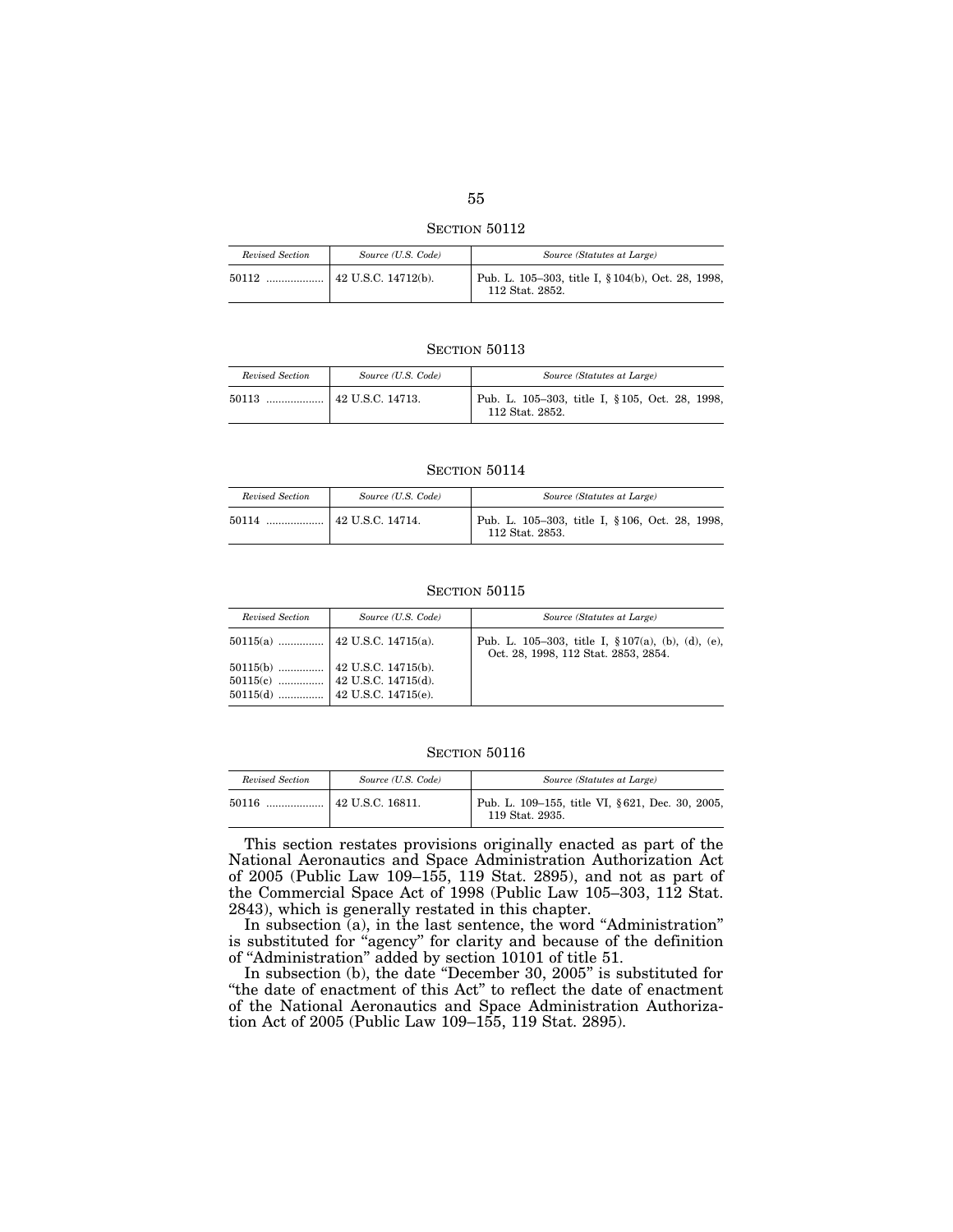## SUBCHAPTER III—FEDERAL ACQUISITION OF SPACE TRANSPORTATION SERVICES

#### SECTION 50131

| Revised Section | Source (U.S. Code)                              | Source (Statutes at Large)                                          |
|-----------------|-------------------------------------------------|---------------------------------------------------------------------|
|                 |                                                 | Pub. L. 105–303, title II, § 201, Oct. 28, 1998,<br>112 Stat. 2854. |
| $50131(b)$      | $ $ 42 U.S.C. 14731(b) (less<br>last sentence). |                                                                     |
| $50131(c)$      | 42 U.S.C. 14731(b) (last<br>sentence).          |                                                                     |
| $50131(d)$      | 42 U.S.C. 14731(c).                             |                                                                     |

In subsection (d), the date ''October 28, 1998'' is substituted for "the date of the enactment of this Act" and for "such date" to reflect the date of enactment of the Commercial Space Act of 1998 (Public Law 105–303, 112 Stat. 2843).

## SECTION 50132

| Revised Section | Source (U.S. Code) | Source (Statutes at Large)                                          |
|-----------------|--------------------|---------------------------------------------------------------------|
| 50132           | 42 U.S.C. 14732.   | Pub. L. 105-303, title II, § 202, Oct. 28, 1998,<br>112 Stat. 2855. |

#### SECTION 50133

| Revised Section | Source (U.S. Code)  | Source (Statutes at Large)                                             |
|-----------------|---------------------|------------------------------------------------------------------------|
| 50133           | 42 U.S.C. 14733(a). | Pub. L. 105-303, title II, § 204(a), Oct. 28, 1998,<br>112 Stat. 2856. |

#### SECTION 50134

| Revised Section | Source (U.S. Code) | Source (Statutes at Large)                                                                                                                      |
|-----------------|--------------------|-------------------------------------------------------------------------------------------------------------------------------------------------|
|                 |                    | Pub. L. 105-303, title II, §205, Oct. 28, 1998,<br>112 Stat. 2857; Pub. L. 106-65, div. A, title<br>X, § 1067(21), Oct. 5, 1999, 113 Stat. 775. |

In subsection  $(b)(1)$ , in the matter before subparagraph  $(A)$ , the words ''Committee on Science and Technology'' are substituted for "Committee on Science" on authority of Rule  $X(1)(0)$  of the Rules of the House of Representatives, adopted by House Resolution No. 6 (110th Congress, January 5, 2007).

## **CHAPTER 503—COMMERCIAL REUSABLE IN-SPACE TRANSPORTATION**

Sec.

50301. Definitions.

50302. Loan guarantees for production of commercial reusable in-space transportation.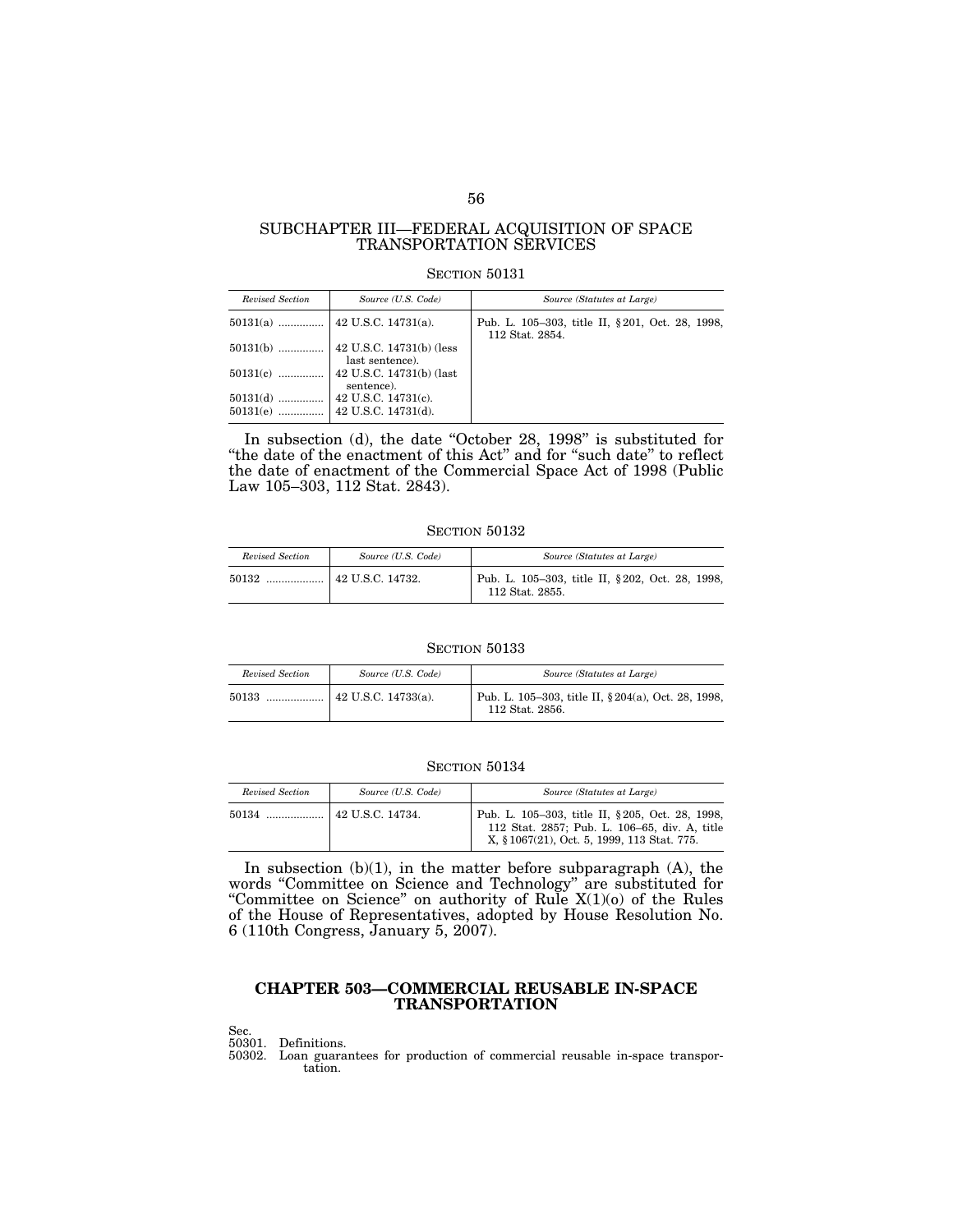SECTION 50301

| Revised Section | Source (U.S. Code)             | Source (Statutes at Large)                                         |
|-----------------|--------------------------------|--------------------------------------------------------------------|
| 50301           | $\frac{1}{2}$ 42 U.S.C. 14753. | Pub. L. 107-248, title IX, §904, Oct. 23, 2002,<br>116 Stat. 1576. |

SECTION 50302

| Revised Section | Source (U.S. Code) | Source (Statutes at Large)                                         |
|-----------------|--------------------|--------------------------------------------------------------------|
| 50302           | 42 U.S.C. 14752.   | Pub. L. 107-248, title IX, §903, Oct. 23, 2002,<br>116 Stat. 1574. |

In subsection  $(f)(2)$ , the word "forbear" is substituted for "forebear'' to correct an error in the law.

In subsection  $(g)(1)$ , the words "services or systems" are substituted for "services or system" to correct an error in the law.

# **CHAPTER 505—COMMERCIAL SPACE COMPETITIVENESS**

Sec.

50501. Definitions.

50502. Launch voucher demonstration program.

50503. Anchor tenancy and termination liability.

50504. Use of Government facilities.

50505. Test facilities.

50506. Commercial Space Achievement Award.

## SECTION 50501

| Revised Section | Source (U.S. Code) | Source (Statutes at Large)                                       |
|-----------------|--------------------|------------------------------------------------------------------|
|                 |                    | Pub. L. 102-588, title V, §502, Nov. 4, 1992,<br>106 Stat. 5123. |

#### SECTION  $50502\,$

| Revised Section | Source (U.S. Code)        | Source (Statutes at Large)                                                                                                                      |
|-----------------|---------------------------|-------------------------------------------------------------------------------------------------------------------------------------------------|
| 50502           | 15 U.S.C. $5803(a)-(c)$ . | Pub. L. 102–588, title V, $\S 504(a)$ –(c), Nov. 4,<br>1992, 106 Stat. 5124; Pub. L. 105-303, title I,<br>§ 103, Oct. 28, 1998, 112 Stat. 2851. |

In subsection (a), the words "to become effective October 1, 1993'', which appeared at the end, are omitted as obsolete.

SECTION 50503

| Revised Section | Source (U.S. Code) | Source (Statutes at Large)                                       |
|-----------------|--------------------|------------------------------------------------------------------|
|                 |                    | Pub. L. 102-588, title V, §507, Nov. 4, 1992,<br>106 Stat. 5127. |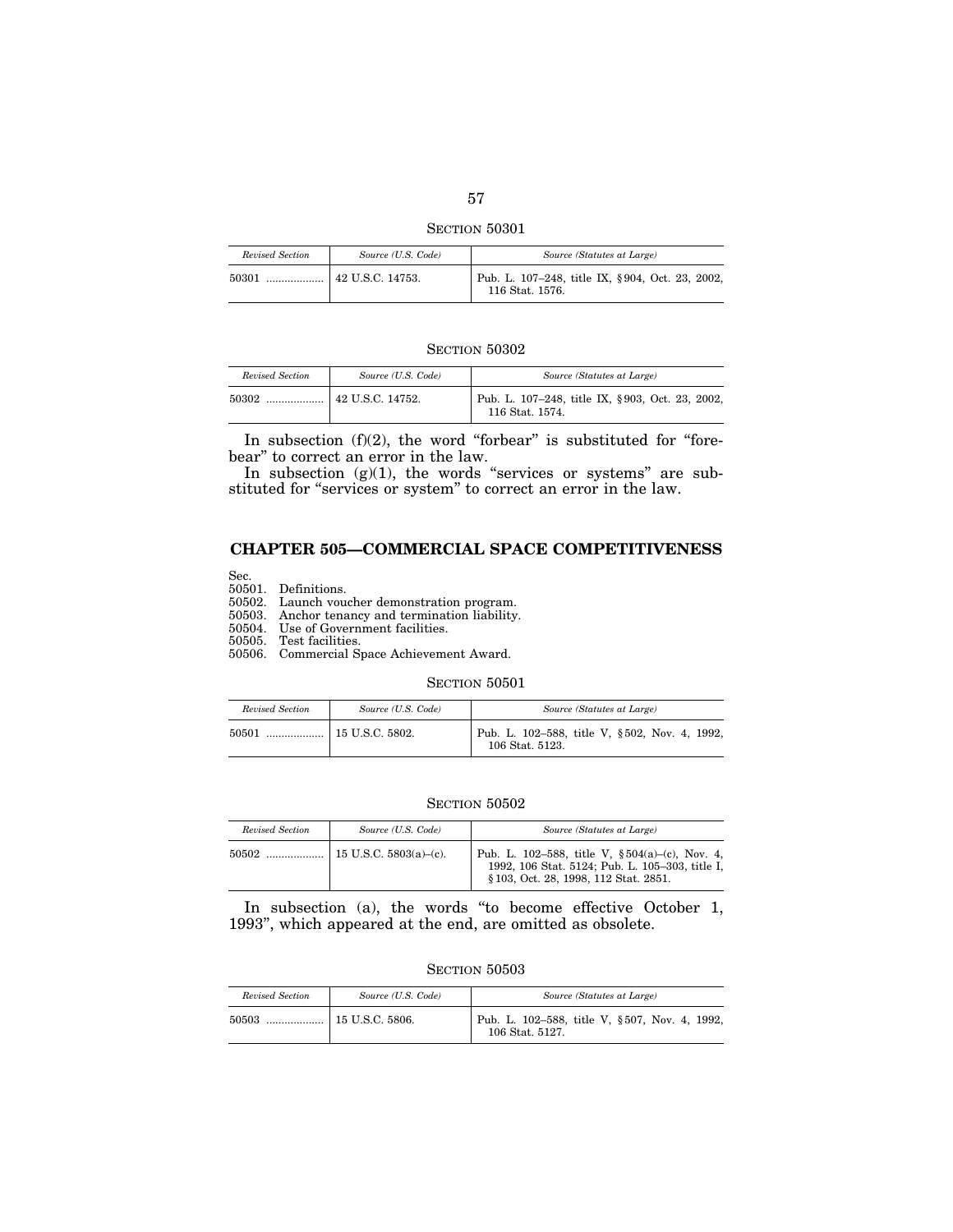SECTION 50504

| Revised Section | Source (U.S. Code) | Source (Statutes at Large)                                       |
|-----------------|--------------------|------------------------------------------------------------------|
|                 |                    | Pub. L. 102-588, title V, §508, Nov. 4, 1992,<br>106 Stat. 5128. |

| Revised Section | Source (U.S. Code) | Source (Statutes at Large)                                          |
|-----------------|--------------------|---------------------------------------------------------------------|
|                 |                    | Pub. L. 109–155, title II, § 205, Dec. 30, 2005,<br>119 Stat. 2916. |

This section restates provisions originally enacted as part of the National Aeronautics and Space Administration Authorization Act of 2005 (Public Law 109–155, 119 Stat. 2895), and not as part of title V of the National Aeronautics and Space Administration Authorization Act, Fiscal Year 1993 (Public Law 102–588, 106 Stat. 5107), which is generally restated in this chapter.

In subsection (a), the words "Committee on Science and Technology'' are substituted for ''Committee on Science'' on authority of Rule  $X(1)(o)$  of the Rules of the House of Representatives, adopted by House Resolution No. 6 (110th Congress, January 5, 2007).

#### SECTION 50506

| Revised Section | Source (U.S. Code) | Source (Statutes at Large)                                       |
|-----------------|--------------------|------------------------------------------------------------------|
|                 |                    | Pub. L. 102–588, title V, §510, Nov. 4, 1992,<br>106 Stat. 5129. |

In subsection (b), in the matter before paragraph (1), the words ''The Secretary of Commerce shall periodically make awards'' are substituted for ''The Secretary of Commerce shall periodically make, and the Chairman of the National Space Council shall present, awards'' to eliminate obsolete language. The reference to the Chairman of the National Space Council is obsolete because the National Space Council (established by section 501 of the National Aeronautics and Space Administration Authorization Act, Fiscal Year 1989 (Public Law 100–685, 102 Stat. 4102)) has not functioned or been staffed since 1993.

# **CHAPTER 507—OFFICE OF SPACE COMMERCIALIZATION**

Sec. 50701. Definition of Office. 50702. Establishment. 50703. Annual report.

| Revised Section | Source (U.S. Code) | Source (Statutes at Large) |
|-----------------|--------------------|----------------------------|
| 50701<br>       | $\mid$ (no source) |                            |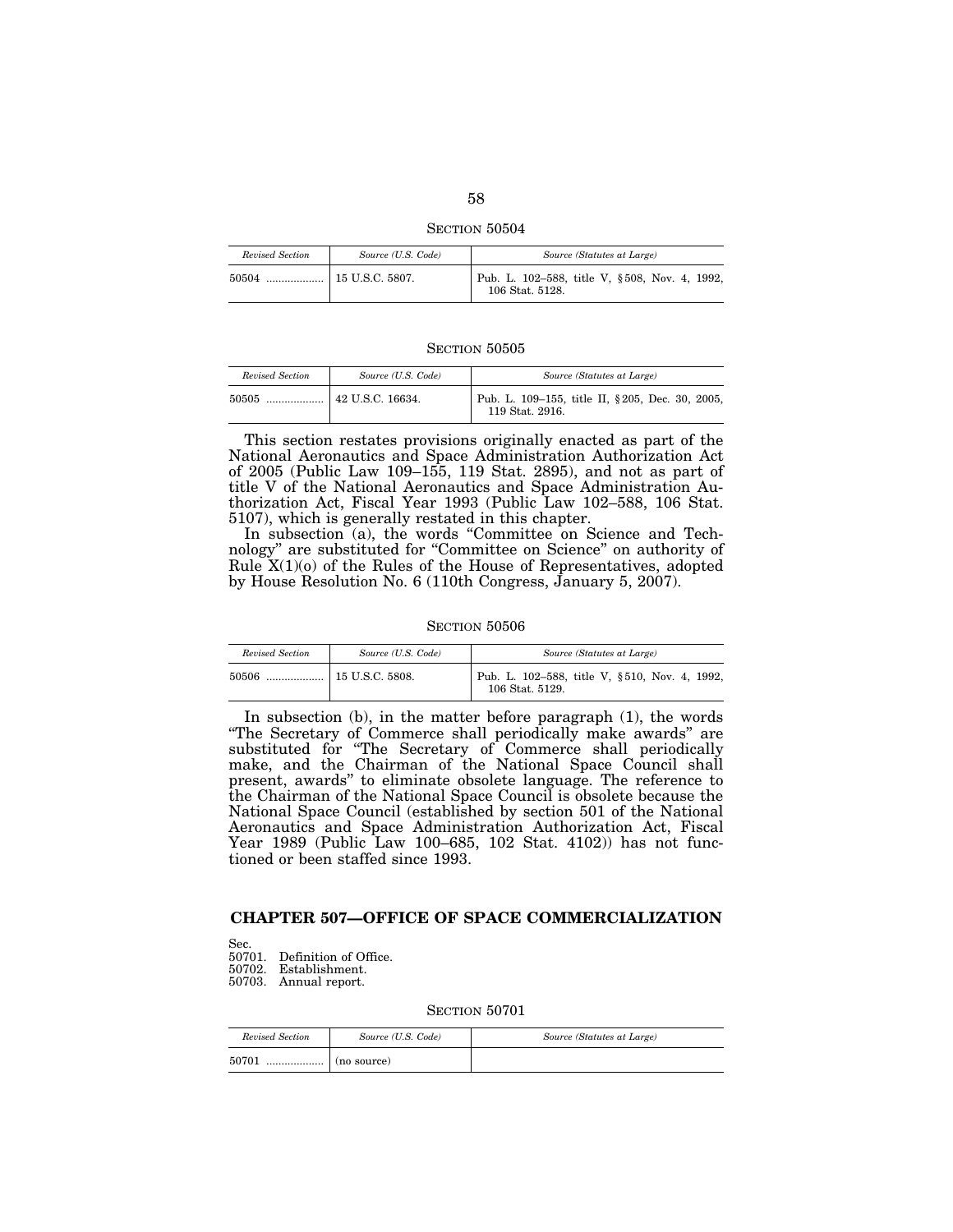A chapter-wide definition for the term ''Office'' is added for clarity and convenience.

SECTION 50702

| Revised Section | Source (U.S. Code) | Source (Statutes at Large)                                                                                                                                                         |
|-----------------|--------------------|------------------------------------------------------------------------------------------------------------------------------------------------------------------------------------|
| 50702           | 15 U.S.C. 1511e.   | Pub. L. 105–309, §8, Oct. 30, 1998, 112 Stat.<br>2937; Pub. L. 107-305, §14, Nov. 27, 2002,<br>116 Stat. 2380; Pub. L. 108-447, div. B, title<br>II, Dec. 8, 2004, 118 Stat. 2878. |

#### SECTION 50703

| Revised Section | Source (U.S. Code)    | Source (Statutes at Large)                                            |
|-----------------|-----------------------|-----------------------------------------------------------------------|
| 50703           | $\pm 15$ U.S.C. 1535. | Pub. L. 101–611, title I, § 115(b), Nov. 16, 1990,<br>104 Stat. 3201. |

The words ''The Secretary of Commerce shall submit an annual report'' are substituted for ''Commencing in fiscal year 1992, and every fiscal year thereafter, the Secretary of Commerce shall submit . . . a report'' to eliminate unnecessary words.

The word ''Office'', meaning the Office of Space Commercialization, is substituted for ''Office of Space Commerce'' to correct an error in the law.

The words "Committee on Science and Technology" are substituted for "Committee on Science, Space, and Technology" on authority of section  $1(a)(10)$  of Public Law  $104-14$  (2 U.S.C. note prec. 21), Rule  $X(1)(n)$  of the Rules of the House of Representatives, adopted by House Resolution No. 5 (106th Congress, January 6, 1999), and Rule X(1)(o) of the Rules of the House of Representatives, adopted by House Resolution No. 6 (110th Congress, January 5, 2007).

# **Subtitle VI—Earth Observations**

## **CHAPTER 601—LAND REMOTE SENSING POLICY**

## SUBCHAPTER I—GENERAL

#### Sec.

60101. Definitions.

## SUBCHAPTER II—LANDSAT

- 60111. Landsat Program Management.
- Transfer of Landsat 6 program responsibilities.
- 60113. Data policy for Landsat 7.

#### SUBCHAPTER III—LICENSING OF PRIVATE REMOTE SENSING SPACE SYSTEMS

- 60121. General licensing authority.
- 60122. Conditions for operation.
- 60123. Administrative authority of Secretary.
- 60124. Regulatory authority of Secretary.
- 60125. Agency activities.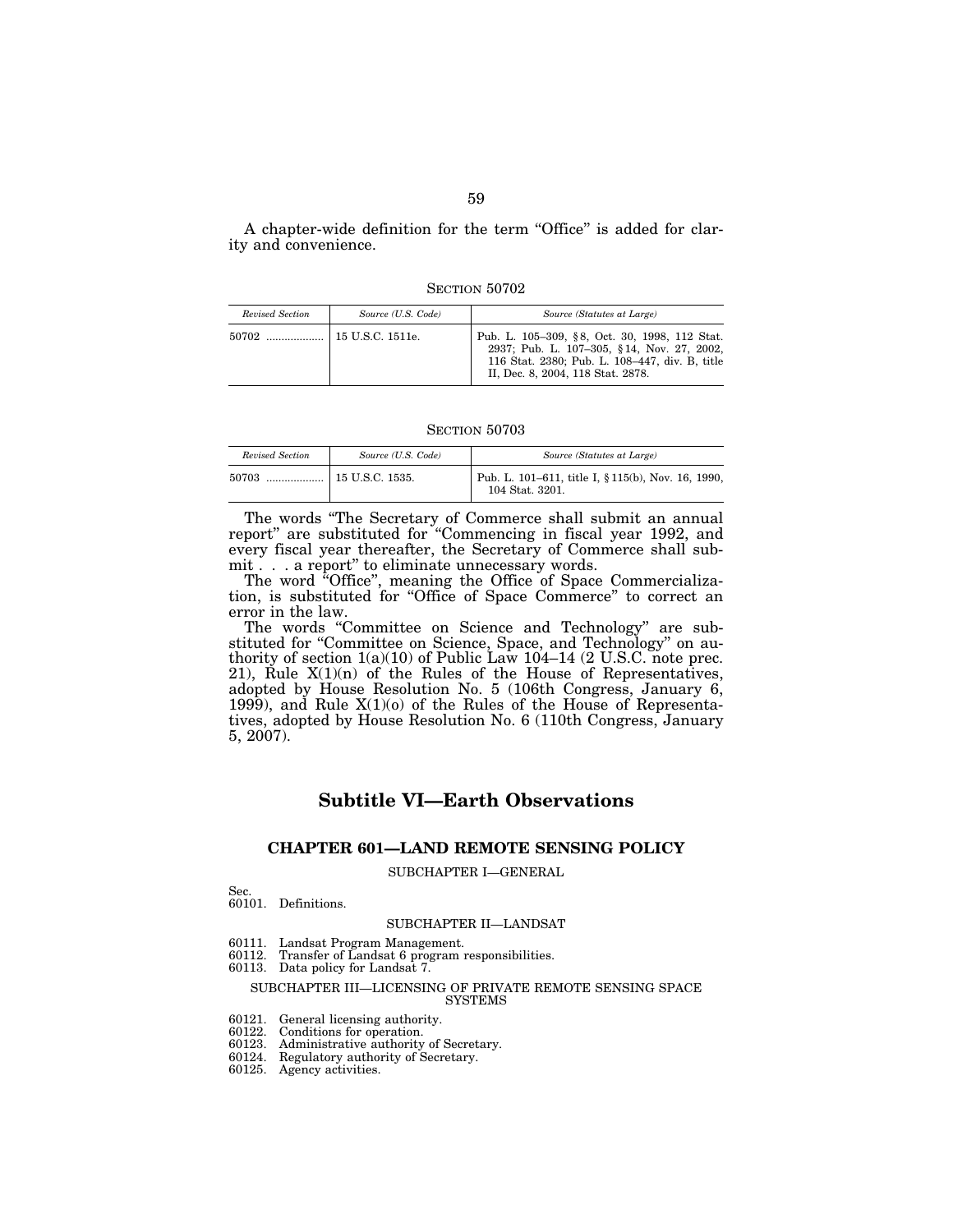#### SUBCHAPTER IV—RESEARCH, DEVELOPMENT, AND DEMONSTRATION

- 60131. Continued Federal research and development.
- 60132. Availability of federally gathered unenhanced data.
- 60133. Technology demonstration program. 60134. Preference for private sector land remote sensing system.

#### SUBCHAPTER V—GENERAL PROVISIONS

- 60141. Nondiscriminatory data availability.
- 60142. Archiving of data.<br>60143. Nonreproduction.
- 60143. Nonreproduction.
- 60144. Reimbursement for assistance.<br>60145. Acquisition of equipment.
- 60145. Acquisition of equipment. 60146. Radio frequency allocation.
- 60147. Consultation.
- 60148. Enforcement.

#### SUBCHAPTER VI—PROHIBITION OF COMMERCIALIZATION OF WEATHER **SATELLITES**

- 60161. Prohibition.
- 60162. Future considerations.

## SUBCHAPTER I—GENERAL

#### SECTION 60101

| Revised Section | Source (U.S. Code) | Source (Statutes at Large)                             |
|-----------------|--------------------|--------------------------------------------------------|
| 60101           | 15 U.S.C. 5602.    | Pub. L. 102–555, §3, Oct. 28, 1992, 106 Stat.<br>4164. |

The definition of ''Administrator'' in section 3 of the Land Remote Sensing Policy Act of 1992 (Public Law 102–555, 106 Stat. 4164) is omitted as unnecessary because of the definition added by section 10101 of title 51.

## SUBCHAPTER II—LANDSAT

#### SECTION 60111

| Revised Section | Source (U.S. Code) | Source (Statutes at Large)                                         |
|-----------------|--------------------|--------------------------------------------------------------------|
| 60111           |                    | Pub. L. 102-555, title I, § 101, Oct. 28, 1992,<br>106 Stat. 4166. |

In subsection (b), in the matter before paragraph (1), after the words "funding expectations for the Landsat", the word "program" is set out without being capitalized to correct an error in the law.

In subsection  $(c)(6)$ , the words "sections 102 and 103 of the Land Remote Sensing Policy Act of 1992 (Public Law 102–555, 106 Stat. 4168)'' are substituted for ''sections 102 and 103'' to clarify the reference. The reference to sections 102 and 103 of the Land Remote Sensing Policy Act of 1992 is retained in text, notwithstanding the fact that sections 102 and 103 of the Act are repealed as obsolete, because oversight responsibilities may continue for contracts entered into under the now obsolete provisions.

In subsection (e)(2), in the matter before subparagraph  $(A)$ , the word "biennially" is substituted for "Within 1 year after the date of the enactment of this Act and biennially thereafter,'' to eliminate obsolete language.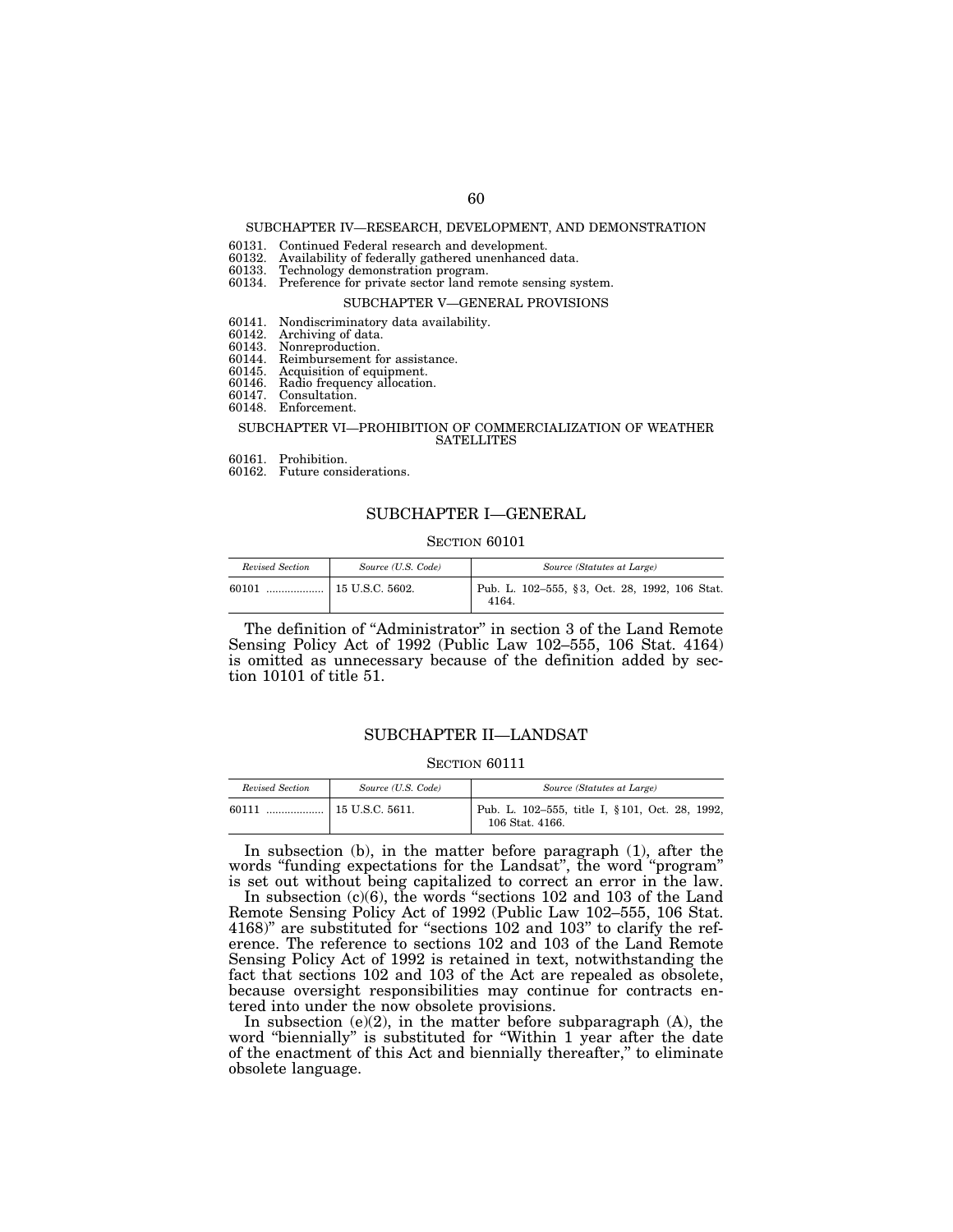**SECTION 60112** 

| Revised Section | Source (U.S. Code) | Source (Statutes at Large)                                         |
|-----------------|--------------------|--------------------------------------------------------------------|
| 60112           |                    | Pub. L. 102-555, title I, § 104, Oct. 28, 1992,<br>106 Stat. 4170. |

| Revised Section | Source (U.S. Code) | Source (Statutes at Large)                                                     |
|-----------------|--------------------|--------------------------------------------------------------------------------|
| 60113           |                    | Pub. L. 102–555, title I, $\S 105(a)$ , (b), Oct. 28,<br>1992, 106 Stat. 4170. |

## SUBCHAPTER III—LICENSING OF PRIVATE REMOTE SENSING SPACE SYSTEMS

#### SECTION 60121

| Revised Section | Source (U.S. Code) | Source (Statutes at Large)                                                                                                                   |
|-----------------|--------------------|----------------------------------------------------------------------------------------------------------------------------------------------|
|                 |                    | Pub. L. 102-555, title II, § 201, Oct. 28, 1992,<br>106 Stat. 4171; Pub. L. 105-303, title I,<br>§ 107(f)(1), Oct. 28, 1998, 112 Stat. 2854. |

In subsection  $(b)(2)$ , the words "within 6 months after the date of the enactment of the Commercial Space Act of 1998'' are omitted as obsolete.

#### SECTION 60122

| Revised Section | Source (U.S. Code)    | Source (Statutes at Large)                                                                                                                   |
|-----------------|-----------------------|----------------------------------------------------------------------------------------------------------------------------------------------|
|                 | $\pm$ 15 U.S.C. 5622. | Pub. L. 102-555, title II, § 202, Oct. 28, 1992,<br>106 Stat. 4172; Pub. L. 105-303, title I,<br>§ 107(f)(2), Oct. 28, 1998, 112 Stat. 2854. |

In subsection (c), in the matter before paragraph (1), the words "subsection (b)" are substituted for "paragraph (b)" to correct an error in the law.

SECTION 60123

| Revised Section | Source (U.S. Code) | Source (Statutes at Large)                                         |
|-----------------|--------------------|--------------------------------------------------------------------|
| 60123<br>       | 15 U.S.C. 5623.    | Pub. L. 102-555, title II, §203, Oct. 28, 1992,<br>106 Stat. 4172. |

In subsection (a), at the end of paragraph (2), a semicolon is substituted for the period to correct an error in the law.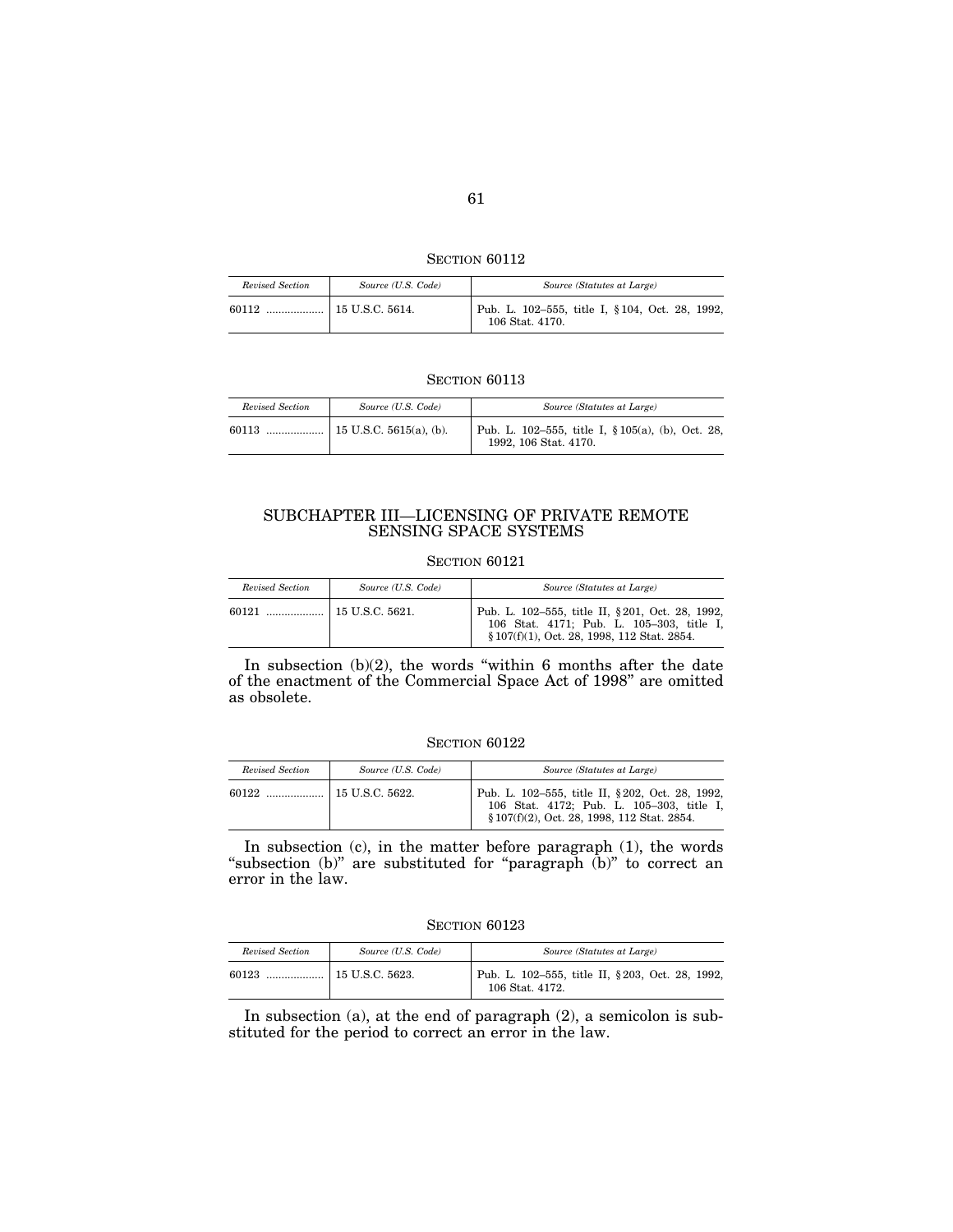SECTION 60124

| Revised Section | Source (U.S. Code) | Source (Statutes at Large)                                         |
|-----------------|--------------------|--------------------------------------------------------------------|
|                 |                    | Pub. L. 102-555, title II, §204, Oct. 28, 1992,<br>106 Stat. 4173. |

| Revised Section                     | Source (U.S. Code) | Source (Statutes at Large)                                          |
|-------------------------------------|--------------------|---------------------------------------------------------------------|
| $60125$ , , $\vert$ 15 U.S.C. 5625. |                    | Pub. L. 102–555, title II, § 205, Oct. 28, 1992,<br>106 Stat. 4173. |

## SUBCHAPTER IV—RESEARCH, DEVELOPMENT, AND DEMONSTRATION

## SECTION 60131

| Revised Section | Source (U.S. Code) | Source (Statutes at Large)                                           |
|-----------------|--------------------|----------------------------------------------------------------------|
| 60131           | 15 U.S.C. 5631.    | Pub. L. 102–555, title III, § 301, Oct. 28, 1992,<br>106 Stat. 4174. |

#### SECTION 60132

| Revised Section | Source (U.S. Code) | Source (Statutes at Large)                                           |
|-----------------|--------------------|----------------------------------------------------------------------|
|                 |                    | Pub. L. 102-555, title III, § 302, Oct. 28, 1992,<br>106 Stat. 4174. |

In subsection (b), the word "affect" is substituted for "effect" to correct an error in the law.

## SECTION 60133

| Revised Section | Source (U.S. Code) | Source (Statutes at Large)                                                      |
|-----------------|--------------------|---------------------------------------------------------------------------------|
| 60133           |                    | Pub. L. 102–555, title III, $\S 303(a)$ –(e), Oct. 28,<br>1992, 106 Stat. 4174. |

In subsection  $(a)(1)$ , the date "October 28, 1992" is substituted for ''the date of the enactment of this Act'' to reflect the date of enactment of the Land Remote Sensing Policy Act of 1992 (Public Law 102–555, 106 Stat. 4163). At the end of paragraph (1), a semicolon is substituted for the period to correct an error in the law.

| Revised Section | Source (U.S. Code) | Source (Statutes at Large)                                                 |
|-----------------|--------------------|----------------------------------------------------------------------------|
|                 |                    | Pub. L. 102-555, title IV, §401(b), (c), Oct. 28,<br>1992, 106 Stat. 4176. |
|                 |                    |                                                                            |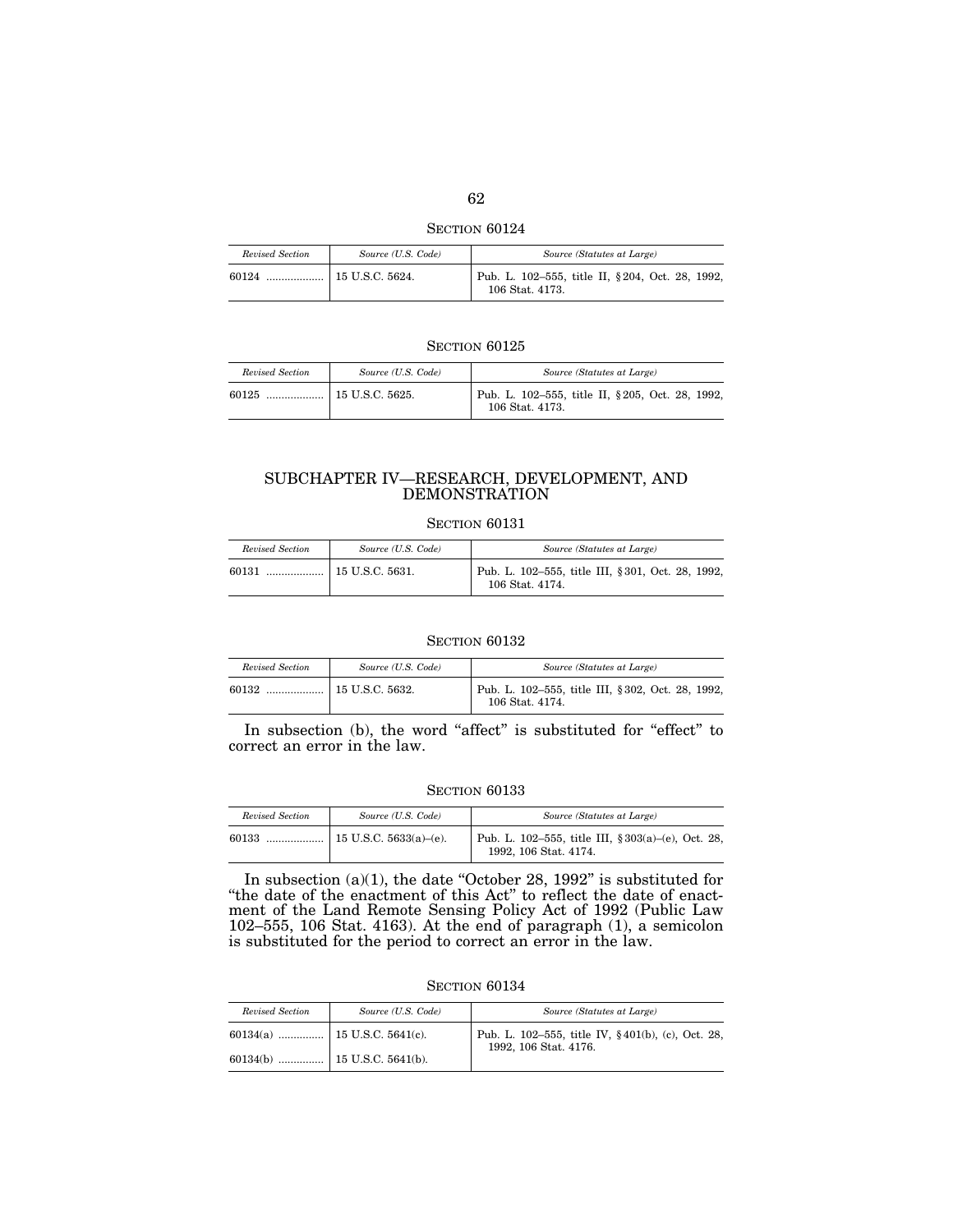In subsection (b), in the matter before paragraph (1), the words "In carrying out subsection (a), the Landsat Program Management shall consider the ability of each of the options to'' are omitted as obsolete. The omitted words refer to section 401(a) of the Land Remote Sensing Policy Act of 1992 (15 U.S.C. 5641(a)), which required, within 5 years after October 28, 1992, the Landsat Program Management, in consultation with representatives of appropriate United States Government agencies, to assess and report to Congress on options for a successor land remote sensing system to Landsat 7.

In subsection  $(b)(3)$ , the words "otherwise projected to be in operation in the future'' are substituted for ''projected to be in operation through the year 2000'' to eliminate obsolete language.

## SUBCHAPTER V—GENERAL PROVISIONS

#### SECTION 60141

| Revised Section | Source (U.S. Code) | Source (Statutes at Large)                                        |
|-----------------|--------------------|-------------------------------------------------------------------|
| 60141           |                    | Pub. L. 102-555, title V, §501, Oct. 28, 1992,<br>106 Stat. 4176. |

#### SECTION 60142

| Revised Section | Source (U.S. Code) | Source (Statutes at Large)                                        |
|-----------------|--------------------|-------------------------------------------------------------------|
|                 |                    | Pub. L. 102-555, title V, §502, Oct. 28, 1992,<br>106 Stat. 4176. |

In subsection (b), the words "hereafter in this section" are substituted for "hereinafter" for clarity.

In subsection (c), in the matter before paragraph (1), the words "of the Interior" are substituted for "of Interior" to correct an error in the law.

In subsection  $(c)(1)$ , the date "October 28, 1992" is substituted for ''the date of enactment of this Act'' to reflect the date of enactment of the Land Remote Sensing Policy Act of 1992 (Public Law 102– 555, 106 Stat. 4163).

SECTION 60143

| Revised Section | Source (U.S. Code) | Source (Statutes at Large)                                        |
|-----------------|--------------------|-------------------------------------------------------------------|
| 60143           |                    | Pub. L. 102–555, title V, §503, Oct. 28, 1992,<br>106 Stat. 4177. |

| Revised Section | Source (U.S. Code) | Source (Statutes at Large)                                        |
|-----------------|--------------------|-------------------------------------------------------------------|
|                 |                    | Pub. L. 102-555, title V, §504, Oct. 28, 1992,<br>106 Stat. 4177. |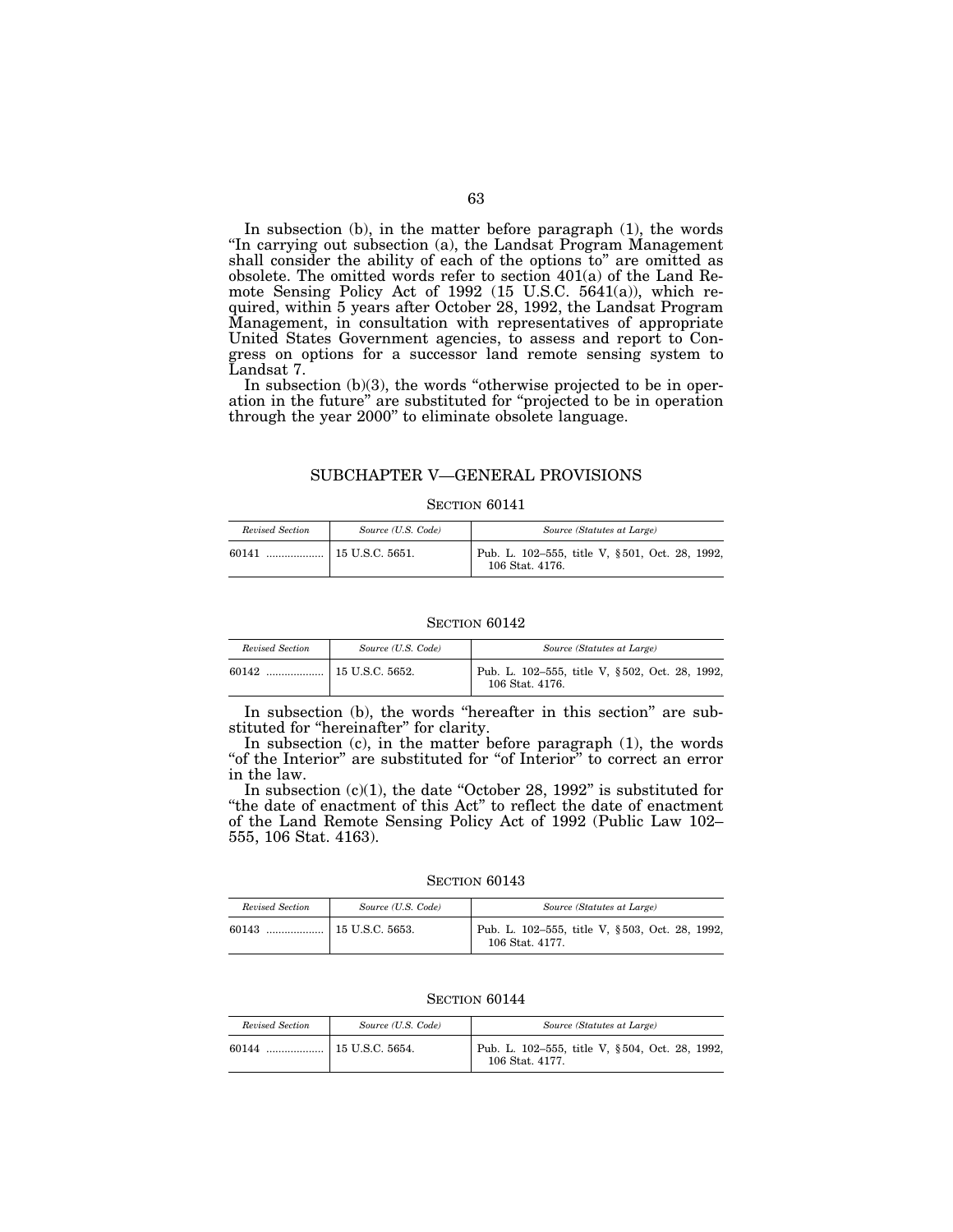| SECTION 60145 |  |
|---------------|--|
|               |  |

| Revised Section | Source (U.S. Code) | Source (Statutes at Large)                                        |
|-----------------|--------------------|-------------------------------------------------------------------|
|                 |                    | Pub. L. 102-555, title V, §505, Oct. 28, 1992,<br>106 Stat. 4177. |

| Revised Section | Source (U.S. Code) | Source (Statutes at Large)                                        |
|-----------------|--------------------|-------------------------------------------------------------------|
|                 |                    | Pub. L. 102–555, title V, §506, Oct. 28, 1992,<br>106 Stat. 4177. |

#### **SECTION 60147**

| Revised Section | Source (U.S. Code) | Source (Statutes at Large)                                        |
|-----------------|--------------------|-------------------------------------------------------------------|
| 60147           |                    | Pub. L. 102-555, title V, §507, Oct. 28, 1992,<br>106 Stat. 4178. |

## SECTION 60148

| Revised Section | Source (U.S. Code) | Source (Statutes at Large)                                        |
|-----------------|--------------------|-------------------------------------------------------------------|
| 60148           |                    | Pub. L. 102-555, title V, §508, Oct. 28, 1992,<br>106 Stat. 4179. |

In subsection (d), in the second sentence, the words ''have been, or are being'' are substituted for ''has been, or is being'' to correct an error in the law.

## SUBCHAPTER VI—PROHIBITION OF COMMERCIALIZATION OF WEATHER SATELLITES

## SECTION 60161

| Revised Section | Source (U.S. Code) | Source (Statutes at Large)                                         |
|-----------------|--------------------|--------------------------------------------------------------------|
| 60161           |                    | Pub. L. 102-555, title VI, §601, Oct. 28, 1992,<br>106 Stat. 4179. |

## SECTION 60162

| Revised Section | Source (U.S. Code)      | Source (Statutes at Large)                                         |
|-----------------|-------------------------|--------------------------------------------------------------------|
| 60162           | $\vert$ 15 U.S.C. 5672. | Pub. L. 102-555, title VI, §602, Oct. 28, 1992,<br>106 Stat. 4180. |

The date "October 28, 1992" is substituted for "the enactment of this Act'' to reflect the date of enactment of the Land Remote Sensing Policy Act of 1992 (Public Law 102–555, 106 Stat. 4163).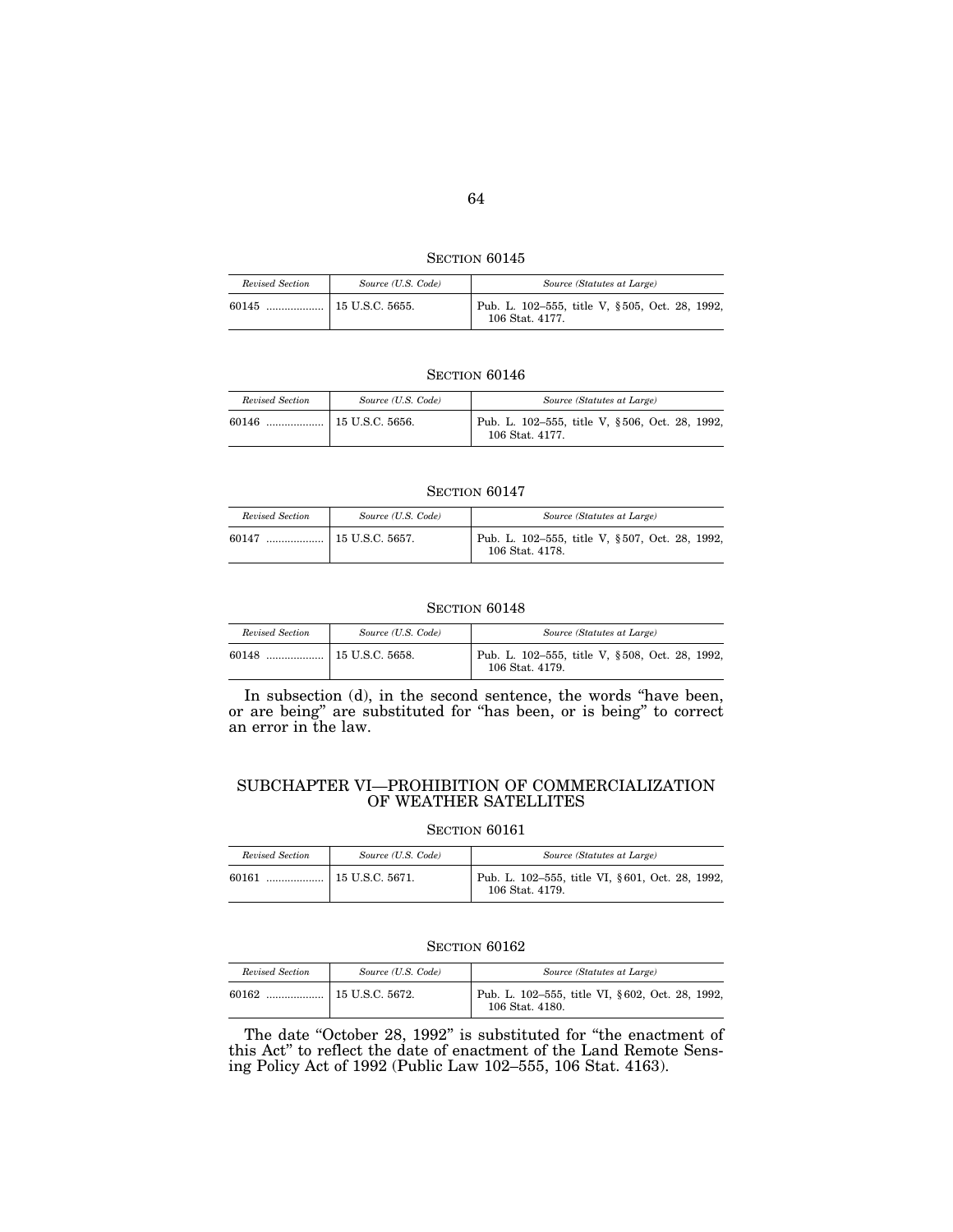## **CHAPTER 603—REMOTE SENSING**

Sec.

60301. Definitions.

60302. General responsibilities.

60303. Pilot projects to encourage public sector applications.

60304. Program evaluation.

60305. Data availability.

60306. Education.

## SECTION  $60301$

| Revised Section | Source (U.S. Code)       | Source (Statutes at Large)                                          |
|-----------------|--------------------------|---------------------------------------------------------------------|
| 60301<br>       | $\vert$ 42 U.S.C. 16671. | Pub. L. 109-155, title III, §311, Dec. 30, 2005,<br>119 Stat. 2920. |

## SECTION  $60302$

| Revised Section | Source (U.S. Code) | Source (Statutes at Large)                                          |
|-----------------|--------------------|---------------------------------------------------------------------|
|                 |                    | Pub. L. 109-155, title III, §312, Dec. 30, 2005,<br>119 Stat. 2920. |

## SECTION  $60303\,$

| Revised Section | Source (U.S. Code) | Source (Statutes at Large)                                           |
|-----------------|--------------------|----------------------------------------------------------------------|
|                 |                    | Pub. L. 109–155, title III, § 313, Dec. 30, 2005,<br>119 Stat. 2921. |

#### SECTION  $60304\,$

| Revised Section | Source (U.S. Code) | Source (Statutes at Large)                                          |
|-----------------|--------------------|---------------------------------------------------------------------|
| 60304           |                    | Pub. L. 109-155, title III, §314, Dec. 30, 2005,<br>119 Stat. 2921. |

#### SECTION  $60305$

| Revised Section | Source (U.S. Code)       | Source (Statutes at Large)                                          |
|-----------------|--------------------------|---------------------------------------------------------------------|
| 60305<br>       | $\vert$ 42 U.S.C. 16675. | Pub. L. 109-155, title III, §315, Dec. 30, 2005,<br>119 Stat. 2922. |

| Revised Section | Source (U.S. Code) | Source (Statutes at Large)                                          |
|-----------------|--------------------|---------------------------------------------------------------------|
| 60306           |                    | Pub. L. 109-155, title III, §316, Dec. 30, 2005,<br>119 Stat. 2922. |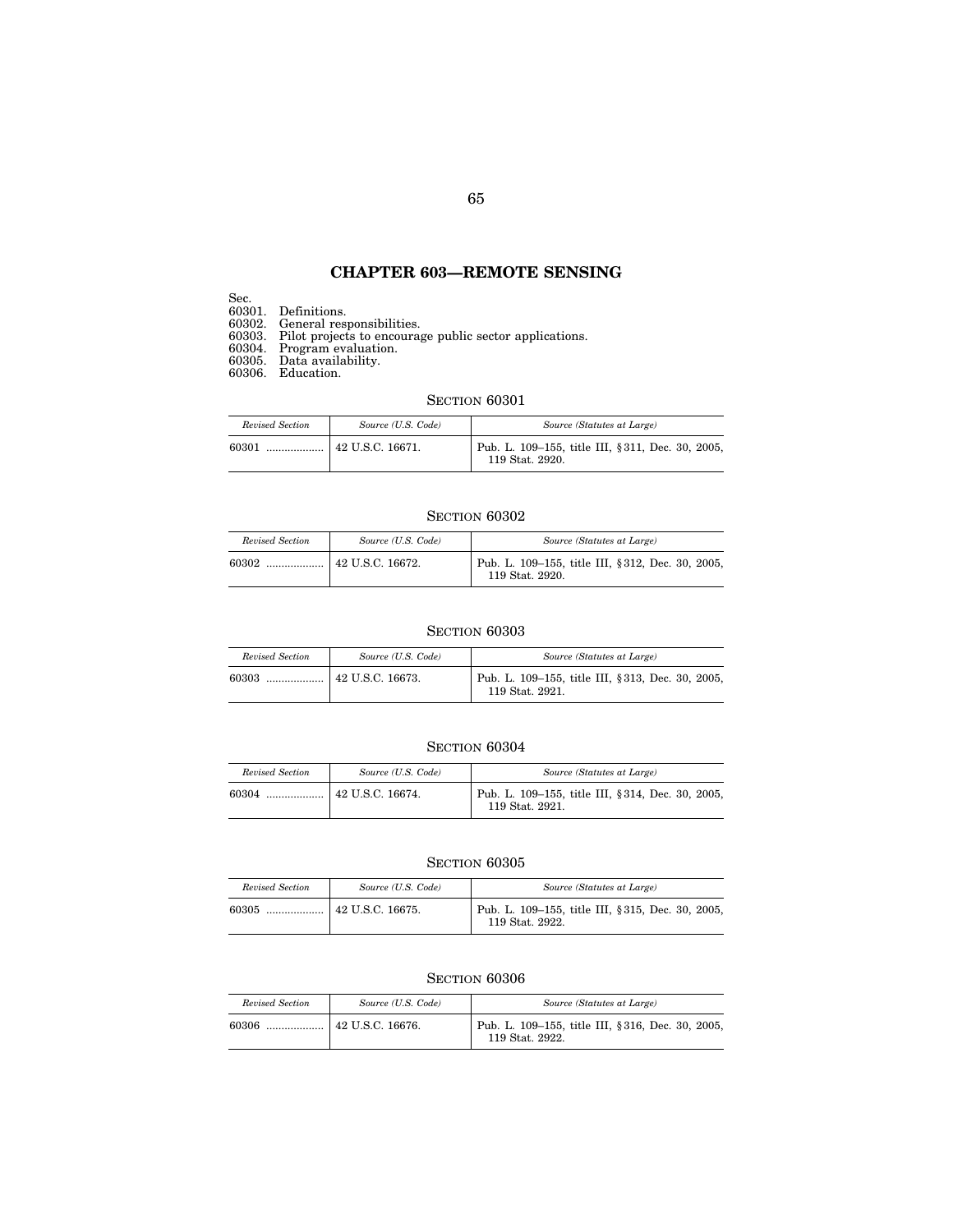## **CHAPTER 605—EARTH SCIENCE**

Sec.

60501. Goal. 60502. Transitioning experimental research into operational services.

60503. Reauthorization of Glory Mission.

60504. Tornadoes and other severe storms.

60505. Coordination with the National Oceanic and Atmospheric Administration. 60506. Sharing of climate related data.

#### SECTION  $60501\,$

| Revised Section | Source (U.S. Code) | Source (Statutes at Large)                                          |
|-----------------|--------------------|---------------------------------------------------------------------|
| 60501           |                    | Pub. L. 110–422, title II, § 201, Oct. 15, 2008,<br>122 Stat. 4784. |

#### SECTION  $60502\,$

| Revised Section | Source (U.S. Code) | Source (Statutes at Large)                                                      |
|-----------------|--------------------|---------------------------------------------------------------------------------|
|                 |                    | Pub. L. 110–422, title II, §204(b), (c), (d), Oct.<br>15, 2008, 122 Stat. 4785. |
|                 |                    |                                                                                 |

## SECTION 60503

| Revised Section | Source (U.S. Code)          | Source (Statutes at Large)                                             |
|-----------------|-----------------------------|------------------------------------------------------------------------|
| 60503           | $\vert$ 42 U.S.C. 17713(a). | Pub. L. 110–422, title II, § 206(a), Oct. 15, 2008,<br>122 Stat. 4785. |

#### SECTION 60504

| Revised Section | Source (U.S. Code) | Source (Statutes at Large)                                         |
|-----------------|--------------------|--------------------------------------------------------------------|
| 60504           |                    | Pub. L. 110-422, title II, §208, Oct. 15, 2008,<br>122 Stat. 4786. |

#### SECTION 60505

| Revised Section | Source (U.S. Code)       | Source (Statutes at Large)                                           |
|-----------------|--------------------------|----------------------------------------------------------------------|
| 60505           | $\vert$ 42 U.S.C. 16656. | Pub. L. 109–155, title III, § 306, Dec. 30, 2005,<br>119 Stat. 2919. |

In subsection (b), the words ''beginning with the first fiscal year after the date of enactment of this Act [December 30, 2005]'' are omitted as obsolete.

In subsection (b), the words "Committee on Science and Technology'' are substituted for ''Committee on Science'' on authority of Rule X(1)(o) of the Rules of the House of Representatives, adopted by House Resolution No. 6 (110th Congress, January 5, 2007).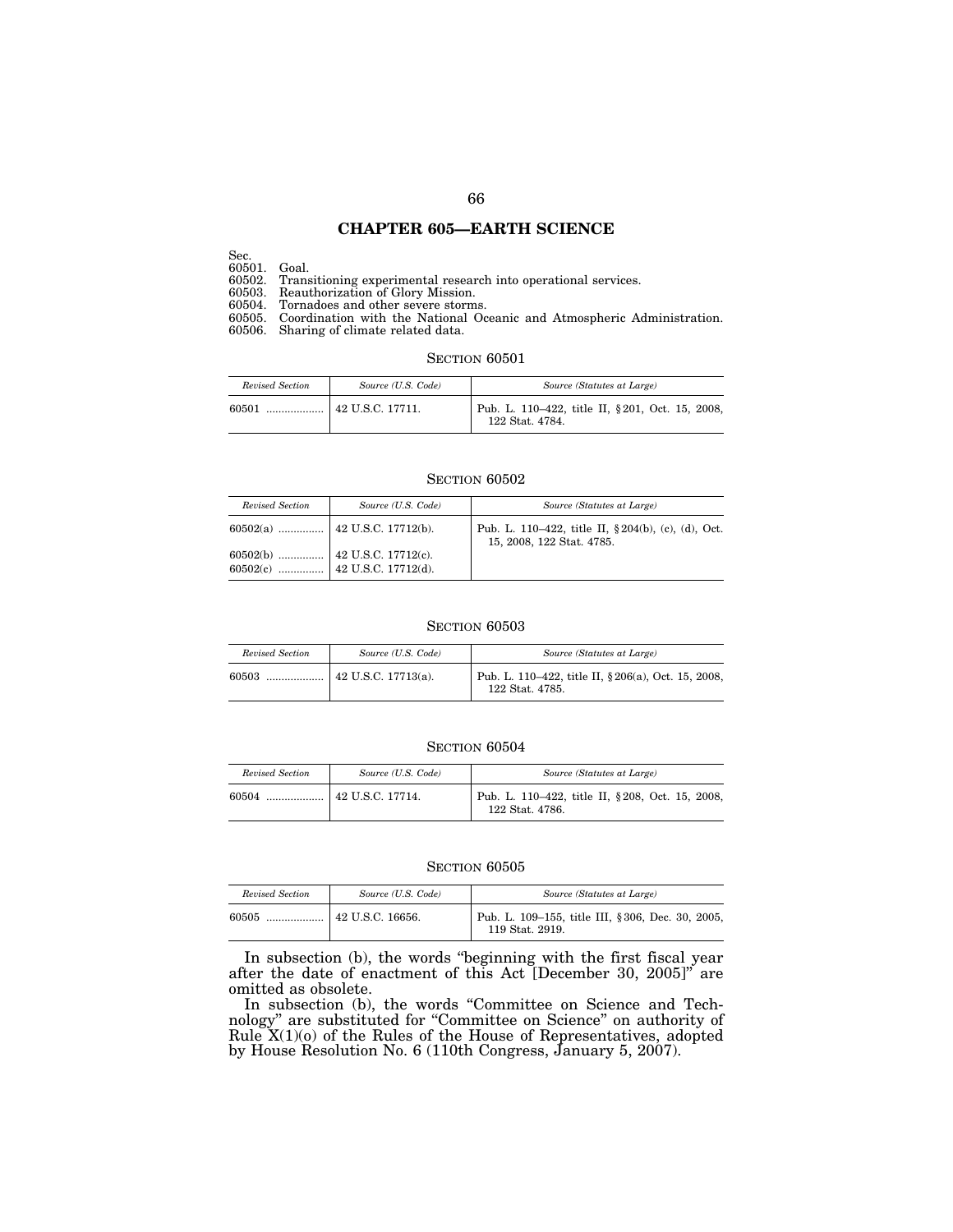SECTION 60506

| Revised Section | Source (U.S. Code)          | Source (Statutes at Large)                                              |
|-----------------|-----------------------------|-------------------------------------------------------------------------|
| 60506           | $\vert$ 42 U.S.C. 17825(c). | Pub. L. 110–422, title XI, § 1109(c), Oct. 15,<br>2008, 122 Stat. 4811. |

# **Subtitle VII—Access to Space**

## **CHAPTER 701—USE OF SPACE SHUTTLE OR ALTERNATIVES**

Sec.

70101. Recovery of fair value of placing Department of Defense payloads in orbit with space shuttle.

70102. Space shuttle use policy.

70103. Commercial payloads on space shuttle.

SECTION 70101

| Revised Section | Source (U.S. Code)           | Source (Statutes at Large)                                          |
|-----------------|------------------------------|---------------------------------------------------------------------|
| 70101           | $\ldots$ $ $ 42 U.S.C. 2464. | Pub. L. 97-324, title I, § 106(a), Oct. 15, 1982,<br>96 Stat. 1600. |

#### SECTION  $70102$

| Revised Section | Source (U.S. Code)                                             | Source (Statutes at Large)                                                                |
|-----------------|----------------------------------------------------------------|-------------------------------------------------------------------------------------------|
|                 |                                                                | Pub. L. 101–611, title I, $\S 112(a)$ , (c), (d), Nov.<br>16, 1990, 104 Stat. 3198, 3199. |
|                 | 70102(b)  42 U.S.C. 2465a(c).<br>70102(c)  42 U.S.C. 2465a(d). |                                                                                           |

## SECTION 70103

| Revised Section | Source (U.S. Code) | Source (Statutes at Large)                                                                                                                |
|-----------------|--------------------|-------------------------------------------------------------------------------------------------------------------------------------------|
|                 |                    | Pub. L. 101-611, title II, §203, Nov. 16, 1990,<br>104 Stat. 3206; Pub. L. 105-303, title II,<br>§ 203(2), Oct. 28, 1998, 112 Stat. 2855. |
|                 |                    | Pub. L. 101-611, title II, §206, Nov. 16, 1990,<br>104 Stat. 3207; Pub. L. 105-303, title II,<br>§ 203(4), Oct. 28, 1998, 112 Stat. 2855. |

In subsection (a), the words ''this section'' are substituted for ''this title'', meaning title II of Public Law 101–611, because title II of Public Law 101–611 was previously repealed except for section 201 (a short title provision, classified to 42 U.S.C. 2451 note, in which neither defined term appears) and sections 203 (42 U.S.C. 2465c) and 206 (42 U.S.C. 2465f) of Public Law 101–611, which are restated in this section.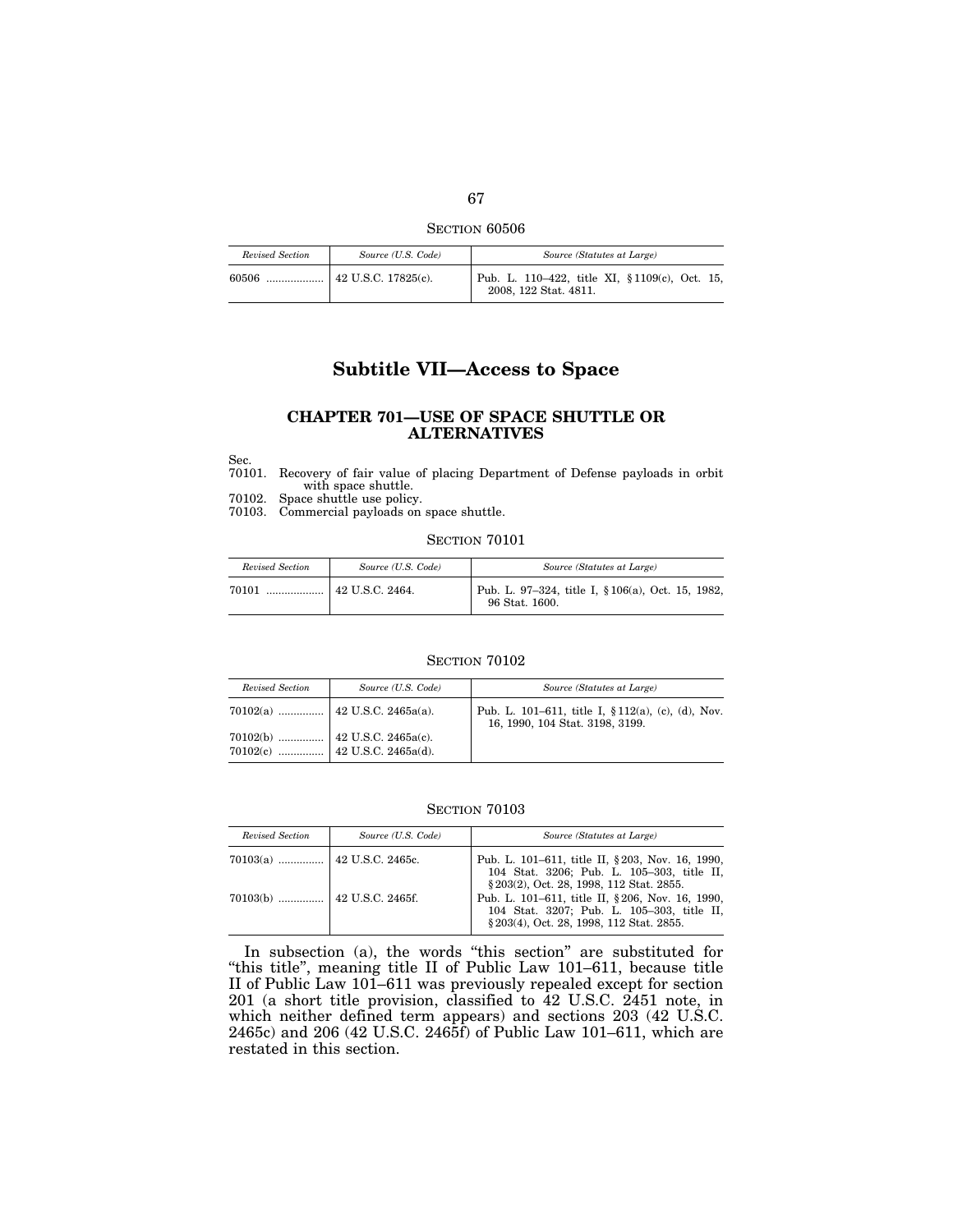## **CHAPTER 703—SHUTTLE PRICING POLICY FOR COMMERCIAL AND FOREIGN USERS**

Sec.

70301. Congressional findings and declarations.

70302. Purpose, policy, and goals.

70303. Definition of additive cost.

70304. Duties of Administrator.

#### SECTION 70301

| Revised Section | Source (U.S. Code) | Source (Statutes at Large)                                       |
|-----------------|--------------------|------------------------------------------------------------------|
| 70301<br>       | 42 U.S.C. 2466.    | Pub. L. 99-170, title II, § 201, Dec. 5, 1985, 99<br>Stat. 1017. |

#### SECTION 70302

| Revised Section | Source (U.S. Code)            | Source (Statutes at Large)                                       |
|-----------------|-------------------------------|------------------------------------------------------------------|
| 70302           | <sup>1</sup> 42 U.S.C. 2466a. | Pub. L. 99–170, title II, § 202, Dec. 5, 1985, 99<br>Stat. 1017. |

#### SECTION 70303

| Revised Section | Source (U.S. Code)       | Source (Statutes at Large)                                       |
|-----------------|--------------------------|------------------------------------------------------------------|
| 70303           | $\vert$ 42 U.S.C. 2466b. | Pub. L. 99–170, title II, § 203, Dec. 5, 1985, 99<br>Stat. 1017. |

The definition of "Administrator" in section 203(1) of the National Aeronautics and Space Administration Authorization Act of 1986 (Public Law 99–170, 99 Stat. 1017) is omitted as unnecessary because of the definition added by section 10101 of title 51.

## SECTION 70304

| Revised Section | Source (U.S. Code) | Source (Statutes at Large)                                                                                                    |
|-----------------|--------------------|-------------------------------------------------------------------------------------------------------------------------------|
| 70304           | 42 U.S.C. 2466c.   | Pub. L. 99–170, title II, § 204, Dec. 5, 1985, 99<br>Stat. 1017; Pub. L. 103-437, §15(c)(5), Nov.<br>2, 1994, 108 Stat. 4592. |

In subsections  $(b)$  and  $(c)(1)$ , the words "Committee on Science" and Technology'' are substituted for ''Committee on Science, Space, and Technology'' on authority of section 1(a)(10) of Public Law 104– 14 (2 U.S.C. note prec. 21), Rule  $X(1)(n)$  of the Rules of the House of Representatives, adopted by House Resolution No. 5 (106th Congress, January 6, 1999), and Rule X(1)(o) of the Rules of the House of Representatives, adopted by House Resolution No. 6 (110th Congress, January 5, 2007).

## **CHAPTER 705—EXPLORATION INITIATIVES**

Sec. 70501. Space shuttle follow-on.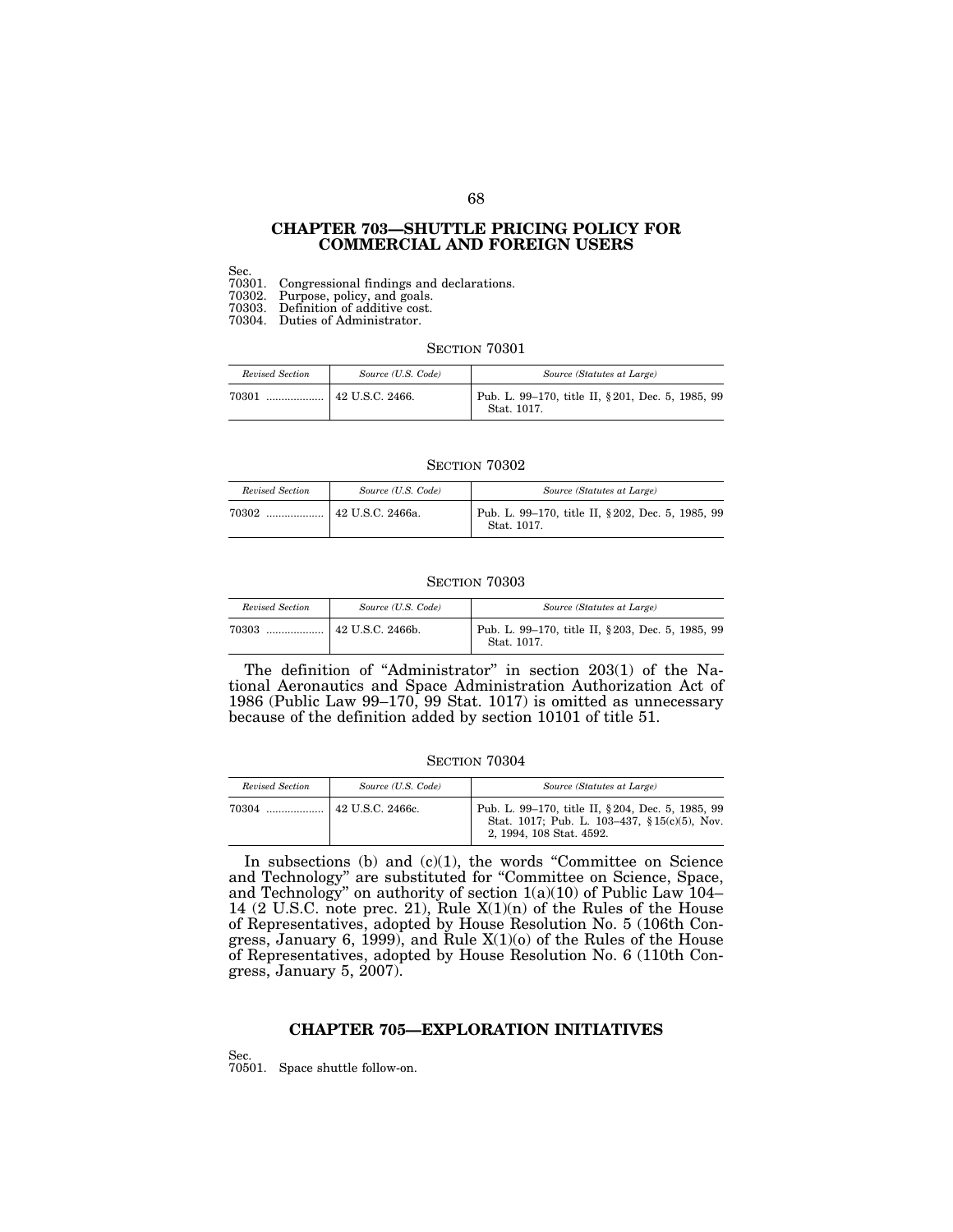70502. Exploration plan and programs. 70503. Ground-based analog capabilities. 70504. Stepping stone approach to exploration. 70505. Lunar outpost. 70506. Exploration technology research. 70507. Technology development. 70508. Robotic or human servicing of spacecraft.

SECTION 70501

| Revised Section | Source (U.S. Code) | Source (Statutes at Large)                                                |
|-----------------|--------------------|---------------------------------------------------------------------------|
|                 |                    | Pub. L. 109-155, title V, §501(a), (b), Dec. 30,<br>2005, 119 Stat. 2927. |
|                 |                    |                                                                           |

In subsection (b), the words ''The Administrator shall transmit an annual report'' are substituted for ''Not later than 180 days after the date of enactment of this Act [December 30, 2005] and annually thereafter, the Administrator shall transmit a report'' to eliminate obsolete language.

In subsection (b), the words ''Committee on Science and Technology'' are substituted for ''Committee on Science'' on authority of Rule  $X(1)(o)$  of the Rules of the House of Representatives, adopted by House Resolution No. 6 (110th Congress, January 5, 2007).

**SECTION 70502** 

| Revised Section | Source (U.S. Code) | Source (Statutes at Large)                                        |
|-----------------|--------------------|-------------------------------------------------------------------|
| $70502$         | $42$ U.S.C. 16763. | Pub. L. 109-155, title V, §503, Dec. 30, 2005,<br>119 Stat. 2929. |

SECTION  $70503$ 

| Revised Section | Source (U.S. Code) | Source (Statutes at Large)                                        |
|-----------------|--------------------|-------------------------------------------------------------------|
|                 |                    | Pub. L. 109–155, title V, §504, Dec. 30, 2005,<br>119 Stat. 2929. |

## **SECTION 70504**

| Revised Section | Source (U.S. Code)     | Source (Statutes at Large)                                         |
|-----------------|------------------------|--------------------------------------------------------------------|
| 70504<br>.      | $\pm$ 42 U.S.C. 17731. | Pub. L. 110–422, title IV, §403, Oct. 15, 2008,<br>122 Stat. 4789. |

| Revised Section | Source (U.S. Code)              | Source (Statutes at Large)                                                 |
|-----------------|---------------------------------|----------------------------------------------------------------------------|
|                 | 70505(a)    42 U.S.C. 17732(a). | Pub. L. 110–422, title IV, §404(a), (b), Oct. 15,<br>2008, 122 Stat. 4789. |
|                 |                                 |                                                                            |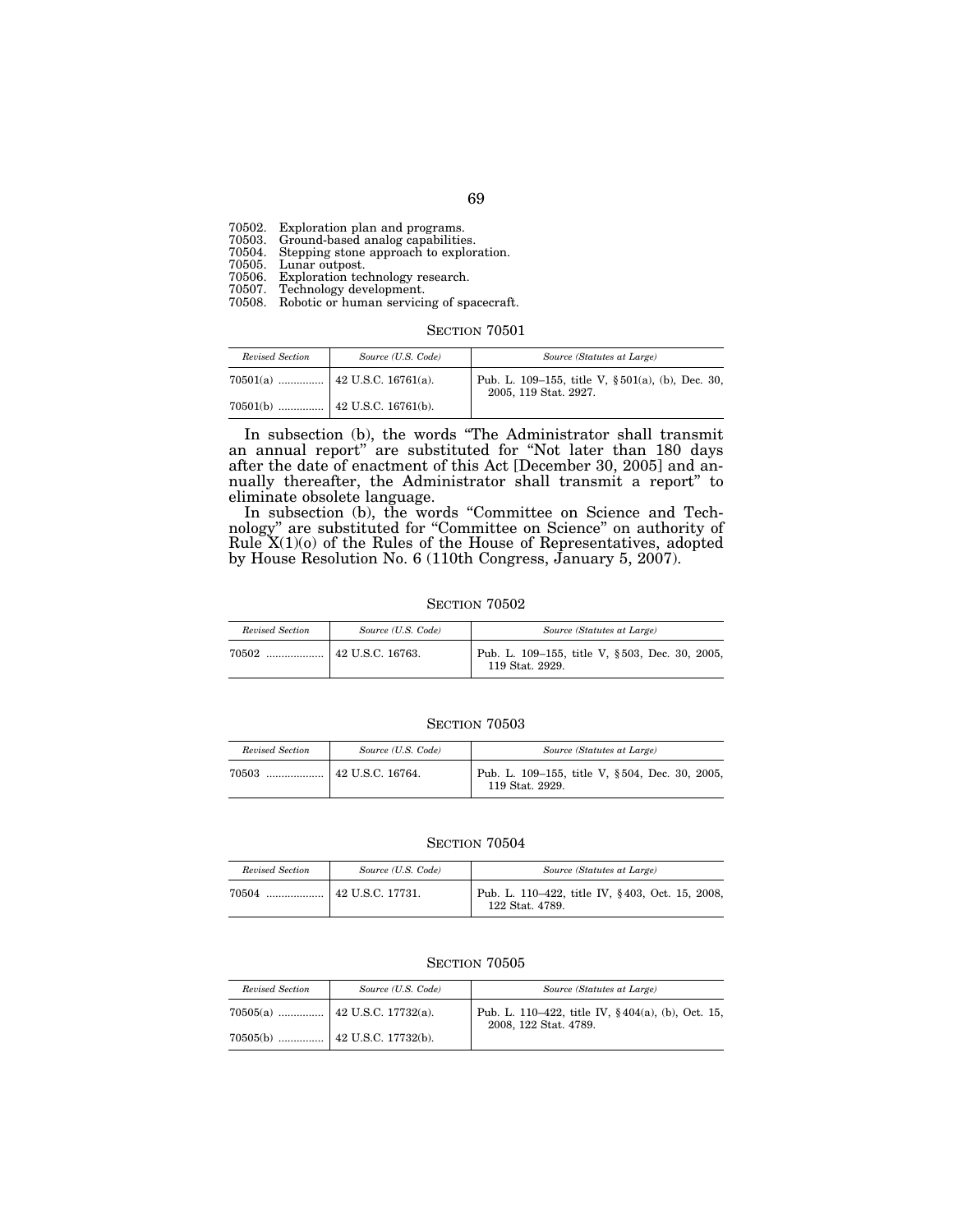SECTION  $70506\,$ 

| Revised Section | Source (U.S. Code)          | Source (Statutes at Large)                                            |
|-----------------|-----------------------------|-----------------------------------------------------------------------|
| 70506           | $\vert$ 42 U.S.C. 17733(b). | Pub. L. 110–422, title IV, §405(b), Oct. 15,<br>2008, 122 Stat. 4789. |

| Revised Section | Source (U.S. Code)            | Source (Statutes at Large)                                        |
|-----------------|-------------------------------|-------------------------------------------------------------------|
| 70507           | $\ldots$ $ $ 42 U.S.C. 17741. | Pub. L. 110–422, title V, §501, Oct. 15, 2008,<br>122 Stat. 4791. |

#### SECTION 70508

| Revised Section | Source (U.S. Code) | Source (Statutes at Large)                                        |
|-----------------|--------------------|-------------------------------------------------------------------|
|                 |                    | Pub. L. 110–422, title V, §502, Oct. 15, 2008,<br>122 Stat. 4791. |

## **CHAPTER 707—HUMAN SPACE FLIGHT INDEPENDENT INVESTIGATION COMMISSION**

Sec.

70701. Definitions.

70702. Establishment of Commission.

70703. Tasks of Commission.

70704. Composition of Commission.

70705. Powers of Commission.

70706. Public meetings, information, and hearings.

70707. Staff of Commission.

70708. Compensation and travel expenses.

70709. Security clearances for Commission members and staff.

70710. Reporting requirements and termination.

### **SECTION 70701**

| Revised Section | Source (U.S. Code) | Source (Statutes at Large)                                        |
|-----------------|--------------------|-------------------------------------------------------------------|
| 70701           |                    | Pub. L. 109-155, title V, §821, Dec. 30, 2005,<br>119 Stat. 2941. |

| Revised Section | Source (U.S. Code) | Source (Statutes at Large)                                        |
|-----------------|--------------------|-------------------------------------------------------------------|
| 70702           |                    | Pub. L. 109-155, title V, §822, Dec. 30, 2005,<br>119 Stat. 2941. |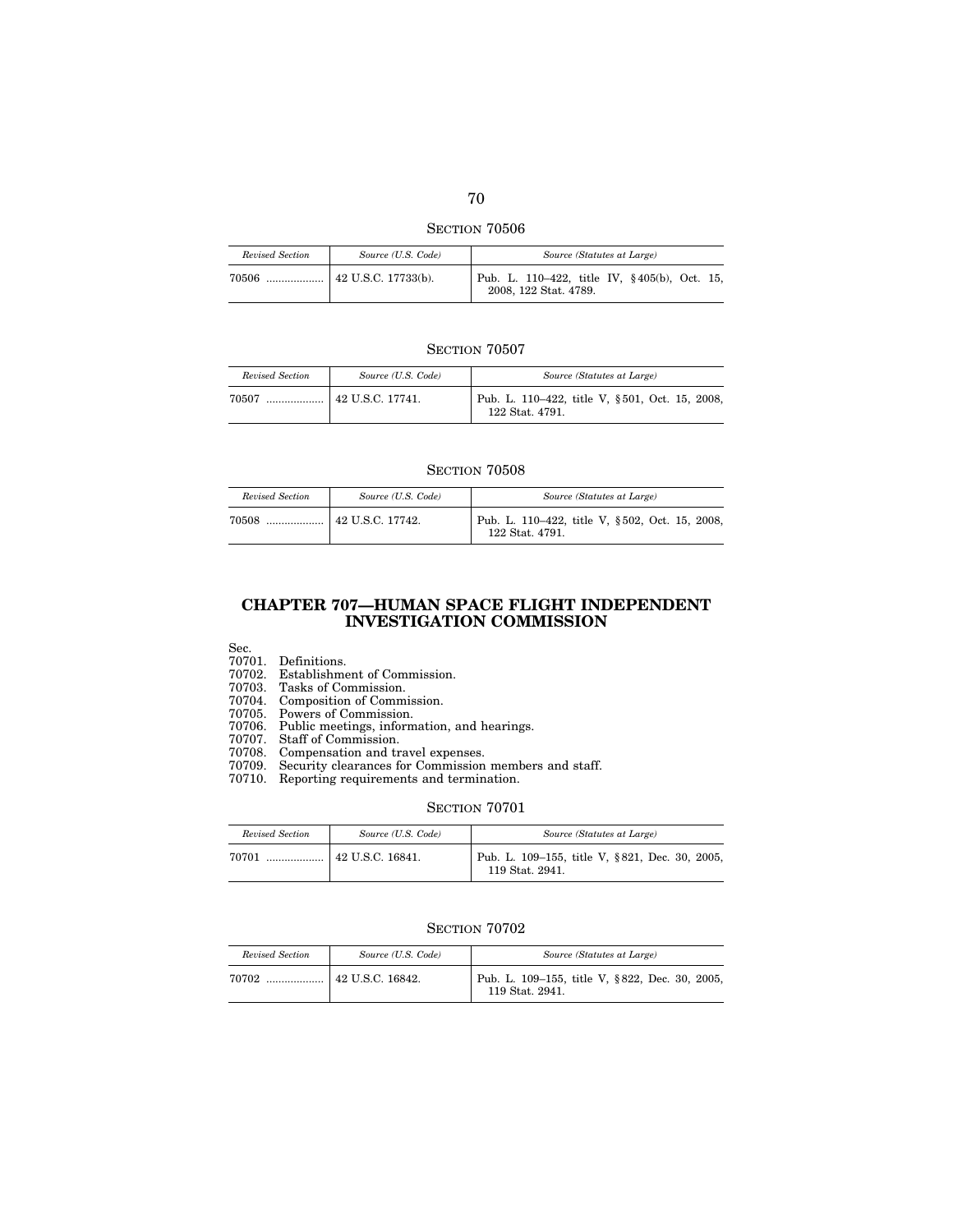SECTION  $70703\,$ 

| Revised Section | Source (U.S. Code)       | Source (Statutes at Large)                                        |
|-----------------|--------------------------|-------------------------------------------------------------------|
| 70703<br>       | $\vert$ 42 U.S.C. 16843. | Pub. L. 109–155, title V, §823, Dec. 30, 2005,<br>119 Stat. 2941. |

| Revised Section | Source (U.S. Code)                     | Source (Statutes at Large)                                        |
|-----------------|----------------------------------------|-------------------------------------------------------------------|
|                 |                                        | Pub. L. 109–155, title V, §824, Dec. 30, 2005,<br>119 Stat. 2942. |
| $70704(b)$      | 42 U.S.C. 16844(b).                    |                                                                   |
|                 |                                        |                                                                   |
|                 |                                        |                                                                   |
| $70704(e)$      | 42 U.S.C. 16844(e) (1st<br>sentence).  |                                                                   |
| $70704(f)$      | 42 U.S.C. 16844(e) (2d<br>sentence).   |                                                                   |
| $70704(g)$      | 42 U.S.C. 16844(e) (last<br>sentence). |                                                                   |

## SECTION 70705

| Revised Section | Source (U.S. Code) | Source (Statutes at Large)                                        |
|-----------------|--------------------|-------------------------------------------------------------------|
| 70705           |                    | Pub. L. 109–155, title V, §825, Dec. 30, 2005,<br>119 Stat. 2942. |

## SECTION 70706

| Revised Section | Source (U.S. Code)     | Source (Statutes at Large)                                        |
|-----------------|------------------------|-------------------------------------------------------------------|
| 70706           | $\pm$ 42 U.S.C. 16846. | Pub. L. 109–155, title V, §826, Dec. 30, 2005,<br>119 Stat. 2943. |

## SECTION 70707

| Revised Section | Source (U.S. Code)                        | Source (Statutes at Large)                                        |
|-----------------|-------------------------------------------|-------------------------------------------------------------------|
| 70707           | $\lceil 42 \text{ U.S.C. } 16847. \rceil$ | Pub. L. 109-155, title V, §827, Dec. 30, 2005,<br>119 Stat. 2943. |

In subsection (c), in the 1st sentence, the words ''the daily equivalent of the annual rate of basic pay in effect for positions at level IV of the Executive Schedule under section 5315 of title 5'' are substituted for ''the daily rate paid a person occupying a position at level IV of the Executive Schedule under section 5315 of title 5'' for consistency in title 51.

In subsection (c), in the last sentence, the words ''the expert or consultant'' are substituted for ''it'' for clarity.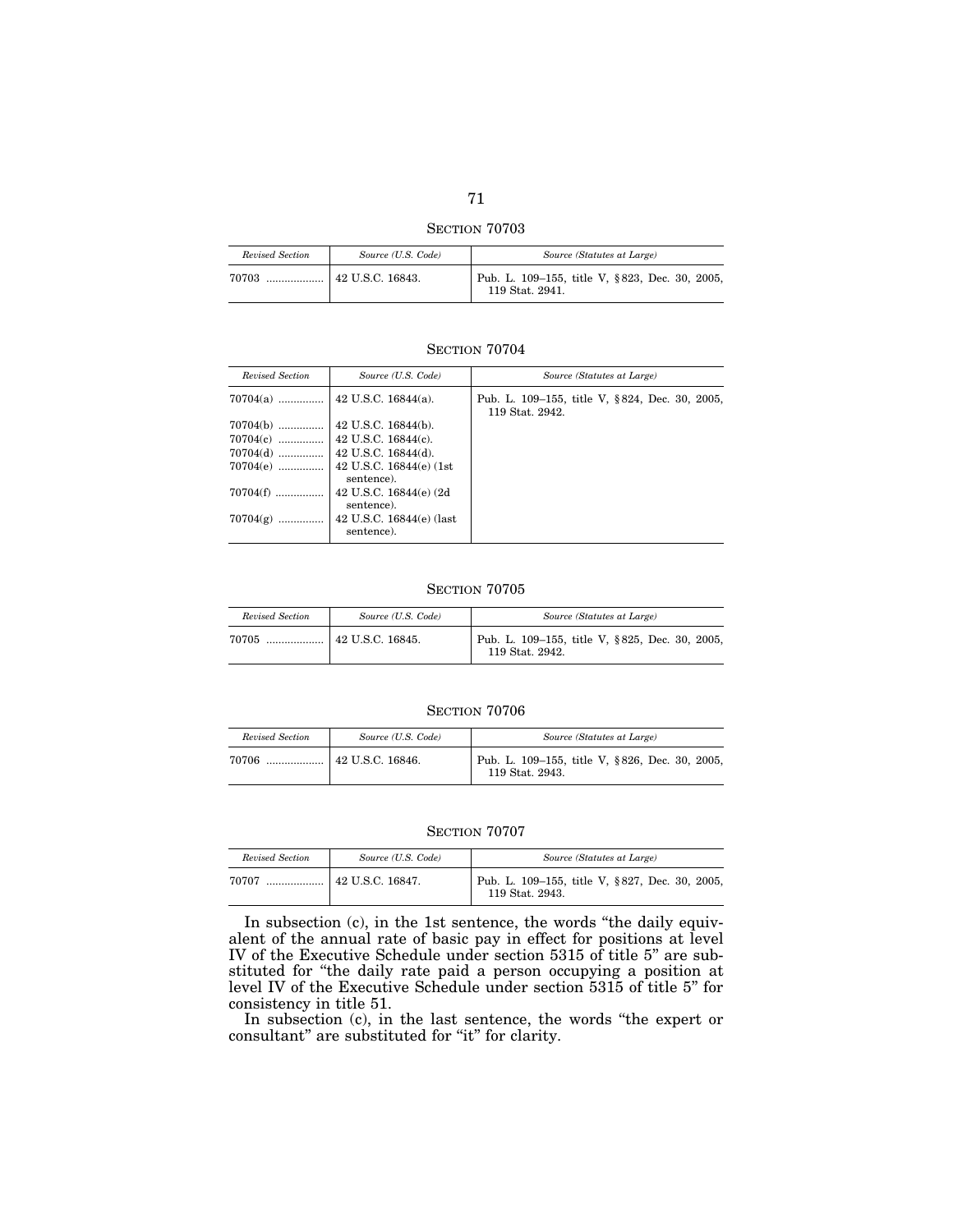SECTION 70708

| Revised Section | Source (U.S. Code) | Source (Statutes at Large)                                        |
|-----------------|--------------------|-------------------------------------------------------------------|
|                 |                    | Pub. L. 109-155, title V, §828, Dec. 30, 2005,<br>119 Stat. 2944. |

In subsection (a), the words "at a rate not to exceed the daily equivalent of the annual rate" for "at not to exceed the daily equivalent of the annual rate'' for consistency in title 51.

In subsection (b), the words "section 5703 of title 5" are substituted for ''section 5703(b) of title 5'' to correct an error in the law. Section 5703 of title 5, United States Code, does not contain a subsection (b).

SECTION 70709

| Revised Section | Source (U.S. Code) | Source (Statutes at Large)                                        |
|-----------------|--------------------|-------------------------------------------------------------------|
| 70709<br>       | 42 U.S.C. 16849.   | Pub. L. 109–155, title V, §829, Dec. 30, 2005,<br>119 Stat. 2944. |

#### SECTION 70710

| Revised Section | Source (U.S. Code)       | Source (Statutes at Large)                                        |
|-----------------|--------------------------|-------------------------------------------------------------------|
| 70710           | $\vert$ 42 U.S.C. 16850. | Pub. L. 109–155, title V, §830, Dec. 30, 2005,<br>119 Stat. 2944. |

# **CHAPTER 709—INTERNATIONAL SPACE STATION**

Sec.

70901. Peaceful uses of space station.

70902. Allocation of International Space Station research budget.

70903. International Space Station research.

70904. International Space Station completion.

National laboratory designation.

International Space Station National Laboratory Advisory Committee. 70907. Maintaining use through at least 2020.

#### SECTION 70901

| Revised Section | Source (U.S. Code) | Source (Statutes at Large)                                                                     |
|-----------------|--------------------|------------------------------------------------------------------------------------------------|
| 70901           |                    | (not previously classified) Pub. L. 101–611, title I, § 123, Nov. 16, 1990,<br>104 Stat. 3204. |

The words ''the National Aeronautics and Space Administration Authorization Act, Fiscal Year 1991 (Public Law 101–611, 104 Stat. 3190)'' are substituted for ''this Act'' to clarify the reference.

SECTION 70902

| Revised Section | Source (U.S. Code) | Source (Statutes at Large)                                          |
|-----------------|--------------------|---------------------------------------------------------------------|
|                 |                    | Pub. L. 109–155, title II, § 204, Dec. 30, 2005,<br>119 Stat. 2916. |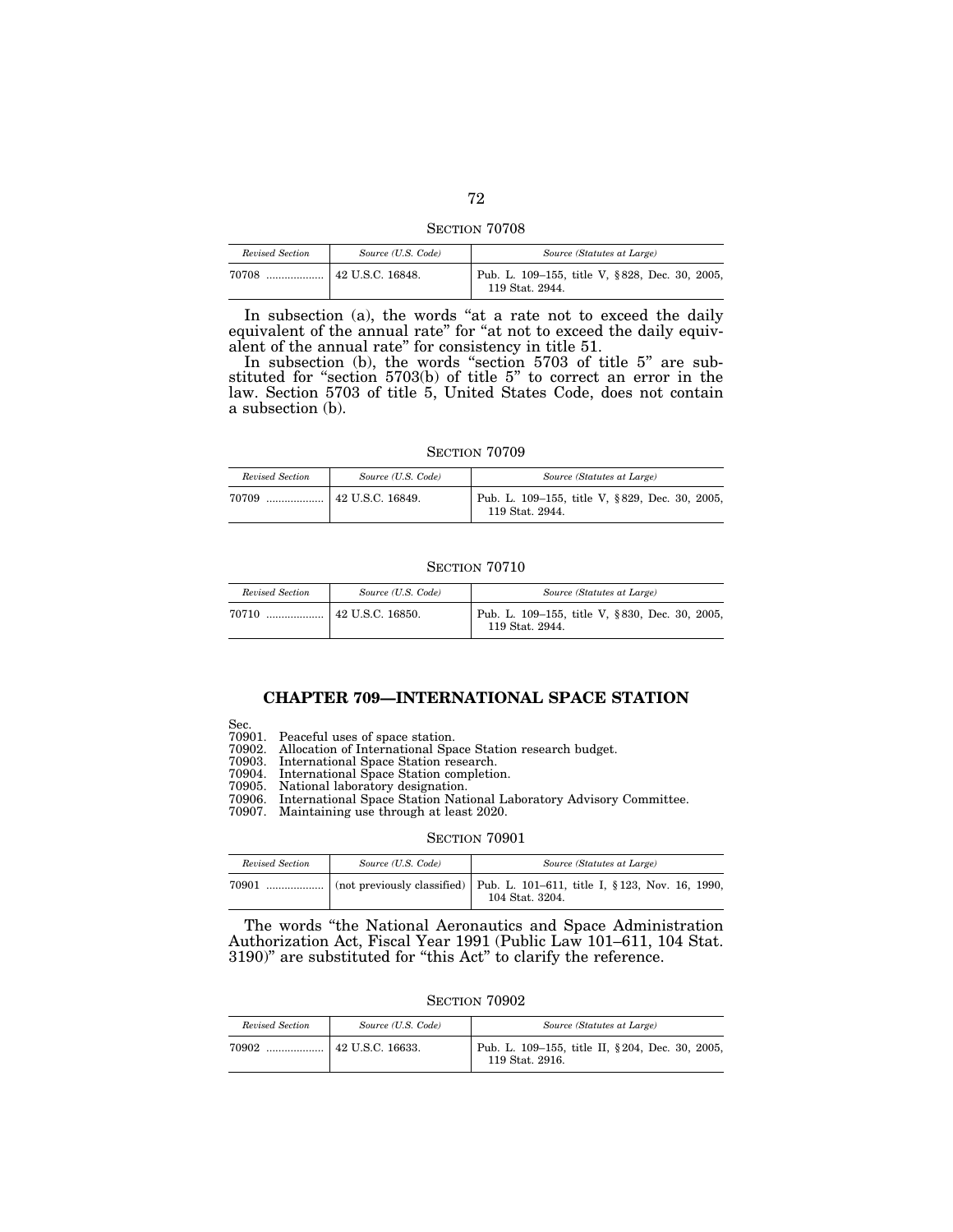The words ''Beginning with fiscal year 2006'', which appeared at the beginning of this section, are omitted as obsolete.

SECTION 70903

| Revised Section | Source (U.S. Code) | Source (Statutes at Large)                                                     |
|-----------------|--------------------|--------------------------------------------------------------------------------|
|                 |                    | Pub. L. 109–155, title V, $\S 506(1)$ , (2), Dec. 30,<br>2005, 119 Stat. 2930. |

SECTION 70904

| Revised Section | Source (U.S. Code) | Source (Statutes at Large)                                        |
|-----------------|--------------------|-------------------------------------------------------------------|
|                 |                    | Pub. L. 109-155, title V, §505, Dec. 30, 2005,<br>119 Stat. 2929. |

In subsections  $(b)(3)$  and  $(c)(2)$ , the words "Committee on Science and Technology" are substituted for "Committee on Science" on authority of Rule  $X(1)(o)$  of the Rules of the House of Representatives, adopted by House Resolution No. 6 (110th Congress, January 5, 2007).

In subsections  $(b)(3)$  and  $(c)(2)$ , the date "December 30, 2005" is substituted for ''the date of enactment of this Act'' to reflect the date of enactment of the National Aeronautics and Space Administration Authorization Act of 2005 (Public Law 109–155, 119 Stat. 2895).

In subsection (c)(2) the words ''Not later than 60 days after the date of enactment of this Act [December 30, 2005], and'' are omitted as obsolete.

SECTION 70905

| Revised Section | Source (U.S. Code)              | Source (Statutes at Large)                                                                |
|-----------------|---------------------------------|-------------------------------------------------------------------------------------------|
|                 | 70905(a)    42 U.S.C. 16767(d). | Pub. L. 109–155, title V, $\S 507(a)$ , (b), (d), Dec.<br>30, 2005, 119 Stat. 2930, 2931. |
|                 |                                 |                                                                                           |

SECTION 70906

| Revised Section | Source (U.S. Code)            | Source (Statutes at Large)                                         |
|-----------------|-------------------------------|--------------------------------------------------------------------|
| 70906           | <sup>1</sup> 42 U.S.C. 17752. | Pub. L. 110–422, title VI, §602, Oct. 15, 2008,<br>122 Stat. 4795. |

In subsection (a), the date "October 15, 2008" is substituted for ''the date of enactment of this Act'' to reflect the date of enactment of the National Aeronautics and Space Administration Authorization Act of 2008 (Public Law 110–422, 122 Stat. 4779).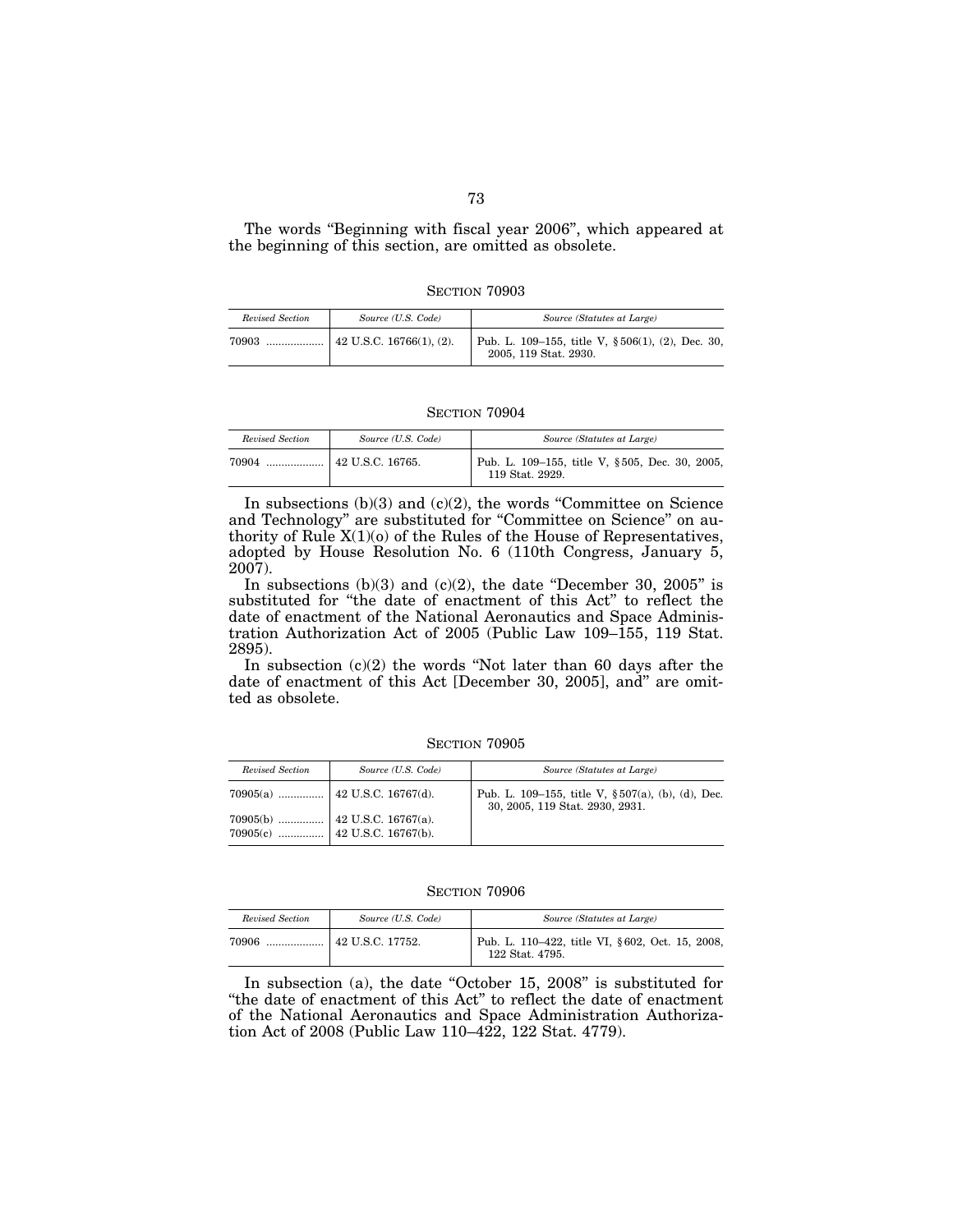SECTION 70907

| Revised Section | Source (U.S. Code)               | Source (Statutes at Large)                                            |
|-----------------|----------------------------------|-----------------------------------------------------------------------|
| 70907           | $\ldots$ $ $ 42 U.S.C. 17751(a). | Pub. L. 110–422, title VI, §601(a), Oct. 15,<br>2008, 122 Stat. 4793. |

# **CHAPTER 711—NEAR-EARTH OBJECTS**

Sec. 71101. Reaffirmation of policy.

71102. Requests for information.

71103. Developing policy and recommending responsible Federal agency.

71104. Planetary radar.

### **SECTION 71101**

| Revised Section | Source (U.S. Code) | Source (Statutes at Large)                                              |
|-----------------|--------------------|-------------------------------------------------------------------------|
|                 |                    | Pub. L. 110–422, title VIII, §801(a), Oct. 15,<br>2008, 122 Stat. 4803. |

### **SECTION 71102**

| Revised Section | Source (U.S. Code) | Source (Statutes at Large)                                           |
|-----------------|--------------------|----------------------------------------------------------------------|
| 71102           | 42 U.S.C. 17793.   | Pub. L. 110–422, title VIII, §803, Oct. 15, 2008,<br>122 Stat. 4803. |

### SECTION  $71103\,$

| Revised Section | Source (U.S. Code)     | Source (Statutes at Large)                                           |
|-----------------|------------------------|----------------------------------------------------------------------|
| 71103           | $\pm$ 42 U.S.C. 17794. | Pub. L. 110–422, title VIII, §804, Oct. 15, 2008,<br>122 Stat. 4804. |

In the matter before paragraph (1), the date ''October 15, 2008'' is substituted for ''the date of enactment of this Act'' to reflect the date of enactment of the National Aeronautics and Space Administration Authorization Act of 2008.

**SECTION 71104** 

| Revised Section | Source (U.S. Code)       | Source (Statutes at Large)                                           |
|-----------------|--------------------------|----------------------------------------------------------------------|
|                 | $\vert$ 42 U.S.C. 17795. | Pub. L. 110–422, title VIII, §805, Oct. 15, 2008,<br>122 Stat. 4804. |

## **CHAPTER 713—COOPERATION FOR SAFETY AMONG SPACEFARING NATIONS**

71301. Common docking system standard to enable rescue.

71302. Information sharing to avoid physical or radio-frequency interference.

Sec.